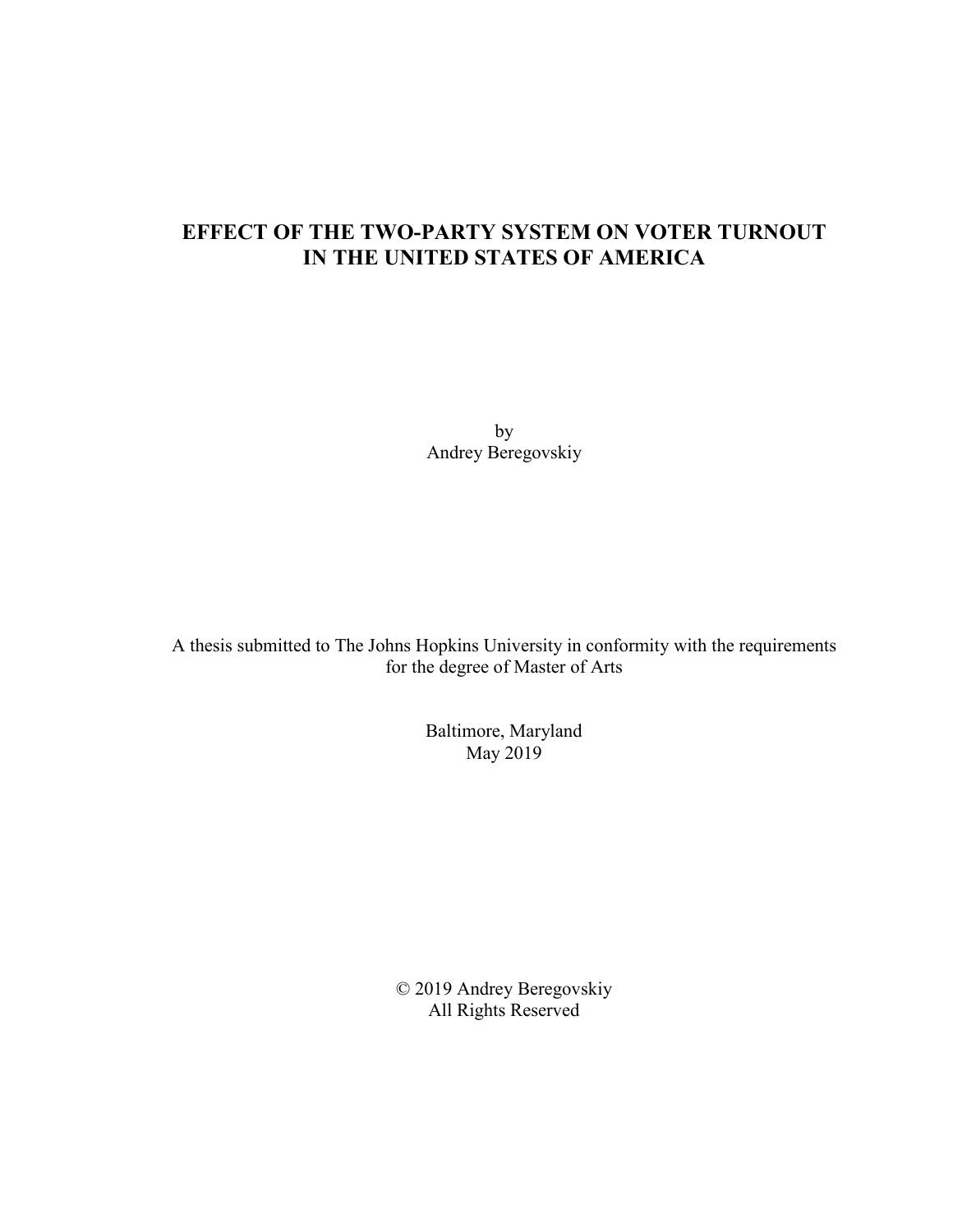#### **Abstract**

Voter turnout in elections in the United States of America is one of the lowest among democracies around the world. Usually, such a low level of voter turnout is connected to the costs of voting, such as voter identification document (ID) laws or the registration system. The factors of competitiveness and political representation in the United States' two-party system are frequently discarded in the conversation about voter turnout. This thesis uses data on elections and analyzes the effect that the two-party system has on the voting behavior of American citizens, and explores specific elections and the reasons for turnout in these elections. The data used in this thesis include a comparison between turnout in the United States and that in other democracies, turnout in different states of the United States, as well as various polling data for particular elections. The research of elections includes the analysis of agendas, issues, candidates and how campaigns shape voter turnout. The stable two-party system in the United States, combined with the rise in the number of "independent" voters and citizens disengaged from the political process, result in a turnout that is lower than average around the world. The introduction of a third-party candidate that follows certain criteria can temporarily increase turnout. Besides, the political power of parties to force their agendas, the correct choice of agendas, along with other specific factors can also increase turnout. However, without the elimination of the two-party system the constant increase of voter turnout in the United States to European levels is impossible.

Thesis Advisors and Reviewers: Matthew Cooper Laslo, Dr. Ken Masugi, Dr. Richard Skinner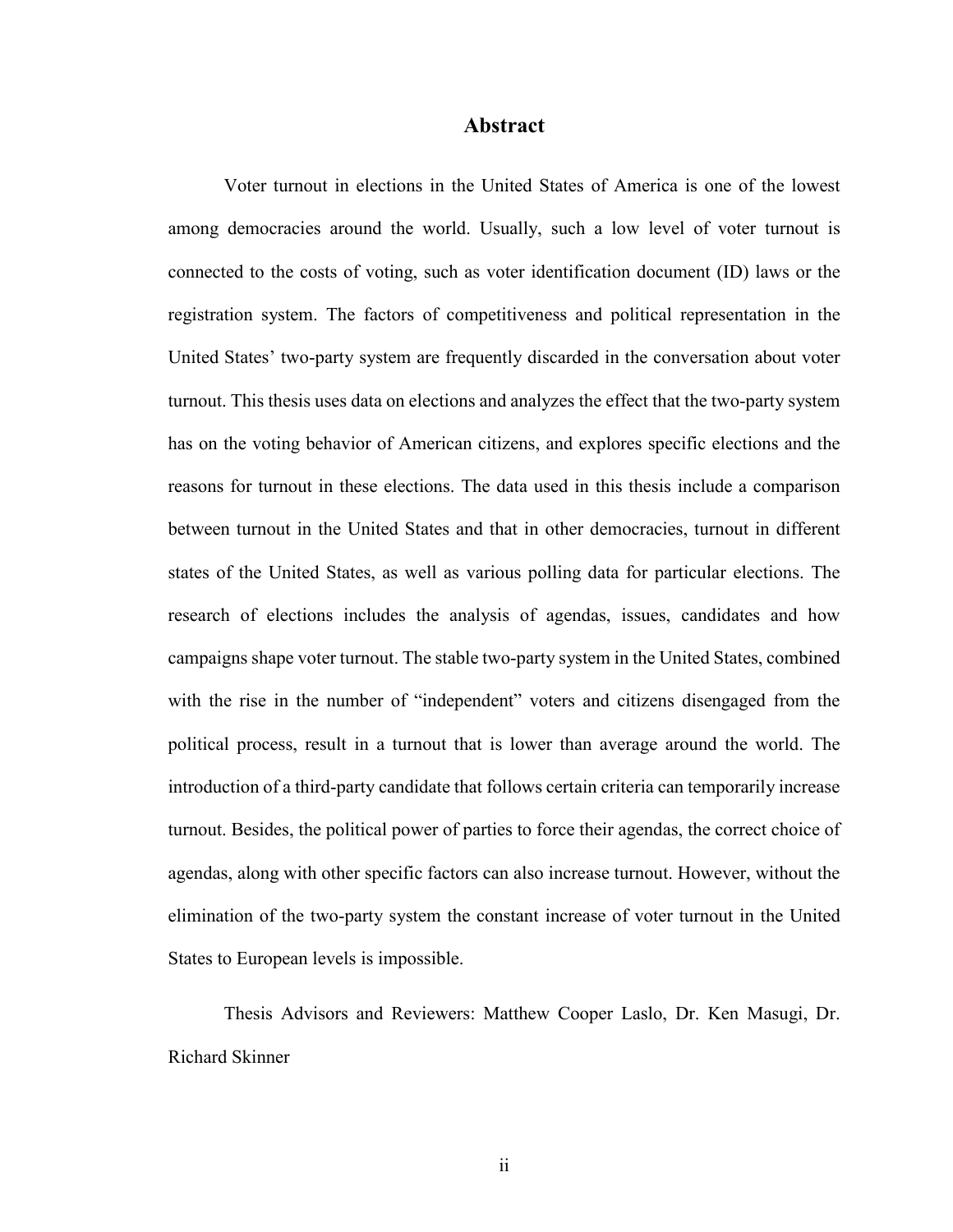### **Table of Contents**

| $\mathbf{I}$ . | Political and cost of voting factors – their influence on the voter turnout in the |
|----------------|------------------------------------------------------------------------------------|
|                |                                                                                    |
| П.             | Enfranchisement, engagement and third-party candidates: best ways to               |
|                |                                                                                    |
| Ш.             |                                                                                    |
|                |                                                                                    |
|                |                                                                                    |
|                |                                                                                    |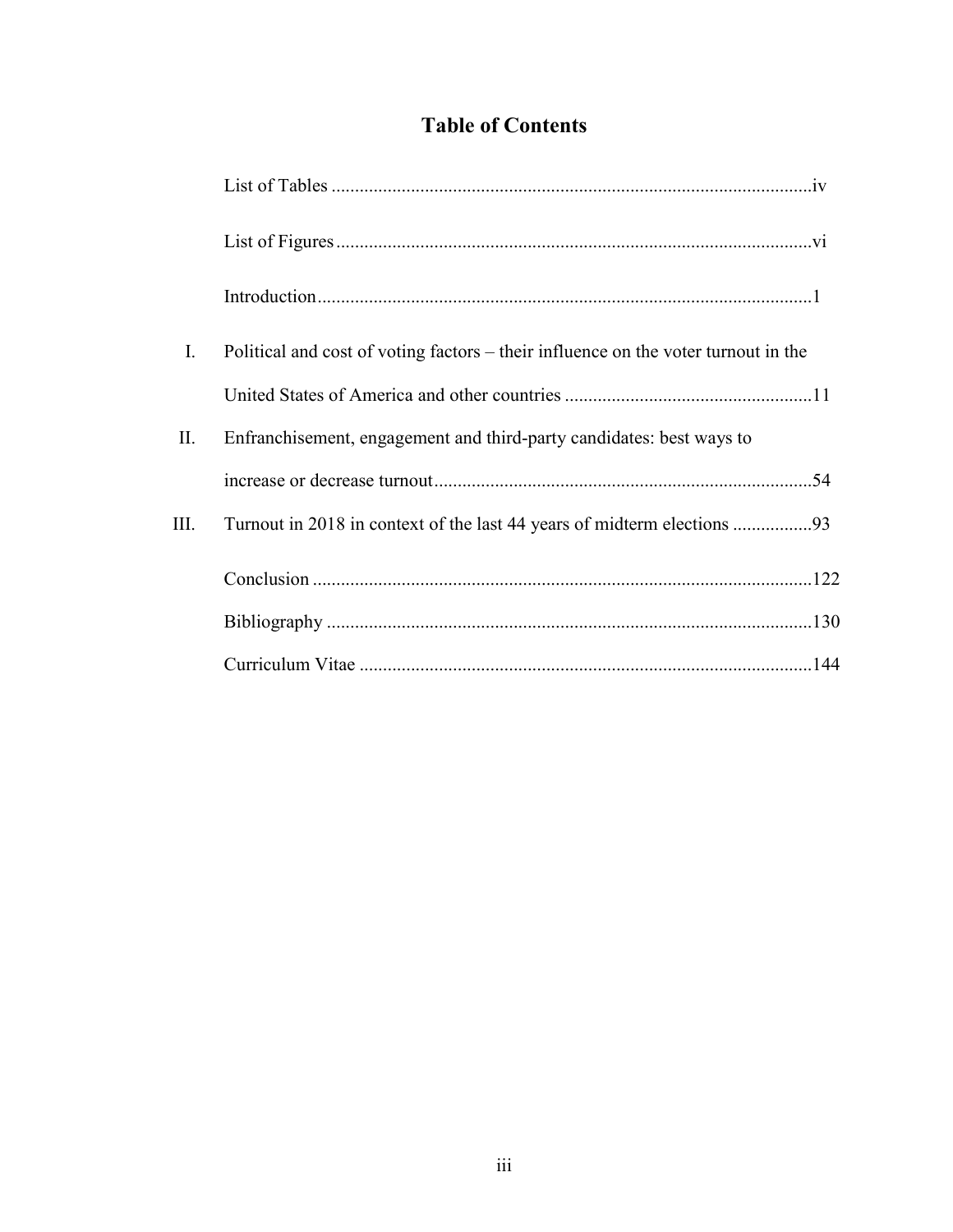### **List of Tables**

| Table 1. Voter turnout and number of parties with at least 5 percent of seats 14        |
|-----------------------------------------------------------------------------------------|
| Table 2. Voter turnout and number of parties with at least 5 percent of seats           |
|                                                                                         |
| Table 3. Voter turnout in countries with PR and SMD systems (% of the voting-eligible   |
|                                                                                         |
| Table 4. Average voter turnout and average percent of seats of the leading party 22     |
| Table 5. Party identification and voter turnout in the United States (1960–2012)24      |
| Table 6. Level of satisfaction with democracy and voter turnout in countries of         |
|                                                                                         |
| Table 7. Voter ID price and voter turnout in different states and countries 33          |
| Table 8. Comparison of the turnout before and after the enactment of voter ID laws      |
|                                                                                         |
| Table 9. Voter turnout on French presidential elections (1965-2017)  42                 |
|                                                                                         |
| Table 11. Turnout on the last major elections in countries with the voting on a weekday |
|                                                                                         |
| Table 12. Comparison of turnout in states with different laws for paying for hours of   |
|                                                                                         |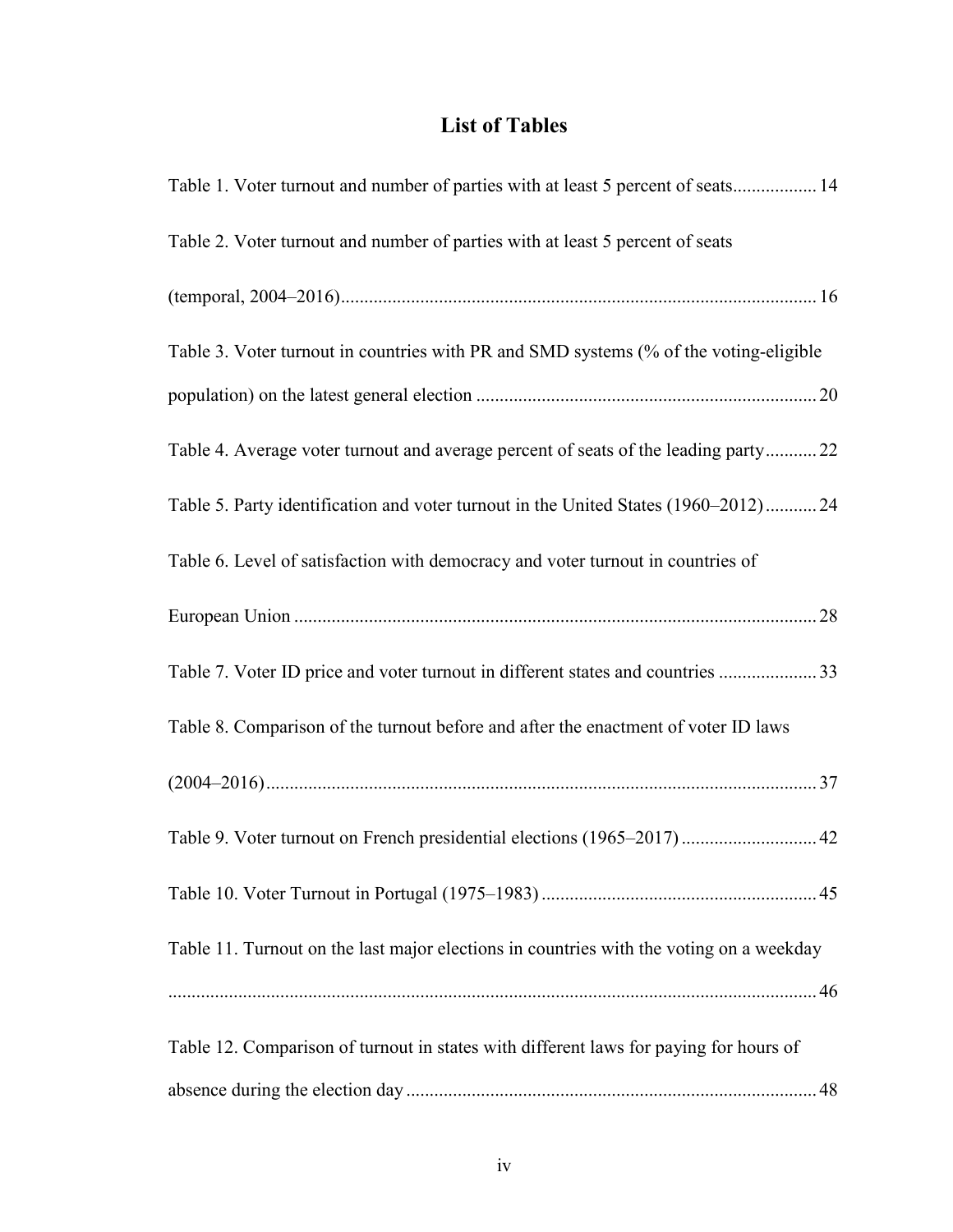| Table 16. Comparison of smallest winner's polls advantage and voter turnout 89             |
|--------------------------------------------------------------------------------------------|
| Table 17. Midterm elections turnout, number of votes for major party candidates and        |
|                                                                                            |
|                                                                                            |
| Table 19. Partisan gains in votes, voter turnout (sorted by) and categories of turnout  98 |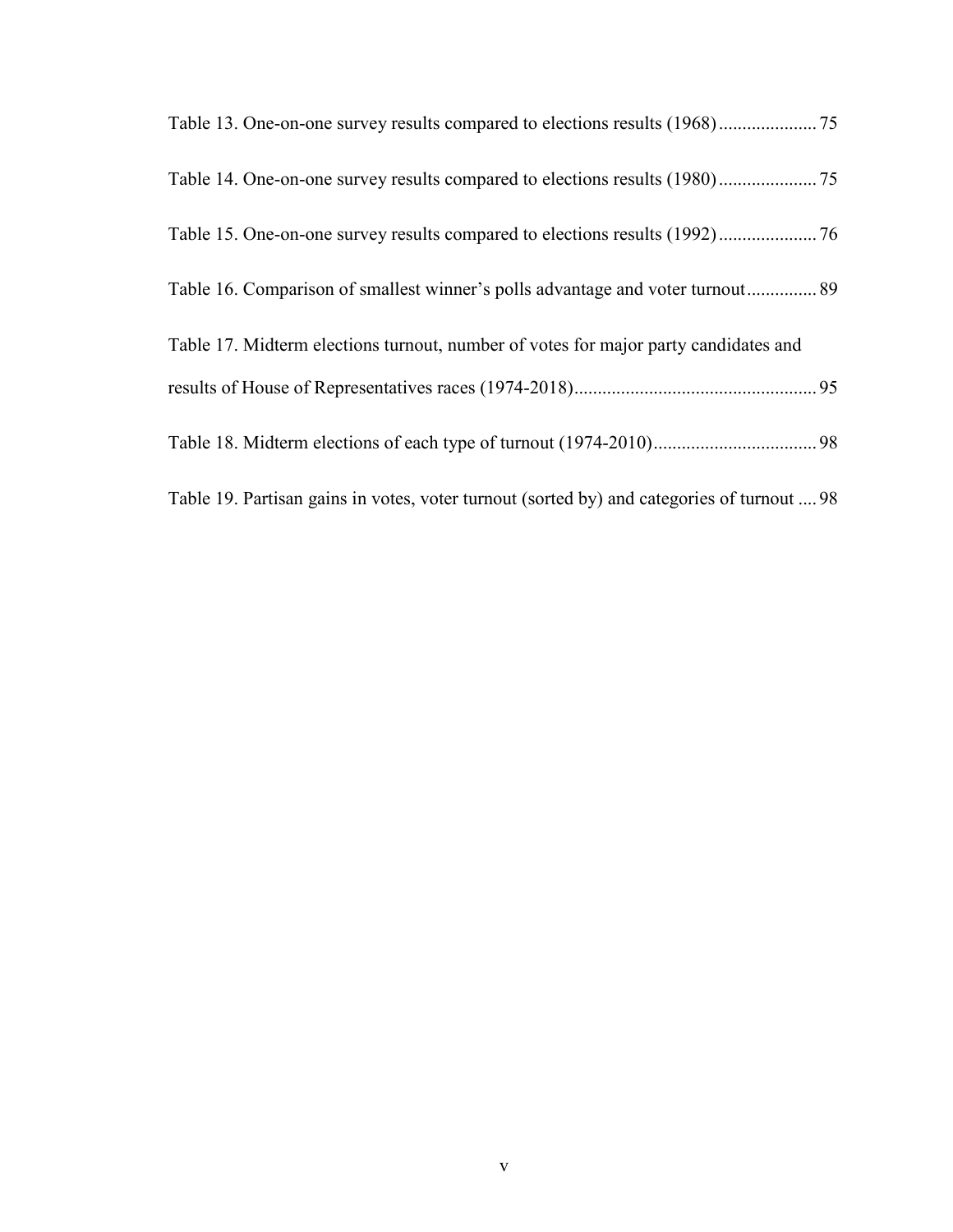## **List of Figures**

| Figure 1. Voter turnout and percent of Independent Americans - 1960-201226 |
|----------------------------------------------------------------------------|
|                                                                            |
|                                                                            |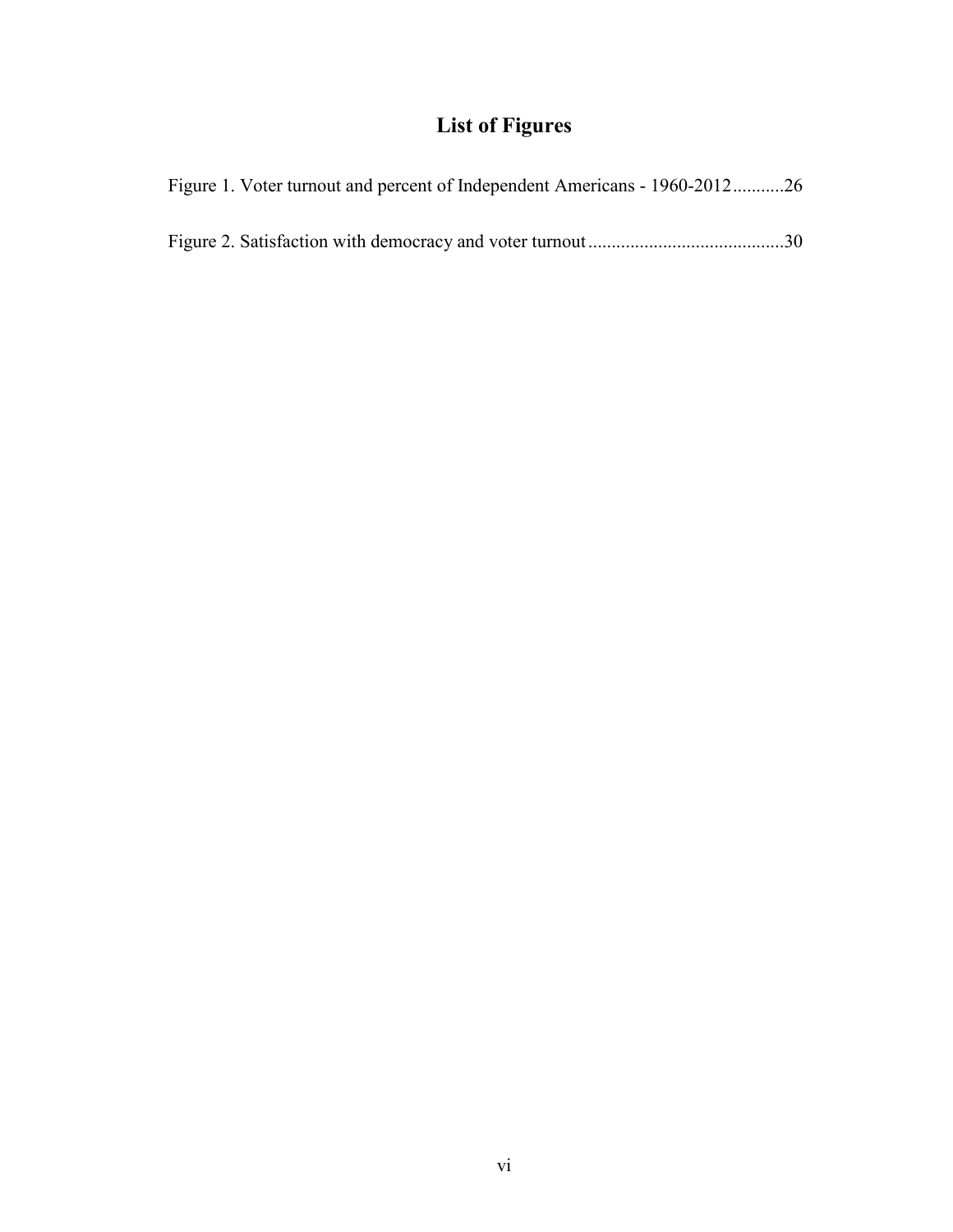#### **Introduction**

The right to vote is one of the most essential and fundamental human rights in a functioning democracy. Yet millions of American voters neglect using this right on a regular basis and some of them never show up to vote throughout their entire life. At the same time, voter turnout in the United States is much lower than in other democracies around the world. While turnout in European countries is usually above 70 percent, United States presidential elections have not seen a  $60$  percent turnout in half a century.<sup>[1](#page-6-0)</sup> Citizens that participate in the political life of their country are the basis of democracy and the decreasing interest of voters in taking part in electing their representatives in the government may be dangerous for the freedom of the society in general. Why do so many Americans tend to abstain from voting and why is voter turnout in the United States lower than in most other democracies? Different schools of thought have offered different answers to this question.

One of the most traditional schools of thought on this issue is legislative and logistical. Authors such as David Hill, Ph.D., Stetson University,<sup>[2](#page-6-1)</sup> claim that voting legislation and logistical issues lowered voter turnout in the United States. American voting system has traits that are uncommon in other democracies, such as non-automatic voter registration and voting on a weekday. These authors have proposed decreasing the cost of voting, so that citizens would have easier access to polling, automating voter registration, eliminating laws that require a photo identification document to vote, enfranchising ex-

<span id="page-6-0"></span><sup>1</sup> *"Voter turnout in U.S. presidential elections since 1908."* American Presidency Project.

https://www.presidency.ucsb.edu/statistics/data/voter-turnout-in-presidential-elections

<span id="page-6-1"></span><sup>2</sup> Hill, David Lee. *American Voter Turnout: An Institutional Perspective.* Boulder, Colo.: Westview Press, 2006.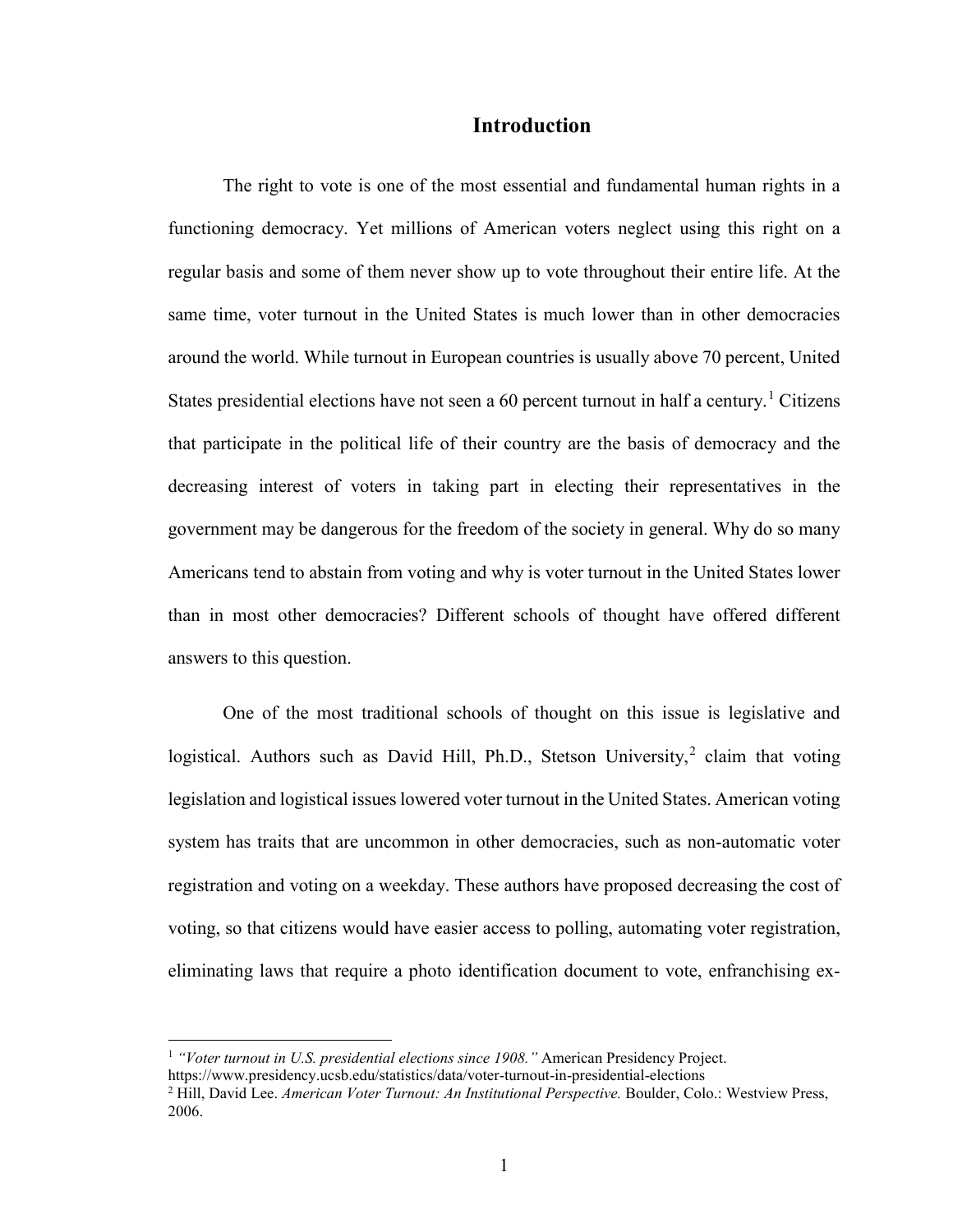felons and opening additional polling stations. These steps should lead to a voter turnout in the United States that is closer to European levels, as citizens can spend less time to cast their votes and thus, can turn out in larger numbers. [3](#page-7-0) Currently, this is the primary school of thought among American political scientists.

The second school of thought connects voter turnout to civic engagement. Authors such as Jack Doppelt and Ellen Shearer, Medill University, discuss the connection of Americans to their politicians and social issues.<sup>[4](#page-7-1)</sup> On the one hand, candidates do not attract voters with viable social problems that would be interesting and useful for them. On the other hand, in recent decades the whole new class of Americans became disengaged from the political and voting process, like blue-collar workers. These people do not trust the system as a whole and do not see their candidates in the current political climate. For different reasons, this non-voting class of Americans includes white blue-collar workers, younger voters and African Americans. Authors from this school of thought claim that campaigns do not target these groups of voters sufficiently to attract them to polling stations; thus, certain conditions must be created to ensure that campaigns cover these voters, such as more diverse discussion of issues that would be closer to what these groups of people might be interested in.

Finally, there is a third school of thought, which links low voter turnout to the foundations of the U.S. political system. According to authors such as William Flanigan, Ph.D., University of Minnesota, Nancy Zingale, Ph.D., University of St. Thomas, and Bridgett King, Ph.D., Auburn University, voters are too limited in their decision on casting

<span id="page-7-0"></span><sup>3</sup> Ibid.

<span id="page-7-1"></span><sup>4</sup> Doppelt, Jack C., and Ellen Shearer. *Nonvoters: America's No-Shows.* Thousand Oaks: SAGE Publications, 2013.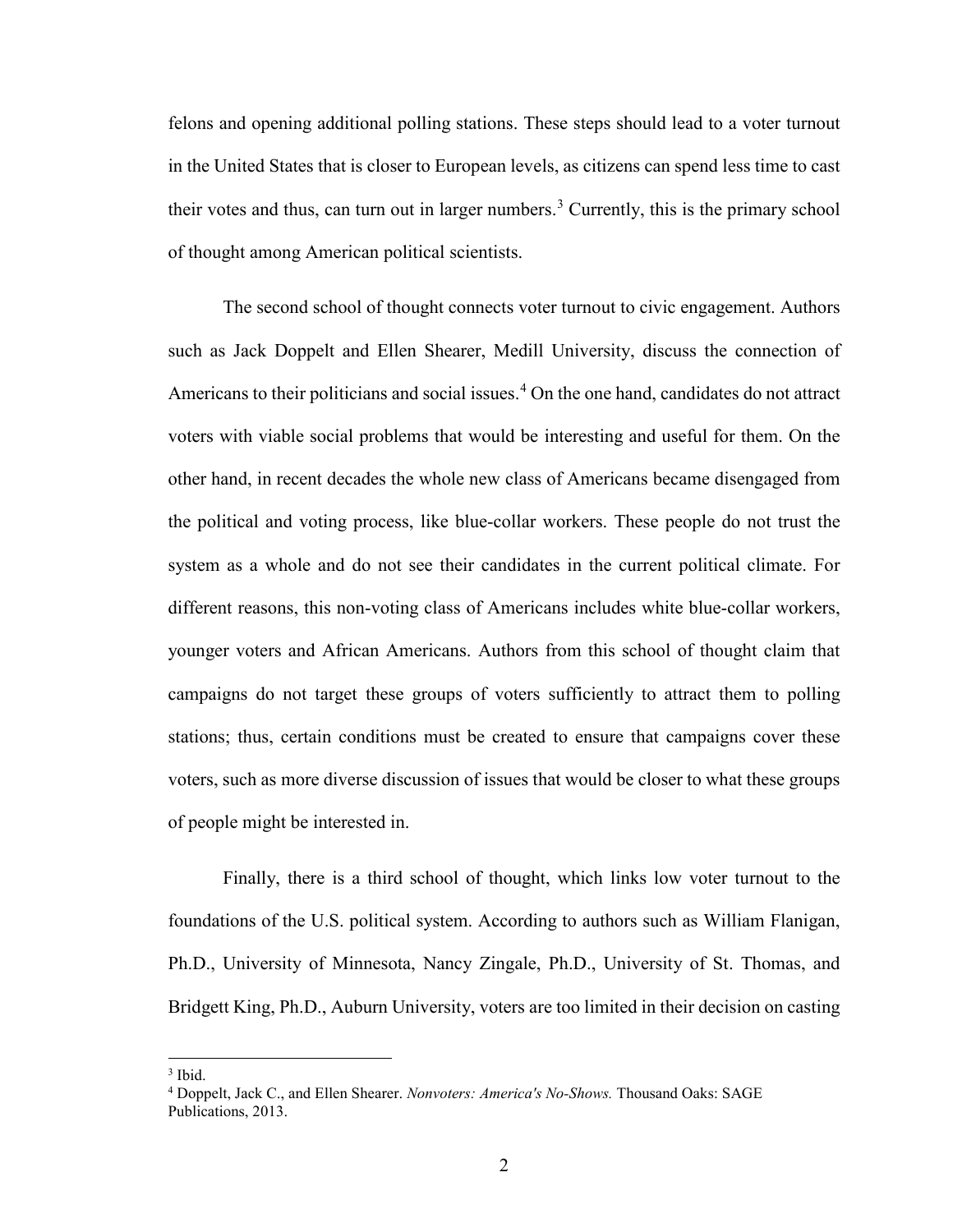their ballots, as there are not enough parties to represent their ideas.<sup>[5](#page-8-0)</sup> The two-party system, which has become one of the cornerstones of the U.S. political system, does not promote increasing voter turnout. With the rising number of Americans who identify themselves as "independents," the major political parties fail to represent voters of all major political ideologies. The current radicalization of the American party system will only lower turnout, as increasing numbers of voters in the political center will tend to abstain from voting, not seeing an appropriate candidate on the ballot. The absence of a strong third party or third-party candidates exacerbates the situation by lowering voter turnout, even if strong candidates outside of the major political parties appear on the ballot, the two-party system's specific characteristics, such as the "wasted vote" phenomenon, do not allow turnout to increase, as unaffiliated voters still prefer to abstain from voting.

The approach of this thesis mostly falls into the third school of thought. The main argument of this paper is that low turnout became an inalienable part of the U.S. political system and cannot be significantly increased on a permanent basis without drastic changes to the system. However, voter turnout can increase from time to time under specific circumstances, which will be explored in this thesis. The main reason why voter turnout is so low in the United States is that a single-member district system is used to elect the Congress. The single-member district system and the plurality-vote election system guarantee the two-party system in the United States and create the "wasted vote" phenomenon – voters see casting a ballot for a third-party candidate as useless, as such a candidate has a minimal chance to get a sufficient number of votes in a single district and

<span id="page-8-0"></span><sup>5</sup> Flanigan, William H., and Nancy H Zingale. *Political Behavior of the American Electorate.* 12th ed. Washington, D.C.: CQ Press, 1991.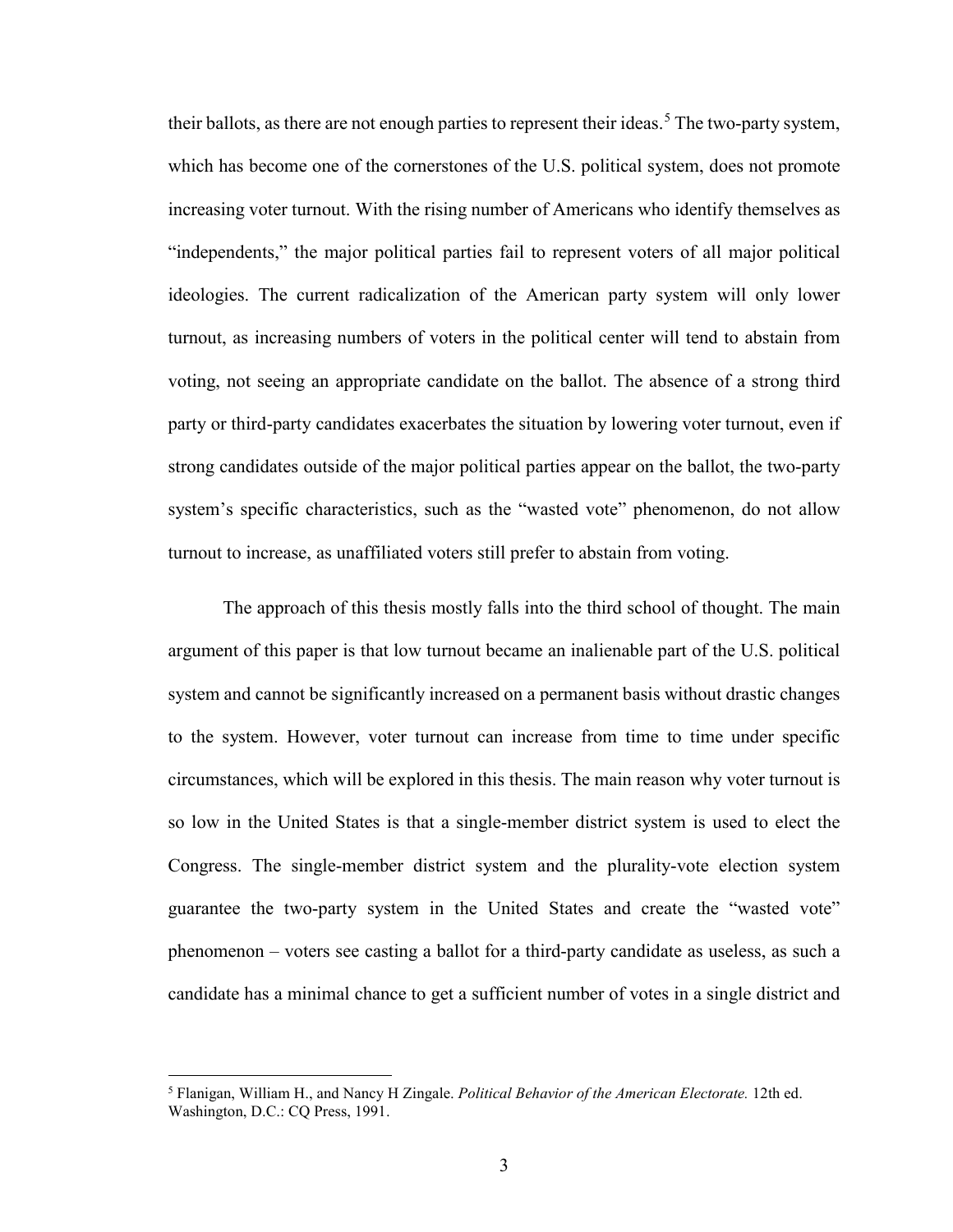get elected. In proportional representation systems that are used to elect legislatures in most democracies, a party that gets between 3 percent and 5 percent of the votes countrywide gains seats in the parliament. Thus, citizens who want to vote for a non-major party in other democracies do not see their votes as "wasted" and turn out in higher numbers.

The phenomenon of the "wasted vote" has significantly lowered voter turnout in the United States, especially in recent decades, when increasing numbers of Americans have identified themselves as independents – since 1991 there are more Americans who politically identify themselves as independents than those who identify as Democrats or Republicans.<sup>[6](#page-9-0)</sup> As independents do not always find their candidate in a two-party system, the "wasted vote" phenomenon appears more often, and turnout decreases as the number of independents rises. Introducing more independent candidates can address this problem; however, not all independent candidates increase voter turnout, but only those who present their candidacies under specific circumstances and create a suitable political image for themselves.

Even though the argument of this thesis mostly connects voter turnout to the political system, the paper also discusses other schools of thought. Several legislative factors depress turnout: voter registration, a weekday as a voting day and voter ID laws. These factors influence turnout, but not nearly as much as political factors. The data indicate that countries with a similar registration process, voter ID laws or voting days on a weekday still have a substantially higher turnout than the United States.

<span id="page-9-0"></span><sup>6</sup> *"Trends in Party Identification, 1939-2014"*, Pew Research Center. http://www.peoplepress.org/interactives/party-id-trend/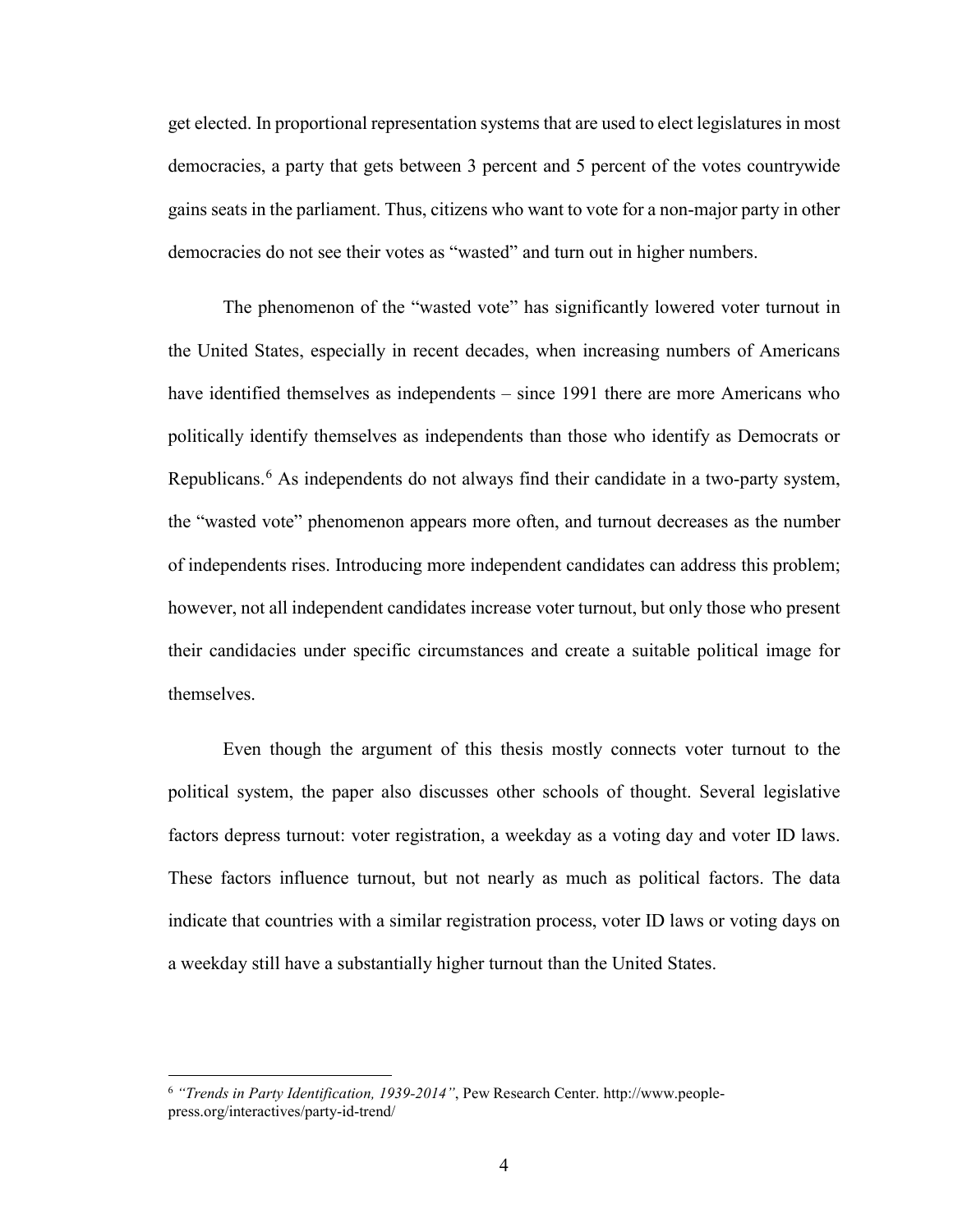Finally, this thesis posits the right approach to the political process and mobilization as the best way of increasing voter turnout with the existing political system, as opposed to decreasing the cost of voting. The introduction of independent candidates that follow specific criteria, the mobilization of particular demographic groups and the correct construction of agendas and ways to force these agendas are the best ways of increasing turnout.

This thesis uses various sources that can mostly be divided into three major groups: data, literature and media. Data primarily include official statistics on voter turnout from the American Presidency Project that compiled data from the Federal Election Commission<sup>[7](#page-10-0)</sup> and its analogs in other countries<sup>[8](#page-10-1)</sup>, as well as demographic data from the same sources. This thesis also uses approval ratings and other polling data from agencies and exit poll data from the media, when necessary. Acknowledging that unofficial sources might be inaccurate, this thesis does not rely solely on these and looks for more reliable sources, when possible. The other primary source is the literature on the topic of elections. This thesis analyzes the vast number of available books and articles written on this topic from the perspective of all schools of thought, as well as other literature on the subject of elections. This thesis pays special attention to the literature analyzing specific elections, although such literature does not always discuss the issue of turnout. Finally, various media articles are used in this paper to analyze specific elections, problems, topics and their influence on results and voter turnout.

<span id="page-10-0"></span><sup>7</sup> "Voter turnout in U.S. presidential elections since 1908." American Presidency Project.

https://www.presidency.ucsb.edu/statistics/data/voter-turnout-in-presidential-elections

<span id="page-10-1"></span><sup>&</sup>lt;sup>8</sup> All sources for turnouts in other countries are listed at the end of this thesis, as well as in multiple footnotes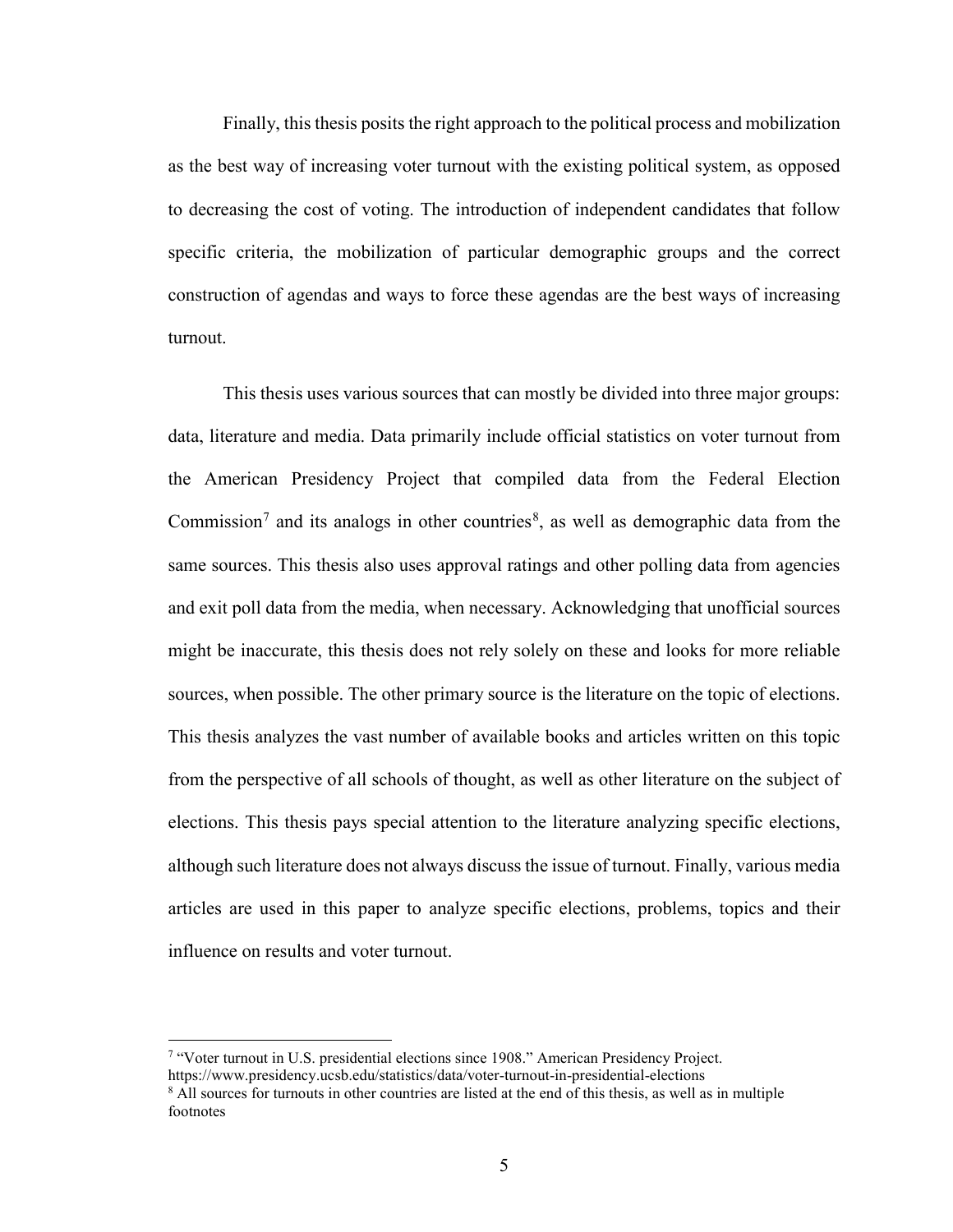The main question of Chapter I is why turnout in the United States is lower than that in other developed democracies. To answer this question, this thesis presents data sets that compare the USA to other countries in different ways, and divides them into two large groups: political data and cost-of-voting data. The first group includes data that can prove that the political system, first of all, the two-party system, seriously influences voter turnout. The second set of data investigates how cost-of-voting factors influence turnout.

As the single-member district system has been argued to be the primary reason for low voter turnout, the first part of this chapter concentrates on why the single-member district system leads to the two-party system and the "wasted vote" phenomenon, and how the rise in independent voters along with the "wasted vote" influence voter turnout. Other factors mentioned in this part are the satisfaction with democracy, the population's trust and approval of the democratic institutions in their countries and research on how these criteria influence voter turnout.

The second part of this chapter investigates cost-of-voting factors and their influence on voter turnout. These factors are voter registration, voter ID laws and voting day. In addition to the comparison of the United States with other countries conducted in the first part, states of the US are compared, as different states have different voter ID laws, registration processes and laws regarding the Election Day.

Chapter II analyzes specific elections and scenarios for raising turnout under the conditions of the U.S. political system. The main question of this chapter is: Which factors decrease voter turnout and which factors increase voter turnout in the United States? This research begins with the reduced turnout and analyzes three major periods of low turnout in U.S. presidential elections: 1828–1836, 1920–1932 and 1972–2000. The main question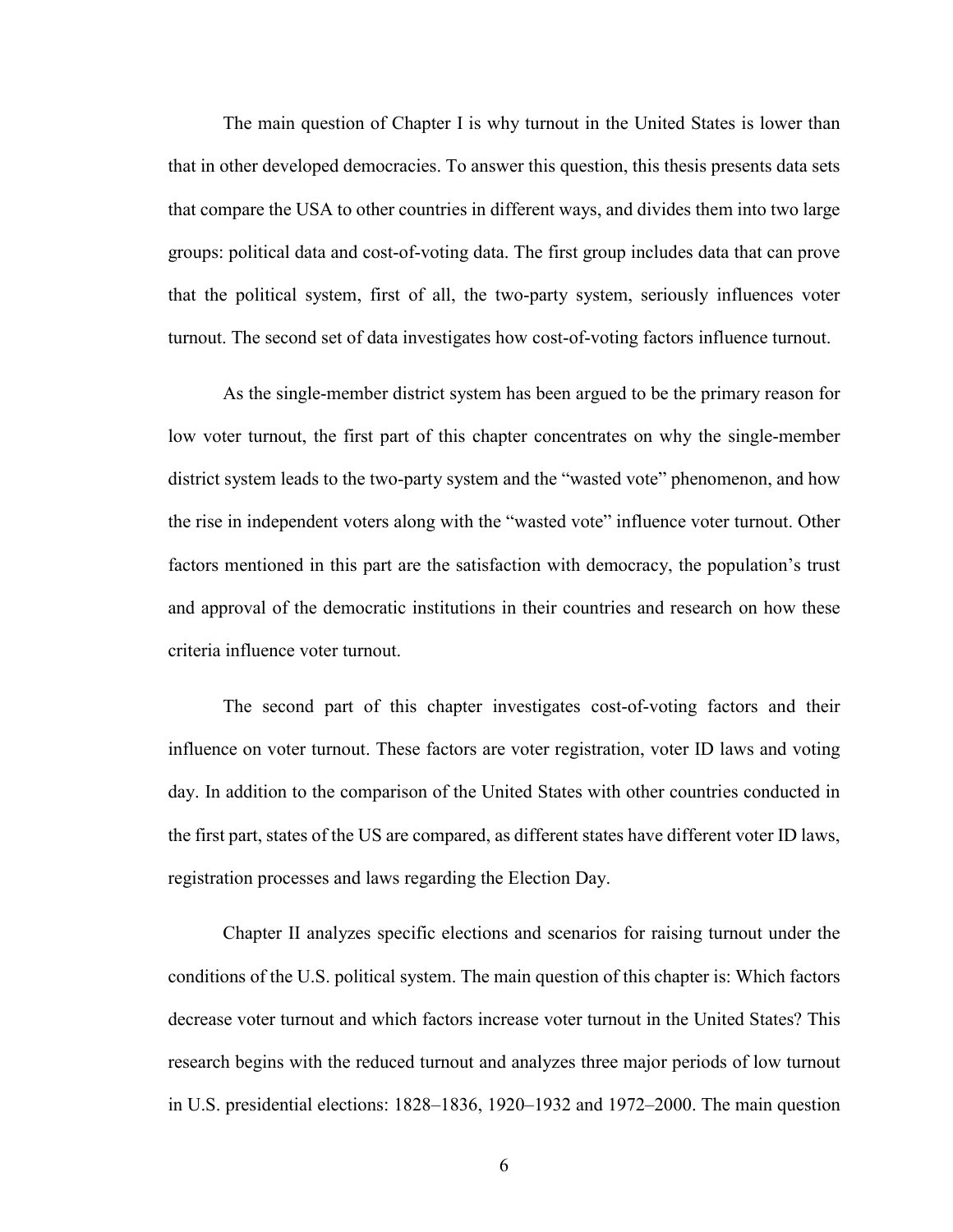in this section is why these consecutive elections had lower voter turnout than usual. This part of the thesis focuses on recently enfranchised groups of voters and their voting behavior, as well as on how the perception of the political system affects engagement of certain groups of voters, specifically, discriminated minorities, blue-collar workers and impoverished, and thus, how historical, social and economic factors influence turnout. This chapter also investigates, what made voter turnout go up in the past, specifically, how significantly non-voting groups can increase voter turnout in particular elections. For this purpose, several scenarios are analyzed: the targeted mobilization of non-voting groups using the example of the 2008 then-Senator Barack Obama presidential campaign, and the comparison of two of the most successful third-party candidates' campaigns of recent decades: former Alabama governor George Wallace's campaign in 1968 and businessman Ross Perot's campaign in 1992. This part of the research aims at unearthing, which type of third-party candidate, as well as what conditions are necessary for a higher than average turnout.

Chapter III analyzes the 2018 midterm elections. As these elections had the highest turnout for midterms in 100 years,  $9$  the goal of this chapter is to find out why this was the case. For this purpose, all midterm elections since 1974 are divided into four major groups,  $10$  according to their turnout patterns: one-party surge, one-party collapse, unequal gains and stabilization. As an "unequal gains turnout" means that both parties get more voters than four years before that, these elections demonstrate the highest turnout. Thus, the second part of this chapter deals with the question of why unequal gains turnout

<span id="page-12-0"></span><sup>9</sup> Compilation of turnout data from official government sources - United States Election Project. 2018 November General Election Turnout Rates. http://www.electproject.org/2018g.

<span id="page-12-1"></span><sup>&</sup>lt;sup>10</sup> Cook, Rhodes. Voter Turnout and Congressional Change. Pew Research Center. November 1, 2006. http://www.pewresearch.org/2006/11/01/voter-turnout-and-congressional-change/.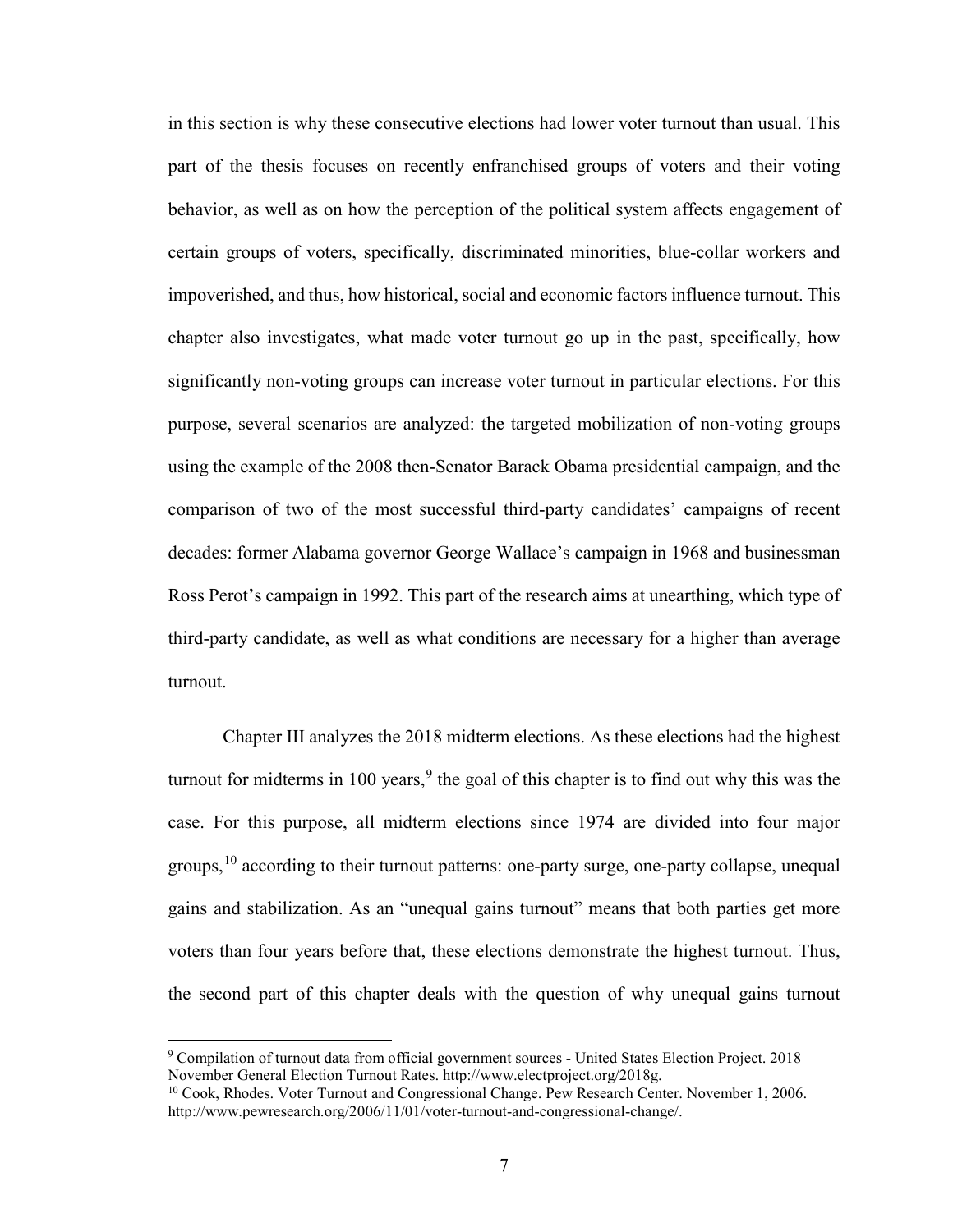elections happen and what conditions are necessary for this type of turnout, analyzing the midterm elections with higher turnout, more specifically 1982 and 2002, as unequal gains turnout elections, as well as the 1994 elections as a one-party surge turnout election. This chapter analyzes the elections mentioned above from different angles to determine which conditions are necessary for a midterm election turnout to be higher than average. Lastly, this chapter proceeds to analyze the recent 2018 midterm elections and its high turnout, using the conclusions from the previous elections.

All these three chapters set goals for different questions regarding voter turnout. However, all three chapters have one big common answer in their cores: what makes turnout in the United States increase or decrease? Three chapters try to answer this question from different perspectives. Chapter I investigates numbers and has a goal of finding, how political and cost-of-voting factors influence turnout, comparing the United States with other democracies to find similarities and differences between American electoral system and ones in other countries and makes conclusions on the big picture – why the United States generally has one of the lowest turnouts in the world. Chapter II focuses precisely on specific aspects of the United States political system that were discovered in Chapter I. It continues to investigate the effect of the two-party system from another angle – the introduction of strong third-party candidates. Besides, this chapter continues to look into voters that are not affiliated with a major party on the example of groups of citizens, who could not participate in elections and were recently enfranchised, as well as groups of citizens that became disengaged with the political system, traditional "no-shows." This chapter focuses more precisely on particular elections and people, however, deals with similar question as Chapter I. The final chapter of this thesis attempts to look into the 2018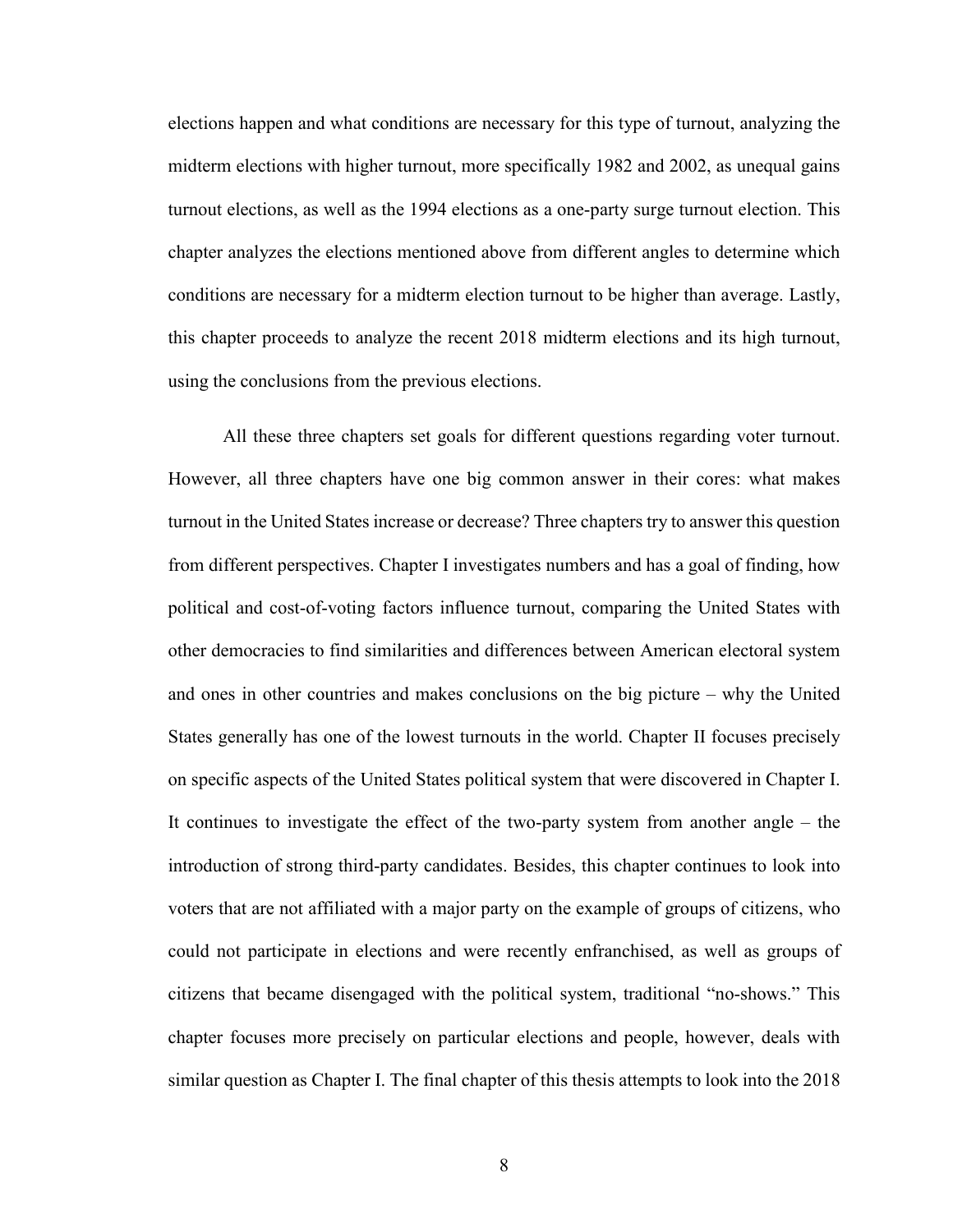midterm elections turnout as an example of elections that delivered the record-breaking turnout, while maintaining all the limitations that American electoral system introduces, both political and cost-of-voting. While this thesis generally postulates the fact that turnout in the United States cannot be increased in the constant basis without significant changes into the political system, it also believes that turnout can increase temporarily under certain conditions. While Chapter II looks into the introduction of third-party candidates as one of such conditions, Chapter III tries to find out, what other factors can increase the turnout in the American two-party system on the example on 2018 election. Despite different topics for all three chapters, they all deal with similar questions: why the turnout in the United States of America is low and what can be done to increase it?

Understanding the nature of voter turnout provides answers to various questions, both regarding political science and electoral strategies. What drives a voter to or from the polling booth is the crucial question in deciding how to improve the political system of the country, how to build a better mechanism and guarantee that citizens have access to voting, but at the same time ensure that voters have a desire to cast their ballots as often as possible. This thesis explores the problem of voter turnout from multiple sides and aims to outline the primary goal for those who hope to raise voter turnout in the United States to a higher level. At the same time, voter turnout is one of the most important issues for political campaigns. Campaigns can be won not only by mobilizing the existing electorate but also by attracting traditional non-voters, and this thesis describes particular campaigns that were won by mobilizing non-voting groups of voters. Finally, this thesis offers a different view for the media on how to analyze the results of elections. Currently, various media outlets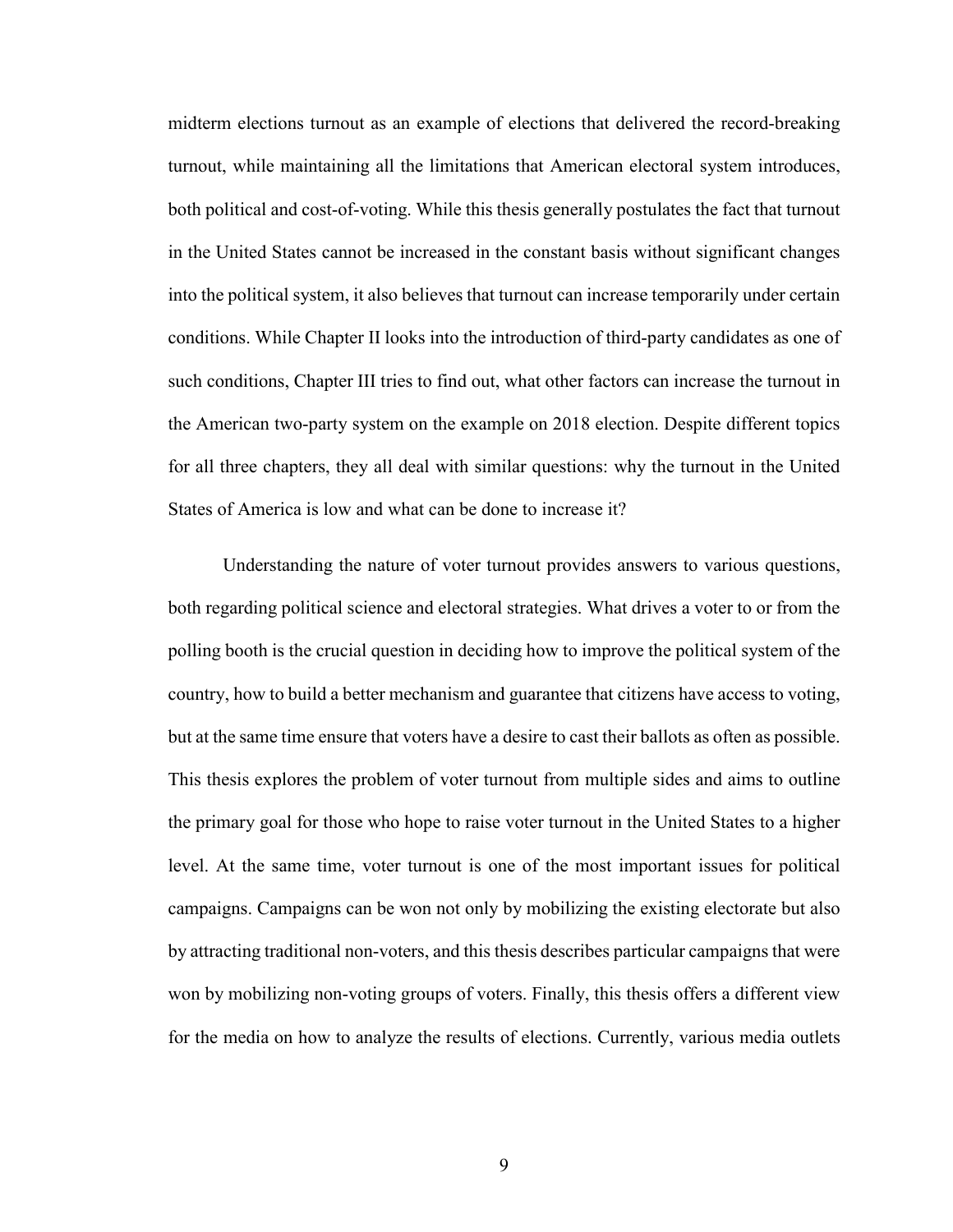focus on turnout of specific demographic groups, but this thesis sees social issues and their influence on turnout as the primary focus for understanding campaigns and elections.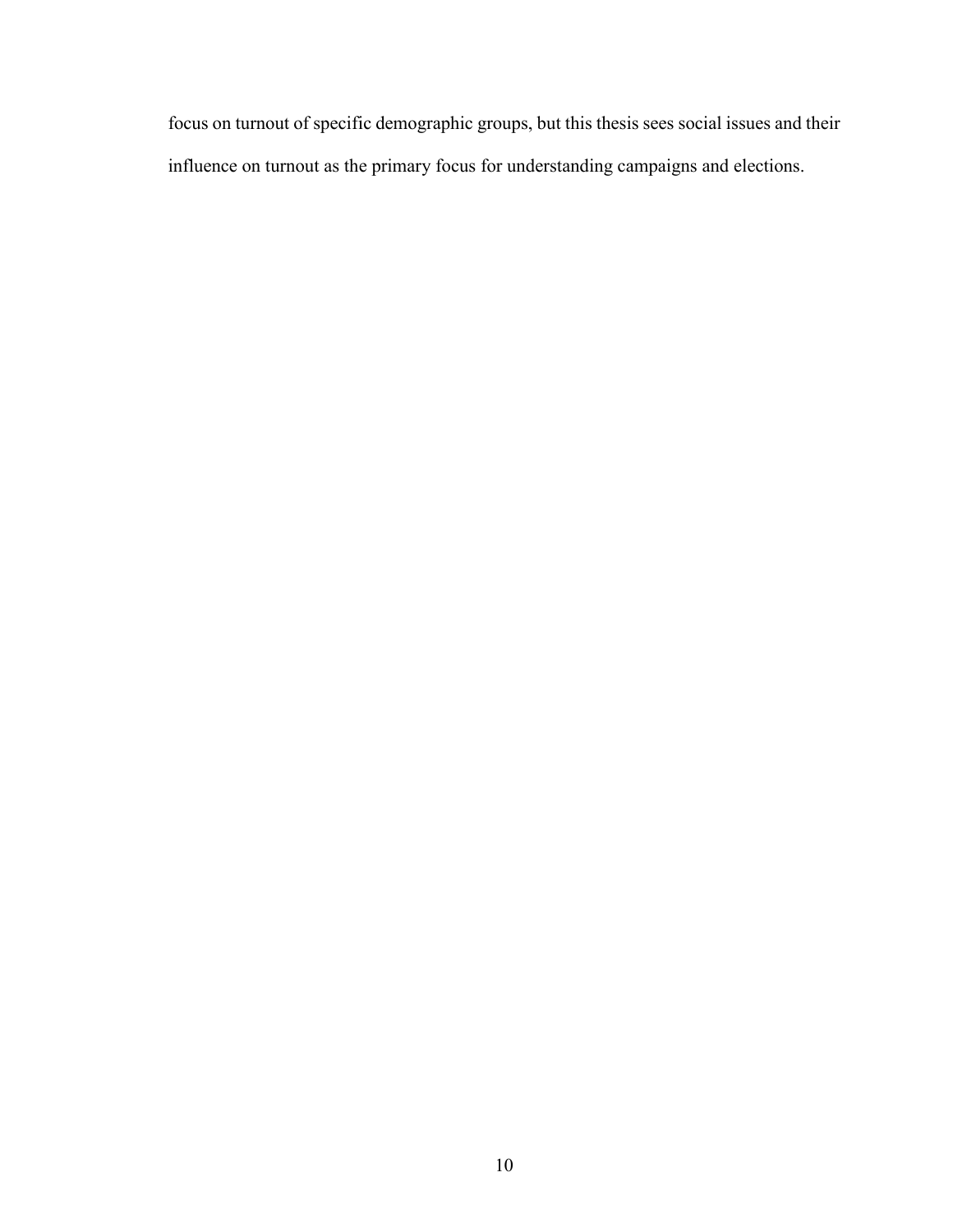# **Chapter I. Political and cost-of-voting factors – their influence on voter turnout in the United States of America and other countries**

This chapter examines different sets of statistics used to explain the decreasing voter turnout in the United States, to review the literature and authors' viewpoints on the issue of voter turnout in the United States, and to find correlations and patterns which could explain why voter turnout in different countries is higher or lower. The comparison with other countries can provide insight into why turnout in the United States is lower than that of other democracies. For this purpose, different comparisons will be made: international (comparing different countries with different political and legal circumstances, including America) and temporal (comparing how voter turnout has changed in a specific country or state over time).

This chapter examines how the following topics and factors influence voter turnout in the United States and other countries:

- a) the competitiveness and diversity of elections in the United States and other countries;
- b) America's two-party system;
- c) the number of citizens who identify themselves as independent voters;
- d) the satisfaction with democracy in the United States and around the world;
- e) the enactment of voter identification document laws and the cost of voter IDs in states with strict legislation on the access to casting a ballot;
- f) registration for election systems in the United States and around the world; and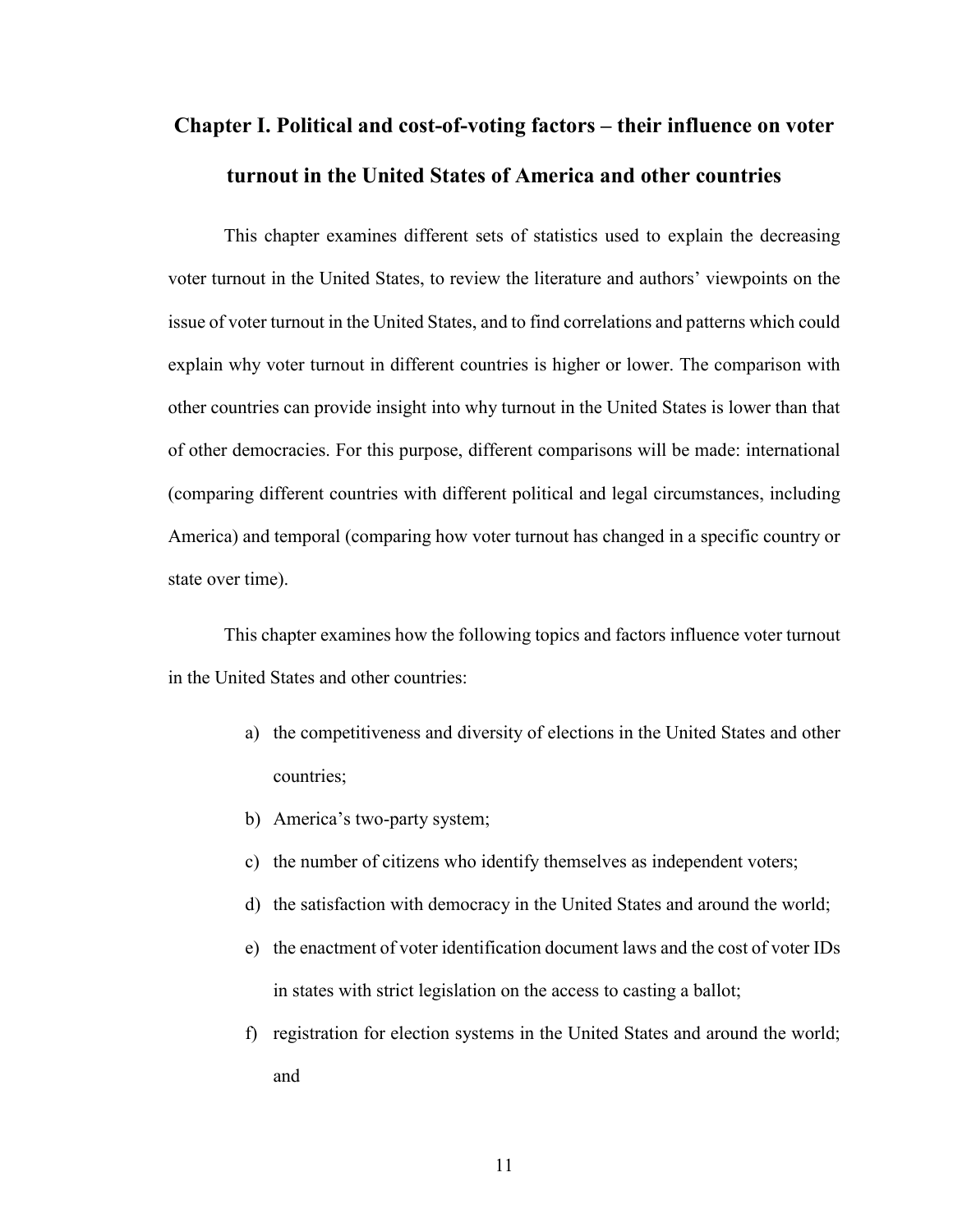g) holding an election on a weekday.

This chapter uses turnout statistics from major elections in various countries. For most countries, these elections are parliamentary elections, where a head of the government (prime minister or another similar title) is the de-facto head of state, such as Germany, the United Kingdom or Spain, or presidential elections for countries with stronger presidential power, like in France or the United States.

The literature on this issue describes such factors quite thoroughly. Thus, the goal and original contribution are to prove the existing factors with statistics not found in the literature (or by contrast, to provide specific data to disprove these) and to discuss factors which are less frequently mentioned in the conventional literature on voter turnout. The data sets are divided into two major categories: political data and cost-of-voting data.

#### **Political data**

For the purposes of this research, various electoral factors in different countries are examined in order to find patterns in the electorate behavior of citizens from democratic countries across the world. The research investigates five democracies: Germany, the United Kingdom, Spain, Norway and Japan, and explores several factors connected to elections in these countries. The last three elections in these countries (and all the special elections that took place in these countries in this same period) and the following factors are examined: average turnout, number of parties that received more than 5 percent of the seats in the national legislature, and the percentage of seats in the legislature that the winning party received.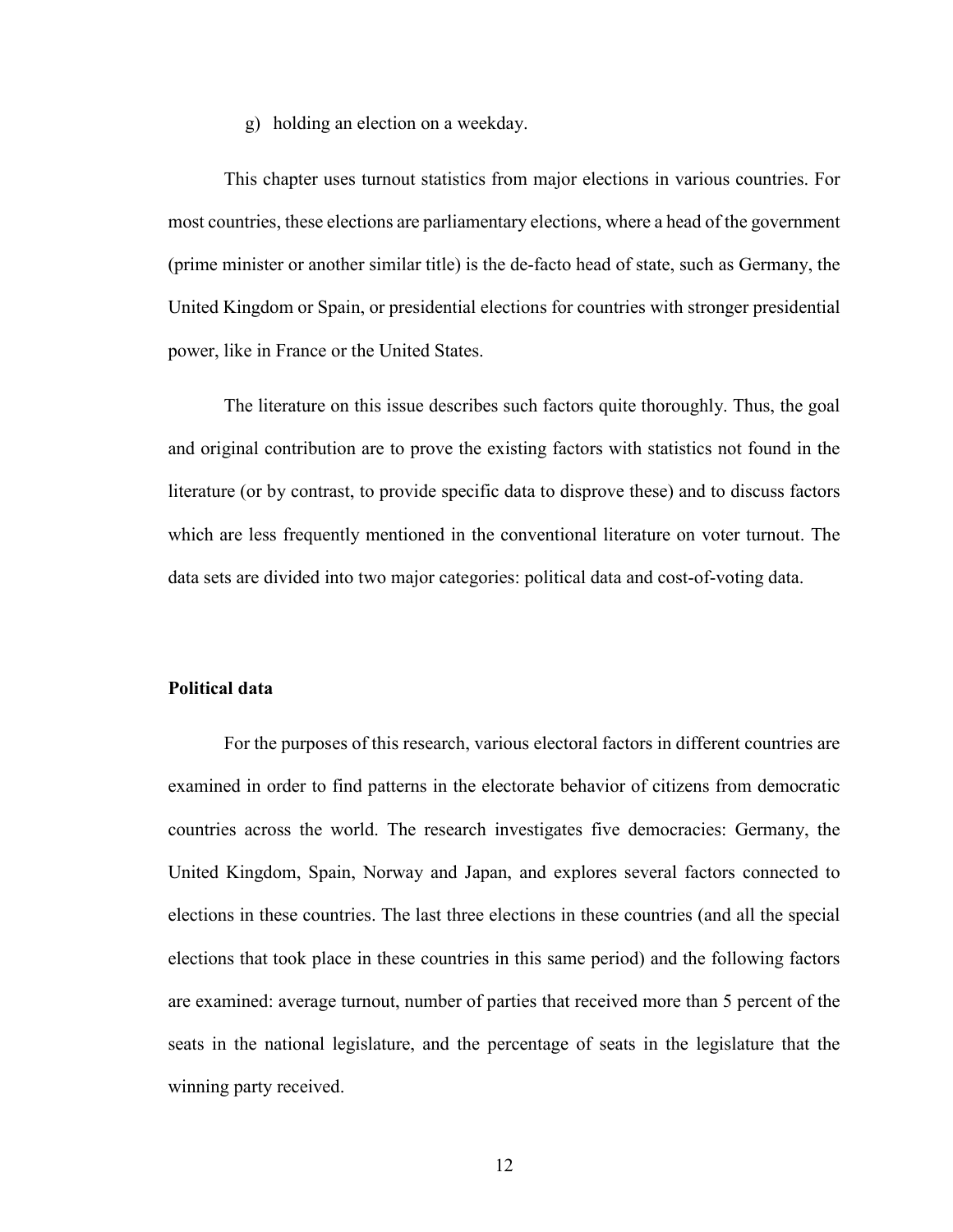#### *The number of parties*

This research includes only those parties that received more than 5 percent of the seats in the legislature in the last election. America has the stable two-party system allows almost no possibility for other parties or independent candidates (of 535 lawmakers in the 116<sup>th</sup> Congress, only two senators are not from the Democratic or Republican Parties, and both these senators caucus and vote with the Democratic Party)<sup>[11](#page-18-0) [12](#page-18-1)</sup>. In other countries, the situation is quite different. All countries examined in further research had at least one election with more than two parties getting more than 5 percent of the seats in their legislatures in the last five years, and the United Kingdom is the only country which did not have four or more parties getting this number of seats. Two dependencies can be determined in respect of the number of parties competing.

First, Table 1 shows countries that traditionally have more than two parties receiving at least 5 percent of seats have higher voter turnout in order to find the dependency between the number of parties in national legislatures and turnout. Germany

 $\overline{a}$ 

<sup>11</sup> Congress.gov. *Members of the U.S. Congress, 116th Congress.* 

<span id="page-18-1"></span><span id="page-18-0"></span>https://www.congress.gov/members?q=%7B%22congress%22%3A116%7D

 $12$  Since the start of the 20<sup>th</sup> century, there were only eight U.S. senators, who were first elected to their offices as Independents (and two more senators, who were first elected from a major party, but then got re-elected as Independents) and 47 congressmen, who were first elected as third-party candidates (and two congressmen, who got elected as Republicans and then re-elected as Independents.) Keeping in mind that the ratio of U.S. Congressmen to U.S. Senators is now 4.35/1 and have not varied significantly from the start of the  $20<sup>th</sup>$  century (from 4.19/1 to 4.53/1,) despite the situation with Independent Members of the 116<sup>th</sup> Congress, historically, there is slightly higher chance for an Independent politician to be elected to the U.S. House of Representatives than in the U.S. Senate. Most likely, the current situation happened after the general decline in the number of Independent lawmakers in the United States. Two incumbent Independent Senators were elected from states that also have highest numbers of Independent lawmakers in their state legislatures (Vermont leads in Independents and Maine trails.) Citizens of these two states are more likely to vote for an Independent candidate for the U.S. Congress, when there is a strong one, and it is likely that they are ready to do that because they are less affected by the effect of "wasted vote," as they successfully elect Independent lawmakers into their legislatures and do not see their votes for third-party candidates as "wasted." However, having two U.S. Senators and zero U.S. congressman in 116<sup>th</sup> Congress does not allow to say that the chance to elect an Independent candidate depends on the office.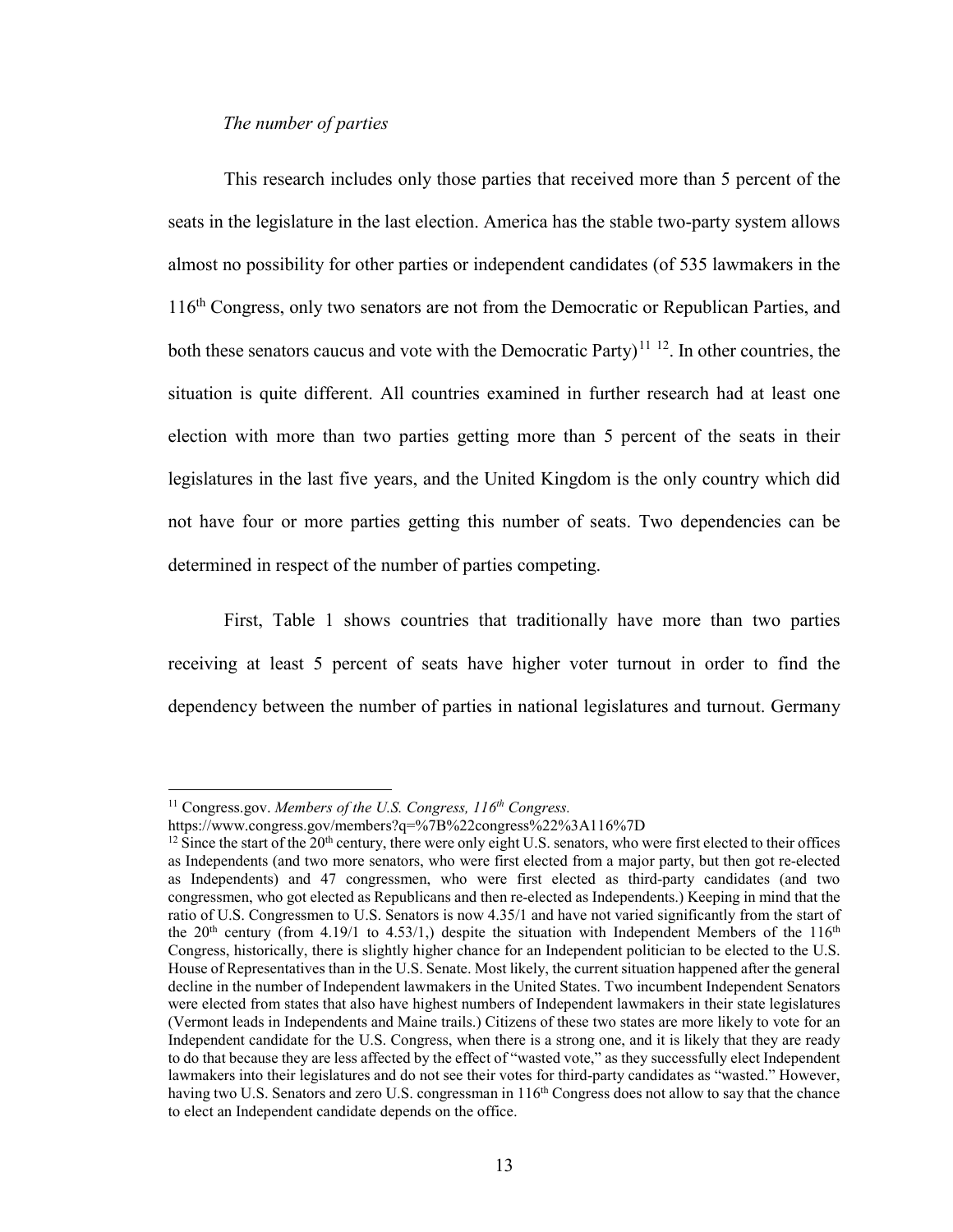and Norway are examples, which have five and six parties receiving at least 5 percent of seats, respectively, while Japan and the United Kingdom tend to have between two and four parties receiving at least 5 percent of seats. Table 1 shows the correlation between voter turnout and the number of parties that get at least 5 percent of seats in national legislatures. Table 1 shows that in terms of voter turnout, average voter turnout in Germany and Norway is more than 10 percent higher than in the United Kingdom and Japan, thus, making it very likely that turnout elevates as the number of competing parties increases.

| Election year        | Voter turnout $(\%)$ | Number of parties with at least 5 percent   |  |
|----------------------|----------------------|---------------------------------------------|--|
|                      |                      | of seats in the legislature after elections |  |
|                      | Germany              |                                             |  |
|                      |                      |                                             |  |
| 2017                 | $76.2^{13}$          | 6                                           |  |
|                      |                      |                                             |  |
| 2013                 | $71.5^{14}$          | 5                                           |  |
|                      |                      |                                             |  |
| 2009                 | $70.8^{15}$          | 6                                           |  |
|                      |                      |                                             |  |
| Norway <sup>16</sup> |                      |                                             |  |
|                      |                      |                                             |  |
| 2017                 | 78.2                 | 5                                           |  |
|                      |                      |                                             |  |
| 2013                 | 78.3                 | 6                                           |  |
|                      |                      |                                             |  |
| 2009                 | 76.4                 | 6                                           |  |
|                      |                      |                                             |  |

**Table 1. Voter turnout and number of parties with at least 5 percent of seats**

(continued on next page)

<span id="page-19-0"></span><sup>&</sup>lt;sup>13</sup> "Election to the 19th German Bundestag on 24 September 2017." The Federal Returning Officer. https://www.bundeswahlleiter.de/en/bundestagswahlen/2017/ergebnisse/bund-99.html

<sup>&</sup>lt;sup>14</sup> "Bundestag Election 2013" The Federal Returning Officer.

<span id="page-19-2"></span><span id="page-19-1"></span>https://www.bundeswahlleiter.de/en/bundestagswahlen/2013/ergebnisse/bund-99.html <sup>15</sup> "Election to the 17th German Bundestag on 27 September 2009." The Federal Returning Officer.

<span id="page-19-3"></span>https://www.bundeswahlleiter.de/en/bundestagswahlen/2009.html

<sup>&</sup>lt;sup>16</sup> Valg. Tall for hele Norge. - https://valgresultat.no/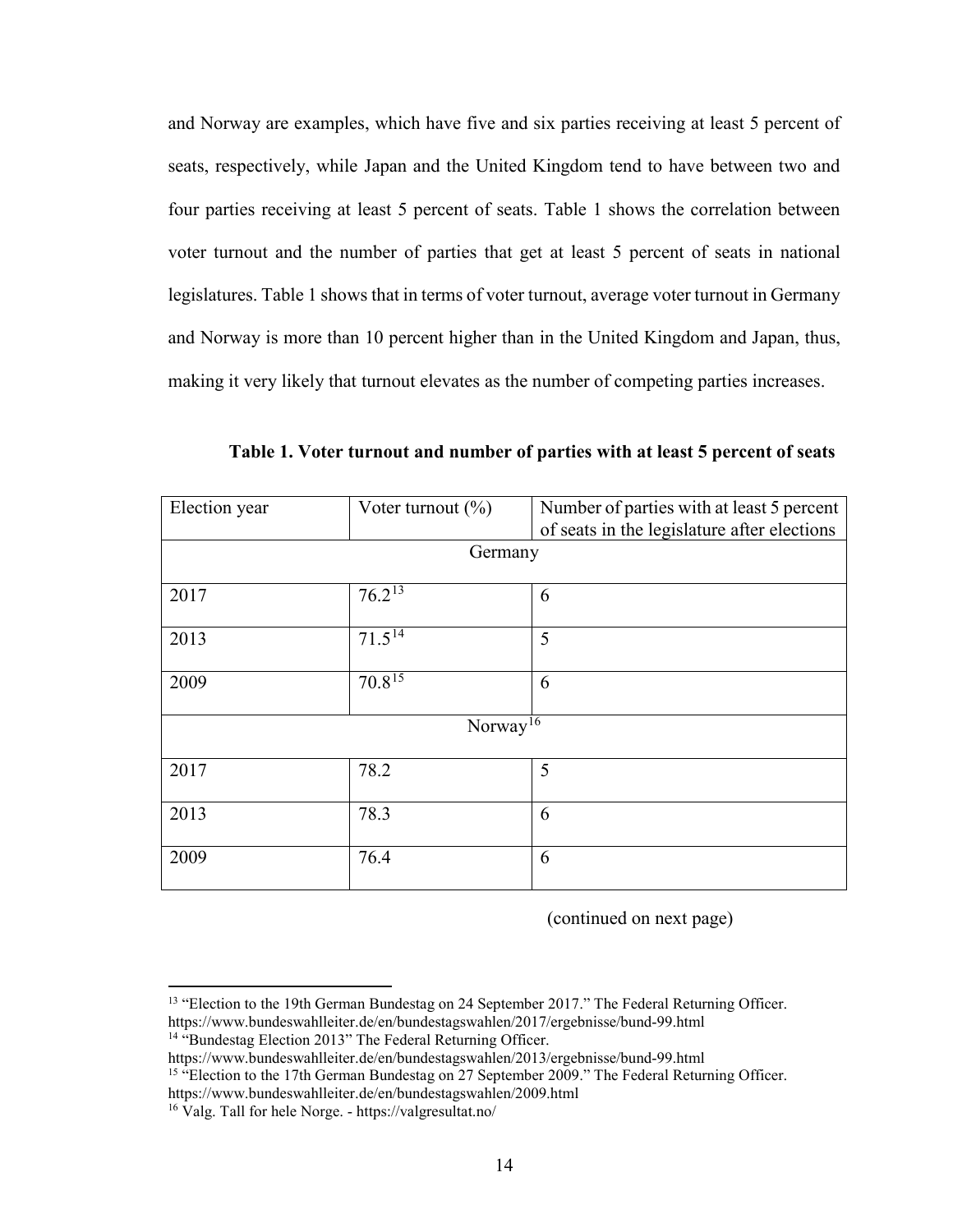| The United Kingdom  |                        |                |  |
|---------------------|------------------------|----------------|--|
| 2017                | $68.8^{17}$            | 3              |  |
| 2015                | $66.2^{18}$            | $\mathfrak{Z}$ |  |
| 2010                | $6\overline{5.1^{19}}$ | 3              |  |
| Japan <sup>20</sup> |                        |                |  |
| 2012                | 59.3                   | $\overline{4}$ |  |
| 2009                | 69.2                   | $\overline{2}$ |  |
| 2005                | 67.5                   | 3              |  |

The second pattern, concerning the number of parties competing for seats, emerges in countries with fewer than five parties, such as Japan and Spain. Table 2 that compares turnout and number of parties that got more than 5 percent of seats shows that such countries tend to have lower voter turnout when more parties get at least 5 percent of the seats to estimate, how turnout depends on the chances of multiple parties to have their representatives elected.

<span id="page-20-3"></span><span id="page-20-2"></span><span id="page-20-1"></span><span id="page-20-0"></span><sup>17</sup> "General Election 2017: full results and analysis," House of Commons Library, http://researchbriefings.parliament.uk/ResearchBriefing/Summary/CBP-7979#fullreport <sup>18</sup> "General Election 2015: full results and analysis," House of Commons Library, https://researchbriefings.parliament.uk/ResearchBriefing/Summary/CBP-7186#fullreport <sup>19 "</sup>General Election 2010: full results and analysis," House of Commons Library, https://researchbriefings.parliament.uk/ResearchBriefing/Summary/RP10-36 <sup>20</sup> "Japan," Election Guide, http://www.electionguide.org/countries/id/109/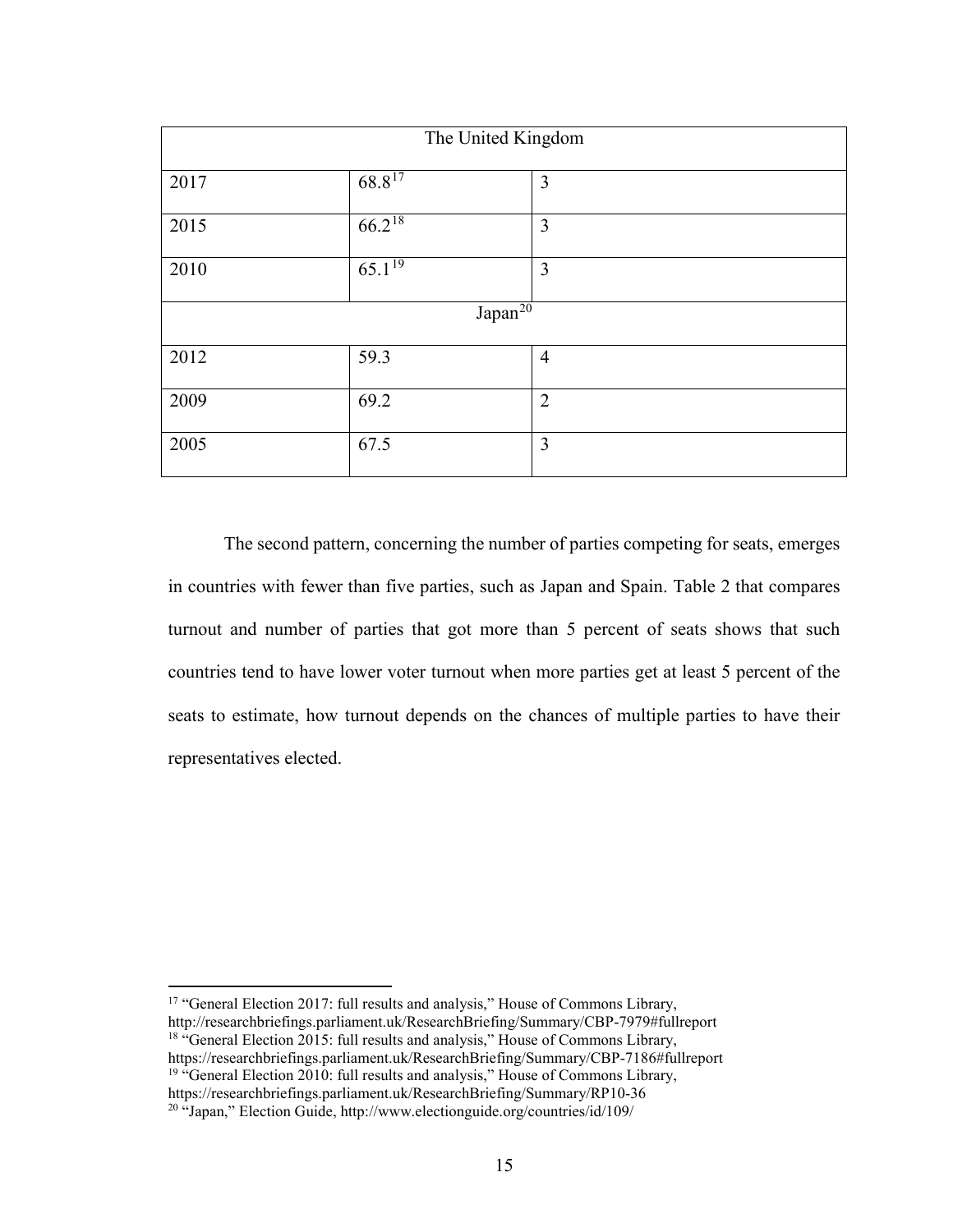| Election year       | Voter turnout $(\%)$                 | Number of parties with at least 5<br>percent of seats |  |
|---------------------|--------------------------------------|-------------------------------------------------------|--|
|                     | $\overline{\text{Span}^{\text{21}}}$ |                                                       |  |
| 2016                | 66.5                                 | $\overline{4}$                                        |  |
| 2015                | 69.7                                 | $\overline{4}$                                        |  |
| 2011                | 68.9                                 | $\overline{2}$                                        |  |
| 2008                | 73.8                                 | $\overline{2}$                                        |  |
| 2004                | 75.7                                 | $\overline{2}$                                        |  |
| Japan <sup>22</sup> |                                      |                                                       |  |
| 2017                | 53.6                                 | $\overline{4}$                                        |  |
| 2014                | 52.6                                 | $\overline{4}$                                        |  |
| 2012                | 59.3                                 | $\overline{4}$                                        |  |
| 2009                | 69.2                                 | $\overline{2}$                                        |  |
| 2005                | 67.5                                 | $\overline{3}$                                        |  |

**Table 2. Voter turnout and number of parties with at least 5 percent of seats**

**(temporal, 2004–2016)** 

Taking Japan as an example, five federal elections were held in the last 12 years. The highest turnout was in 2009 when  $69.2$  percent of eligible voters came to the polls.<sup>[23](#page-21-2)</sup> The 2009 election is the only one where only two parties received more than 5 percent of the seats. At the same time, turnout of less than 60 percent was registered when four parties

<span id="page-21-0"></span><sup>21</sup> "Consulta des Resultatas Electorales," Spain Ministry of Interior.

<span id="page-21-1"></span>http://www.infoelectoral.mir.es/infoelectoral/min/

<sup>&</sup>lt;sup>22</sup> "Japan," Election Guide, http://www.electionguide.org/countries/id/109/

<span id="page-21-2"></span> $23$  Ibid.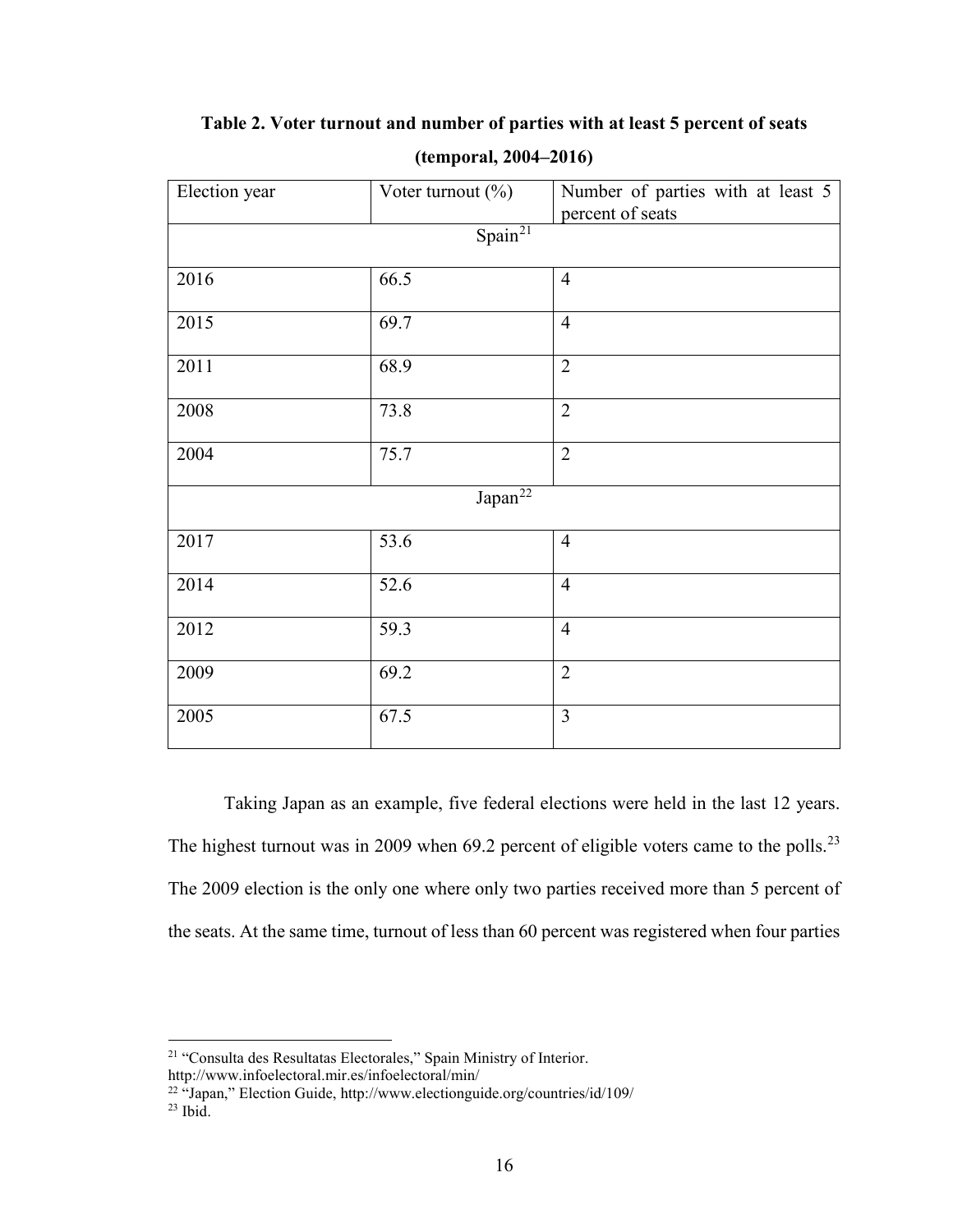received more than 5 percent of the seats.<sup>[24](#page-22-0)</sup>

Turnout advantage of the multi-party system corresponds with the theory introduced by French scientist Maurice Duverger that the plurality-vote election system tends to create a two-party system and that the phenomenon of a "wasted vote" exists in such systems.<sup>[25](#page-22-1)</sup> Voters tend to cast their votes for candidates with a real chance of being elected (namely, the candidates from the two major parties) and not to "waste" them on candidates from a third party, as such a candidate has a smaller chance of being elected.<sup>[26](#page-22-2)</sup> Research Professor Emeritus at University of California in San Diego Arend Lijphart in *The Political Consequences of Electoral Laws 1945–85*, has also demonstrated the theory of a "wasted vote", when he wrote: "When smaller parties are expected to be discriminated against, voters, as well as politicians, political activists, and money givers will favor larger parties."*[27](#page-22-3)* Finally, this theory is substantiated by statistics quoted in the *Third-Party and Independent Candidates: Wallace, Anderson, and Perot* by Paul R. Abramson et al.: a significant number of voters do not cast their votes for third-party candidates despite

 $\overline{\phantom{a}}$ 

 $24$  Ibid.

<span id="page-22-1"></span><span id="page-22-0"></span> $^{25}$  The rule formulated by Dr. Duverger has exceptions, for example, in countries with multi-ethnic population that tend to form ethnicity-oriented parties in certain areas of the country. Besides, not all countries that have single-member district systems have the first-past-the-post elections (or winner-takes-all, where candidates win, when they more votes than any other candidate.) This system is used to elect members of U.S. Congress and state legislatures, as well as serves as a basis for the Electoral College that elects the President of the United States. Some countries (for example, France) form their legislatures using the single-member district, however, they use other electoral systems, usually the two-round system, where the runoff elections happen in every district, where no candidate received the majority of votes. These systems do not create the "wasted vote" phenomenon, as the candidate that finished second in the first round of votes still has a chance of winning the election. This thesis only researches countries with the first-past-the-post electoral system, as it is closest to one in the United States. However, despite these countries having the traditional two-party system, as of now they have three parties in their legislatures.

<span id="page-22-2"></span><sup>26</sup> Duverger, Maurice, *Political Parties: Their Organization and Activity In the Modern State*. London: Methuen, 1954.

<span id="page-22-3"></span><sup>27</sup> Lijphart, Arend. "The Political Consequences of Electoral Laws, 1945-85." *The American Political Science Review* 84, no. 2 (1990): 481-96.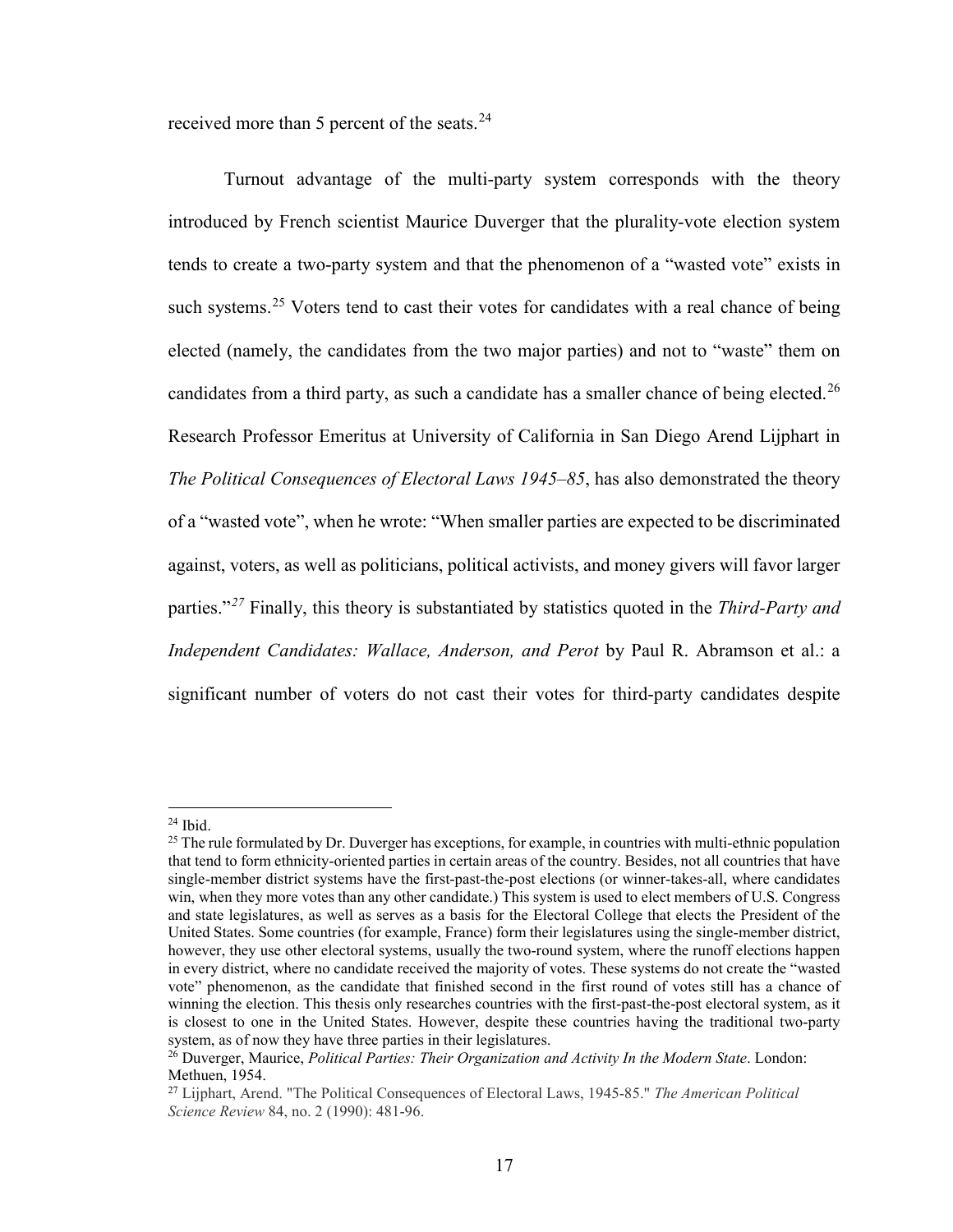supporting them. For instance, the statistics indicate that 21 percent of Perot's supporters cast their votes for either Clinton or Bush in 1992.<sup>28</sup>

However, the existence of a strong third-party candidate might still improve voter turnout. In the last 70 years, there were three elections with such candidates: 1948 (Strom Thurmond), 1968 (George Wallace), and 1992 (Ross Perot). In 1992 the independent candidate Perot received an unprecedented  $18.9$  percent of votes.<sup>[29](#page-23-1)</sup> The 1992 election attracted the highest number of voters in almost 40 years; turnout  $(55.2 \text{ percent})^{30}$  $(55.2 \text{ percent})^{30}$  $(55.2 \text{ percent})^{30}$  was higher than any elections since 1968 and held the record until 2004, and was 5-6 percent higher than turnout for the elections of 1988 and 1994. In 1968, quite a high percentage, namely 13.5 percent of voters, cast their ballots for independent candidate George Wallace. However, the 1968 voter turnout (60.8 percent) was lower than for the 1960 (62.7 percent) and 1964 (61.9 percent) elections.<sup>[31](#page-23-3)</sup> In 1948, Strom Thurmond ran as an independent candidate and carried four states,  $32$  but turnout was the lowest since 1924, and a lower turnout was registered only in  $1980<sup>33</sup>$  $1980<sup>33</sup>$  $1980<sup>33</sup>$  The topic of third-party candidates and their influence on voter turnout will be discussed in Chapter II.

David Hill, Ph.D., Stetson University, in his book *American Voter Turnout*, raises a similar issue. He refers to the average voter turnout statistics between 1960 and 2000 in

 $\overline{\phantom{a}}$ 

<span id="page-23-0"></span><sup>&</sup>lt;sup>28</sup> Abramson, Paul R., John H. Aldrich, Phil Paolino, and David W. Rohde. "Third-Party and Independent Candidates in American Politics: Wallace, Anderson, and Perot." *Political Science Quarterly* 110, no. 3

<span id="page-23-1"></span><sup>&</sup>lt;sup>29</sup> Klein, Patricia A., "Federal Elections 92," Federal Election Commission. https://transition.fec.gov/pubrec/fe1992/federalelections92.pdf

<span id="page-23-2"></span><sup>30</sup> "Voter turnout in U.S. presidential elections since 1908." American Presidency Project. https://www.presidency.ucsb.edu/statistics/data/voter-turnout-in-presidential-elections

<span id="page-23-4"></span><span id="page-23-3"></span><sup>31</sup> "1968." American Presidency Project. https://www.presidency.ucsb.edu/statistics/elections/1968

<sup>32</sup> "1948." American Presidency Project. https://www.presidency.ucsb.edu/statistics/elections/1948

<span id="page-23-5"></span><sup>&</sup>lt;sup>33</sup> "Voter turnout in U.S. presidential elections since 1908." American Presidency Project. https://www.presidency.ucsb.edu/statistics/data/voter-turnout-in-presidential-elections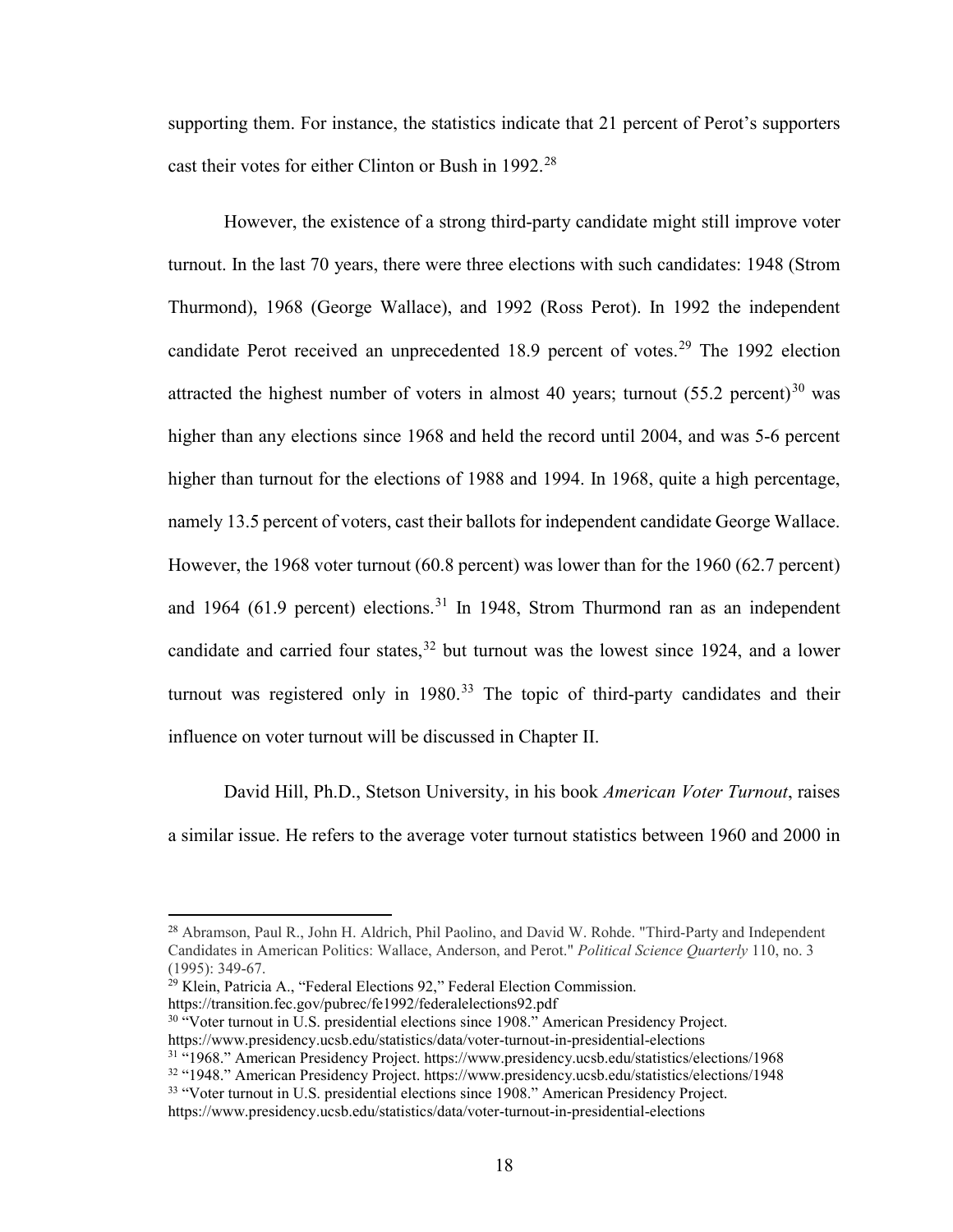countries with single-member districts (SMD) and proportional representation (PR) systems. According to his comparison, countries with SMDs have an average turnout of 72.15 percent, while countries with a PR system have an average turnout of 78.2 percent.<sup>[34](#page-24-0)</sup> He stated: "Many people argue that the lack of choices in the two-party system in the United States is a central issue of low turnout. They point to the high turnout rates in PR systems and conclude that the existence of multiple parties in a PR system leads to higher turnout because voters have more choices." Based on his research, Hill later concluded that the comparison of voter turnout between countries with SMD and PR systems does not correspond with this statement, as voters in SMD systems vote for their government and a specific person to represent a district in this government. People in PR systems, he argued, vote for an abstract party that will form a coalition to govern, thus voters in such systems believe that elections are not important.<sup>[35](#page-24-1)</sup>

However, the statistics provided above refute this statement. Statistics of average turnout in countries with different systems reveal another tendency: countries with an SMD system have a lower turnout than countries with a PR system, as Table 3 that compares countries with SMD and PR systems in terms of turnout on the latest general elections shows.

Table 3 shows that all the countries with a PR system listed have an average voter turnout of higher than 70 percent (the lowest is Spain, with 70.9 percent). Countries with at least a partial SMD system and, more importantly, a strong two-party system have turnout of less than 70 percent. It indicates that countries with an SMD system, thus tending

<span id="page-24-1"></span><span id="page-24-0"></span><sup>34</sup> Hill, David Lee. American Voter Turnout: An Institutional Perspective. Boulder, Colo.: Westview Press, 2006. <sup>35</sup> Ibid.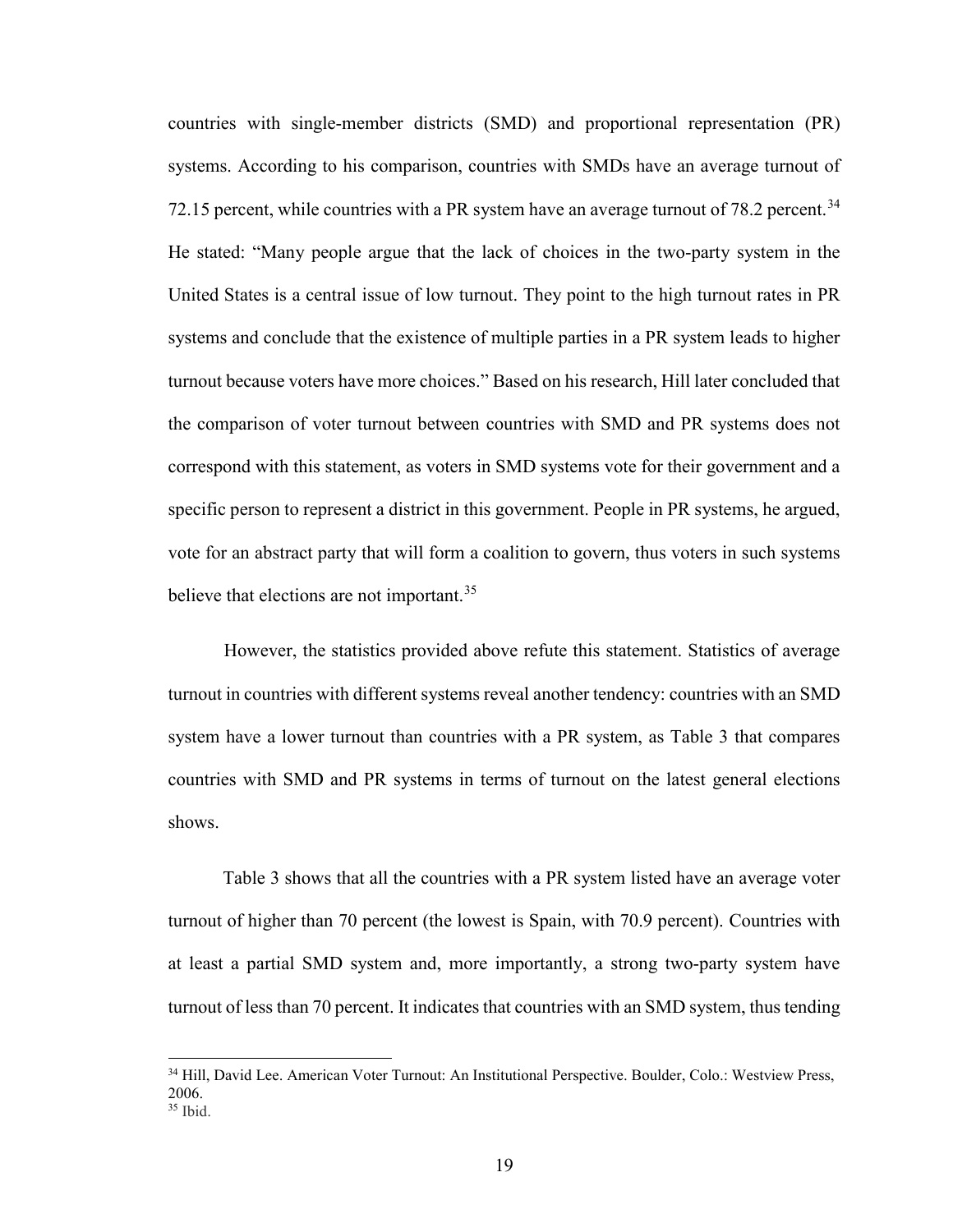to form a two-party system, have lower turnout than countries with a PR system. Political and party systems play a significant role in how many people cast their ballots in elections. As illustrated by Table 3, the lack of political choices in elections can lower turnout.

| <b>PR</b>             |      | <b>SMD</b>                   |      |
|-----------------------|------|------------------------------|------|
| Norway <sup>36</sup>  | 77.6 | United Kingdom <sup>37</sup> | 65.4 |
| Germany <sup>38</sup> | 72.8 | United States <sup>39</sup>  | 58.6 |
| Spin <sup>40</sup>    | 70.9 | Canada <sup>41</sup>         | 68.3 |

**Table 3. Voter turnout in countries with PR and SMD systems (% of the voting-eligible population) on the latest general election**

 More choices on the ballot tend to lead to a higher voter turnout. Countries with a single-member district system tend to form a two-party system, thus significantly reducing the choice for voters. Hence the United States, with a traditional SMD system and a very strong two-party system, will inevitably suffer from low voter turnout due to the lack of choices for voters.

#### *Percentage of seats that winning parties receive*

Besides the number of parties which receive at least 5 percent of seats in their

 $\overline{a}$ 

<span id="page-25-1"></span><sup>37</sup> "General Election 2017: full results and analysis," House of Commons Library,

<span id="page-25-3"></span><sup>39</sup> Leamon, Eileen J., Bucelato, Jason. "Federal Elections 2016," Federal Election Commission.

https://transition.fec.gov/pubrec/fe2016/federalelections2016.pdf

<span id="page-25-0"></span><sup>36</sup> Valg. Tall for hele Norge. - https://valgresultat.no/

<span id="page-25-2"></span>http://researchbriefings.parliament.uk/ResearchBriefing/Summary/CBP-7979#fullreport

<sup>&</sup>lt;sup>38</sup> "Election to the 19th German Bundestag on 24 September 2017." The Federal Returning Officer.

https://www.bundeswahlleiter.de/en/bundestagswahlen/2017/ergebnisse/bund-99.html

<span id="page-25-4"></span><sup>&</sup>lt;sup>40 "</sup>Consulta des Resultatas Electorales/Congreso/Junio 2016," Spain Ministry of Interior.

http://www.infoelectoral.mir.es/infoelectoral/min/busquedaAvanzadaAction.html?codTipoEleccion=2&vue lta=1&isHome=1&codPeriodo=201606

<span id="page-25-5"></span><sup>41</sup> "Official Voting Results Forty-Second General Elections," Elections Canada.

http://www.elections.ca/res/rep/off/ovr2015app/home.html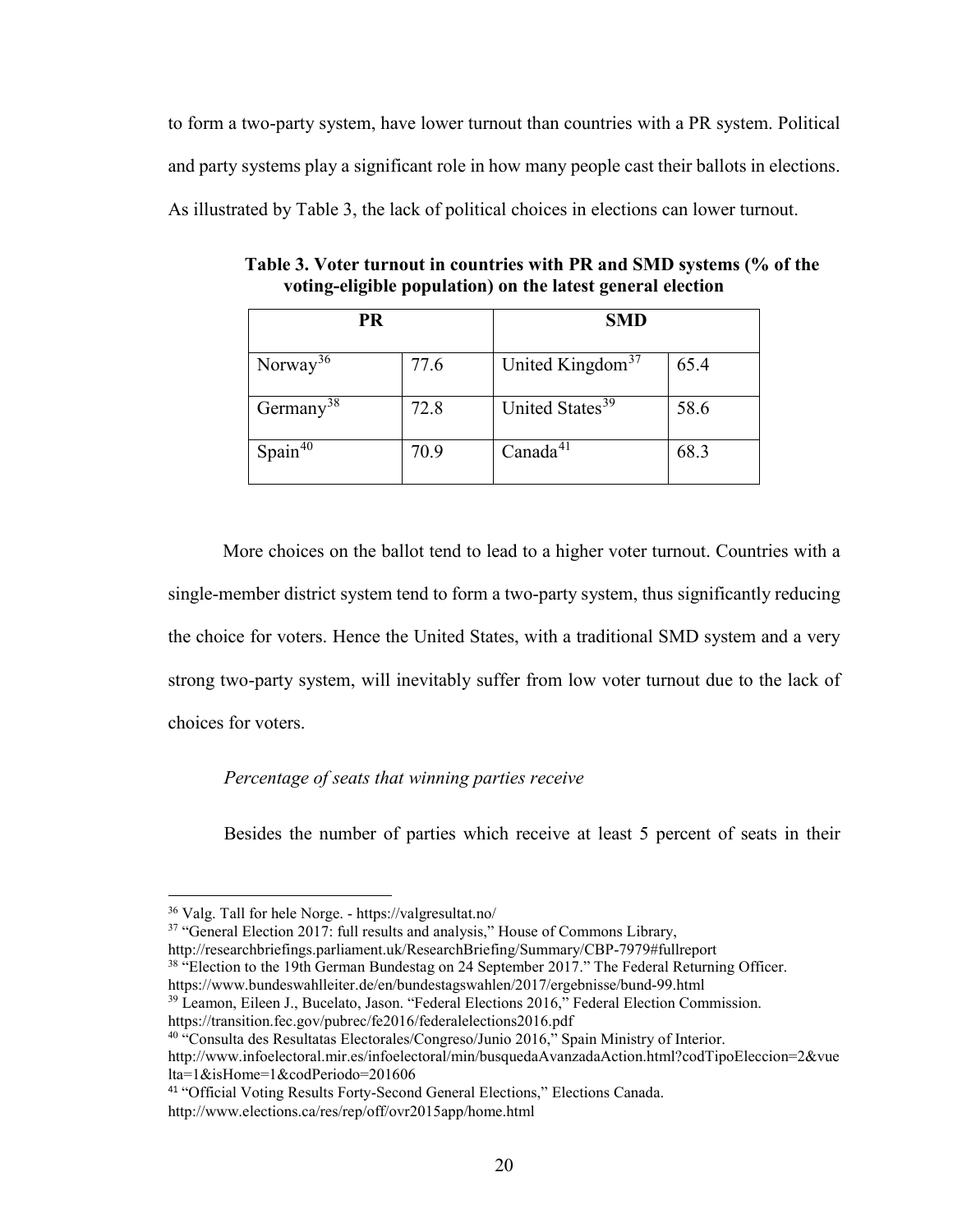legislatures, for the purpose of comparing voter turnout to political competitiveness in a country, this chapter analyzes the percentage of seats which parties receive in elections and compares it to voter turnout in these elections. For this reason, two statistics from each election are examined: the percentage of seats the winning party receives and the percentage of seats received by the two leading parties.

Starting with the percentage of seats of the winning party, the data on the last three elections (and all the special elections held in these countries during the same period) is analyzed for five countries: Norway, Germany, Spain, the United Kingdom and Japan. The information used is the average percentage of seats won by the leading party and the average turnout for these elections.

The result of this comparison is obvious from Table 4 that has a goal to find out, how turnout depends on leading party's closeness to the 50 percent of seats in the legislature. The table shows that the more seats the leading party usually wins, the lower the average voter turnout rate is in the country. However, average voter turnout for the three midterm elections before  $2018^{42}$  in America (2006, 2010, 2014) is only 39.1 percent, which is far lower than the lowest turnout rate for any country in Table 4, which is Japan. However, the number of seats received by the majority party (Democratic Party in 2006<sup>[43](#page-26-1)</sup> and Republican Party in  $2010^{44}$  $2010^{44}$  $2010^{44}$  and  $2014^{45}$ ) is slightly more than for the United Kingdom, which is 51.7 percent (the average turnout in the United Kingdom is 65.4 percent).

<span id="page-26-3"></span><span id="page-26-2"></span><span id="page-26-1"></span><span id="page-26-0"></span><sup>&</sup>lt;sup>42</sup> Unusually high turnout on 2018 midterm elections is discussed in Chapter III of this thesis, page 93<br><sup>43</sup> "Federal Elections 2006: Election Results for the U.S. Senate and the U.S. House of Representatives," Federal Election Commission. https://transition.fec.gov/pubrec/fe2006/federalelections2006.shtml <sup>44</sup> "Federal Elections 2010: Election Results for the U.S. Senate and the U.S. House of Representatives," Federal Election Commission. https://transition.fec.gov/pubrec/fe2010/federalelections2010.shtml <sup>45</sup> "Federal Elections 2014: Election Results for the U.S. Senate and the U.S. House of Representatives," Federal Election Commission. https://transition.fec.gov/pubrec/fe2014/federalelections2014.shtml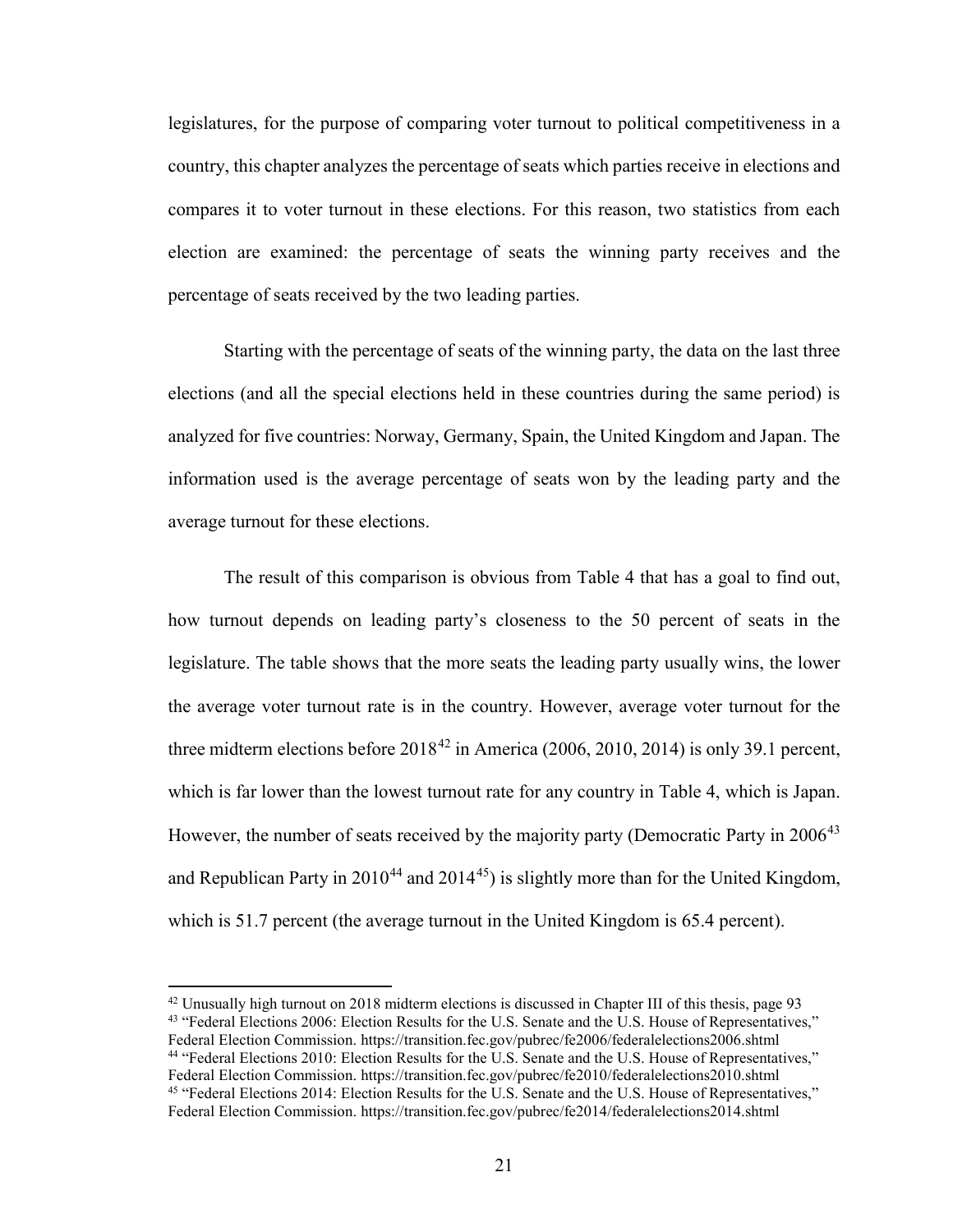#### **Table 4. Average voter turnout and the average percentage of seats of the**

|                              |                       | The average percentage of seats won by |
|------------------------------|-----------------------|----------------------------------------|
| Country                      | Average voter turnout | the leading party in the last three    |
|                              | $(\%)$                | elections $(\% )$                      |
| Norway <sup>46</sup>         | 77.6                  | 33.1                                   |
|                              |                       |                                        |
| Germany <sup>47</sup>        | 72.8                  | 35.4                                   |
|                              |                       |                                        |
| Spain <sup>48</sup>          | 70.9                  | 44.4                                   |
|                              |                       |                                        |
| United Kingdom <sup>49</sup> | 65.4                  | 50.4                                   |
|                              |                       |                                        |
| Japan <sup>50</sup>          | 60.4                  | 67.6                                   |
|                              |                       |                                        |

#### **leading party**

Based on this data, one may conclude the competitiveness of elections and the legislative process, and, more importantly, the diversity of political views in a representative body increase voter turnout.

#### *Party identification*

Another side of the two-party system in the United States is party identification: when asked about their political affiliation, people have only three major choices: Republican, Democrat, or without affiliation (independent). 1991 was the first year when the largest number of Americans identified themselves as independent (33 percent -

<span id="page-27-0"></span><sup>46</sup> Valg. Tall for hele Norge. - https://valgresultat.no/

<span id="page-27-1"></span><sup>47 &</sup>quot;Bundestagswahl," The Federal Returning Officer.

https://www.bundeswahlleiter.de/en/bundestagswahlen/2017.html

<span id="page-27-2"></span><sup>&</sup>lt;sup>48 "</sup>Consulta des Resultatas Electorales," Spain Ministry of Interior.

<span id="page-27-3"></span>http://www.infoelectoral.mir.es/infoelectoral/min/

<sup>49</sup> House of Commons Library, http://researchbriefings.parliament.uk/

<span id="page-27-4"></span><sup>50</sup> "Japan," Election Guide, http://www.electionguide.org/countries/id/109/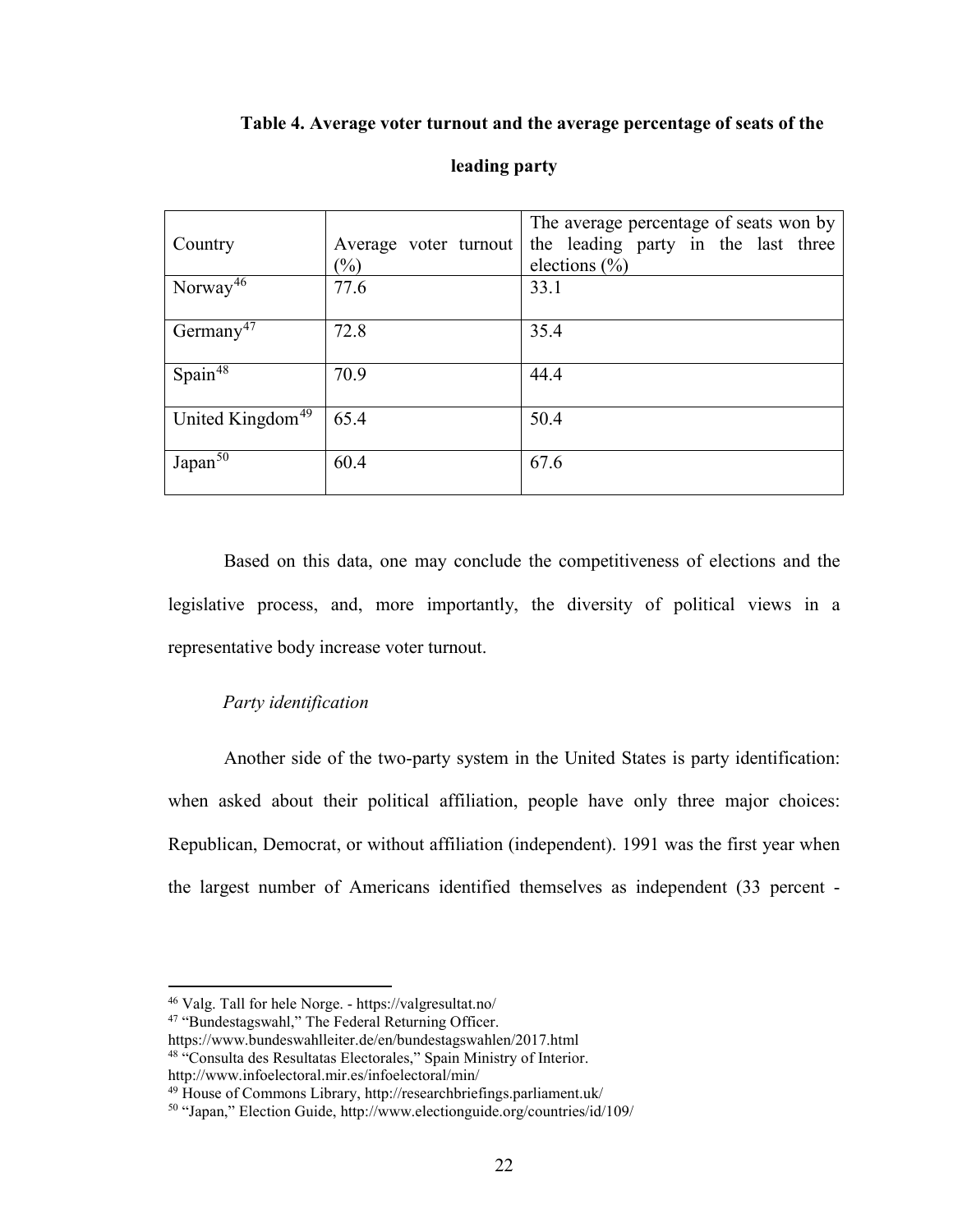independent, 31 percent - Democrat and 31 percent - Republican).<sup>[51](#page-28-0)</sup> In cases, when a citizen does not have a particular party affiliation or prefers a third-party, it is more likely that such citizen will abstain from voting. The decreasing number of Americans that affiliate themselves with one of two major parties is a threat to voter turnout. Linda M. Trautman, Ph.D., Ohio University, in hey article *Politics of Representation: The Two-Party System*, has argued that, "Over the past several years, the steady decline in party identification among voters is a significant trend that affects voter turnout. <…> Partisan representation is significantly limited within the American political system due to a small number of party choices and inherent systematic biases against third parties."<sup>52</sup>

Even though independents with no political affiliation often act as partisans with only 9 percent of voters being "true independents" during the 2018 midterm election, <sup>[53](#page-28-2)</sup> the two-party system still limits the choice for voters and creates biases against third-party candidates. Dr. Trautman mentions decrease the chance that a citizen will find his or her candidate in the ballot and will not think that they waste a vote. Dr. Trautman continues: "Party identification is a key psychological factor in fostering political involvement, interest, and participation."[54](#page-28-3) Local and regional offices of political parties, their events and rallies are effective ways for politicians to engage with a citizen. Even though

<span id="page-28-0"></span><sup>51</sup> Pew Research Center. Trends in Party Identification, 1939-2014. - http://www.peoplepress.org/interactives/party-id-trend/

<span id="page-28-1"></span><sup>52</sup> King, Bridgett A. *Why Don't Americans Vote?: Causes and Consequences*. Santa Barbara, California: ABC-CLIO, 2016. P. 113

<span id="page-28-2"></span><sup>53</sup> Ornstein, Mann, Malbin, Rugg, Wakeman. Vital Statistics on Congress, Chapter 2: Congressional Elections. Brookings Institution. April 7, 2014. https://www.brookings.edu/wpcontent/uploads/2019/03/Chpt-2.pdf.

<span id="page-28-3"></span><sup>54</sup> King, Bridgett A. *Why Don't Americans Vote?: Causes and Consequences*. Santa Barbara, California: ABC-CLIO, 2016. P. 113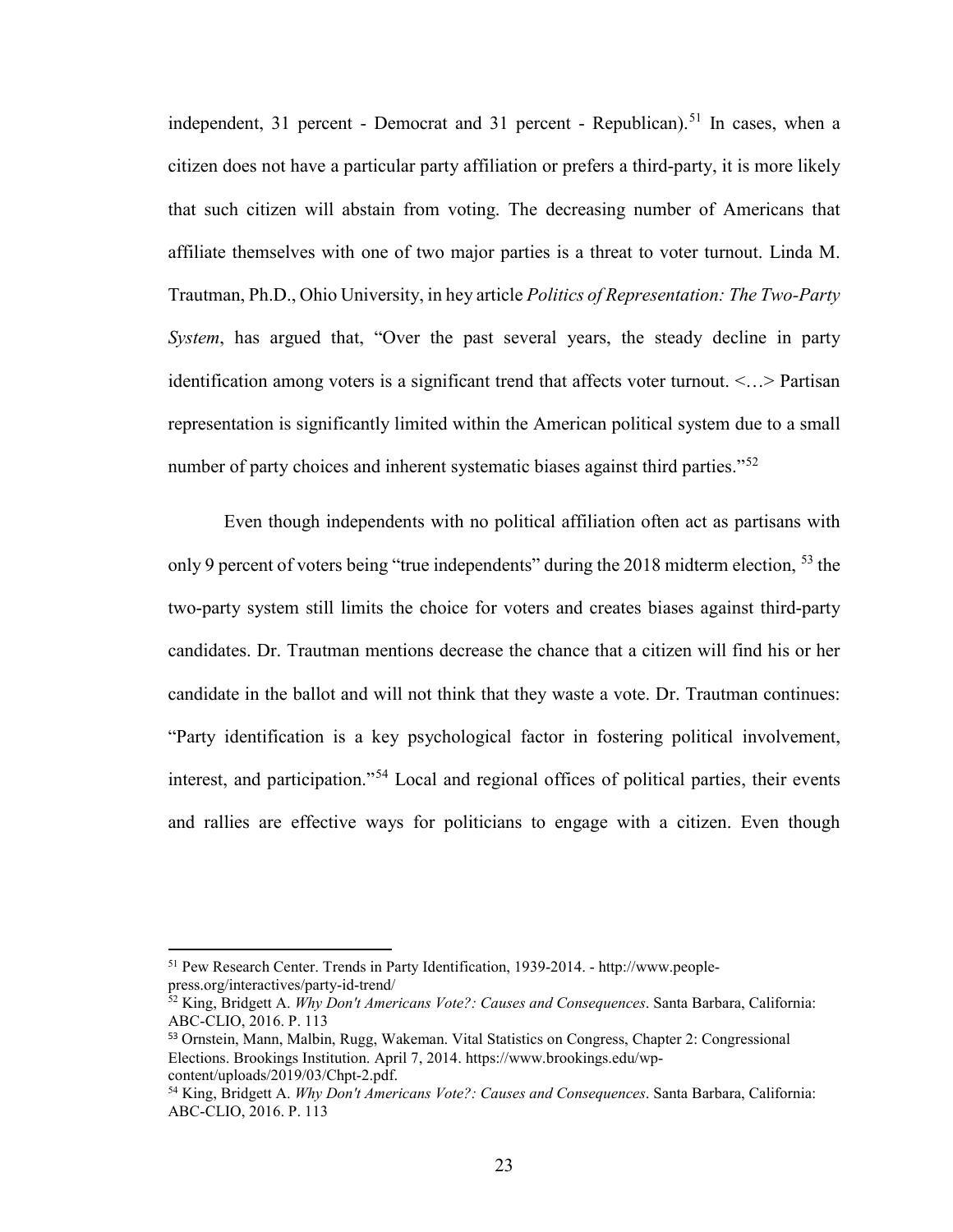independents often act as partisans on elections, their level of engagement with the political system is minimized, and these citizens are less likely to vote.

Table 5 demonstrates that the correlation between party identification and voter turnout is quite high. First of all, it shows that the percentage of Americans who identified themselves as independents in 1960 was 23 percent, but by 2012 this number was already 36 percent, while turnout in 1960 was 62.7 percent and in 2012 it was 54.8 percent. From a long-term perspective, the connection between the two issues is clear.

#### **Table 5. Party identification and voter turnout in the United States (1960–**

| Year | Americans who identify<br>themselves as independent $(\%)^{55}$ | Voter turnout in presidential<br>elections $(\%)^{56}$ |
|------|-----------------------------------------------------------------|--------------------------------------------------------|
| 1960 | 23                                                              | 62.7                                                   |
| 1964 | 23                                                              | 61.9                                                   |
| 1968 | 28                                                              | 60.8                                                   |
| 1972 | 30                                                              | 55.2                                                   |
| 1976 | 29                                                              | 53.5                                                   |
| 1980 | 29                                                              | 52.5                                                   |
| 1984 | 29                                                              | 53.2                                                   |
| 1988 | 31                                                              | 50.1                                                   |
| 1992 | 36                                                              | 55.2                                                   |

#### **2012)**

(continued on next page)

<span id="page-29-0"></span><sup>55</sup> Pew Research Center. Trends in Party Identification, 1939-2014. - http://www.peoplepress.org/interactives/party-id-trend/

<span id="page-29-1"></span><sup>&</sup>lt;sup>56</sup> "Voter turnout in U.S. presidential elections since 1908." American Presidency Project. https://www.presidency.ucsb.edu/statistics/data/voter-turnout-in-presidential-elections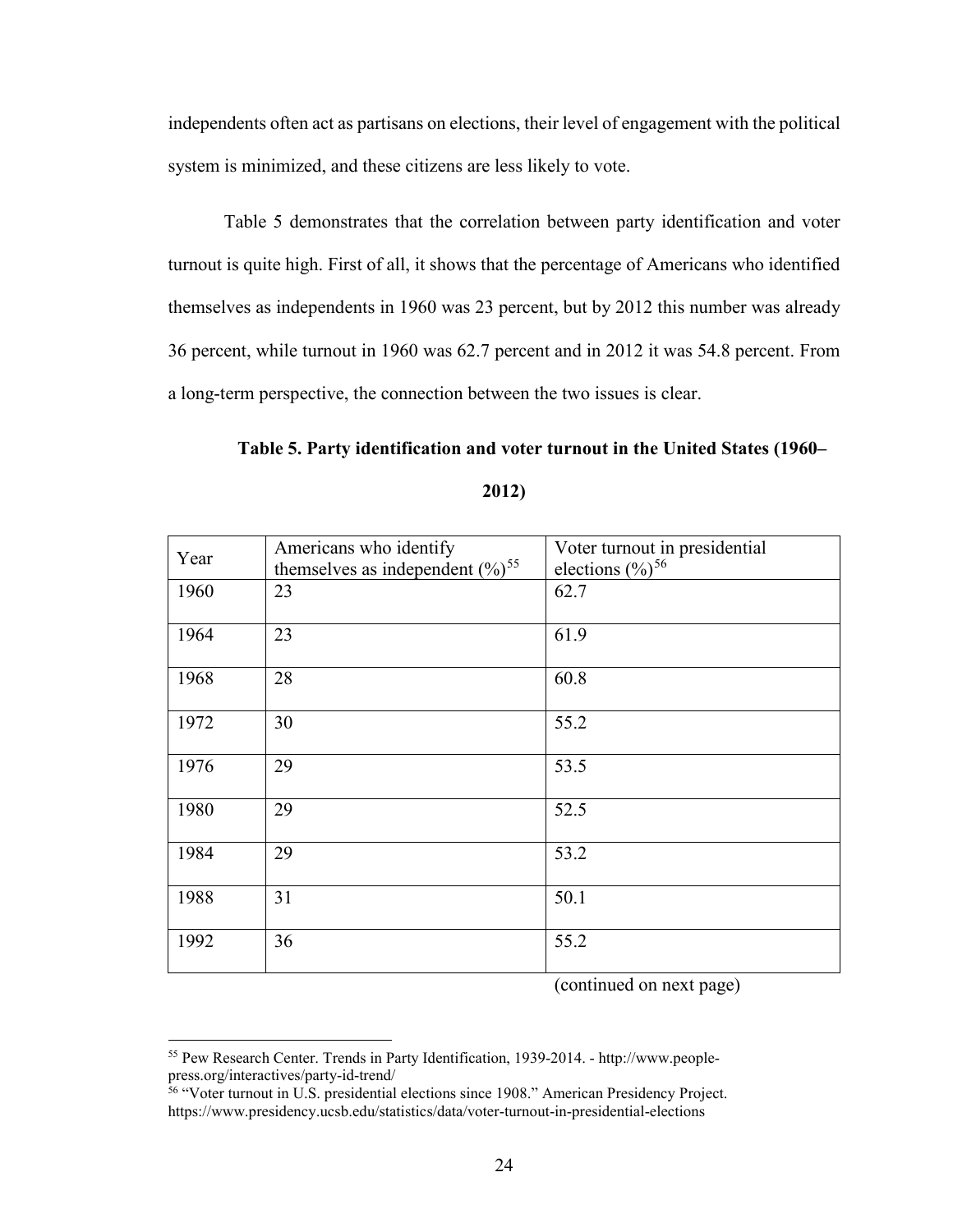| 1996 | 33 | 49   |
|------|----|------|
| 2000 | 30 | 51.2 |
| 2004 | 30 | 56.7 |
| 2008 | 32 | 58.2 |
| 2012 | 36 | 54.8 |

One particular time period can be taken as an example for a short-term perspective. From 1976 to 1984 both turnout and the percentage of independents were stable – Figure 1 shows that turnout slightly decreased from 53.6 percent in 1976 to 53.3 percent in 1984, and the percentage of independents was 29 percent. In 1988 the percentage of independents rose to 31 percent, 2 percent more than four years earlier. Turnout dropped by 3 percent, from 53.2 percent in 1984 to 50.1 percent in 1988. Four years later, in 1992, both statistics went up: 36 percent of voters identified as independents (5 percent more than in 1988) and 55.2 percent of voters cast their ballots (5 percent more than in 1988). However, 1992 was the election where part of the independent voters found their candidate in businessman Ross Perot, who ran as a third-party candidate. His campaign may have increased the percentage of independents, and unaffiliated voters, who usually would have abstained from voting, had a candidate for whom to cast their ballot.

Another example is the period from 1964 to 1972. The percentage of independents rose (from 23 percent in 1964 to 28 percent in 1968 and 30 percent in 1972), and with the rise in the rank of independents, voter turnout fell (from 61.9 percent in 1964 to 60.8 percent in 1968 and 55.2 percent in 1972). Figure 1 additionally illustrates that the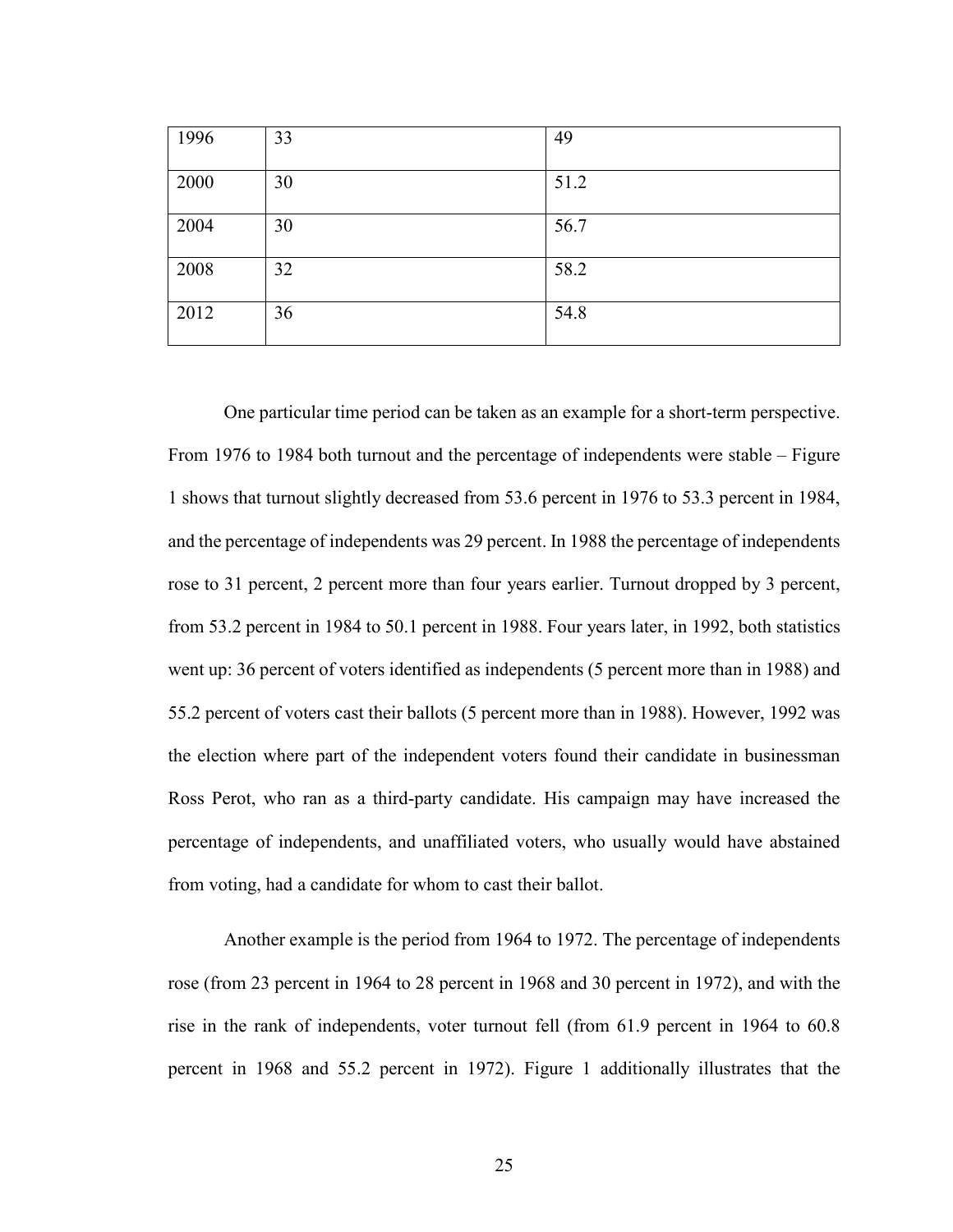percentage of Americans who identify themselves as independents clearly influences voter turnout.



**Figure 1. Voter turnout and percentage of independent Americans – 1960-**



Despite the spike of turnout in 1992, when Ross Perot was running as a third-party candidate, in normal circumstances, these candidates do not attract independent voters because of the "wasted vote" syndrome. In her essay, Dr. Trautman, Professor at Ohio University, also addresses the issue of this phenomenon supporting the statistics: "… even if a minor party or minor party candidate is a voter's preferred option, the voter will abstain from casting a vote that truly reflects their political preferences."[58](#page-31-1) Thus, an increasing percentage of people who identify themselves as independent should lower turnout, as

<span id="page-31-0"></span><sup>57</sup> Pew Research Center. Trends in Party Identification, 1939-2014. - http://www.peoplepress.org/interactives/party-id-trend/

<span id="page-31-1"></span><sup>58</sup> Ibid.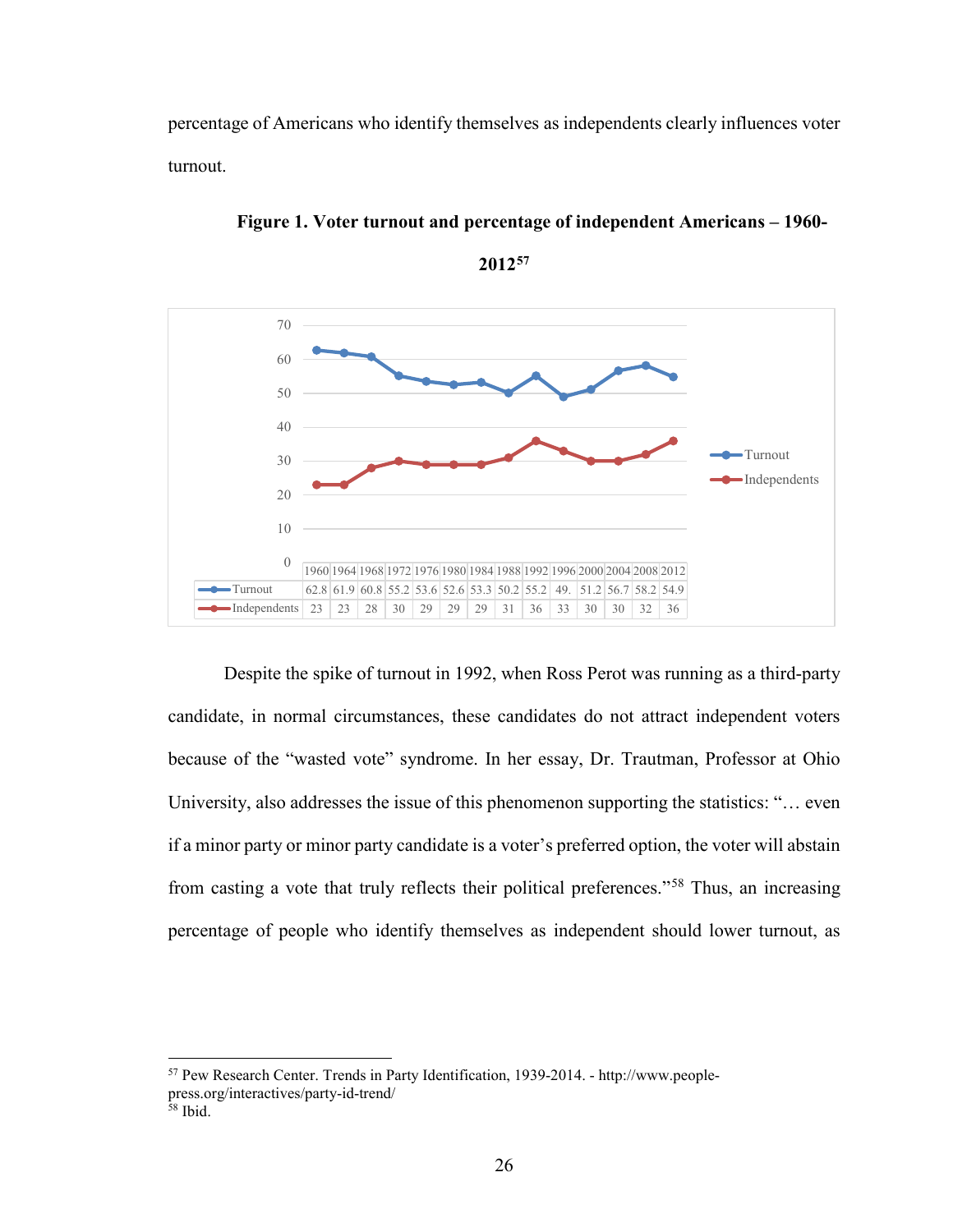fewer people are willing to vote for either a Democratic or Republican candidate, and would rather abstain from voting.

Why does the percentage of independents in the United States continue to increase? For instance, Gallup, in an article on one of their polls on the percentage of independents, stated: "The decline in identification with both parties in recent years comes as dissatisfaction with government has emerged as one of the most important problems facing the country, according to Americans."<sup>[59](#page-32-0)</sup>

If one can say that the decline in turnout is connected to the decline in identification with one of the major U.S. parties, which in turn is connected to the declining satisfaction with government and democracy, it is fair to say that voter turnout is dependent not on people's approval of the current government and the majority party but the state of democracy and government in general.

#### *Satisfaction with democracy*

l

The last factor related to voter turnout is satisfaction with democracy. Lawrence Ezrow from the University of Essex in the United Kingdom and Georgios Xezonakis from the University of Gothenburg in Sweden, in their work *Satisfaction with democracy and voter turnout: A temporal perspective*, have investigated how the population reacts to the low levels of trust and satisfaction with democratic processes in their countries and voting is one of the ways to influence the state of democracy. As a result of their data analysis, they concluded that voter satisfaction and voter turnout, in general, are dependent on one another, where "a 10 percent increase in satisfaction is associated with 1.6 percent decrease

<span id="page-32-0"></span> $59$  In U.S., New Record 43 percent Are Political Independents. Gallup News.  $$ http://news.gallup.com/poll/180440/new-record-political-independents.aspx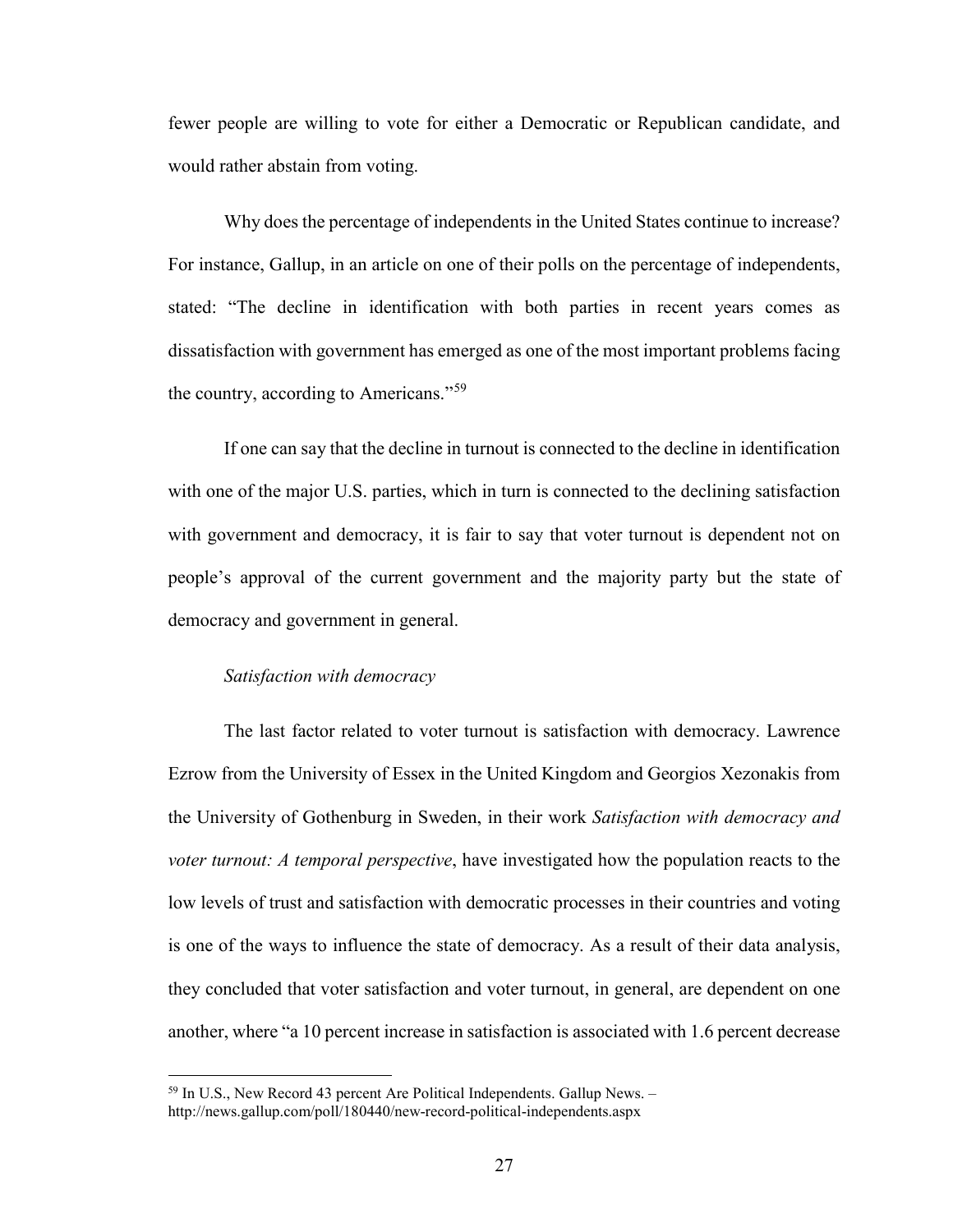in turnout," thus concluding that a decrease in satisfaction with democracy leads to a higher voter turnout.*[60](#page-33-0)* This research was based on the historical and temporal analysis of changes in these two factors over a period. For this reason, this research study conducted data analysis with regard to a number of countries of the European Union (the countries that only have parliamentary elections and a president is either absent or elected by parliament, 17 in total), not to make comparisons from a temporal perspective but rather to conduct a comparative analysis between countries. For this analysis, the satisfaction level in a country (2009) and voter turnout in the elections (2007–2011) are examined in Table 6 to determine, if voter turnout is connected satisfaction with democracy.

| Country            | Voter turnout $(\% )$ | Level of satisfaction with democracy |
|--------------------|-----------------------|--------------------------------------|
|                    |                       | $(\%)^{61}$                          |
|                    |                       |                                      |
| Lithuania          | 51.7                  | 28                                   |
|                    |                       |                                      |
|                    |                       |                                      |
| Portugal           | 59.7                  | 31                                   |
|                    |                       |                                      |
|                    |                       |                                      |
| Estonia            | 61.9                  | 47                                   |
|                    |                       |                                      |
|                    |                       |                                      |
| Latvia             | 62                    | 17                                   |
|                    |                       |                                      |
|                    |                       |                                      |
| Czech Republic     | 62.6                  | 48                                   |
|                    |                       |                                      |
|                    |                       |                                      |
| The United Kingdom | 65.1                  | 57                                   |
|                    |                       |                                      |
|                    |                       |                                      |
| Germany            | 70.8                  | 66                                   |
|                    |                       |                                      |
|                    |                       |                                      |

**Table 6. Level of satisfaction with democracy and voter turnout in countries of the European Union**

(continued on next page)

 $\overline{\phantom{a}}$ 

<span id="page-33-0"></span><sup>60</sup> Ezrow, Lawrence, Xezonakis, Georgios. *Satisfaction with democracy and voter turnout: A temporal perspective.*<br>Party Politics. Vol 22, Issue 1, pp. 3 – 14. First Published September 9, 2014

<span id="page-33-1"></span><sup>&</sup>lt;sup>61</sup> Hobolt, Sara B. *Citizen Satisfaction with Democracy in the European Union*. London School of Economics and Political Science: JCMS 2012 Volume 50. Number S1. pp. 88–105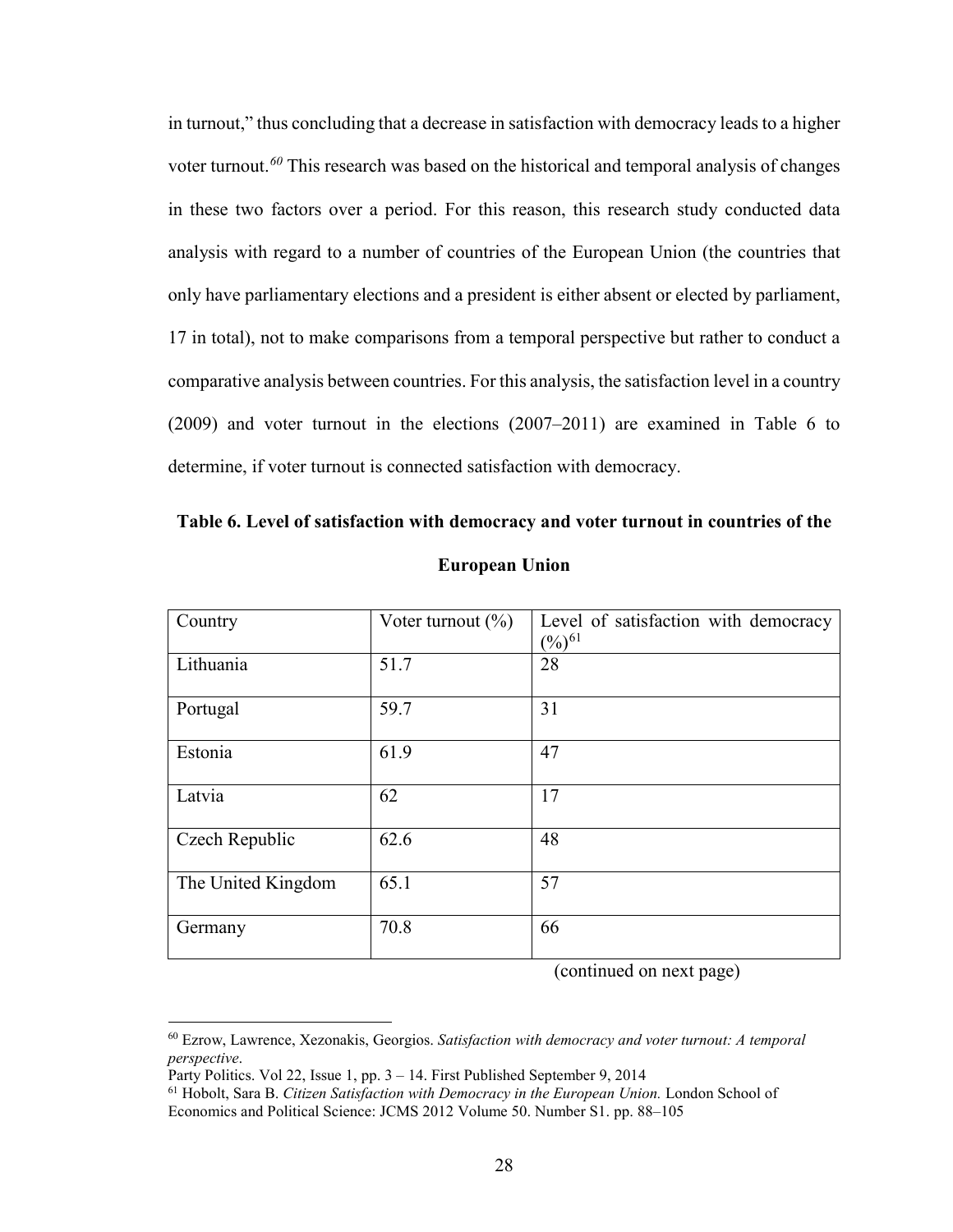| Spain           | 73.8 | 60 |
|-----------------|------|----|
| The Netherlands | 75.4 | 78 |
| Italy           | 78.1 | 47 |
| Cyprus          | 78.7 | 62 |
| Austria         | 78.8 | 64 |
| Sweden          | 84.6 | 81 |
| Denmark         | 86.6 | 92 |
| Luxembourg      | 90.7 | 88 |
| Malta           | 93.3 | 58 |

The results in Table 6 vary: with a few exceptions, a lower level of satisfaction with the state of democracy in a country leads to a lower voter turnout. Two countries that had low turnout, Lithuania and Portugal, with turnout lower than 60 percent, had very low democracy satisfaction ratings – 28 percent and 31 percent, respectively. Latvia, with a satisfaction rating of 17 percent, also had the rather low voter turnout of 62 percent. Yet countries such as Denmark with a satisfaction rating of 92 percent and Sweden with a satisfaction rating of 81 percent each had a voter turnout of more than 80 percent.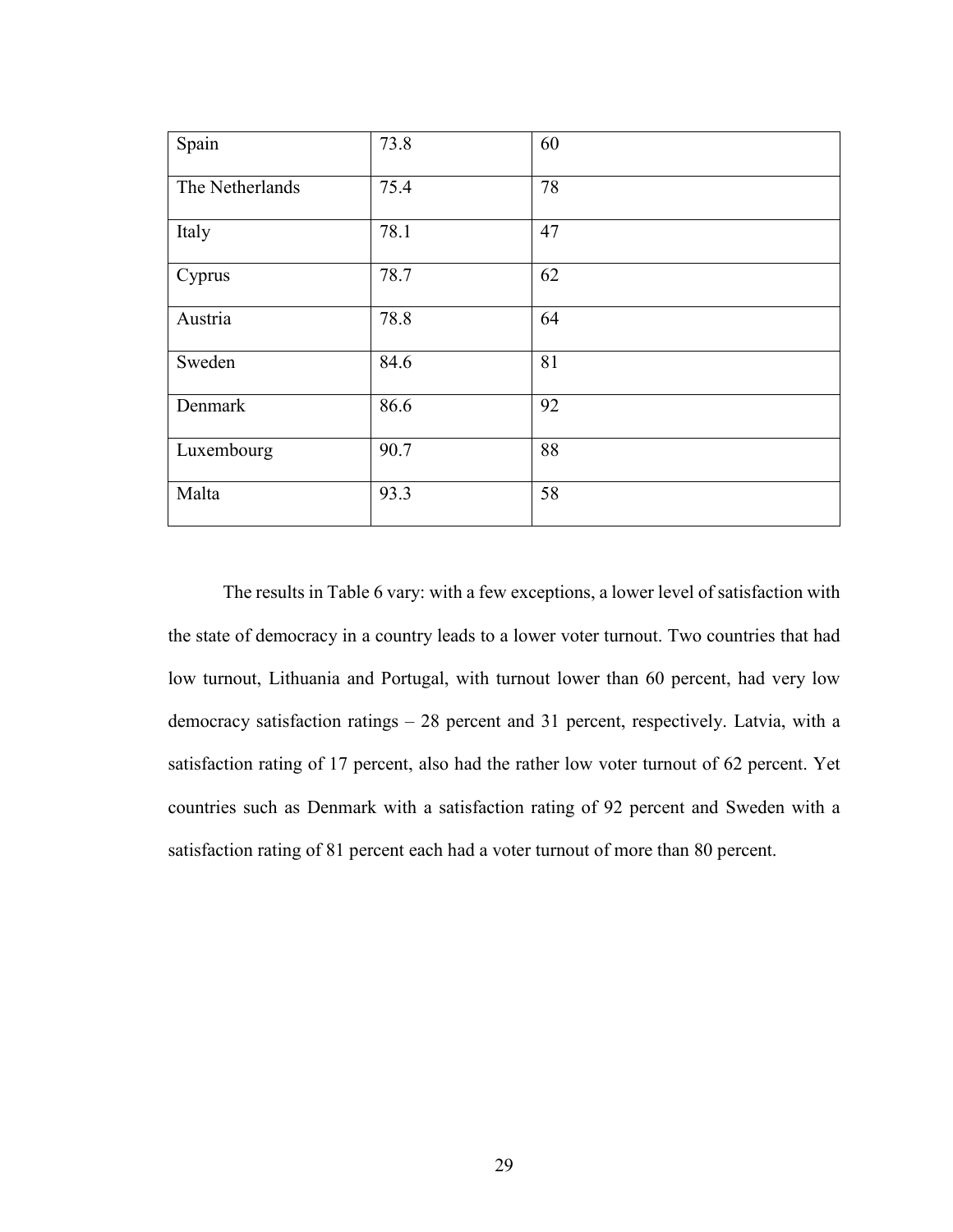

**Figure 2. Satisfaction with democracy and voter turnout** 

At the same time, the recent Pew Research Center poll on the satisfaction ratings in various countries around the world indicated that the rating for the United States was only 46 percent with 51 percent dissatisfied.<sup>[62](#page-35-0)</sup> This percentage is similar to European countries such as Estonia (47 percent) and the Czech Republic (48 percent), where voter turnout was around 62 percent (61.9 percent and 62.6 percent respectively), which is closer to America than countries examined previously: the United Kingdom, Germany, Spain and Japan.

The issue of satisfaction with democracy and its effect on the turnout is further addressed in Chapter II, section "Perception as a major factor deciding the turnout," page 62.

<span id="page-35-0"></span> $62$  Middle East, Latin America are least satisfied with way democracy working. Pew Research Center. http://www.pewglobal.org/2017/10/16/many-unhappy-with-current-political-system/pg\_2017-10- 16\_global-democracy\_1-01/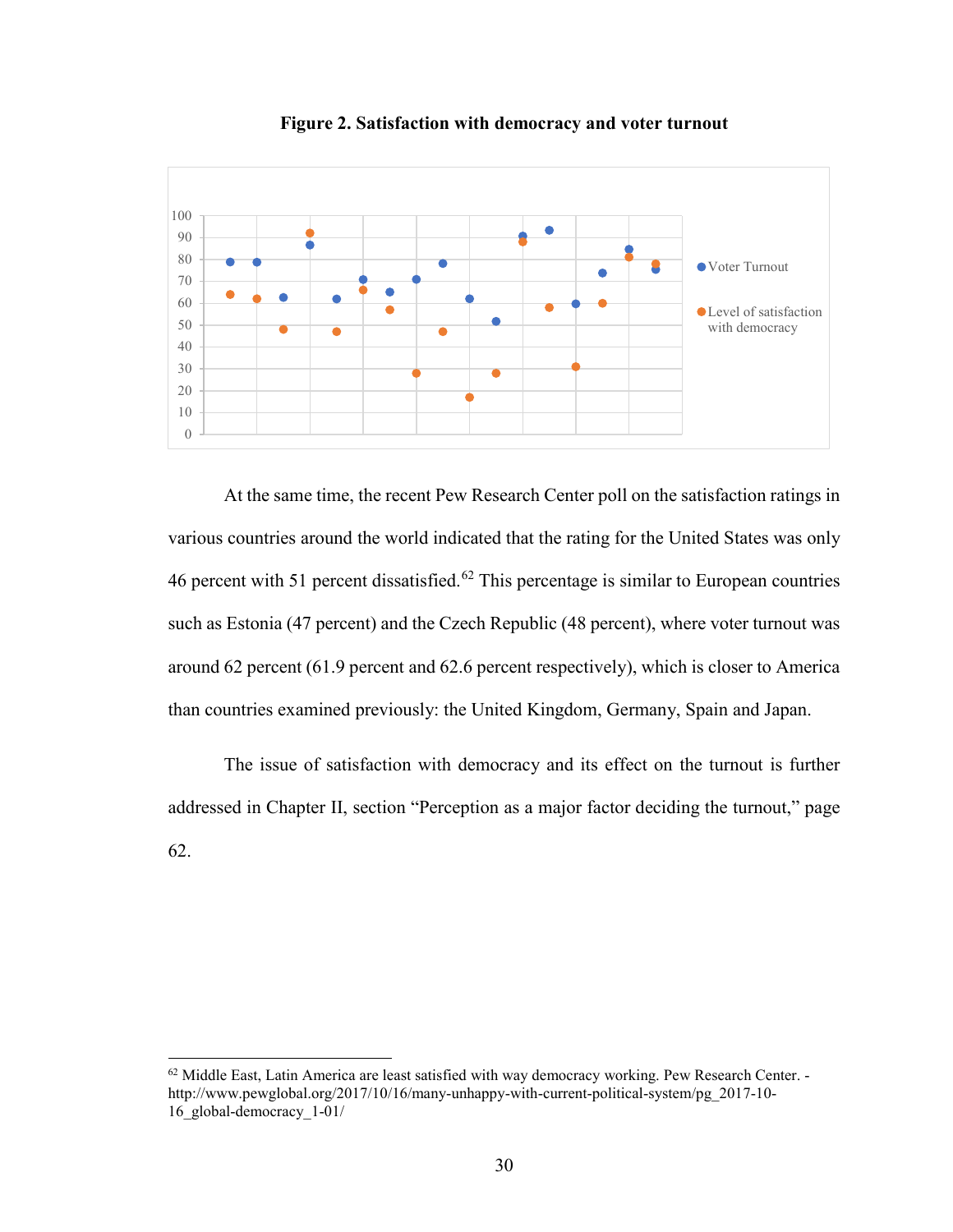#### **Cost-of-voting data**

#### *Voter identification document*

Voter identification documents legislation is one of the most discussed topics regarding limitations on Americans' right to vote. In recent decades, several states introduced stricter requirements for documents that a citizen needs to provide in order to be able to vote. These laws require every citizen to show a government-issued identification document that has a photo of a voter on it.<sup>[63](#page-36-0)</sup> In most cases, voters can provide documents like a driver's license or a passport,  $64$  however, in case a voter never learned to drive and never left the country, he or she needs to file for a special voter identification card. The cost of this card varies across different states. Voter ID laws are often blamed by political scientists,<sup>[65](#page-36-2)</sup> government officials<sup>[66](#page-36-3)</sup> and pundits<sup>[67](#page-36-4)</sup> for decreasing turnout and alleged artificial limitations for certain groups of voters.<sup>68</sup> However, identification documents are required to vote in most democracies around the world,<sup>[69](#page-36-6)</sup> which at the same time have a much higher voter turnout than in the United States.

A summary of recent studies on voter ID laws was conducted by Ryan Voris, Ph.D.

l

<span id="page-36-4"></span><sup>67</sup> Newkirk, Vann R. "How Voter ID Laws Discriminate," The Atlantic. February 18, 2017.

<span id="page-36-0"></span><sup>63</sup> Underhill, Wendy. "Voter ID Requirements. Voter ID laws," National Conference of State Legislatures. http://www.ncsl.org/research/elections-and-campaigns/voter-id.aspx

<span id="page-36-2"></span><span id="page-36-1"></span><sup>&</sup>lt;sup>65</sup> Barreto, Matt A., Stephen Nuño, Gabriel R. Sanchez, and Hannah L. Walker. "The Racial Implications of Voter Identification Laws in America." American Politics Research 47, no. 2 (March 2019): 238–49. doi:10.1177/1532673X18810012.

<span id="page-36-3"></span><sup>66</sup> Horwitz, Sary. "Eric Holder vows to aggressively challenge voter ID laws." Washington Post. July 10, 2012. https://www.washingtonpost.com/world/national-security/eric-holder-vows-to-aggressivelychallenge-voter-id-laws/2012/07/10/gJQApOASbW\_story.html?utm\_term=.cf06cb8161ea

https://www.theatlantic.com/politics/archive/2017/02/how-voter-id-laws-discriminate-study/517218/

<span id="page-36-5"></span><sup>68</sup> "Oppose voter ID legislation – Fact Sheet", American Civil Liberties Union.

<span id="page-36-6"></span>https://www.aclu.org/other/oppose-voter-id-legislation-fact-sheet.<br><sup>69</sup> Schaffer, Charles, Frederic, Wang, Tova, Andrea. "Is Everyone Else Doing It? Indiana's Voter

Identification Law in International Perspective." Harvard Law & Policy Review. https://harvardlpr.com/wp-content/uploads/sites/20/2013/05/3.2\_8\_Schaffer.pdf.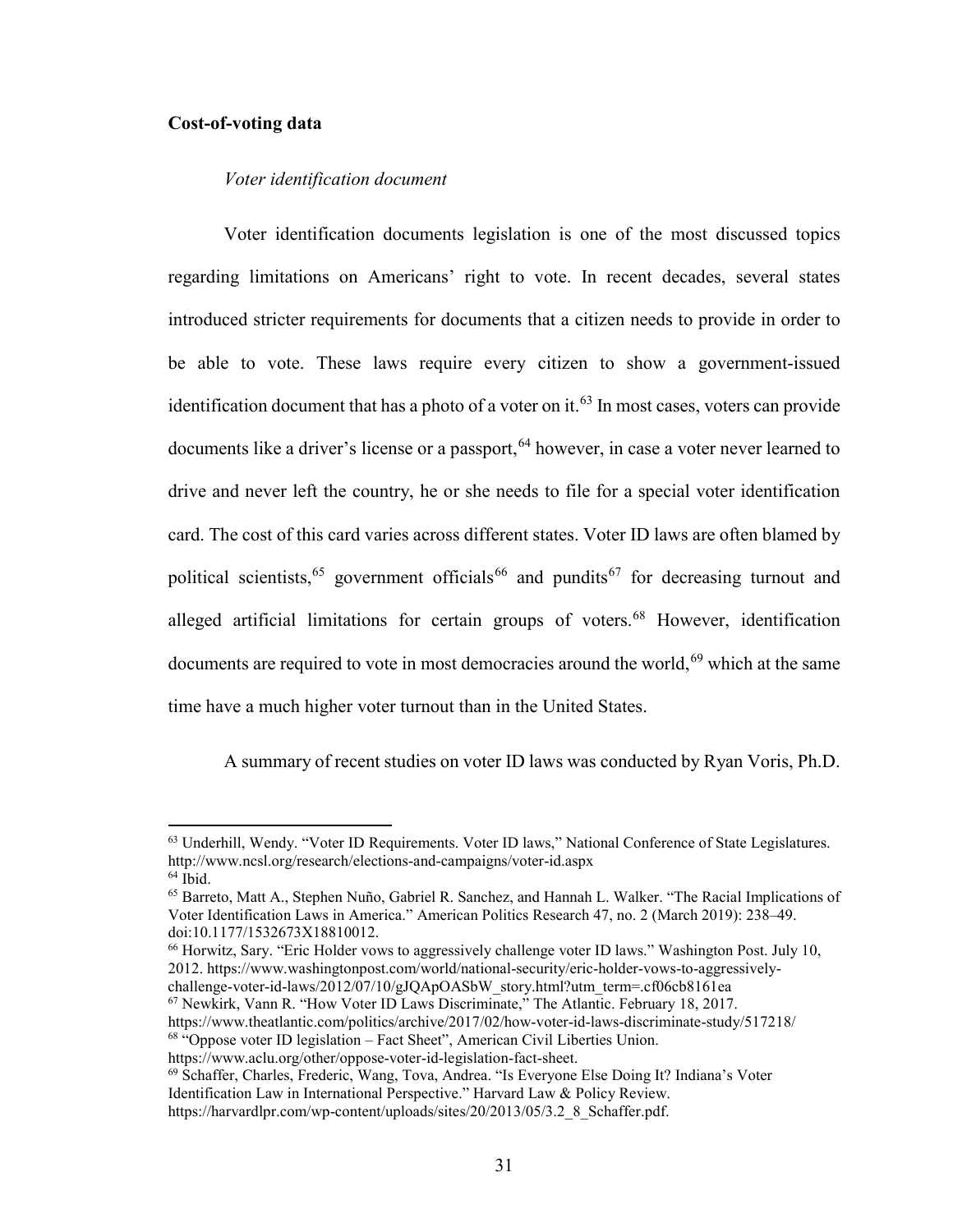He wrote: "The literature is considerably mixed on whether these requirements depress voter turnout in elections."[70](#page-37-0) Some studies, he wrote, did not find any connection between voter ID laws and turnout. However, some studies did find that voter ID laws lower turnout. For instance, a study by Matt A. Barreto, University of Washington. Stephen A. Nuño, Northern Arizona University. Gabriel R. Sanchez, University of New Mexico, found evidence that voter ID laws harm minority groups,  $71\,72$  $71\,72$  $71\,72$  while a study by M. V. Hood, Ph.D., and Charles Bullock, Ph.D, University of Georgia, did not find such a connection.<sup>[73](#page-37-3)</sup>

Voter ID laws, which have been enacted in several American states, are often named as one of the reasons for the low turnout in certain parts of the United States. In order to analyze this allegation, the information was examined regarding the cost of photo

 $\overline{a}$ 

<span id="page-37-0"></span><sup>70</sup> King, Bridgett A. *Why Don't Americans Vote?: Causes and Consequences*. Santa Barbara, California: ABC-CLIO, 2016. P. 113

<span id="page-37-1"></span> $71$  Barreto, Matt A., Stephen Nuño, Gabriel R. Sanchez, and Hannah L. Walker. "The Racial Implications" of Voter Identification Laws in America." American Politics Research 47, no. 2 (March 2019): 238–49. doi:10.1177/1532673X18810012.

<span id="page-37-3"></span><span id="page-37-2"></span> $72$  Voter ID legislation is often criticized by politicians and activists for creating alleged artificial barriers for minority groups in their right to vote. The research mentioned above, as well as research by Hajnal, Lajevardi and Nielson, "Voter Identification Laws and the Suppression of Minority Votes," Journal of Politics, discuss the issue of voter suppression, however, rarely tie it directly to voter turnout. The reason for the lack of this connection is that, while voter ID laws and other artificial barriers might suppress the right to vote for some groups of citizens, the percentage of people affected by this alleged suppression is very low. For instance, two major scandals that involved the topic of voter suppression happened during the 2018 midterm elections. In Georgia, 53,000 citizens were alleged blocked from voting by machinations with their voter registration, 80 percent of these voters were African American, The Atlantic reported on November 6, 2018 (Newkirk, Vann R.., "The Georgia Governor's Race Has Brought Voter Suppression Into Full View".) However, the voting-eligible population (VEP) in Georgia in November 2018 was 3,959,905 people, thus, the percentage of people, who were allegedly deprived of their right to vote in terms of voter turnout was 0.01%, and the turnout in Georgia was significantly higher in 2018 than on at least three previous midterm elections. Second case happened in North Dakota, where 2,305 Native Americans were allegedly deprived from voting, because they lacked voter ID laws with home address, Slate reported on October 10, 2018 (Stern, Mark Joseph, "North Dakota's Voter ID Law Will Disenfranchise Thousands of Native Americans, Imperiling Heitkamp".) With North Dakota's VEP of 330,598 in November 2018, the percentage of allegedly suppressed citizens would be 0.006%. While, in author's opinion, voter suppression acts are illegal and immoral, no matter how many citizens were affected, these acts should be investigated by law enforcement, appropriate committees in U.S. Congress, activists and political scientists, who specialize on voting rights and suppression. However, even though these acts are enforced using the cost-of-voting factors, this thesis researches large numbers and trends in voter turnout, thus, will not address the issue of voter suppression due to small effect on turnout.  $73$  Hood, M. V., and Charles S. Bullock. "Much Ado About Nothing? An Empirical Assessment of the Georgia Voter Identification Statute." State Politics & Policy Quarterly 12, no. 4 (2012): 394-414. http://www.jstor.org/stable/24711094.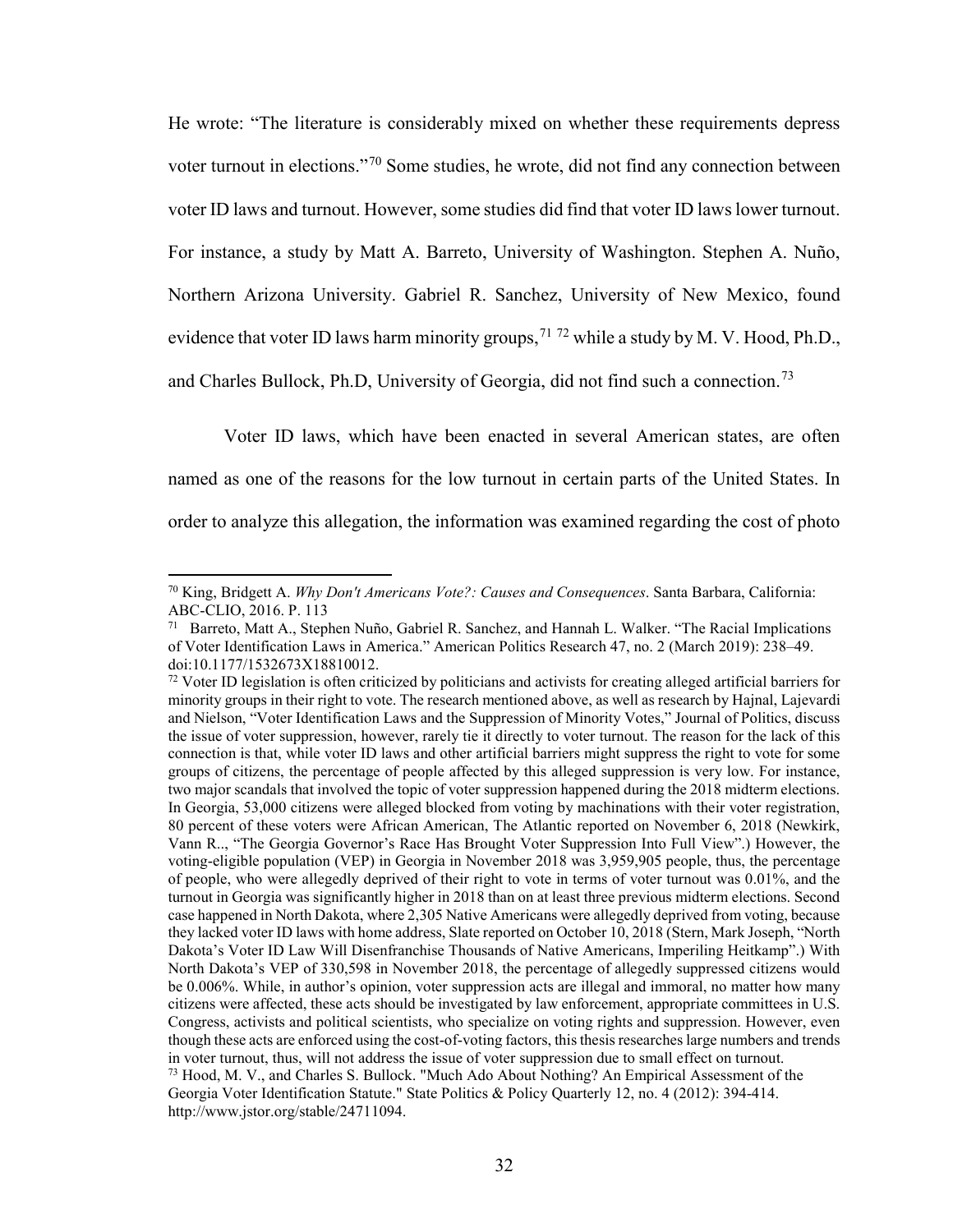voter IDs from the Department of Motor Vehicles' websites in those states which had enacted such laws and strictly enforced them.<sup>74</sup> These states are Wisconsin, Virginia, Georgia, Kansas, Mississippi, and Tennessee. The same information was examined for three countries: France, Germany and the United Kingdom. For the purpose of correct comparison, the cost of the voter ID was calculated in terms of the average annual income in these states and countries (to estimate the cost of voter ID in terms of purchasing power parity and not absolute numbers), and then compared with voter turnout in the last election in these countries and turnout in these states in the 2016 presidential election.

The statistics in Table 7 demonstrate the rule that the more it costs to obtain a voter ID in a country/state, the higher voter turnout is. All American states with strict voter ID laws are at the lower end of the table in terms of both the price of the ID and voter turnout, compared to other countries.

|         | Photo voter ID price (USD)   |                                |
|---------|------------------------------|--------------------------------|
|         | divided by the annual income | Voter turnout in the           |
| Country | in state/country) $757677$   | elections $(\frac{9}{0})^{78}$ |
| France  | 0.003246                     | 77.7                           |
|         |                              |                                |
| Germany | 0.001500                     | 76.2                           |
|         |                              |                                |

**Table 7. Voter ID price and voter turnout in different states and countries**

(continued on next page)

<span id="page-38-0"></span><sup>74</sup> Department of Motor Vehicles. - https://www.dmv.org/

<span id="page-38-1"></span><sup>75</sup> Bureau of Labor Statistics. *May 2016 State Occupational Employment and Wage Estimates*. https://www.bls.gov/oes/current/oessrcst.htm

<span id="page-38-3"></span><span id="page-38-2"></span><sup>76</sup> Gallup. *Ranking of countries by median self-reported household income between 2006 and 2012 (in U.S. dollars).* https://www.statista.com/statistics/318120/ranking-of-countreis-by-median-household-income/  $77$  As average annual salaries vary from one country/state to another, this table presents, how financially damaging the cost of voter ID to a citizen of this state/country with the average salary in terms of their annual income.

<span id="page-38-4"></span> $78\,2017$  presidential election in France, 2017 general elections in the United Kingdom and Germany, 2016 presidential election in the United States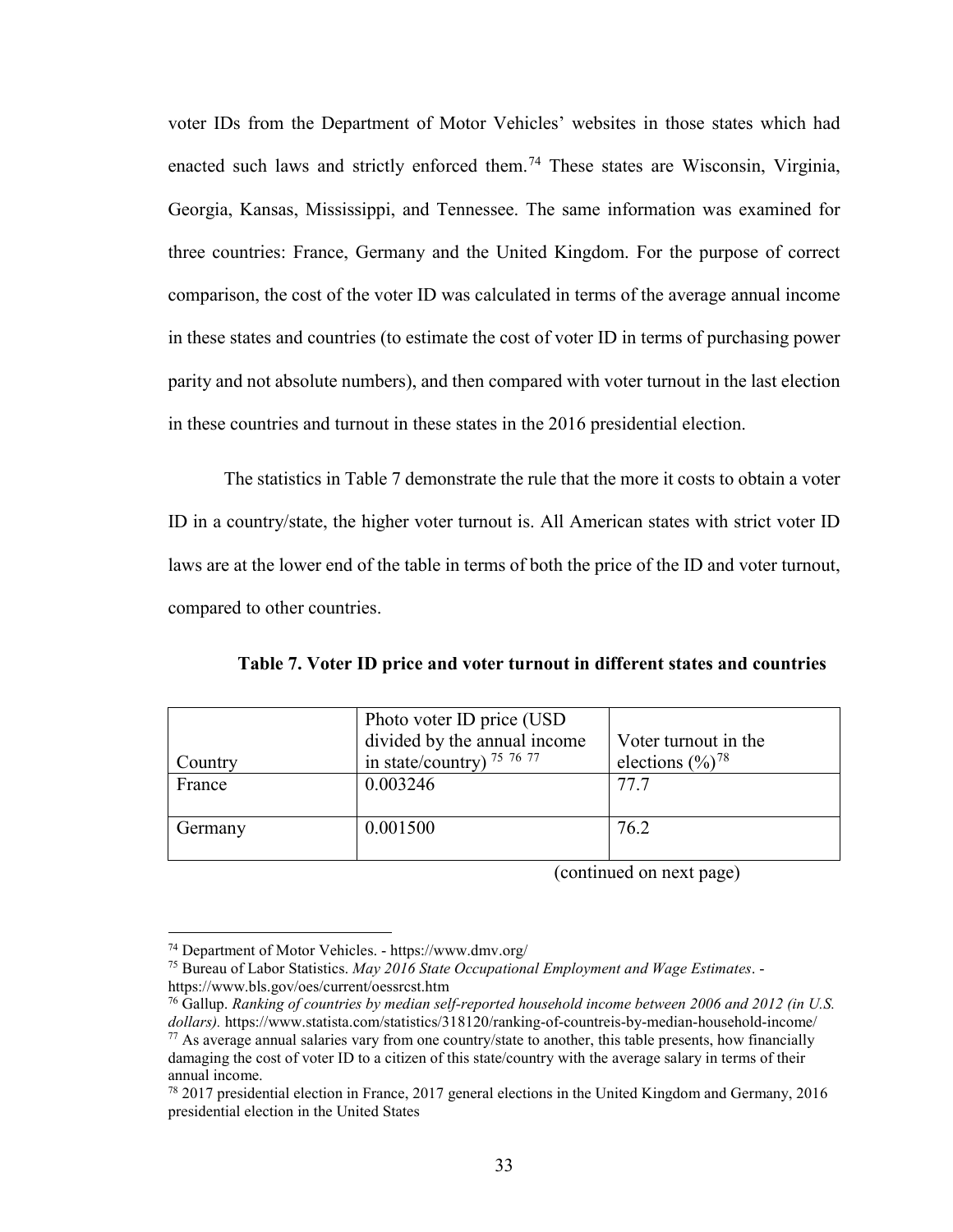| United Kingdom <sup>79</sup> | 0.000633 | 68.8 |
|------------------------------|----------|------|
| Wisconsin                    | 0.000825 | 68.3 |
| Virginia                     | 0.000514 | 65.5 |
| Georgia                      | 0.000984 | 60   |
| Kansas                       | 0.000685 | 55.6 |
| Mississippi                  | 0.000602 | 53.5 |
| Tennessee                    | 0.000387 | 51   |

However, the need to obtain a voter ID still raises the cost of voting, thus supposedly lowers voter turnout. When Kansas enacted its voter ID law, experts worried it would reduce voter turnout. Michael S. Lynch, Ph.D., University of Georgia, and Chelsie L. M. Bright, Ph.D., Mills College, in *Kansas Voter ID Laws: Advertising and Its Effects on Turnout*, described the experiment conducted in Kansas after the enactment of legislation that would require to present a identification document with a photo in order to vote. In response to this law, Douglas County Clerk Jamie Shew enacted two provisions for obtaining an ID in his county. First, the cost of the ID was eliminated – all citizens could get an ID for free. Second, instead of applying the state rule, which required a birth certificate to be presented to be issued with an ID, any document with a name and address (a utility bill, bank statement, etc.) was sufficient.Research conducted by Bright and Lynch indicated that voter turnout in the next election in Douglas County was higher than in the

<span id="page-39-0"></span> $79$  An official photo ID is not required to vote only in some parts of the United Kingdom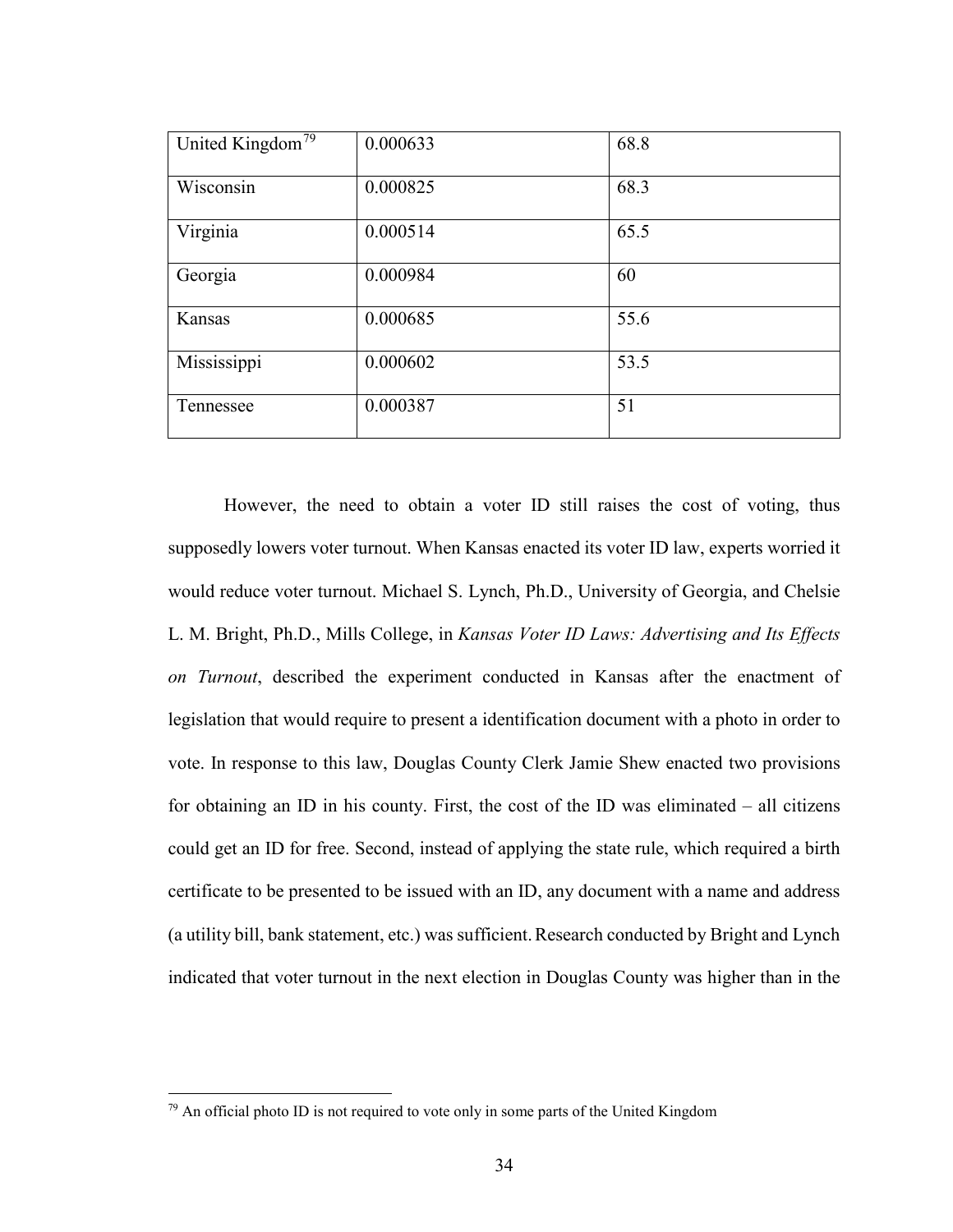rest of Kansas.*[80](#page-40-0)* The research on Douglas County illustrates that specific measures, such as eliminating the cost of an ID and reducing the requirements for issuing one, increase voter turnout.

Data from European countries indicate that the cost of an ID does not affect turnout. In two of the three countries (the United Kingdom is the exception) the cost of an ID compared to the average annual income is higher than in America, while turnout is higher as well. In the United States, voter turnout and the cost of an ID demonstrate the same tendency as in the general comparison – turnout in Virginia is 12 percent higher than in Tennessee while the cost of an ID is higher as well.

Mail voting in Switzerland can help to address the claim that reducing the requirements for issuing a voter ID will raise voter turnout. Switzerland is struggling with decreasing voter turnout and has introduced ways of reducing the cost of voting. As such, all Swiss citizens receive a ballot by mail two weeks before Election Day. Since the late 1970s (the 1990s in all cantons<sup>[81](#page-40-1)</sup>) have the option of casting the ballot by mail. Since the 1970s voter turnout has continued to drop (from 52.4 percent in 1975 to 42.2 percent in 1995), though it started to rise slightly in recent elections (from 42.2 percent in 1995 to 48.4 percent in 2015,) thus, reducing the cost of voting by introducing postal voting did not help Switzerland increase voter turnout in the long term. However, elections are not the only way of voting in Switzerland. The country holds numerous referendums annually: between 2014 and 2016 Switzerland held four referendums with turnout of 60 percent and higher, which is more than 10 percent higher than turnout in a general election and eight

 $\overline{a}$ 

<span id="page-40-0"></span><sup>80</sup> Bright, Chelsie L. M., Lynch, Michael S. "Kansas Voter ID Laws: Advertising and Its Effects on Turnout." Political Research Quarterly, Vol 70, Issue 2, (2017) pp. 340 - 347

<span id="page-40-1"></span><sup>81</sup> Administrative division in Switzerland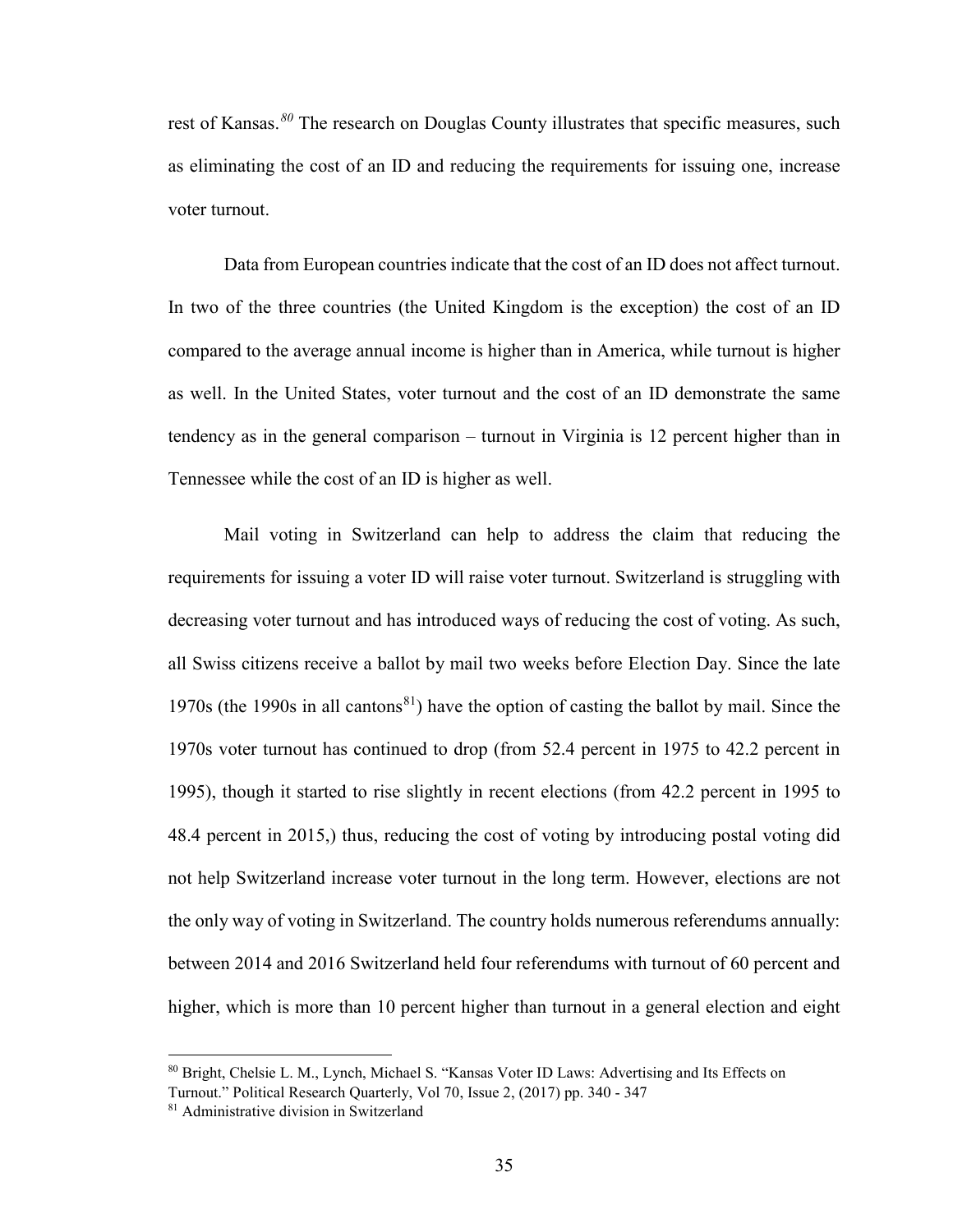referendums with turnout of at least 50 percent. Thus, the cost of voting does not have such an impact on issues that were put to a referendum, while it has the consequence of lowering voter turnout in general elections. For this reason, the possibility of lowering the requirements (including the cost) for voter IDs in the USA may not lead to an increase in voter turnout in the long term.

The other question is how the enactment of voter ID laws has already influenced voter turnout in the United States. To answer it, statistics were examined on voter turnout in recent elections in seven states with strict photo voter ID laws: Georgia, Indiana, Kansas, Tennessee, Wisconsin, Mississippi and Virginia. The data provided are for five recent presidential elections (2004–2016) and examined how voter turnout changed with the enactment of voter ID laws.

The statistics in Table 8 indicate that of seven states that currently have strict photo voter ID laws four states (Georgia, Indiana, Wisconsin and Virginia) had higher turnout in the first election that required a photo ID. Two of them (Georgia and Indiana) had a higher turnout in 2016 than in 2004 that were last elections in these states that did not require a voter ID (Georgia – 59.9 percent in 2016, 56.4 percent in 2004; Indiana – 57.9 percent in 2016, 55.8 percent in 2004). Yet the rules for obtaining a voter ID are the same in Georgia, Virginia, Kansas, and Wisconsin (Tennessee does not allow applying for a voter ID online, only by mail or in person). Regarding the price of a voter ID, Table 8 shows that Georgia and Wisconsin (states where turnout increased right after the enactment of voter ID laws) have significantly higher costs for ID cards compared to the average annual income  $(Ge^{i\pi} - 0.000984; Wiscosin - 0.000825)$  than Kansas  $(0.000685)$  and Tennessee  $(0,000387)$ .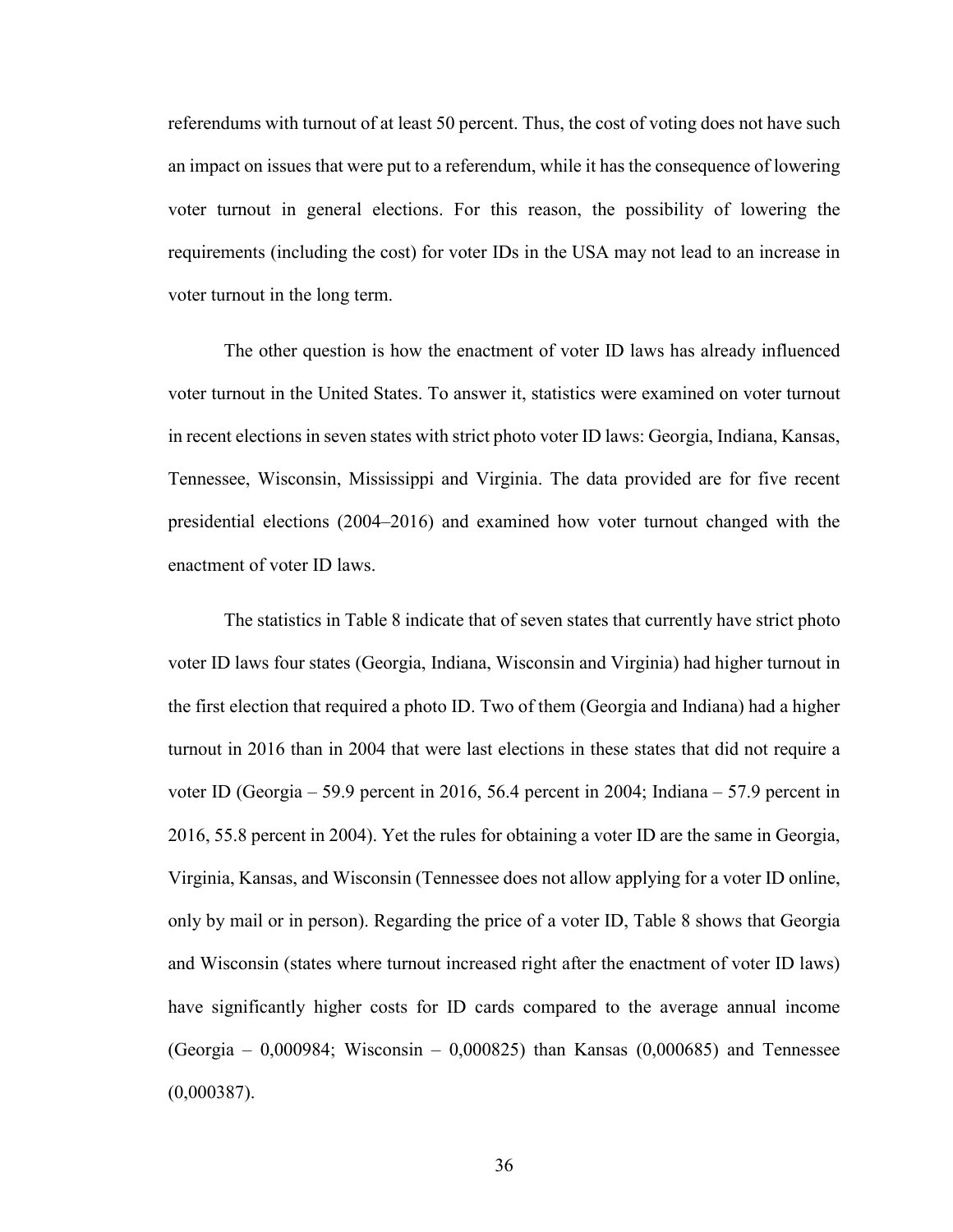| <b>State</b> | Year of enactment        | 2016  | 2012  | 200882 | 2004 |
|--------------|--------------------------|-------|-------|--------|------|
| Georgia      | $200\overline{5^{83}84}$ | 59.9  | 59    | 62.7   | 56.4 |
| Indiana      | $200\overline{5^{85}}$   | 57.9  | 55.2  | 60.3   | 55.8 |
| Kansas       | $20\overline{11^{86}}$   | 59.7  | 56.9  | 63.5   | 62.9 |
| Tennessee    | $201\overline{1^{87}}$   | 51.2  | 51.9  | 57.4   | 56.8 |
| Wisconsin    | $2011^{88}$              | 69.4  | 72.9  | 72.7   | 75.3 |
| Mississippi  | $2012^{89}$              | 55.6  | 59.3  | 61     | 55.7 |
| Virginia     | $2013^{90}$              | 66.11 | 66.05 | 67.6   | 61.1 |

**Table 8. Comparison of turnout (%) before and after the enactment of voter ID laws (2004–2016)** 

Dr. Marjorie Randon Hershey, University of Indiana, in her speech *What We Know about Voter-ID Laws, Registration, and Turnout*, provided a summary of studies that were conducted to discover how the enactment of voter ID laws corresponds with voter turnout. She stated: "Few studies […] show that I aggregate data, voter-ID laws had no significant impact on turnout during 2000-2006." She continued that several studies had found that

l

<span id="page-42-4"></span>http://www.kslegislature.org/li\_2012/b2011\_12/measures/documents/hb2067\_enrolled.pdf

 $87$  Act 323, SB 16/HB 7, Sess. of 2011 (Tenn. 2011) –

<span id="page-42-7"></span>http://billstatus.ls.state.ms.us/documents/2012/pdf/HB/0900-0999/HB0921SG.pdf

 $82$  In bold – first election with the requirement for voter ID

<span id="page-42-0"></span><sup>83</sup> Act 53/House Bill 244, sec.59, Sess. of 2005 (Ga. 2005) -

<span id="page-42-1"></span>http://www.legis.ga.gov/Legislation/20052006/52923.pdf

<span id="page-42-2"></span><sup>84</sup> Implemented in 2008

<span id="page-42-3"></span><sup>85</sup> P.L. 109/Senate Bill 483, Sess. of 2005 (Ind. 2005) –

http://www.in.gov/legislative/bills/2005/SE/SE0483.1.html

 $86$  Act 2011-56, HB 2067, Sess. of 2011 (Kans. 2011) –

<span id="page-42-5"></span>http://www.capitol.tn.gov/Bills/107/Bill/SB0016.pdf; http://www.capitol.tn.gov/Bills/107/Bill/HB0007.pdf

<span id="page-42-6"></span><sup>88</sup> Act 23, AB 7, Sess. of 2011 (Wis. 2011) – http://docs.legis.wisconsin.gov/2011/related/acts/23.pdf <sup>89</sup> Act 526, HB 921, Sess. of 2012 (Miss. 2012) –

<span id="page-42-8"></span> $90$  Chap. 838, HB 9, Sess. of 2012 (Va. 2012) – http://lis.virginia.gov/cgi-

bin/legp604.exe?121+ful+CHAP0838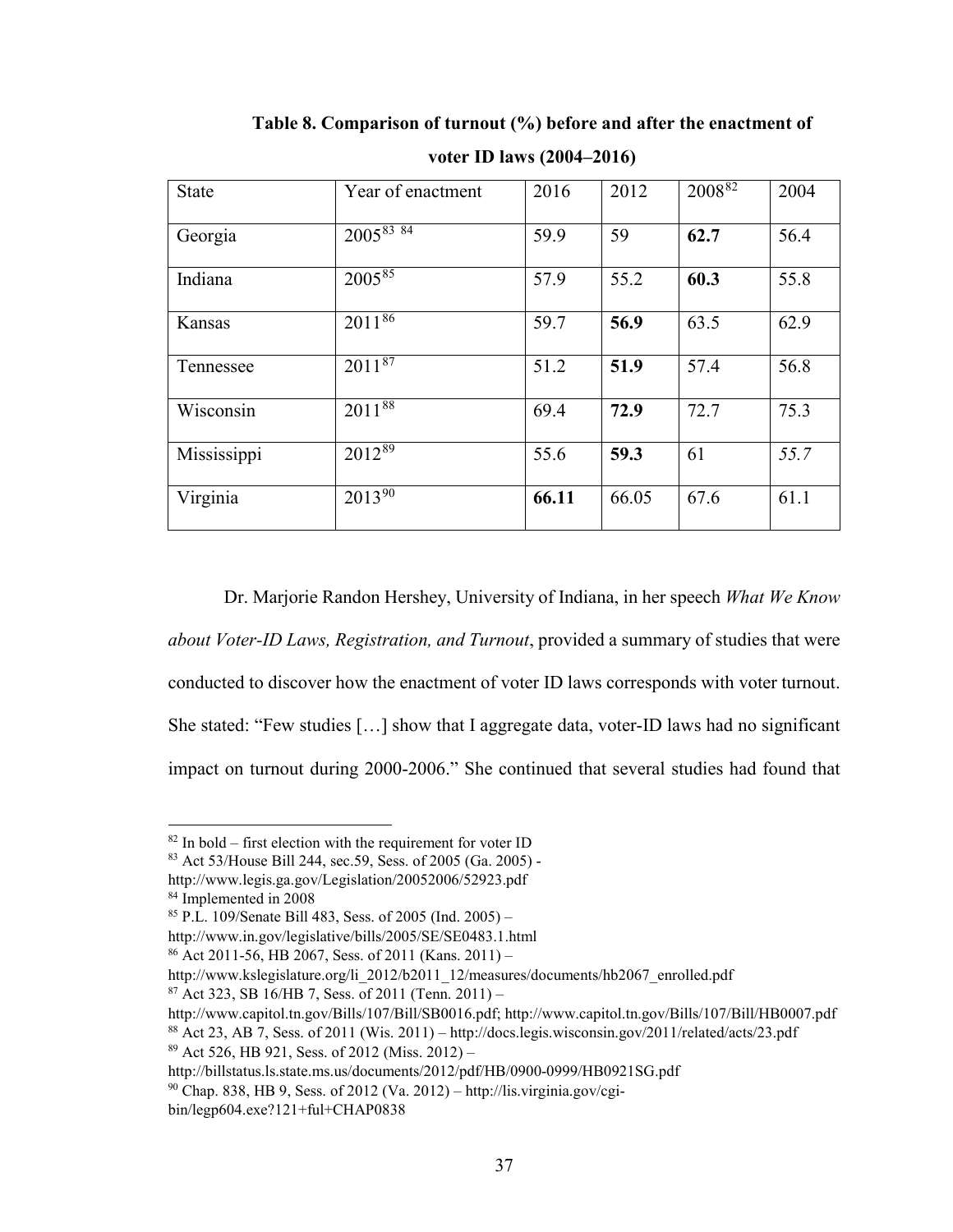there was a modest correlation between voter ID laws and lowering of turnout. Finally, one more study indicated that "… the politically more involved are more likely to learn about voter-ID rules and also more likely to vote,"*[91](#page-43-0)* meaning that voter engagement is more important in terms of turnout than cost-of-voting factors, like voter ID laws.

It is still not clear what effect voter ID laws have on voter turnout in the United States. Various research conclusions, experiments and data have provided different results. While some states have lower turnout compared to the period before voter ID laws, other states have demonstrated a different dynamic and higher turnout. It is very likely that voter ID laws have a negative effect on turnout of citizens that are already disengaged from politics, and such an increase in the cost of voting creates an additional incentive to abstain from voting. However, this work shows that it is possible that voter ID laws were not the cause of such behavior and the question of why these citizens are disengaged should be expanded to different topics, which will be discussed further in this thesis.

#### *Registration for the election*

 $\overline{\phantom{a}}$ 

America's electoral system has one obstacle which is often blamed when voter turnout is discussed, namely the absence of automatic registration to vote, while in most countries a citizen is automatically registered to vote upon reaching the voting age. The need to register for voting increases the cost of voting, making people less willing to go to the polling station.

<span id="page-43-0"></span><sup>&</sup>lt;sup>91</sup> Hershey, Marjorie Randon. "What We Know about Voter-ID Laws, Registration, and Turnout." PS: Political Science and Politics 42, no. 1 (2009): 87-91.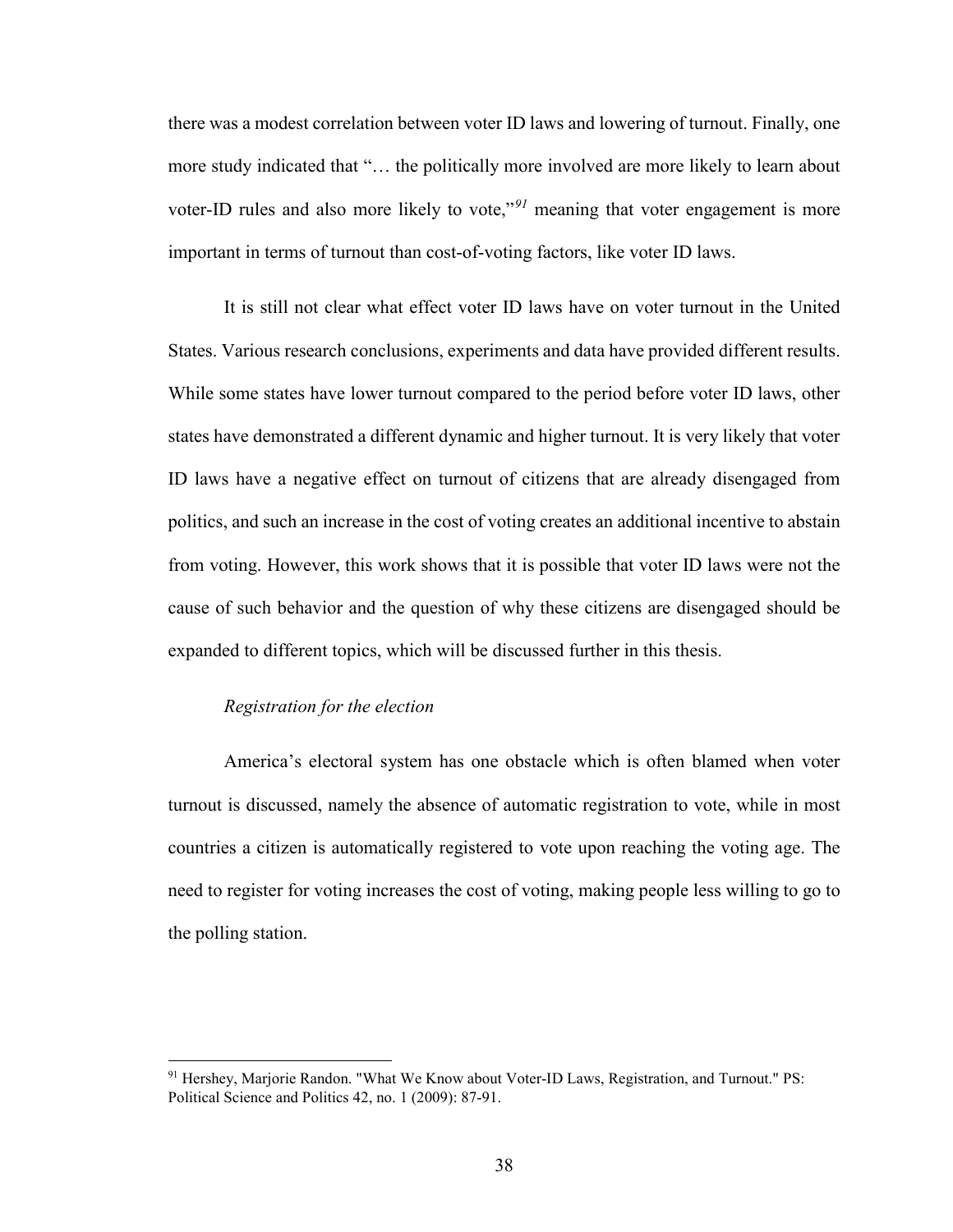However, as Jack C. Doppelt and Ellen Shearer, Medill University, wrote in *Nonvoters: America's no-shows*, the 1996 election demonstrated reducing the cost of voting by making the registration process easier may not be the way to improve turnout. They wrote that as a result of the report of the Committee for the Study of the American Electorate, then based in American University, the number of registered voters increased by 3.5 million people because of the enactment of the National Voter Registration Act of 1993. This bill was enacted by Congress in order to reduce the cost of registration, thus decreasing the cost of voting. People received the registration form by mail, which significantly decreased the cost of voting. However, turnout in the following election, the 1996 election, dropped immediately – from 58.1 percent in 1992 to 51.7 percent in 1996, or by 8 million people who were registered and did not come to vote.*[92](#page-44-0)*

The same data are mentioned in *Qualify to Vote: Voter Registration Requirements*  by Gayle Alberda, Ph.D., Fairfield University: "In a study of the NRVA, Martinez and Hill (1999) found that registration increased, but not turnout."<sup>[93](#page-44-1)</sup> Dr. Alberda also mentions the 1970 amendments<sup>[94](#page-44-2)</sup> to the 1965 Voting Rights Act, which decreased the necessary period of residence to be able to register in the whole country to 30 days, and the decision of the Supreme Court that declared the Tennessee law<sup>[95](#page-44-3)</sup> that set this period as one year as unconstitutional. Thus, if the process of registration was simplified and the cost-of-voting decreased, turnout in the 1972 presidential election should have increased compared to the

<span id="page-44-0"></span><sup>92</sup> Doppelt, Jack C., and Ellen Shearer. *Nonvoters: America's No-Shows*. Thousand Oaks: SAGE Publications, 2013.

<span id="page-44-1"></span><sup>93</sup> King, Bridgett A. *Why Don't Americans Vote?: Causes and Consequences*. Santa Barbara, California: ABC-CLIO, 2016. P. 113

<span id="page-44-2"></span><sup>94</sup> Voting Rights Act Amendments of 1970, Pub. L. No. 91-285, 84 Stat. 315 (1970) (codified as amended in scattered sections of 42 U.S.C. §§ 1973–1973bb-l)

<span id="page-44-3"></span><sup>95</sup> Dunn v. Blumstein, 405 U.S. 330 (1972)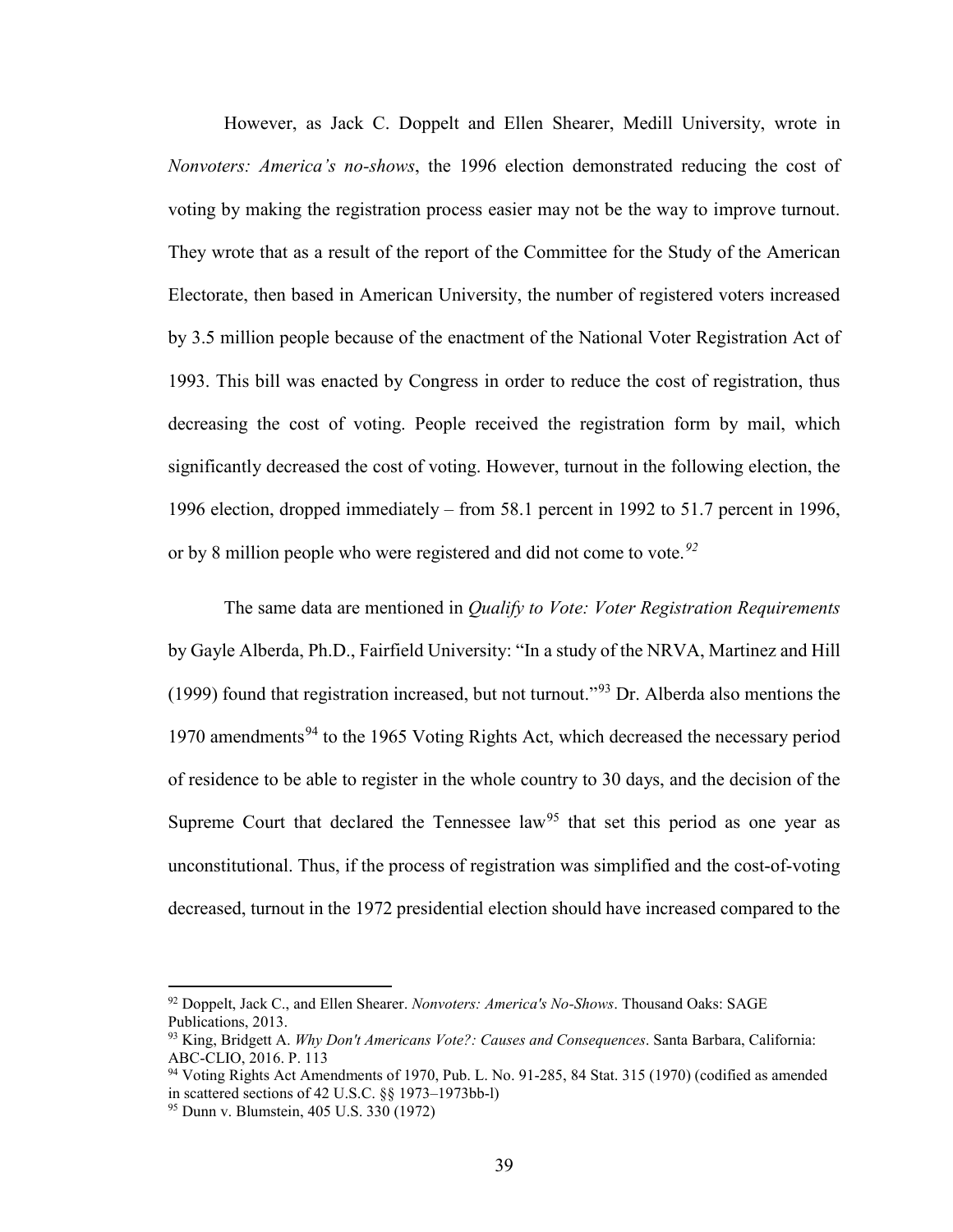1968 presidential election, but the result was different: voter turnout decreased from 60.8 percent in 1968 to 55.2 percent in 1972. However, these results may be inconclusive, as the  $26<sup>th</sup>$  Amendment was enacted in 1971<sup>[96](#page-45-0)</sup>, lowering the minimum age for voting from 21 to 18, and introducing a whole new group of voters (this topic is discussed in the first section of Chapter II of this thesis, page 54). As of now, only one state does not require registration at all, which is North Dakota, while two states have automatic registration: California and Oregon.<sup>[97](#page-45-1)</sup> If the registration process is an issue that lowers voter turnout, it should be higher in these states compared to others, as the less complicated process of registration decreases the cost of voting. However, these three states did not have the highest turnout in 2016. North Dakota was  $22<sup>nd</sup>$  in terms of turnout (61.7 percent)<sup>[98](#page-45-2)</sup> and California was  $35<sup>th</sup>$  (58.7 percent)<sup>[99](#page-45-3)</sup>. The only state of these three which had a high voter turnout was Oregon, which was  $7<sup>th</sup>$  in terms of voter turnout (68.0 percent).<sup>[100](#page-45-4) [101](#page-45-5)</sup> Dr. Alberda concluded that registration could be a significant burden and lower voter turnout, and therefore making registration easier and reducing the cost of voting may increase turnout. However, this essay provides only one example of a change in turnout after a

<span id="page-45-1"></span><span id="page-45-0"></span><sup>&</sup>lt;sup>96</sup> U.S. Const. amend. XVI. Sec. 1.<br><sup>97</sup> King, Bridgett A. *Why Don't Americans Vote?: Causes and Consequences*. Santa Barbara, California: ABC-CLIO, 2016. P. 113

<span id="page-45-2"></span><sup>98 &</sup>quot;Official 2016 General Election Results," North Dakota Secretary of State.

<span id="page-45-3"></span>https://results.sos.nd.gov/Default.aspx?map=Cty&eid=292

<sup>&</sup>lt;sup>99 "</sup>Voter Participation Statistics by County," California Secretary of State.

<span id="page-45-4"></span>https://elections.cdn.sos.ca.gov/sov/2016-general/sov/03-voter-participation-stats-by-county.pdf <sup>100</sup> "Voter Turnout History

for General Elections," Oregon Secretary of State.

https://sos.oregon.gov/elections/Documents/Voter\_Turnout\_History\_General\_Election.pdf

<span id="page-45-5"></span><sup>&</sup>lt;sup>101</sup> Oregon's high position in this ranking might be inconclusive, as this state facilitated the process of voting by sending a ballot by mail to every voter in the state and allowing easy vote-by-mail, thus, 62 percent of Oregon voters casted their ballots by mail, which is a significantly larger percent of votes by mail than in any other country.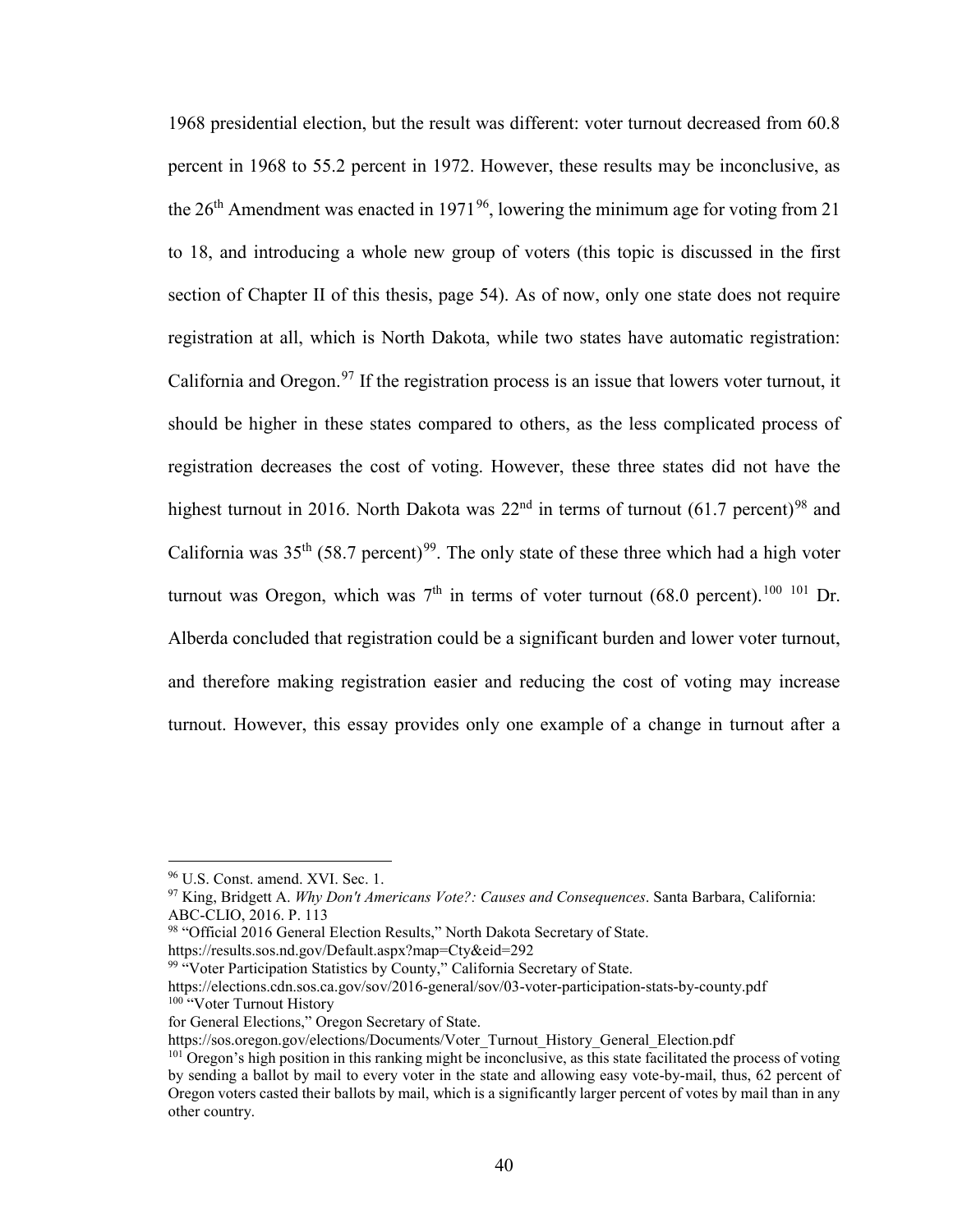reduction in the cost of voting, specifically the 1996 election, when, as mentioned above, turnout reduced drastically.<sup>[102](#page-46-0)</sup>

Jack C. Doppelt and Ellen Shearer, Medill University, have also noted how insignificant the process of registration may be in people's decision not to vote: "And the nonvoters we interviewed more often criticized the political process than the registration process." Moreover, during the interviewing process, they had conducted, "nearly two thirds of the nonvoters agreed to some degree that elected officials generally don't care what [people] think" that again leads to the issue of disengagement rather than the cost of voting. If a voter is disengaged from the political process, does not trust the government and is not interested in current politics and elections, automatic registration will not make it easier for such person to vote. It corresponds with the topic of voter ID legislation, on which Dr. Hershey, Ph.D., University of Indiana, mentions that it is more likely that a politically engaged citizen will learn more about voter ID laws.<sup>[103](#page-46-1)</sup>

Finally, the American registration system is not unique; non-automatic registration also exists in France. David Hill, Ph.D., Stetson University, in *American Voter Turnout*, compares the mean voter turnout in specific categories of countries with the mean voter turnout in France and the United States. He lists the statistics for 1960–2001 that demonstrates that countries with automatic registration have an average turnout of 76 percent, while France has an average turnout of 65 percent, while the average turnout in the USA is 55 percent. This statistic illustrates that even though voter registration in France

<span id="page-46-0"></span><sup>102</sup> King, Bridgett A. *Why Don't Americans Vote?: Causes and Consequences*. Santa Barbara, California: ABC-CLIO, 2016. P. 113

<span id="page-46-1"></span><sup>103</sup> Hershey, Marjorie Randon. "What We Know about Voter-ID Laws, Registration, and Turnout." PS: Political Science and Politics 42, no. 1 (2009): 87-91.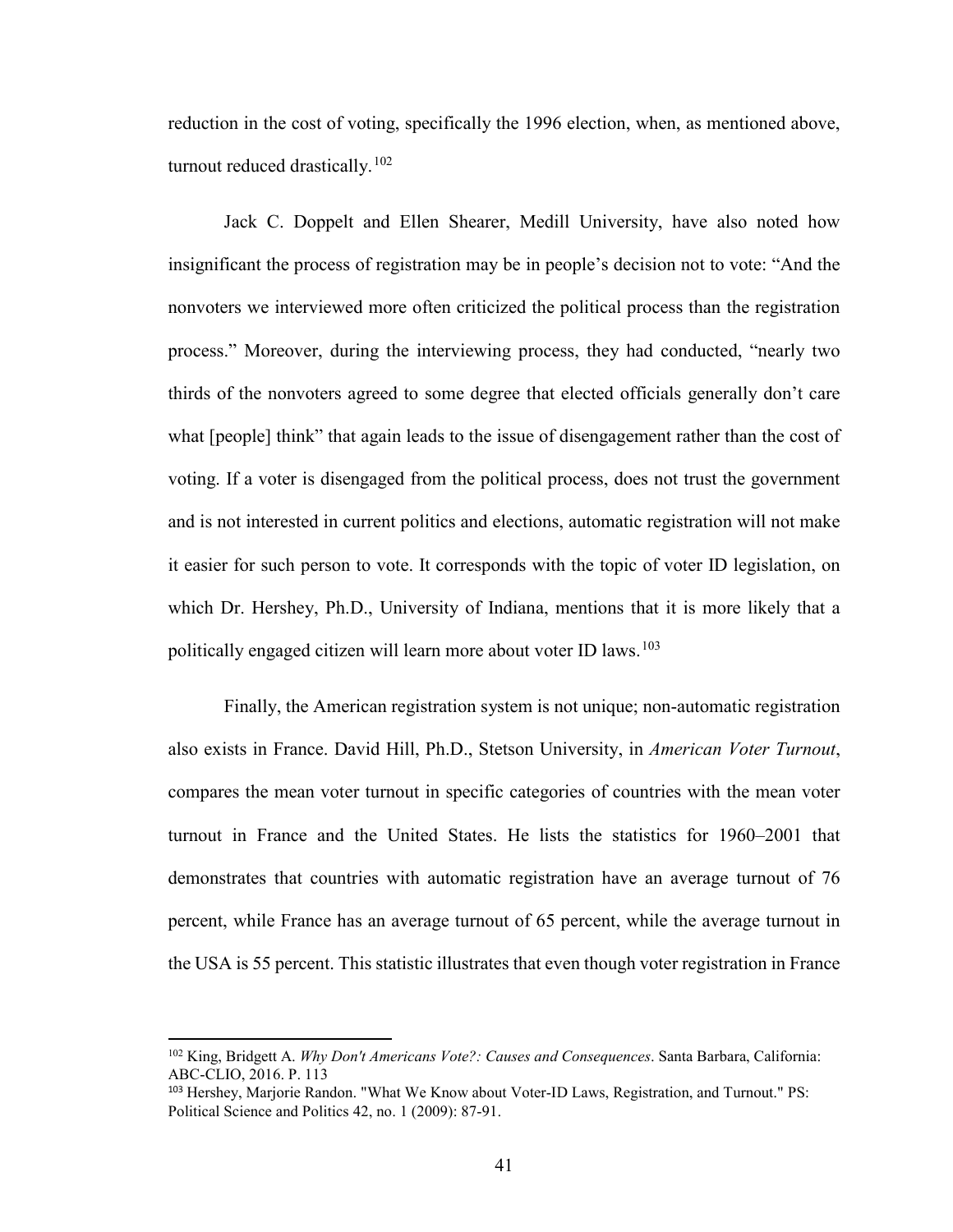is similar to that in the United States, the average voter turnout in France is 10 percent higher than in the United States. By comparison, in countries without compulsory voting that also have automatic voter registration turnout is approximately 10 percent higher than in France, which indicates that the need to register for voting lowers turnout.<sup>[104](#page-47-0)</sup>

However, the statistics provided by Dr. Hill are not entirely correct. While measuring the average turnout in France, apparently, he also included parliamentary elections, which, as in the United States, usually attract far fewer voters than presidential elections. If one takes into consideration only French presidential elections from 1965 to 1995 (the period investigated by Dr. Hill), as Table 9 shows, the average voter turnout is 83 percent, higher than in countries with automatic registration.

# **Table 9. Voter turnout on the first round of voting on French presidential**

| Election year | Voter turnout |
|---------------|---------------|
| $2017^{105}$  | 77.8          |
| $2012^{106}$  | 80.4          |
| $2007^{107}$  | 84            |

**elections (1965–2017)** 

(continued on next page)

<span id="page-47-0"></span><sup>104</sup> Hill, David Lee. *American Voter Turnout: An Institutional Perspective.* Boulder, Colo.: Westview Press, 2006.

<span id="page-47-1"></span><sup>105</sup> Décision du Conseil Constitutionnel n° 2017-169 PDR du 26 avril 2017. Conseil Constitutionnel. https://www.conseil-constitutionnel.fr/decision/2017/2017169PDR.htm

<span id="page-47-2"></span><sup>106</sup> Décision du Conseil Constitutionnel n° 2012-152 PDR du 25 avril 2012. Conseil Constitutionnel. https://www.conseil-constitutionnel.fr/decision/2012/2012152PDR.htm

<span id="page-47-3"></span><sup>107</sup> Décision du Conseil Constitutionnel n° 2007-139 PDR du 25 avril 2007. https://www.conseilconstitutionnel.fr/decision/2007/2007139PDR.htm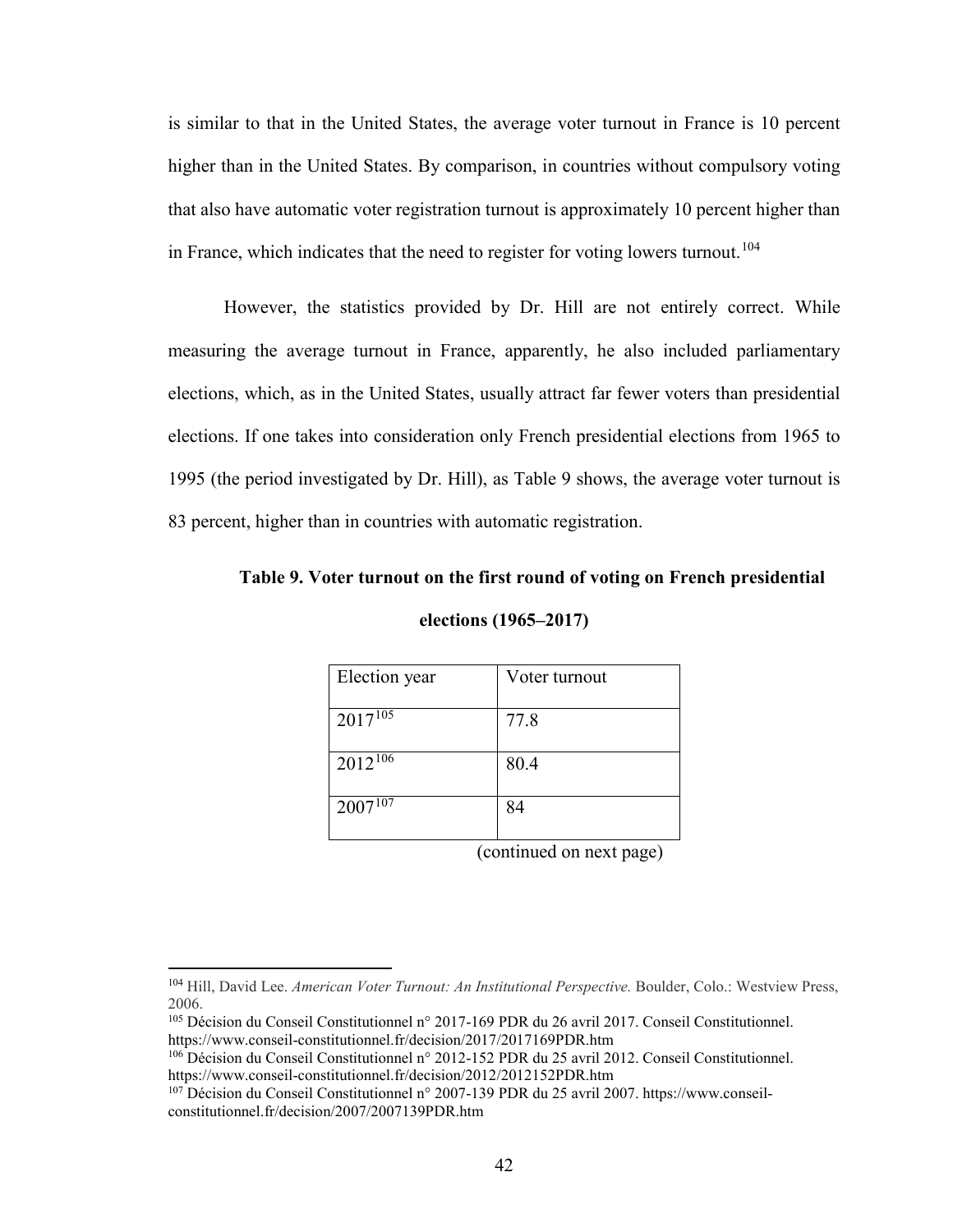| $2002^{108}$            | 71.6 |
|-------------------------|------|
| $1995^{109}$            | 78.4 |
| $1988^{110}$            | 84.1 |
| $1981^{11}$             | 85.9 |
| $1974^{112}$            | 87.3 |
| $1969^{113}$            | 77.6 |
| $1965^{1\overline{14}}$ | 84.8 |

French and American systems of voter registration are often compared because of their similarities. For instance, Céline Braconnier, Ph.D., Sciences Po, Jean-Yves Dormagen, Ph.D., University of Montpellier, and Vincent Pons, Ph.D., Harvard Business School, in *Voter Registration Costs and Disenfranchisement: Experimental Evidence from France*, give the following figures: 29 percent of eligible voters in America are not registered to vote, while in France this figure is only 7 percent. The authors also describe the experiment that was conducted in 2011 in random regions of France: before the 2012 presidential election, a group of researchers conducted door-to-door canvassing to inform citizens of the need to register and explain the process, also registering people to vote in

<span id="page-48-0"></span><sup>108</sup> Décision du Conseil Constitutionnel n° 2002-109 PDR du 24 avril 2002. Conseil Constitutionnel. https://www.conseil-constitutionnel.fr/decision/2002/2002109PDR.htm

<span id="page-48-1"></span><sup>109</sup> Décision du Conseil Constitutionnel n° 95-79 PDR du 26 avril 1995. Conseil Constitutionnel. https://www.conseil-constitutionnel.fr/decision/1995/9579pdr.htm

<span id="page-48-2"></span><sup>110</sup> Décision du Conseil Constitutionnel n° 88-56 PDR du 27 avril 1988. Conseil Constitutionnel. https://www.conseil-constitutionnel.fr/decision/1988/8856pdr.htm

<span id="page-48-3"></span><sup>111</sup> Décision du Conseil Constitutionnel n° 81-45 PDR du 29 avril 1981. Conseil Constitutionnel https://www.conseil-constitutionnel.fr/decision/1981/8145pdr.htm

<span id="page-48-4"></span><sup>112</sup> Décision du Conseil Constitutionnel n° 74-30 PDR du 7 mai 1974. Conseil Constitutionnel https://www.conseil-constitutionnel.fr/decision/1974/7430pdr.htm

<span id="page-48-5"></span><sup>&</sup>lt;sup>113</sup> Décision du Conseil Constitutionnel n° 69-20 PDR du  $\overline{3}$  juin 1969. Conseil Constitutionnel https://www.conseil-constitutionnel.fr/decision/1969/6920PDR.htm

<span id="page-48-6"></span><sup>114</sup> Décision du Conseil Constitutionnel n° 65-6 PDR du 7 décembre 1965. Conseil Constitutionnel https://www.conseil-constitutionnel.fr/decision/1965/656pdr.htm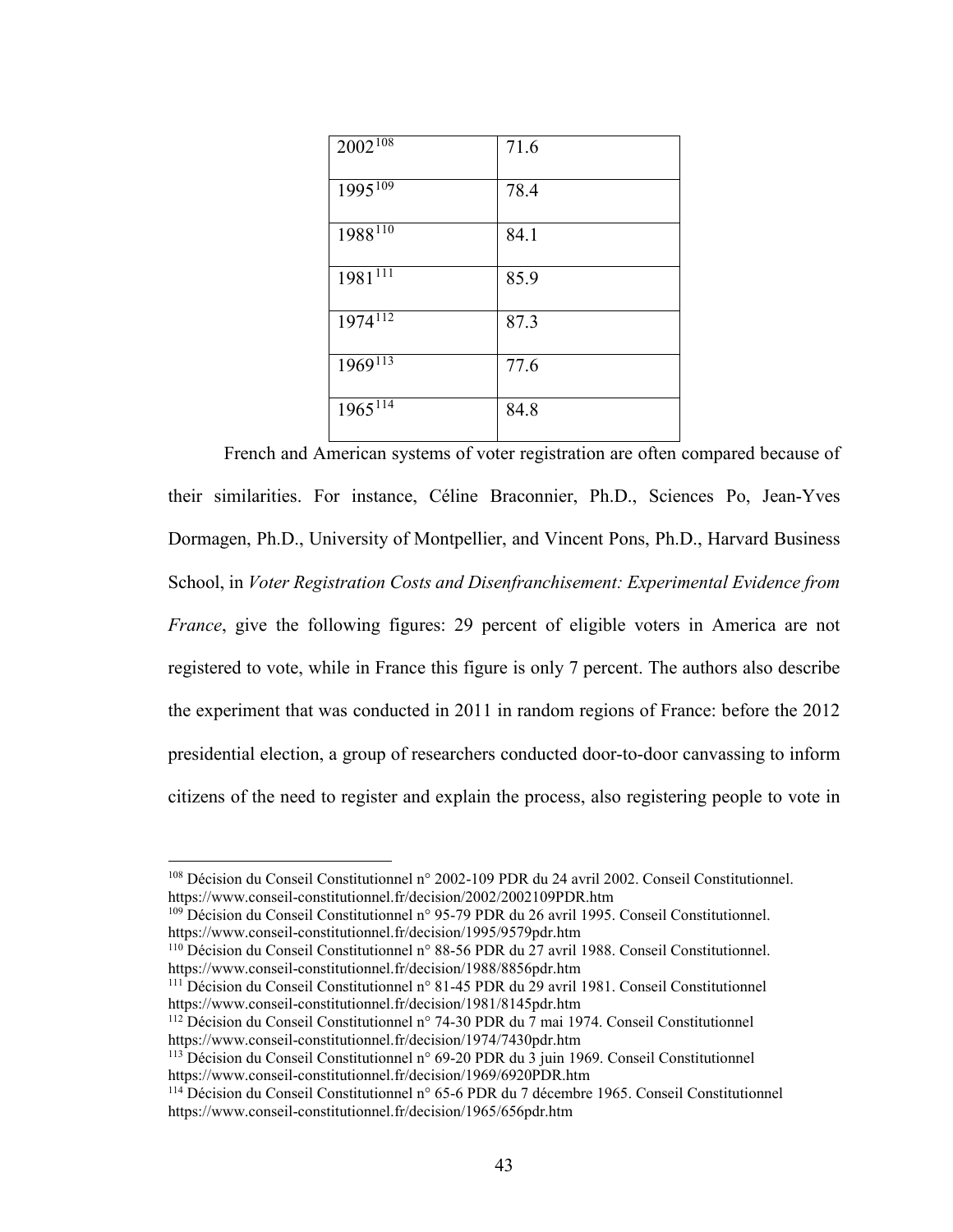some of these houses. As a result, 14 percent of those who were informed about the process eventually registered to vote, and 26 percent did it at home.*[115](#page-49-0)*

The 2012 French election showed an increase in voter turnout in these regions as a result of this experiment. However, this experience does not correspond with the experiment in the United States after 3.5 million voters registered after the enactment of the National Voter Registration Act, but voter turnout was historically low.

#### *Voting on a working day*

l

One of the primary differences between voting systems in the U.S. and other countries is that elections in America are traditionally held on Tuesdays (except for primary elections in some states.) In most countries around the world elections are conducted on Saturdays or Sundays, giving citizens the opportunity to vote on a non-working day, thus significantly decreasing the cost of voting. It is commonly thought that having elections on a weekday is one of the reasons for lower voter turnout in America. The question, therefore, is whether voting on a weekend could raise voter turnout in the United States.

David C. Huckabee, American National Government, and Kevin J. Coleman, a Library of Congress, raised this question in their 1983 memorandum.<sup>116</sup> The first question of this research was: "Did the foreign countries that now vote on either Saturday or Sunday ever vote on a weekday?" Researchers found only one such example: Portugal, as elections

<span id="page-49-0"></span><sup>115</sup> Braconnier, Céline; Dormagen, Jean-Yves; Pons, Vincent. Voter "*Registration Costs and Disenfranchisement: Experimental Evidence from France."* The American Political Science Review 111, no. 3 (2017): 584-604

<span id="page-49-1"></span><sup>116</sup> Hackabee, David C., Coleman, Kevin J. "Voting On a Rest Day Or a Work Day: Comparative Voting Information." Library of Congress. Congressional Research Service (1986)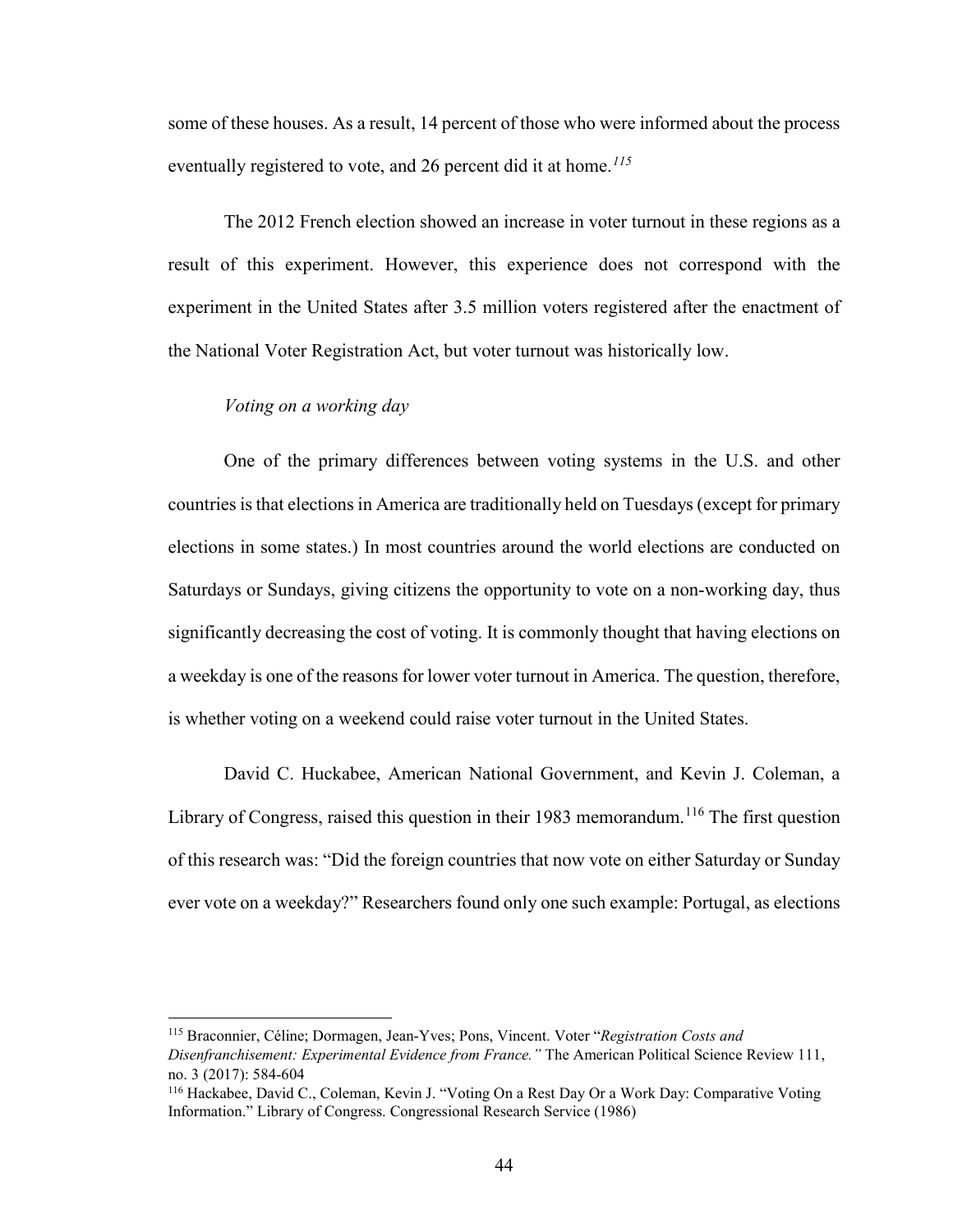in this country used to be held on the anniversary of the Carnation Revolution. Turnout from Portuguese elections is listed in Table 10.

Out of four elections from Table 10, the highest voter turnout was recorded in 1975, when 91.7 percent of voters came to the polls, and the election was held on a Friday. Yet voter turnout continued to fall, and turnout eight years later was significantly lower at just 78.6 percent of voters. However, the results from Portugal may be inconclusive, because these four elections were held in the first years of Portuguese democracy and citizens might have been more willing to go to voting booths and choose their first democratically-elected government. Thus, the 91.7 percent voter turnout in 1975 can be connected to the fact that these elections were the first democratic elections since 1924.

| Year $1\overline{17}$ | Voting day | Voter turnout $(\% )$ |
|-----------------------|------------|-----------------------|
| 1975                  | Friday     | 91.7                  |
| 1976                  | Tuesday    | 83.3                  |
| 1980                  | Sunday     | 83.9                  |
| 1983                  | Monday     | 78.6                  |

**Table 10. Voter Turnout in Portugal (1975–1983)** 

Today most democratic countries hold elections on weekends. However, along with the USA, several countries hold general elections on a weekday. These are Ireland, Canada, Israel, Denmark, Canada, Norway and South Korea. [118](#page-50-1) In order to compare results from

<span id="page-50-0"></span><sup>&</sup>lt;sup>117</sup> The authors of the memorandum also included the 1973 election; however, these results are excluded from this table, as this election happened before the Carnation Revolution, and the first democratic election was held in 1975.

<span id="page-50-1"></span><sup>118</sup> South Korea is excluded from analysis as the election day is a national holiday.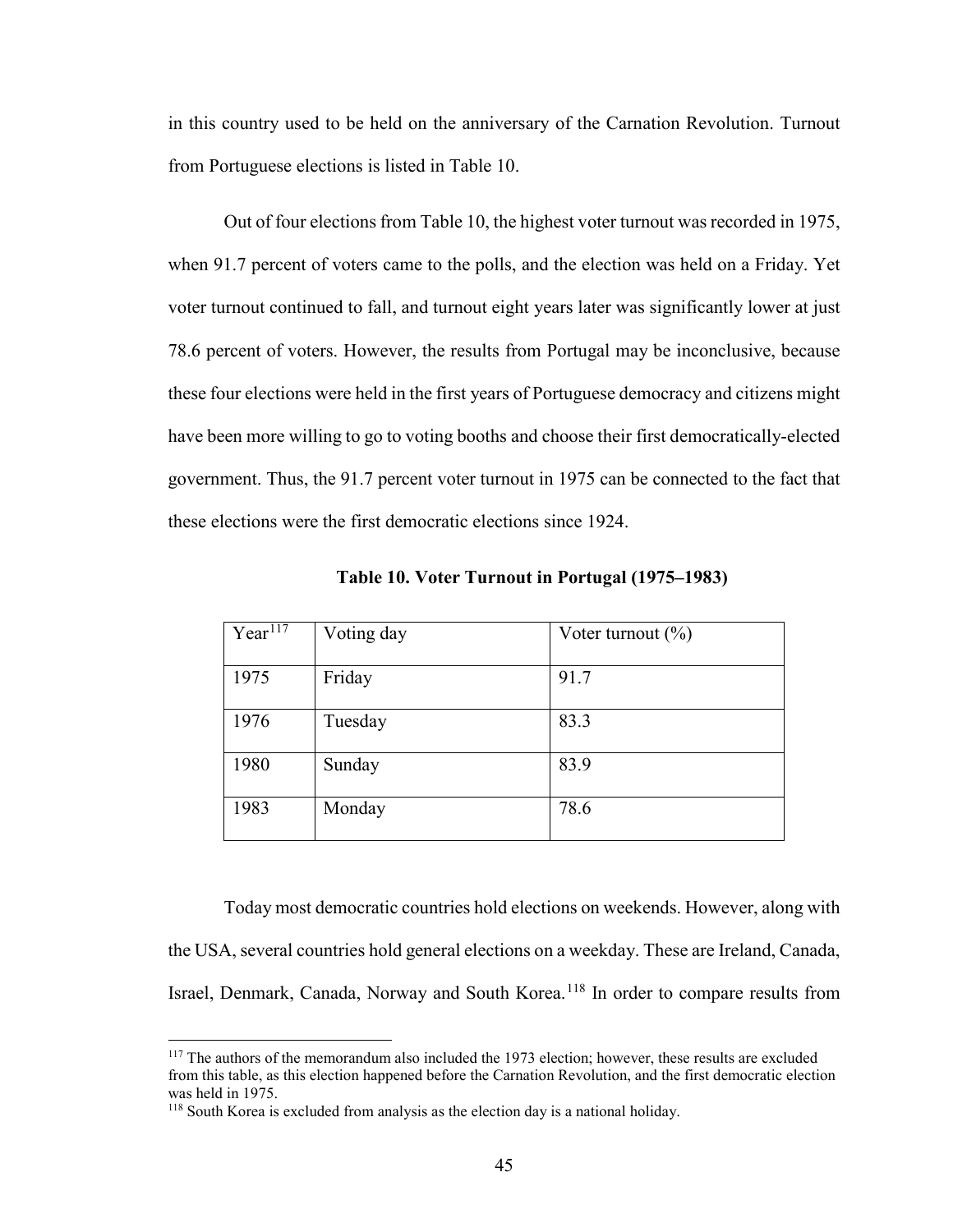different countries, turnout on elections in these countries are presented along with the date of the latest general elections and the day of the week in Table 11. It illustrates that in certain countries voter turnout is even higher than in countries where the voting day is always at the weekend. Yet, the United States has the lowest voter turnout of all countries that hold elections on weekdays.

|               | Date of the latest |             |                         |
|---------------|--------------------|-------------|-------------------------|
| Country       | general election   | Day of week | Voter turnout $(\% )$   |
| <b>USA</b>    | 11/8/2016          | Tuesday     | $55.7^{119}$            |
| Ireland       | 2/26/2016          | Friday      | $65.1\overline{120}$    |
| Canada        | 10/19/2015         | Monday      | $68.5^{\overline{121}}$ |
| <b>Israel</b> | 3/17/2015          | Tuesday     | $72^{122}$              |
| Norway        | 9/11/2017          | Monday      | $78.2^{12\overline{3}}$ |
| Denmark       | 6/18/2015          | Thursday    | $85.8\overline{124}$    |

# **Table 11. Turnout in the last major elections in countries that hold elections on a weekday**

 $\overline{\phantom{a}}$ 

<span id="page-51-0"></span><sup>119</sup> Leamon, Eileen J., Bucelato, Jason. "Federal Elections 2016," Federal Election Commission. https://transition.fec.gov/pubrec/fe2016/federalelections2016.pdf

<sup>&</sup>lt;sup>120</sup> Gallagher, Michael. Irish election 26 February 2016. Trinity College Dublin.

<span id="page-51-1"></span>https://www.tcd.ie/Political\_Science/people/michael\_gallagher/Election2016.php

<span id="page-51-2"></span><sup>&</sup>lt;sup>121</sup> "Official Voting Results Forty-Second General Elections," Elections Canada.

http://www.elections.ca/res/rep/off/ovr2015app/home.html

<span id="page-51-3"></span> $122$  "The results of the elections to the  $20<sup>th</sup>$  Knesset." Central Elections Committee for the 20th Knesset. http://www.votes20.gov.il/

<span id="page-51-5"></span><span id="page-51-4"></span><sup>123</sup> "Tall for hele Norge," Valg. https://valgresultat.no/

<sup>&</sup>lt;sup>124</sup> "Parliamentary Elections Thursday 18 June 2015," Danmarks Statistik.

http://www.dst.dk/valg/Valg1487635/valgopg/valgopgHL.htm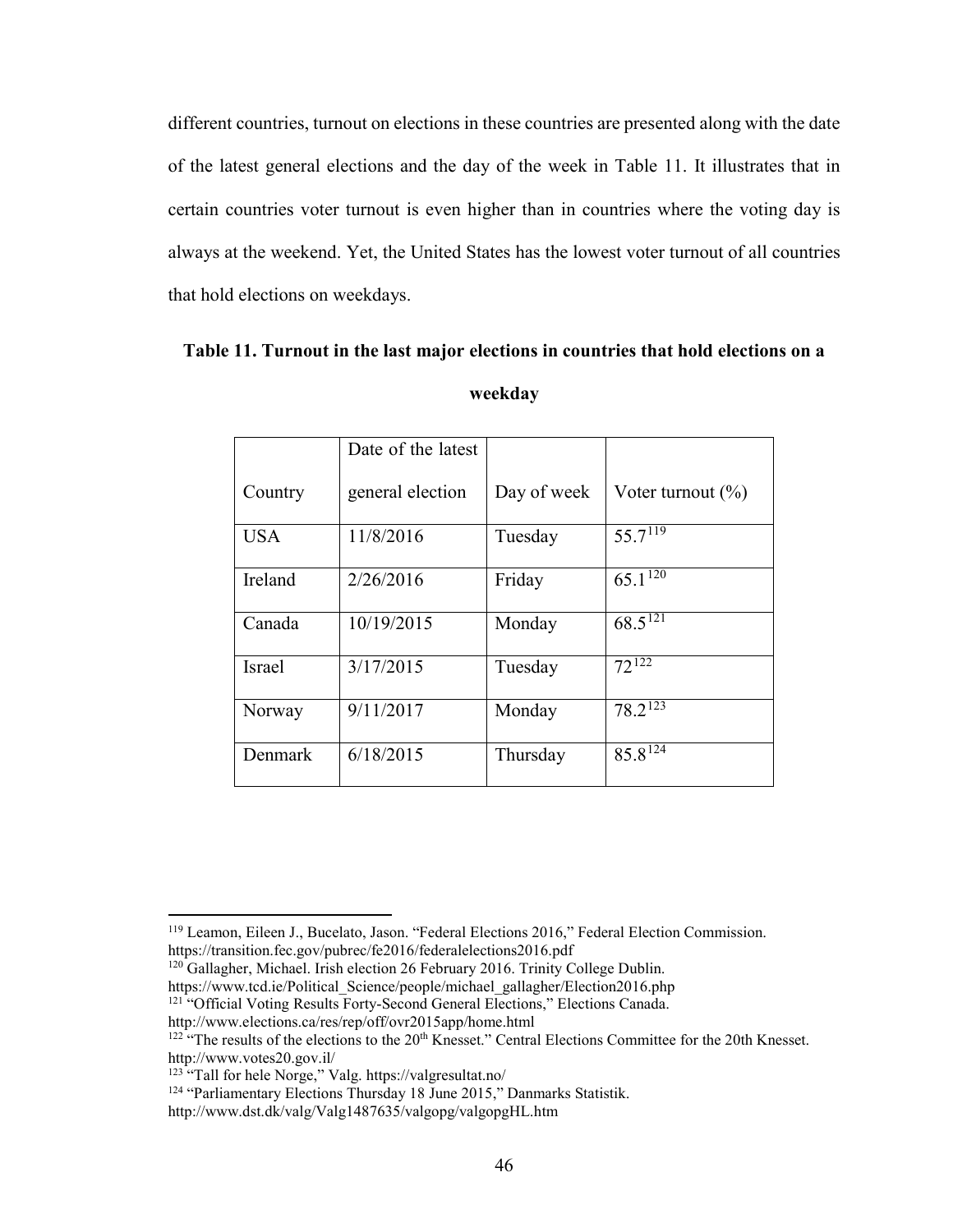Besides, certain American states have laws allowing employees to vote during their workday: 22 states mandate employers to pay for workers' absence on election day and give various numbers of hours for employees to cast their ballot (one to four hours). Some states require employers to give employees a certain number of hours to vote but do not specify that an employer must pay for the time an employee was absent because of voting. Table 12 shows five states with the highest voter turnout in the 2016 election, five states that had the lowest turnout on the same election, how many hours of absence employees are allowed to vote, and whether these hours are required by state law to be paid in order to find, if there is correlation between these parameters and turnout in these states.

As Table 12 illustrates, two of the five top turnout states (Wisconsin and New Hampshire, along with Maine, which was excluded) do not require an employer to pay for an employee's absence when voting. One state, New Hampshire, does not require an employer to allow an employee any time to vote during working hours. By comparison, the five lowest turnout states all require an employer to pay for an employee's absence and give workers at least two hours to vote.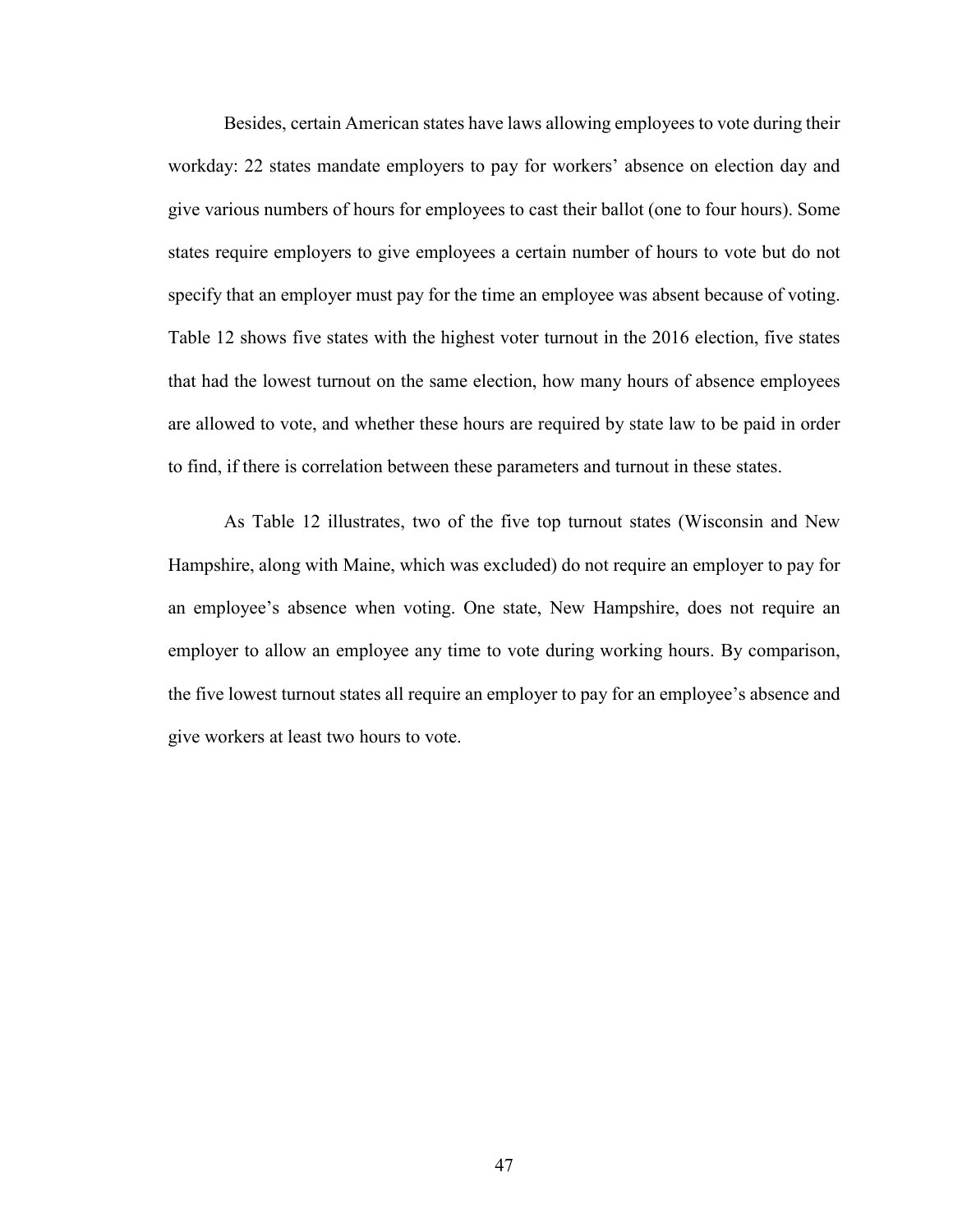|                                | Hours of absence | The requirement to | 2016 voter turnout |  |
|--------------------------------|------------------|--------------------|--------------------|--|
| State <sup>125</sup>           | for voting $126$ | pay for absence    | $(\%)^{127}$       |  |
| Lowest turnout                 |                  |                    |                    |  |
| Hawaii                         | $\overline{2}$   | Yes                | 42.5               |  |
| Utah                           | $\overline{2}$   | Yes                | 46.4               |  |
| West Virginia                  | 3                | Yes                | 51                 |  |
| Tennessee                      | 3                | Yes                | 51                 |  |
| Texas                          | No limit         | Yes                | 51.1               |  |
| Highest turnout <sup>128</sup> |                  |                    |                    |  |
| Colorado                       | $\overline{2}$   | Yes                | 67.9               |  |
| Wisconsin                      | $\overline{3}$   | N <sub>o</sub>     | 68.3               |  |
| Iowa                           | $\overline{3}$   | Yes                | 68.5               |  |
| New Hampshire                  | $\overline{0}$   | N <sub>o</sub>     | 70.3               |  |
| Minnesota                      | No limit         | Yes                | 74.1               |  |

# **Table 12. Comparison of turnout in states with different laws for paying for hours of absence during election day**

These statistics provide a clear indication that having a requirement to allow employees several hours to vote and having a requirement that employees should be paid for this time, in general, do not affect voter turnout. In case of any correlation, states with

 $\overline{a}$ 

<span id="page-53-0"></span><sup>&</sup>lt;sup>125</sup> States with higher turnout usually have longer periods of early voting, which may affect turnout; however, all states (expect New Hampshire) allow at least two weekends before the voting day to cast the ballot.

<span id="page-53-1"></span><sup>126</sup> The American Federation of Labor and Congress of Industrial Organizations (AFL-CIO). *Know Your Rights: State Laws on Employee Time Off to Vote* - https://aflcio.org/2016/11/5/know-your-rights-statelaws-employee-time-vote

<span id="page-53-2"></span><sup>&</sup>lt;sup>127</sup> Leamon, Eileen J., Bucelato, Jason. "Federal Elections 2016," Federal Election Commission. https://transition.fec.gov/pubrec/fe2016/federalelections2016.pdf

<span id="page-53-3"></span><sup>&</sup>lt;sup>128</sup> Maine was excluded from the statistic as it had a marijuana legalization ballot initiative, which could have raised turnout.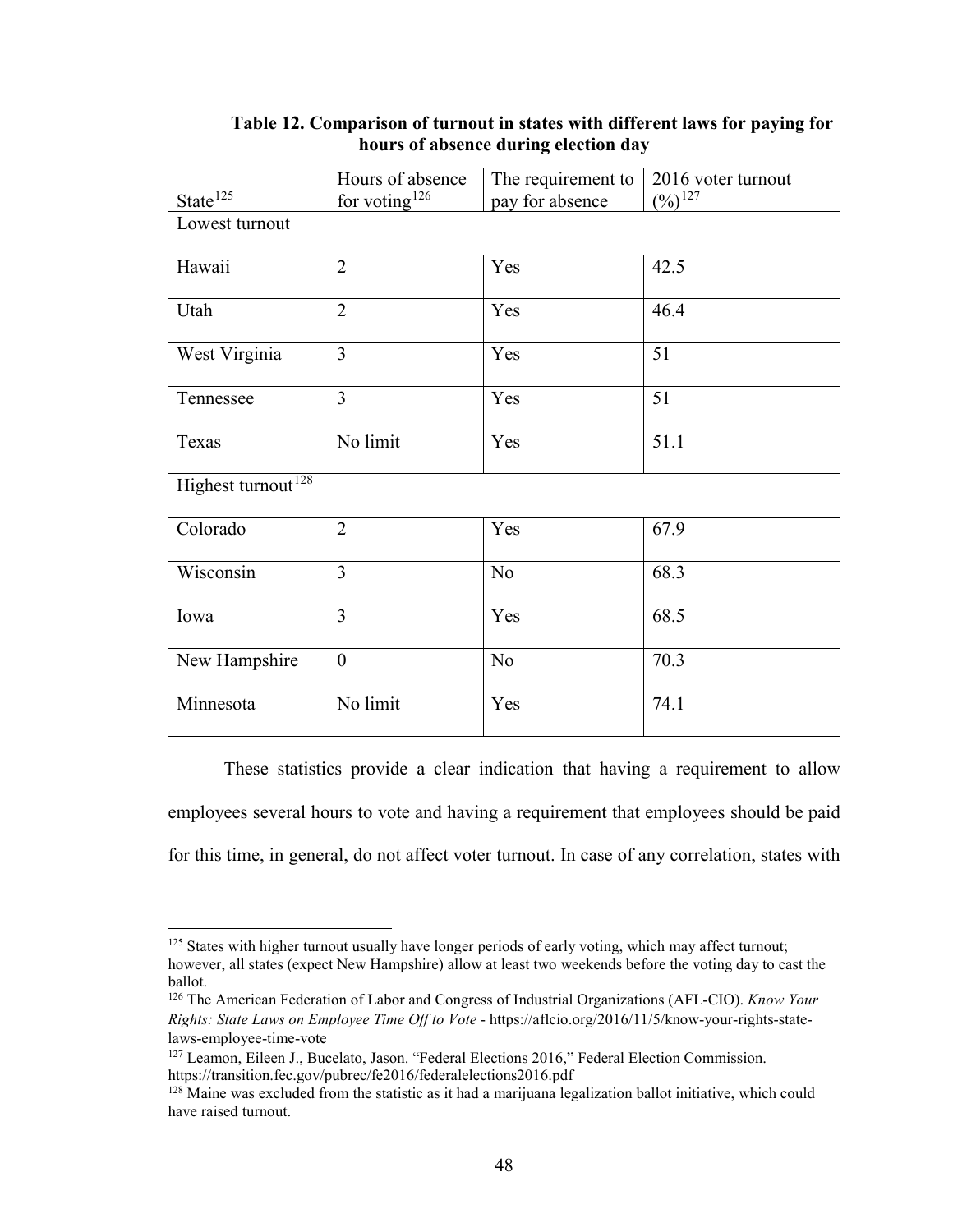legislation that allows more hours of absence and required employers to pay for such absence would have higher turnout and vice versa. However, any such dependency is absent.

#### **Summary**

l

### *At what level do cost-of-voting factors influence voter turnout?*

The conventional literature gives several major explanations for decreasing voter turnout in the USA, most of which are connected with the issue of the cost of voting and the artificial lowering of voter turnout: voter ID laws, no automatic voter registration, and voting on a weekday. Such explanations have been suggested, for example, in many essays in *Why Americans Don't Vote?,* [129](#page-54-0) and similar reasons were given by Dr. Hill in *American Voter Turnout*. *[130](#page-54-1)* However, the analysis revealed that several sets of data indicate that costof-voting factors have much less influence on voter turnout than political factors such as the two-party system.

Regarding voter ID laws, two sets of data dispute the conventional position: the comparison of the price of IDs and turnout in different states/countries, and the temporal analysis of turnout in states with strict voter ID laws. The analysis indicates two results. First, in most cases, voter turnout does not have a connection with the price of a voter ID. Second, the enactment of voter ID laws does not always result in a lower voter turnout.

<span id="page-54-0"></span><sup>129</sup> King, Bridgett A. *Why Don't Americans Vote?: Causes and Consequences*. Santa Barbara, California: ABC-CLIO, 2016. P. 113

<span id="page-54-1"></span><sup>130</sup> Hill, David Lee. *American Voter Turnout: An Institutional Perspective.* Boulder, Colo.: Westview Press, 2006.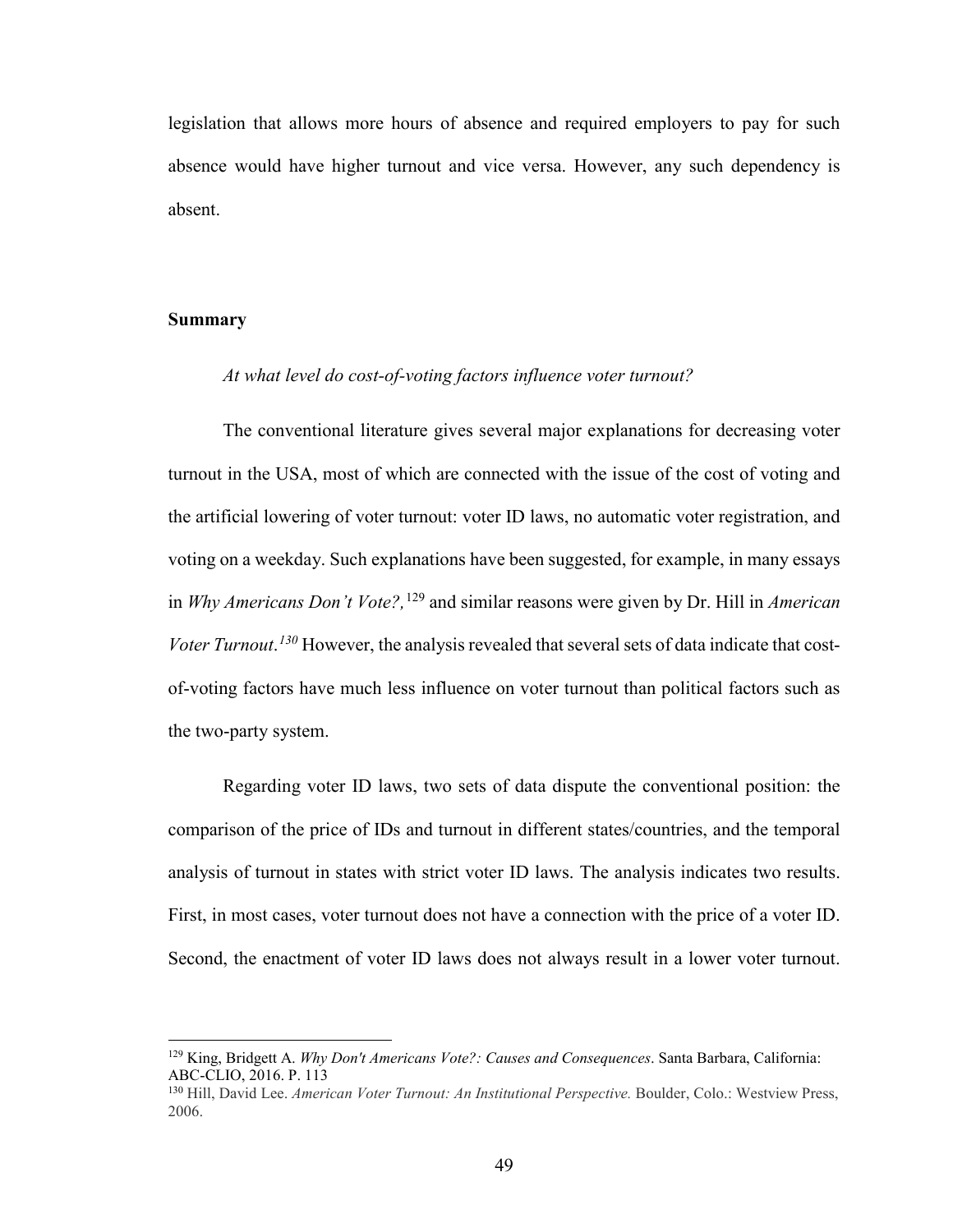Besides, two reports on studies that were conducted on the connection between voter ID laws and turnout state that the correlation is inconclusive: some studies indicate that voter ID laws hurt voter turnout, while others indicate that they do not.

The second investigation of statistics about the cost of voting concerned the process of registration. The results are also inconclusive. On the one hand, making the process of registration in the USA easier does not increase voter turnout (based on the results of the 1993 NRVA and the 1996 election turnout, and data from states with automatic registration). On the other hand, the French experiment with making the process of registration easier helped to increase voter turnout in France. However, turnout in France is still much higher than in the USA, even with no automatic registration. Thus, even based on the comparison with France, voter turnout hardly depends on the registration system.

Finally, the conventional opinion on voter turnout in the United States is that voting on Tuesdays during business working hours decreases turnout. However, a comparison of voter turnout among countries around the world that vote on weekdays reveals that there are still more citizens in other countries who vote during regular business hours and that a turnout of at least 70 percent is possible with voting on a weekday. The second set of statistics compares various states with different policies in terms of the number of hours that an employer must allow for an employee to vote, and whether these hours are paid. The data indicates that employees in states with the lowest turnout in the USA are allowed at least two paid hours to vote during business hours. Thus, having an election on a weekday does not lower voter turnout.

*How do political and social factors influence voter turnout?*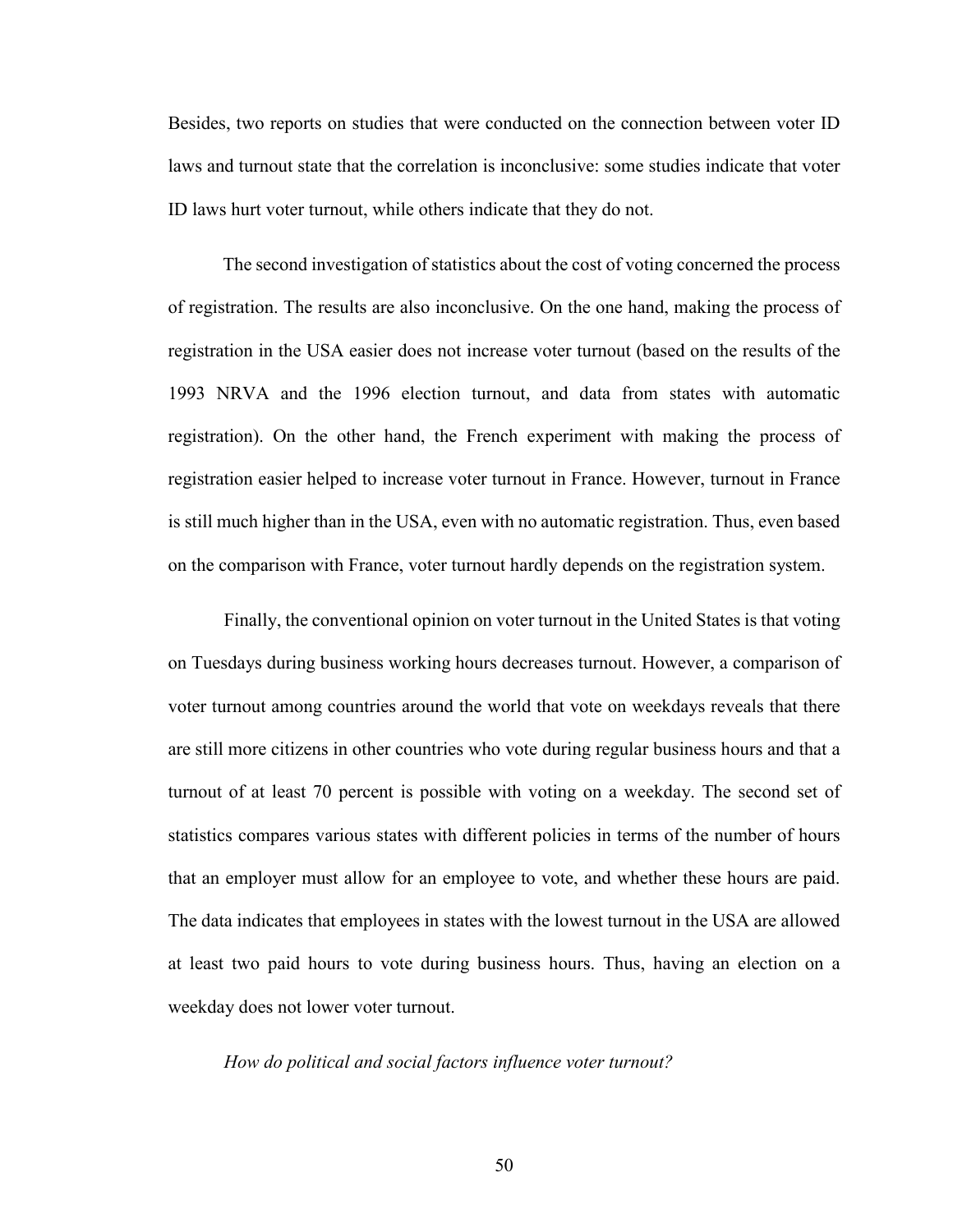This chapter presented a variety of data and opinions on how U.S. politics, party systems, party identification and Americans' satisfaction with democracy influence voter turnout in the United States. The analysis revealed an explicit dependency of voter turnout in America on these factors.

First of all, data analysis revealed that countries with less competitive and diverse elections normally exhibit lower voter turnout than countries with more parties contesting seats in legislative bodies. Using the research by Maurice Duverger and his statement that countries with a plurality-vote system tend to form a two-party system, the results of the research suggest a hypothesis that the existence of the two-party system in the United States influences voter turnout negatively. Using another theory by political scientist Maurice Duverger on the "wasted vote," this chapter examined how people tend not only to vote for one of the major parties instead of voting for a third-party candidate but also to abstain from voting, thus decreasing voter turnout. Even though the results were inconclusive, there exists a dependency between the number of Americans who identify their political affiliation as independent and voter turnout in presidential elections.

Finally, voter turnout in America also depends on people's satisfaction with democracy. First, the primary reason for the increasing number of independents, according to a Gallup analysis, is dissatisfaction with democracy and the major parties. Thus, decreasing satisfaction with the current state of politics tends to lower voter turnout in the United States. Finally, analysis of the degree of satisfaction with democracy in countries of the European Union reveals that this factor also influences voter turnout in other democratic countries.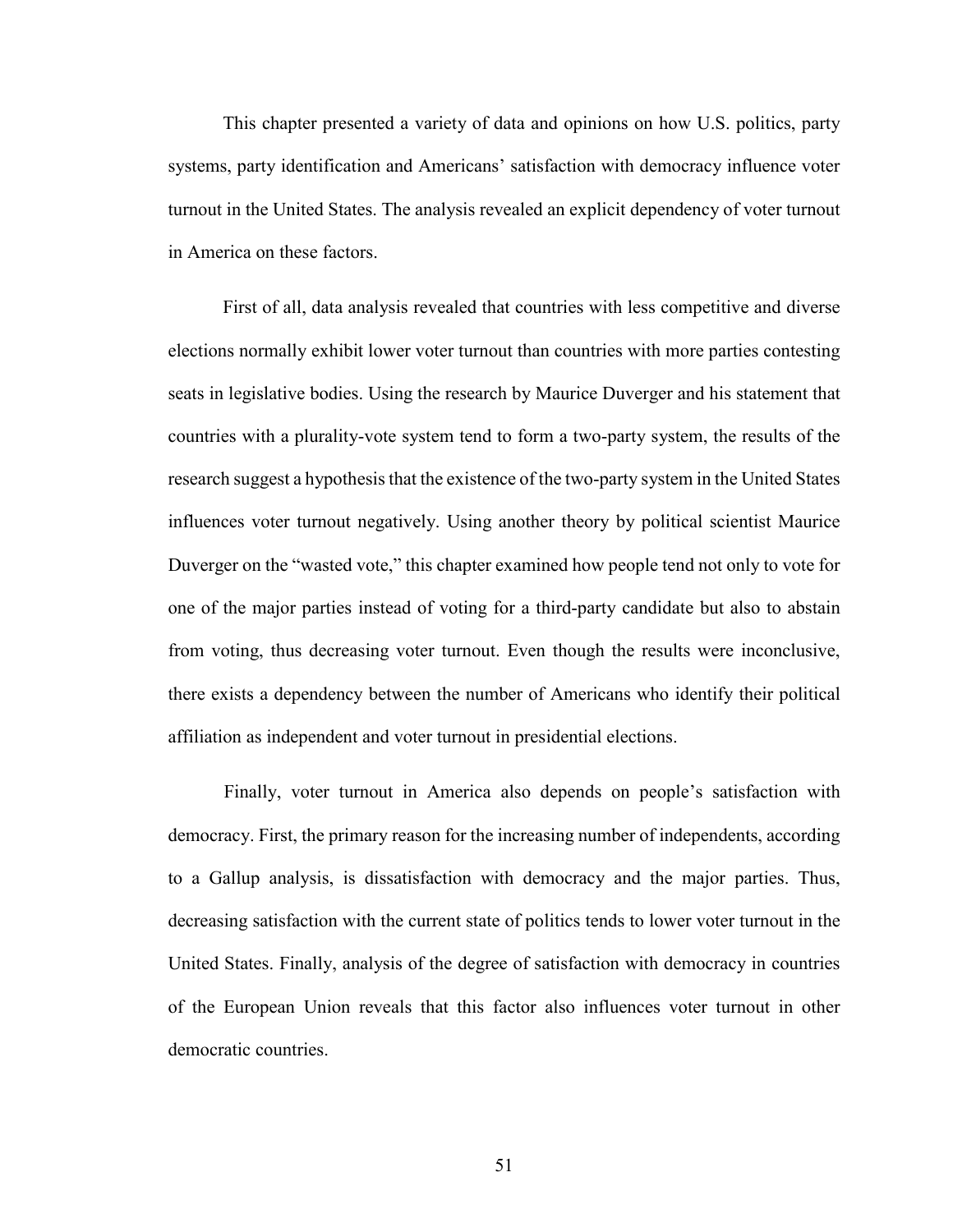#### **Chapter I conclusion**

There is no single answer to the question as to what influences the decision of a voter to cast a ballot. Even minor and non-political factors such as the weather may decrease voter turnout in the United States and around the world. However, research may provide insight into what is more important and what is less important in increasing and decreasing turnout.

Starting with political factors that influence voter turnout, these are primarily the strong U.S. two-party system and the satisfaction with democracy. As research has revealed, there is a clear connection between voter turnout and:

- a) the number of parties in a party system in democratic countries around the world;
- b) the U.S. single-member district system; and
- c) the number of Americans who identify themselves as independents.

Combined with the results of the analysis of satisfaction with democracy from the European countries, the research reveals there is a major correlation between voter turnout and people's frustration with the current political system and party decline.

The second part of the research focused on a more traditional attitude towards the declining voter turnout in the United States, specifically the cost of voting. It was revealed that each of the traditional cost-of-voting factors like the voter ID requirement, the need for voter registration and voting on a weekday, have a small influence on voter turnout.

Analyzing different data sets constitutes an original contribution in several ways. First, conventional literature usually regards the cost of voting as a primary issue in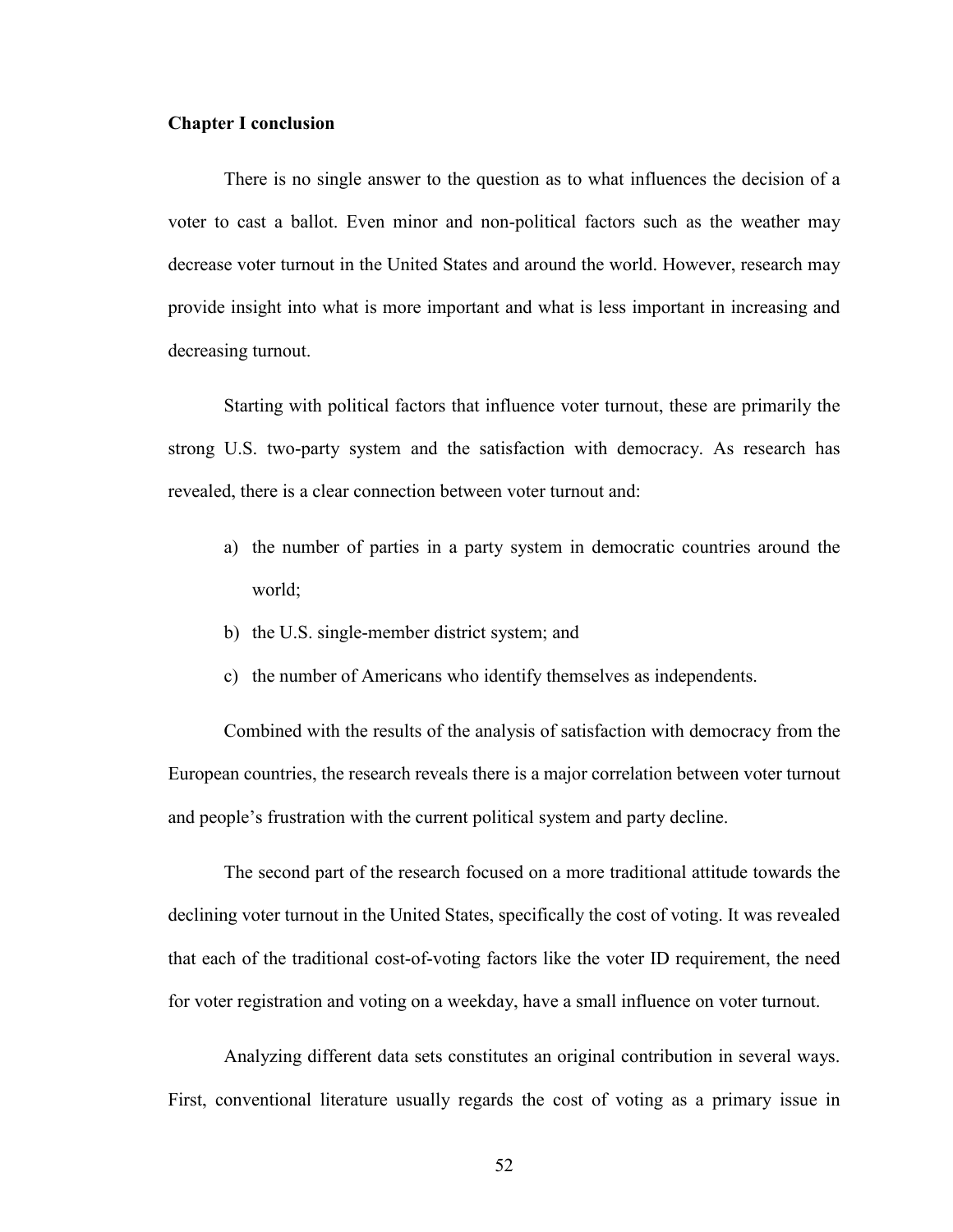exploring decreasing voter turnout in the USA. This chapter argues that political data, first and foremost, the American two-party system, and other factors like satisfaction with democracy, are more important than the cost of voting. Second, the sets of statistics on the cost of voting provide a different angle of view on this controversial topic, for example by the temporal analysis of turnout (2004–2016) in states with the strict photo voter ID laws that is provided in this chapter.

One cannot say that the cost-of-voting factors are irrelevant in addressing voter turnout; scholars and politicians should address the issue of turnout by combining both political and cost-of-voting factors. However, the main focus should be not only on the voter ID laws, registration system, and voting day but instead on how to raise the political interest of voters in the elections. Based on the statistics, the answer lies in increasing the number of options available for voters by increasing the number of candidates with a diversity of political programs, which is why this approach questions the whole two-party system in the United States.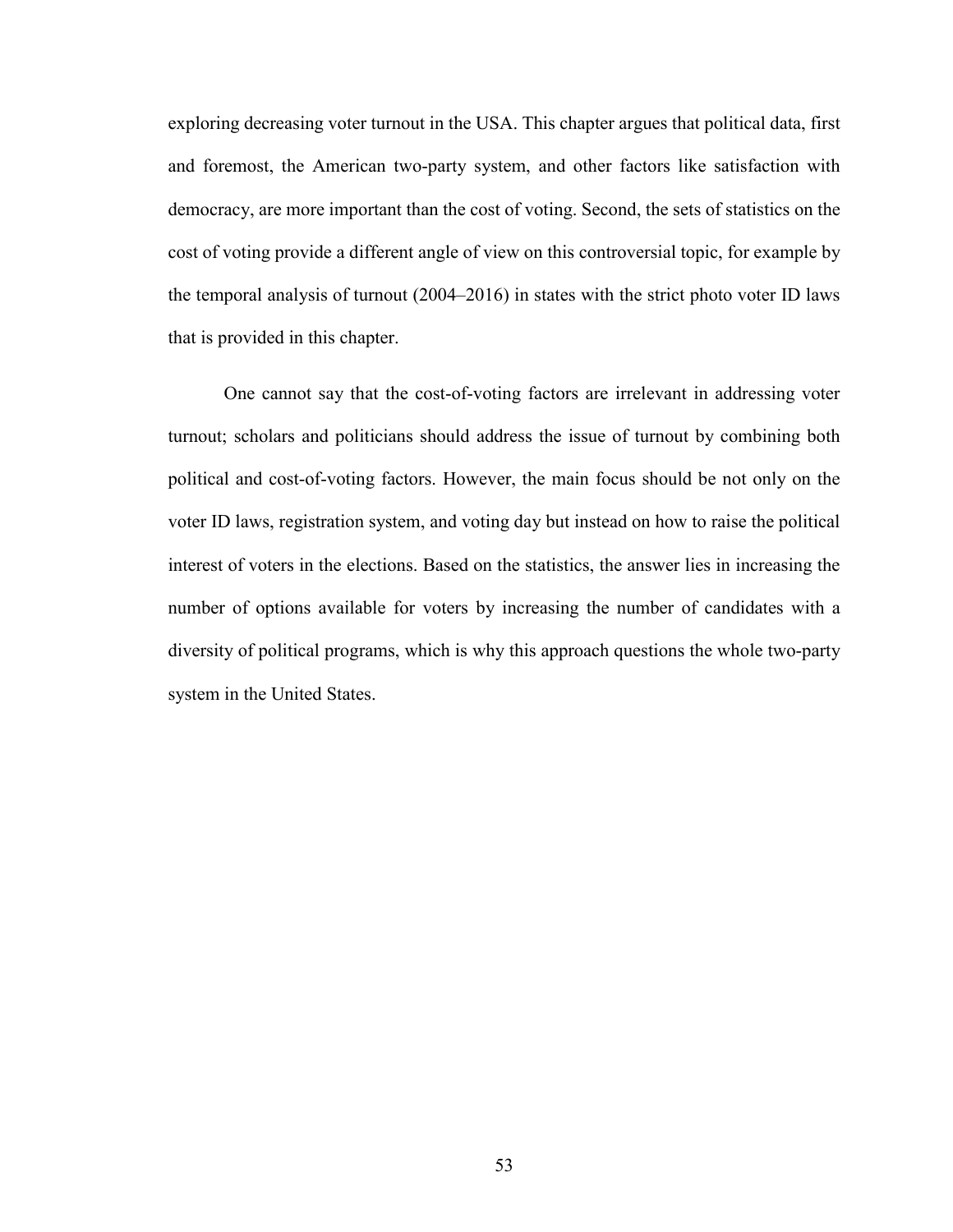# **Chapter II. Enfranchisement, engagement and third-party candidates: best ways to increase or decrease turnout**

This chapter is devoted to the analysis of methods for attracting voters to the polls. The analysis is based on the following three factors:

- a) reasons for low turnout periods, the role of suffrage and younger generations in turnout;
- b) successful campaigns to attract non-voter groups (i.e., younger voters); and
- c) in which cases a strong third-party candidate can increase voter turnout.

The first part focuses specifically on three periods of low voter turnout in United States presidential elections: 1828–1836, 1920–1932 and 1972–2000. The goal of this part is to find specific reasons for the low turnout, looking at demographic groups, such as younger voters, and enfranchisements in 1920 and 1972.

The second part focuses on the 2008 Obama campaign and its efforts and success in attracting younger voters and African Americans. The goal of this part is to find out how additional critical groups of voters were for then-Senator Barack Obama's victory in 2008, and how the situation would have changed if the campaign had not made efforts to attract these groups of voters.

The third part focuses on two third-party campaigns of businessman Ross Perot in 1992 and then-former Alabama governor George Wallace in 1968 and their efforts to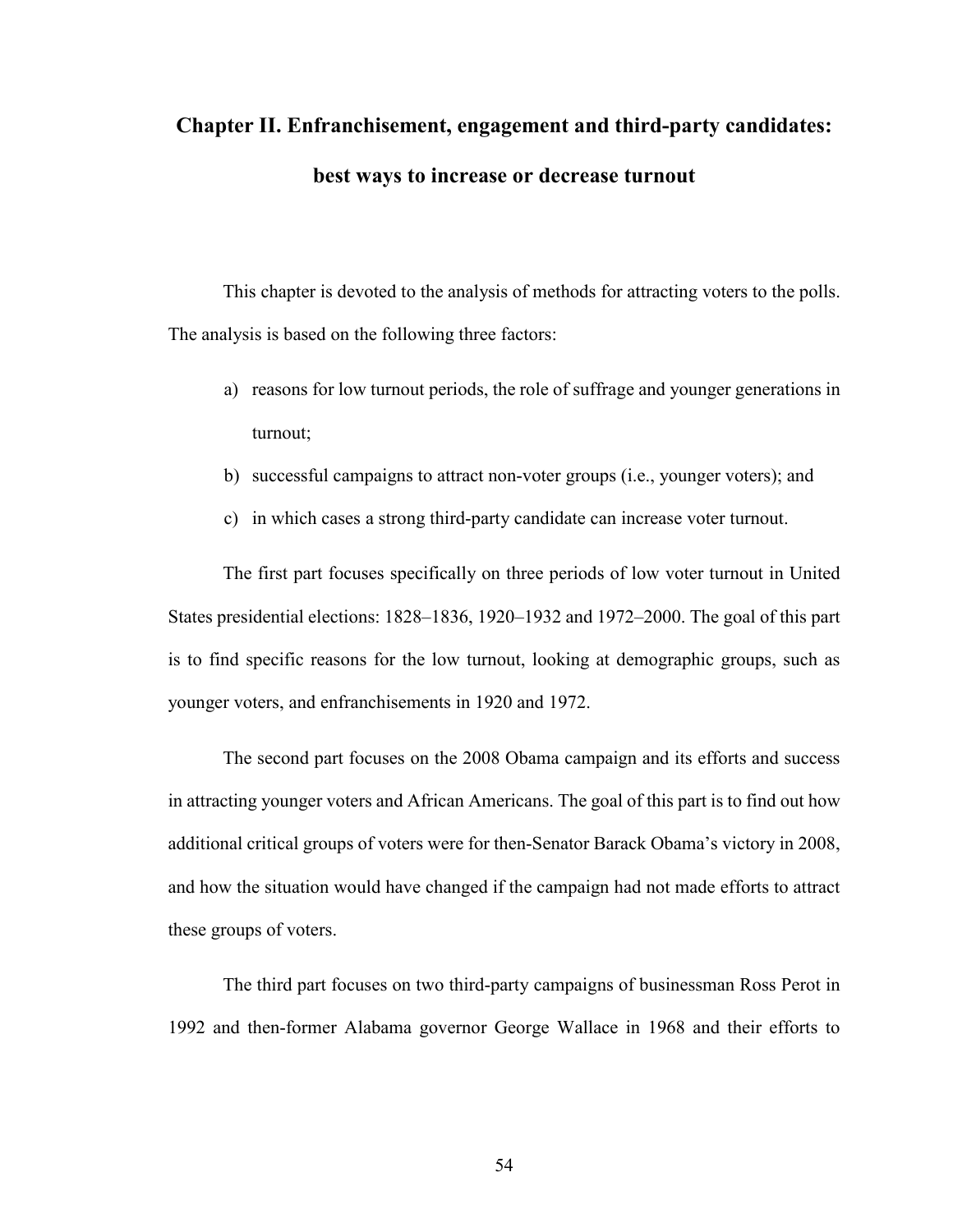attract the non-voting electorate and increase turnout. This part focuses on why exactly Perot managed to attract new voters and why Wallace failed to accomplish this.

#### **Three periods of depressed turnout in the United States**

The period 1972 to 2000 was the time of the lowest voter turnout in U.S. general elections. For the third time in the history of presidential elections, turnout was consistently lower than 60 percent. However, this period was much more extended than previous such periods. The first period was at the time of the very first elections, which allowed all white males to vote for the president and influence the decisions of the electoral college nationwide (1828–1836), and the second period coincided with the Roaring Twenties and the beginning of the Great Depression (1920–1932).

The first period of low voter turnout can be explained in two ways. The first reason is voters' inexperience with a new type of voting (not the whole country voted for the president until 1828), and turnout in 1836 and 1840 were very different – 56.5 percent in 1836 (the lowest in the century) and skyrocketing 80.3 percent in 1840 (the sixth highest in U.S. history). The second reason is explained in an article by Brian G. Walton's, Western Carolina University, "How Many Voted in Arkansas Elections before the Civil War?", which examines turnout in Arkansas in the 1836 and 1840 elections. The author connects turnout to the competitiveness of the presidential elections: "… the explanation for this surge in voting in 1840 lay in the emergence at that time of the first genuinely competitive national two-party system. In many states […] particularly in the South, and at the presidential level, a strong rival party (the Whigs) did not emerge until after Andrew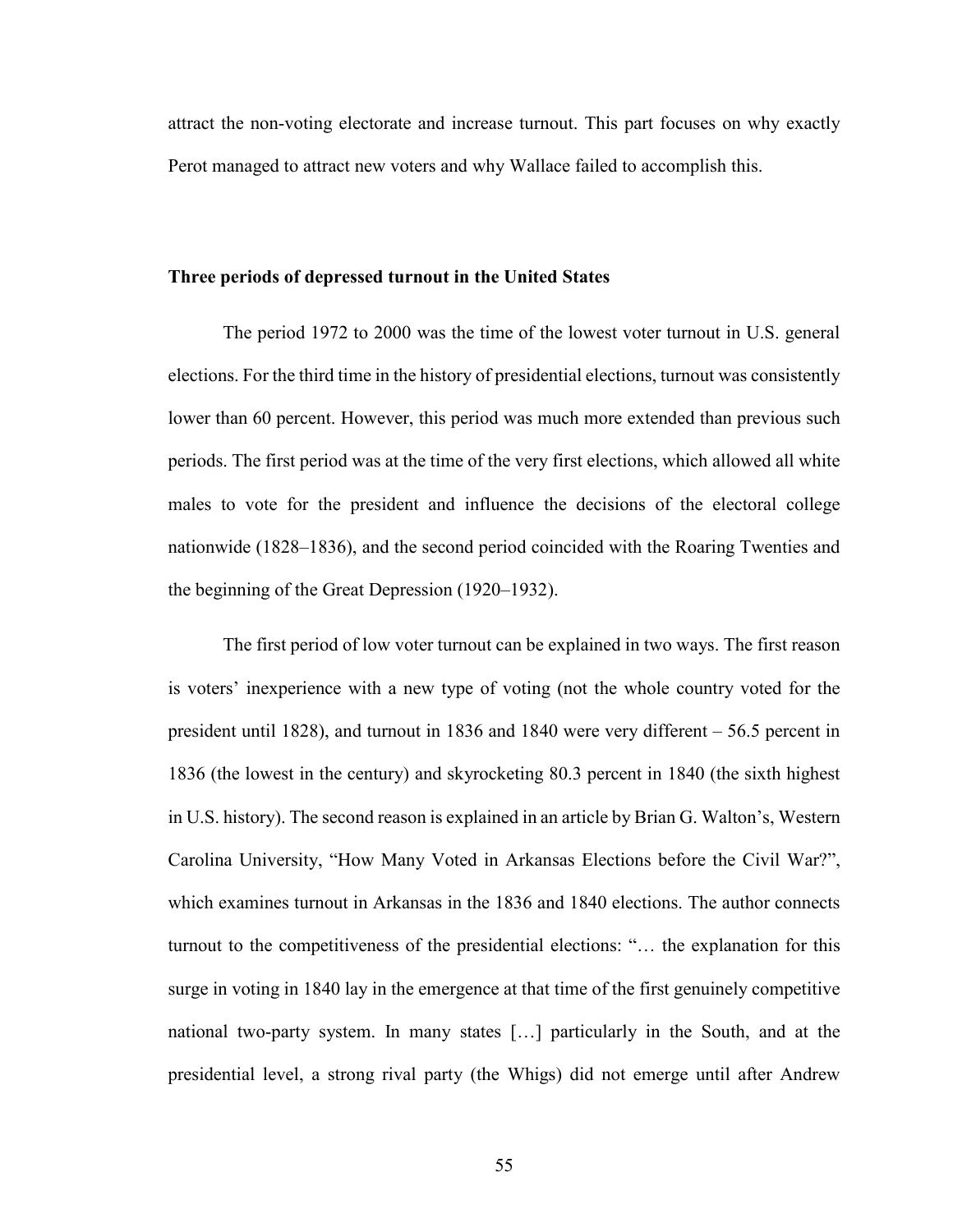Jackson had left the White House in 1837."[131](#page-61-0)

The second period of low voter turnout (1920–1932) might be explained from different perspectives. First, the  $19<sup>th</sup>$  Amendment that guaranteed the right to vote to women significantly increased the voting-eligible population (VEP). However, a small share of women decided to turn out for the first several elections in which they were eligible. Pew Research has published the statistics from the 1920 presidential elections in Chicago which indicates the reasons for not voting divided by gender. The reason for "General indifference" is the highest for both genders, 14.6 percent for men and 30.4 percent for women. For women, two more reasons are reported: "Disbelief in woman's voting" accounts for 11.4 percent and "Objections of husband" accounts for 1.5 percent. Thus, almost half of the women in Chicago did not even think of voting for different reasons. Besides, the process of voting usually requires acquaintance with the candidates and the basics of their ideology and political programs. Before August 1920, when the 19<sup>th</sup> Amendment was ratified, there was less purpose for women to learn about politics than after they gained the right to vote, as they did not have an opportunity to express their opinions. Thus, "Ignorance or timidity regarding elections" was the reason for not voting for 8.3 percent of women, lower than other reasons, but almost twice as high as for men, 4.6 percent of whom cited this reason. Finally, 92.8 percent of female non-voters were not registered for voting. As a result, Pew Research concludes that 46 percent of women actually voted for the president in Chicago in 1920.[132](#page-61-1) The 1927 *CQ Press* article on the

 $\overline{\phantom{a}}$ 

<span id="page-61-0"></span><sup>&</sup>lt;sup>131</sup> Walton, Brian G. "How Many Voted in Arkansas Elections before the Civil War?" The Arkansas Historical Quarterly 39, no. 1 (1980): 66-75. doi:10.2307/40023153. pp. 67-68

<span id="page-61-1"></span><sup>&</sup>lt;sup>132</sup> Rosentiel, Tom. "Reluctant Suffragettes: When Women Questioned Their Right to Vote." Pew Research Center. March 18, 2009. Accessed April 23, 2018. http://www.pewresearch.org/2009/03/18/reluctantsuffragettes-when-women-questioned-their-right-to-vote/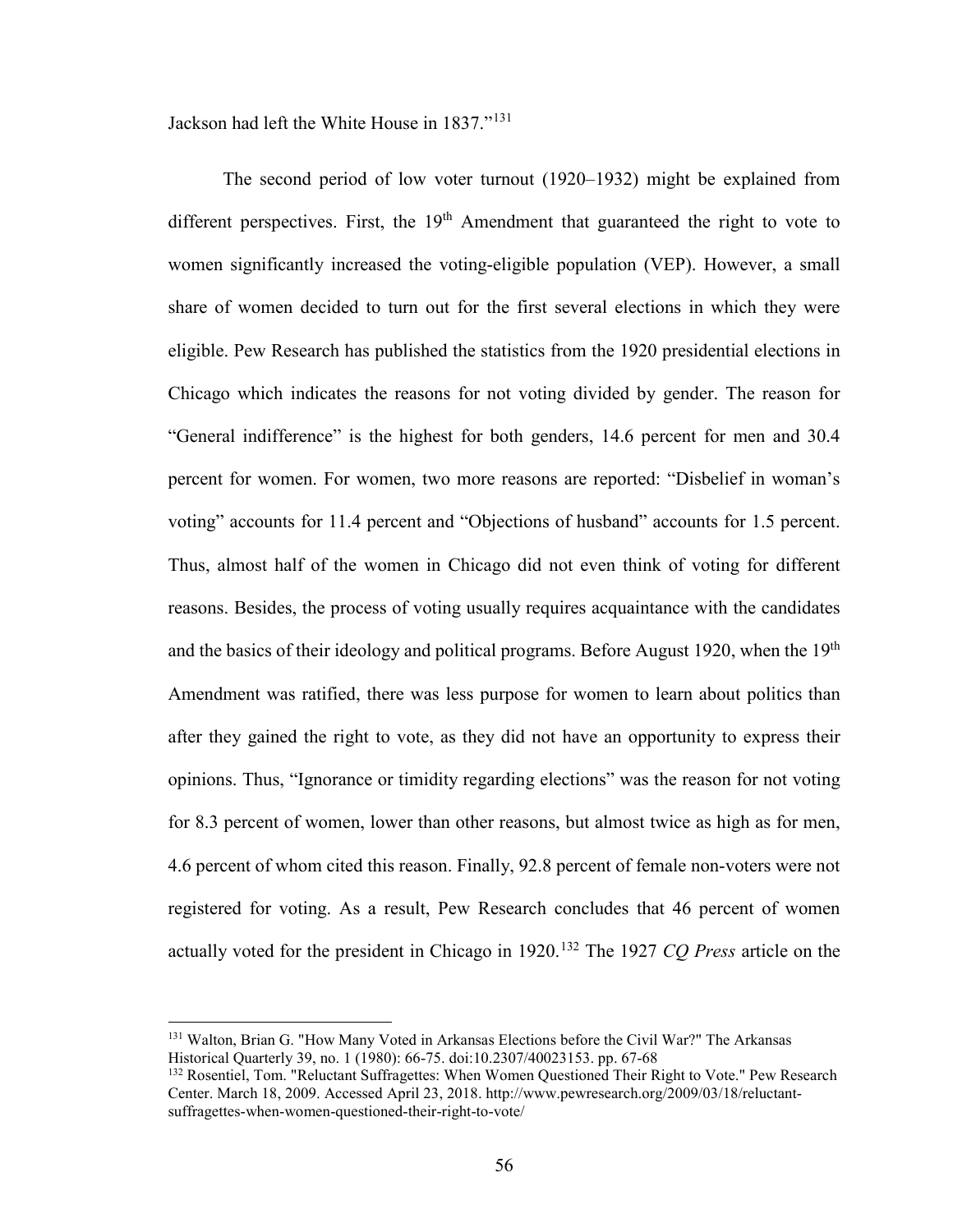women's suffrage movement and voting habits provides a nationwide figure: 67 percent of men voted in 1920, while only 35.1 percent of women cast their ballots. The report also reports "General indifference" as the main reason for women not voting, citing the 1923– 1924 study by the University of Chicago – 33 percent of women named this as the reason for not voting. Surprisingly, by the 1924 presidential elections, the percentage of female respondents who gave "Disbelief in woman's voting" as a reason for not voting had increased by 2.1 percent compared to 1920. Besides, the number of ill respondents had almost doubled, from 7.7 percent in 1923 to 13.1 percent in 1924.<sup>[133](#page-62-0)</sup>

Finally, the mere fact that women did not have a chance to vote before 1920 played a very big role in the early years of their suffrage. Jerrold G. Rusk, Ph.D., Rusk University, and John J. Stucker in their article *Legal-Institutional Factors and Voting Participation: The Impact of Women's Suffrage on Voter Turnout (*published in *Political Participation & American Democracy.)* give another explanation of low women's turnout in the 1920s. According to their theory, every person embarks on political life with a prior probability that he or she will participate as a voter. In their opinion, women could not have turned out in large numbers during first elections after their suffrage for the following reasons: "When females were inducted into the electorate, they should all, regardless of age, have possessed the same prior probability since this would have been the first opportunity for them to vote; and this probability should have been low, owning the lack or appropriate models (specifically mothers, sisters, aunts, etc. who had voted), as well as to the long-standing norms against women participating in politics."<sup>[134](#page-62-1)</sup> Evidence suggests that the issue of

<span id="page-62-1"></span><span id="page-62-0"></span><sup>133</sup> "The Woman's Vote in National Elections." In Editorial Research Reports 1927, vol. II, 413. Washington, DC: CQ Press, 1927. http://library.cqpress.com/cqresearcher/cqresrre1927053100. <sup>134</sup> Crotty, William J., *Political Participation and American Democracy*. New York: Greenwood Press, 1991.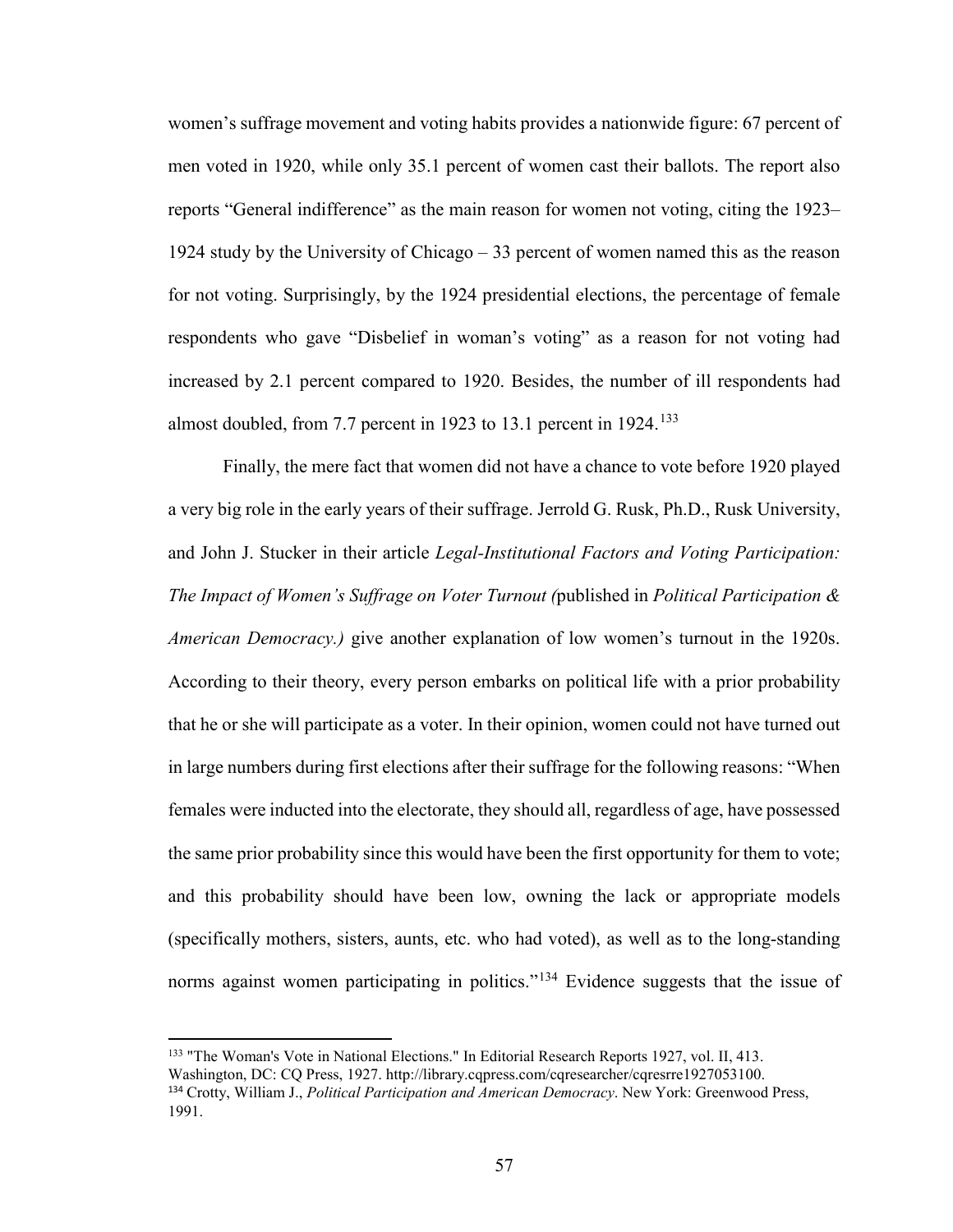voting for groups that recently got this opportunity is harder than for a person, who was born with the prospect of becoming a voter after reaching the voting age. When one suddenly receives the right to vote, such person has a hard time of knowing how to vote, whom to vote for, and, for some people, why should they vote? The prior probability that was mentioned in *Legal-Institutional Factors and Voting Participation* plays its role when a person first encounters the possibility of casting a ballot without prior experience of voting and knowledge that they can get such a right. Thus, it is highly possible that every suffrage of a certain group of voters will lower the turnout, however, as time goes and members of this group will start to turn out, according to the rule of prior probability, soon they will raise their turnout to about average, just as it happened with women's turnout in 1930s.

The mobilization of women was one of the goals for the Democratic Party in the 1920 elections: "… an important element of the Democrats' 1920 presidential campaign was the mobilization of women as a group. Female campaign speakers were organized, and special advertisements were placed in women's magazines,"<sup>[135](#page-63-0)</sup> writes Anna L. Harvey, Ph.D., New York University, in *Votes Without Leverage*. She notes that the Republican candidate Warren Harding also tried to mobilize this social group by giving speeches to women's organizations. The mobilization of women also struggled after the 1920 elections. On April 25, 1926, *The New York Times* reported that women's turnout in 1924 stayed low, with only 40 percent of women casting their ballots (the total turnout in 1924 was 48,9) percent, the lowest in the history of U.S. presidential elections).[136](#page-63-1) Mrs. Harvey continues

<span id="page-63-0"></span><sup>135</sup> Harvey, Anna L. Votes without Leverage: Women In American Electoral Politics, 1920-1970. p. 119. Cambridge, U.K.: Cambridge University Press, 1998.

<span id="page-63-1"></span><sup>&</sup>lt;sup>136</sup> "Republicans Seek Stay-At-Home Vote; National Committee Will Start Movement to Stir Up All Indifferent Citizens." The New York Times. April 26, 1926. Accessed April 23, 2018.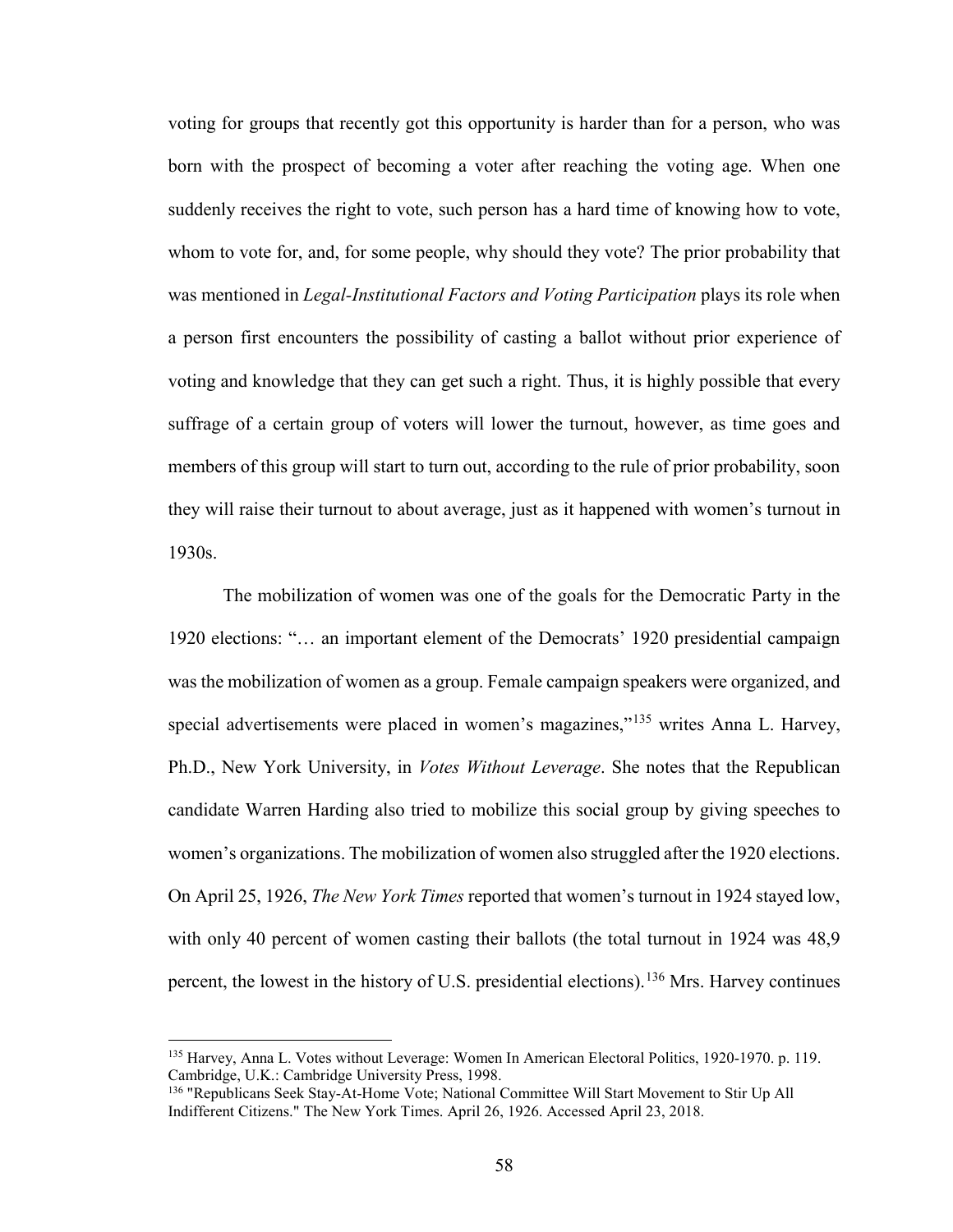that in 1928 the mobilization of women continued with new momentum: "In 1928, the mobilization of women appears to in fact have been the keystone of the Republicans' national campaign. Herbert Hoover, Coolidge's commerce secretary, had been working on building his own organization of women in California as an asset for a future presidential nomination campaign as early as 1924."[137](#page-64-0) Only by 1928, the situation with the turnout among women started to improve, when 49.1 percent of women voted all across the United States, according to the *CQ Press* report. It appears that only by 1932, with the Great Depression hitting the country, efforts to mobilize women as a distinct social group came to an end.

However, women's suffrage was not the only reason for the low voter turnout in the 1920 elections. Traditionally, the older population votes more frequently than the younger. In 2016, for instance, of the 18-to-29-year-old population, only 46.1 percent cast their votes, with 58.7 percent of those between 30 and 44 years old voting, 66.6 percent of those between 45 and 64, and 70.9 percent of those 65 and older. A similar trend can be observed over the last 30 years.<sup>[138](#page-64-1)</sup>

In 2002, the U.S. Census Bureau presented the century report on the demographic situation in the United States. As a part of this report, three demographic pyramids were presented, indicating what percentage of the population each demographic group represented. In 1900, the demographic statistics literally had the shape of a pyramid, with

https://www.nytimes.com/1926/04/26/archives/republicans-seek-stayathome-vote-national-committee-willstart.html.

<span id="page-64-0"></span><sup>137</sup> Harvey, Anna L. Votes without Leverage: Women In American Electoral Politics, 1920-1970. p. 128. Cambridge, U.K.: Cambridge University Press, 1998.

<span id="page-64-1"></span><sup>&</sup>lt;sup>138</sup> "Voting in America: A Look at the 2016 Presidential Election." The United States Census Bureau. Accessed April 23, 2018. https://www.census.gov/newsroom/blogs/randomsamplings/2017/05/voting\_in\_america.html.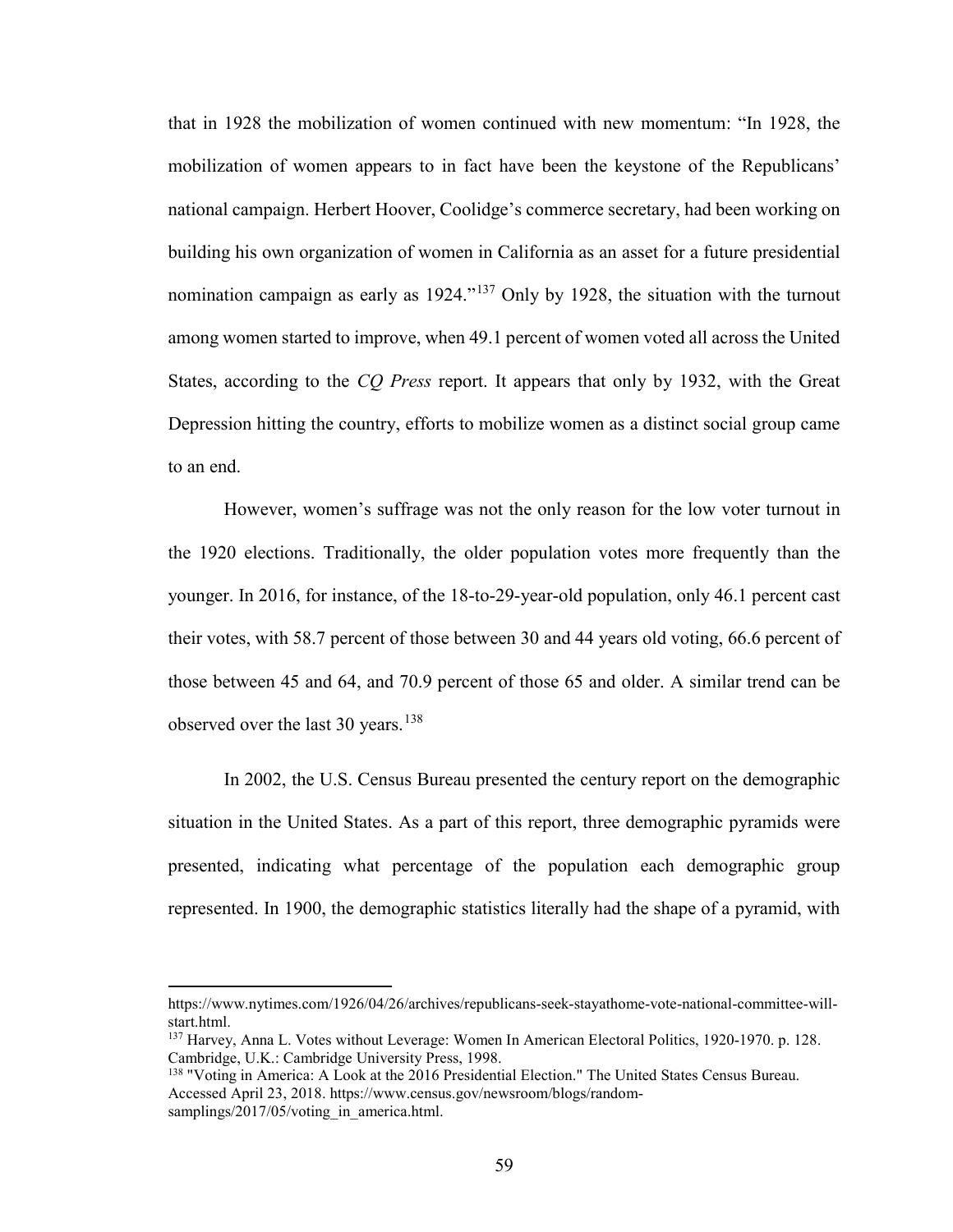people younger than five years being the largest group of the population (approximately 12 percent of the population), people between five and nine years old being the second largest group, those 10–14 years old being the third largest and so on, finishing with people 85 years and older being the smallest group. With the declining birth rate, the situation had changed dramatically a century later. In 2000, the largest demographic group was women between 35 and 39 years and people younger than five years old constituting almost 0.5 percent less than the largest group.<sup>[139](#page-65-0)</sup> With minors being the largest group in 1900, by 1920 they hit the voting age (21 years at that time), constituting a larger group than their parents. Considering the fact that a younger group is less likely to vote, it is clear why voter turnout was lower in 1920. Jon Grinspan, Ph.D., Curator of Political and Military History at Smithsonian Institution, provides a similar perspective in his article "America's 'Little Violent Partisan'" in *The Atlantic*. Dr. Grinspan also ties the depressed turnout in the 1920s to young voters: "Nearly 80 percent of eligible voters had turned out in 1896, but fewer than half bothered by the 1920s. Young voters led this exodus. Old partisans kept turning out, committed to the movements that had won their virgin votes, but fewer young men (and women, after 1920) showed interest in casting their first ballot." However, Dr. Grinspan links this "exodus" not with the number of younger voters, but with the change in the American political arena. He claims that younger voters abstained from voting as they favored non-partisanship and saw themselves in neither the Democratic nor the Republican Party.[140](#page-65-1)

In 1972 the United States saw another decrease in voter turnout, dropping from 62.5

<span id="page-65-0"></span><sup>&</sup>lt;sup>139</sup> "Demographic Trends in the 20th Century." U.S. Census Bureau. November 2002. Accessed April 23, 2018. https://www.census.gov/prod/2002pubs/censr-4.pdf.

<span id="page-65-1"></span><sup>&</sup>lt;sup>140</sup> Grinspan, Jon. "America's 'Violent Little Partisans'." The Atlantic. May 08, 2016. Accessed April 23, 2018. https://www.theatlantic.com/politics/archive/2016/05/violent-little-partisans/481641/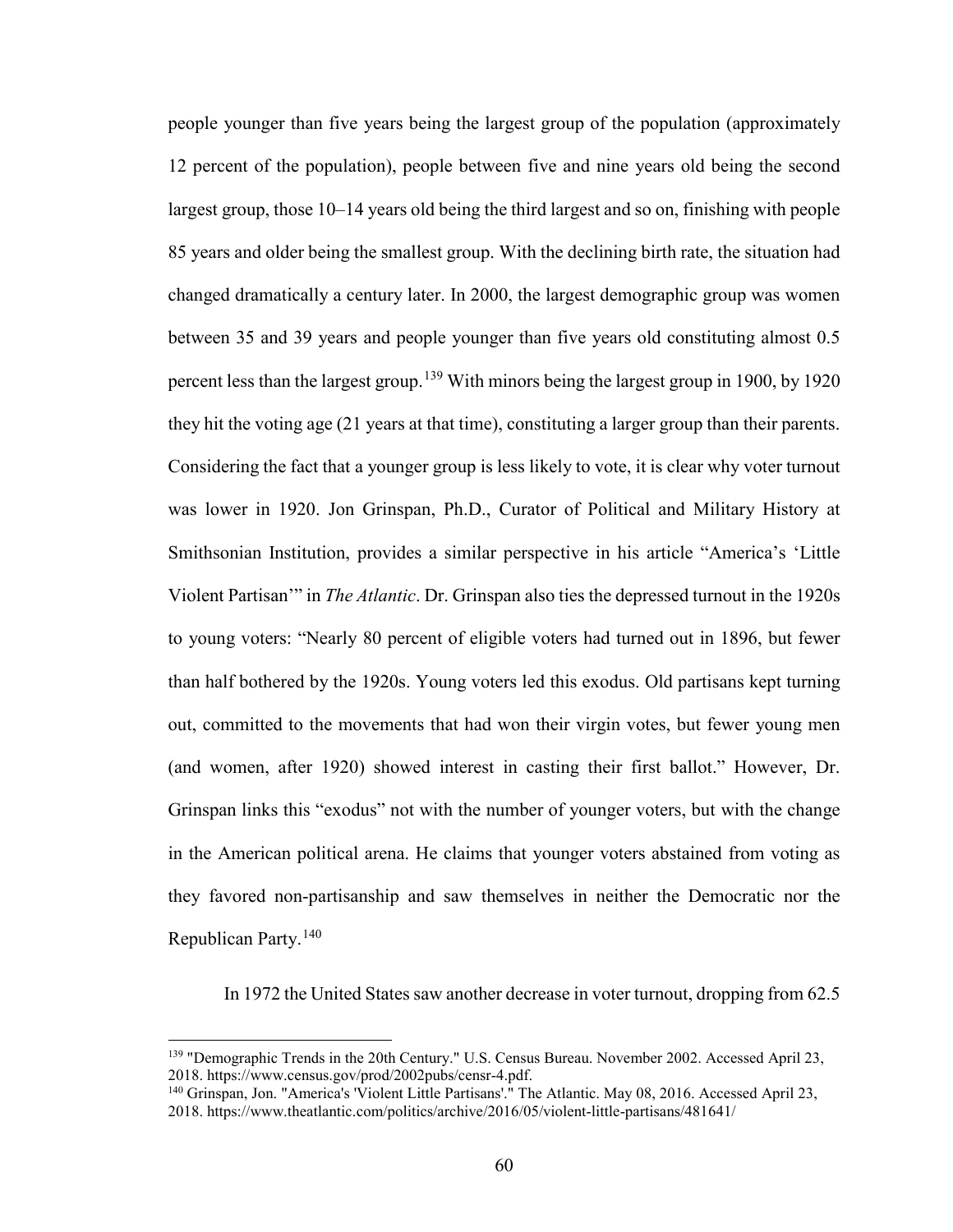percent in 1968 to 56.2 percent in 1972, with the decrease continuing until 1980 (turnout in 1968 still continues to be the highest with no elections since then having a higher turnout). The 1972 elections were quite similar to 1920 as the  $26<sup>th</sup>$  Amendment enfranchised 18-to-20-year-olds. Moreover, starting in 1967, most baby boomers started to turn 21, increasing the VEP and decreasing turnout by not voting. The  $26<sup>th</sup>$  Amendment increased the VEP, which started to include people that were born before 1956 instead of only people that were born before 1953. Together with the fact that the most significant number of baby boomers were born in 1952–1957, the  $26<sup>th</sup>$  Amendment resulted in a very significant increase in the VEP by people who traditionally were not active voters.<sup>[141](#page-66-0)</sup>

Three periods of depressed turnout in presidential elections in the United States coincided with similar events: the suffrage and enfranchisement of different demographic groups. The 1828–1836 period coincided with general suffrage when all white males were given the right to cast their ballots for a president nationwide. The 1920–1932 period followed the enactment of the 19<sup>th</sup> Amendment and coincided with the enfranchisement of women. Finally, the 1972–2000 period began after the enfranchisement of 18-to-20-yearolds. Besides that, at least two of these periods, 1920–1932 and 1972–2000, coincided with the new large generations reaching voting age. Finally, people's interest in politics and the competitiveness of the elections played a role. The 1828–1836 period was dominated by Andrew Jackson, and voter turnout went up when he left the office and elections became more competitive. The records from 1920 reveal that women were less interested in politics than men, thus were less likely to turn out to vote. These three factors all played a role in

<span id="page-66-0"></span><sup>&</sup>lt;sup>141</sup> "Live Births and Birth Rates, by Year." Infoplease. Accessed April 23, 2018. https://www.infoplease.com/us/births/live-births-and-birth-rates-year.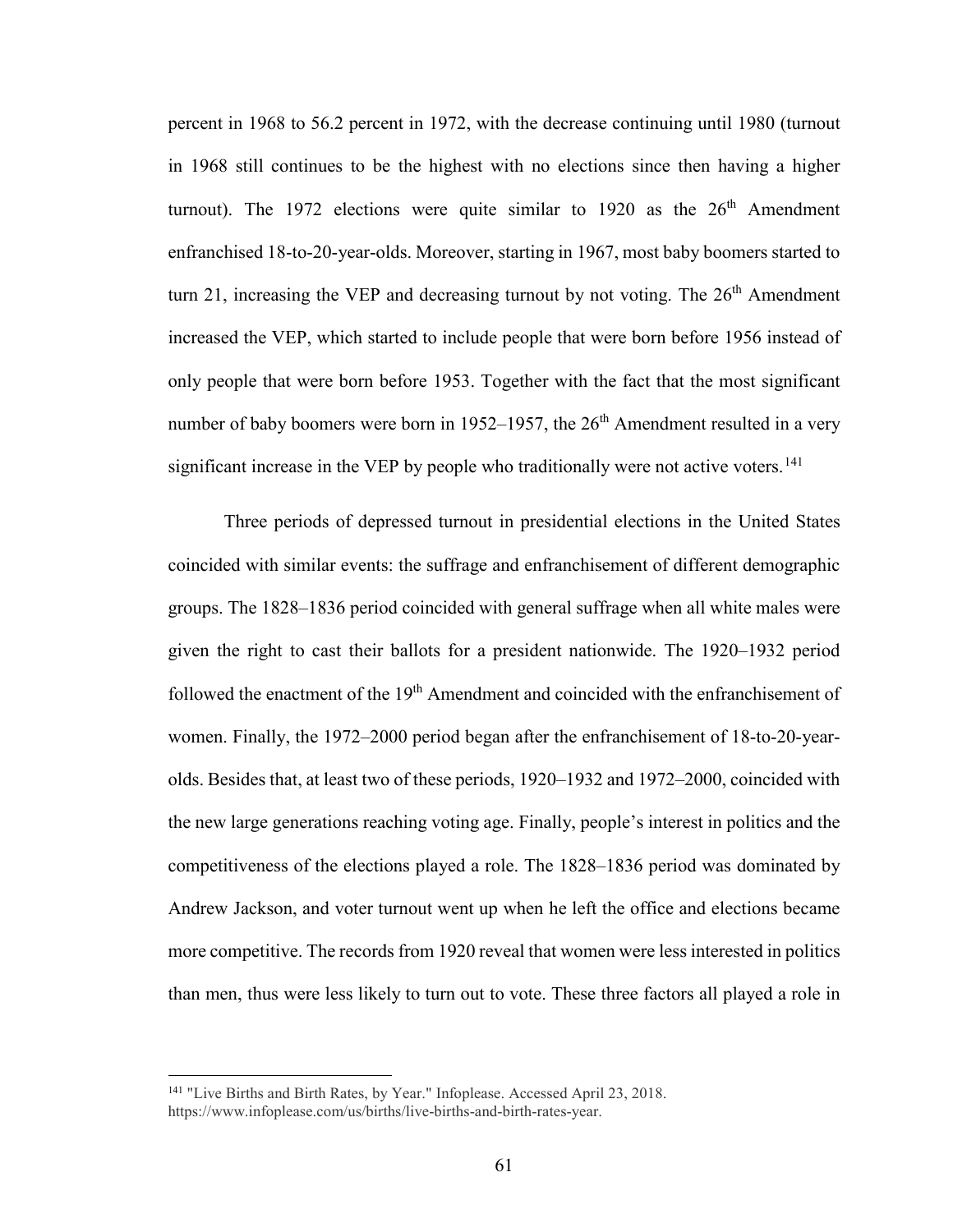the low turnout.

l

## **Perception as a major factor deciding the turnout**

Just as women in 1920s experienced problems with voting during their first elections, other demographic groups experience troubles with casting their ballot, particularly, groups that were discriminated against in the past or are being discriminated now. Moreover, even the perception of discrimination can affect the whole group's voting behavior. Carole Jean Uhlaner, Ph.D., University of California, in her article *Political Participation and Discrimination* analyzes different data sets on the participation of voters from groups that were affected by discrimination. The results of her research might give a picture on why some groups of voters turn out better or worse than other; she writes: "…persons who perceive discrimination or prejudice are also more likely to be politically active." First of all, she means African American voters, who showed higher level of participation than other minority groups. In her opinion, perceived discrimination and prejudice lead to group consciousness and activity – it is likely for an African American voter, who perceived discrimination or prejudice to join a group that would fight these acts, thus, increasing political participation. As a result, Dr. Uhlaner's research<sup>[142](#page-67-0)</sup> shows that African American voters showed higher levels of participation and higher turnout than white voters.

At the same time, other groups: Hispanic and Asian-American, showed significantly lower levels of both participation and turnout. Besides, another group of

<span id="page-67-0"></span><sup>&</sup>lt;sup>142</sup> Conducted in California after 1984 general elections among four groups of voters: White, African American, Hispanic, Asian-American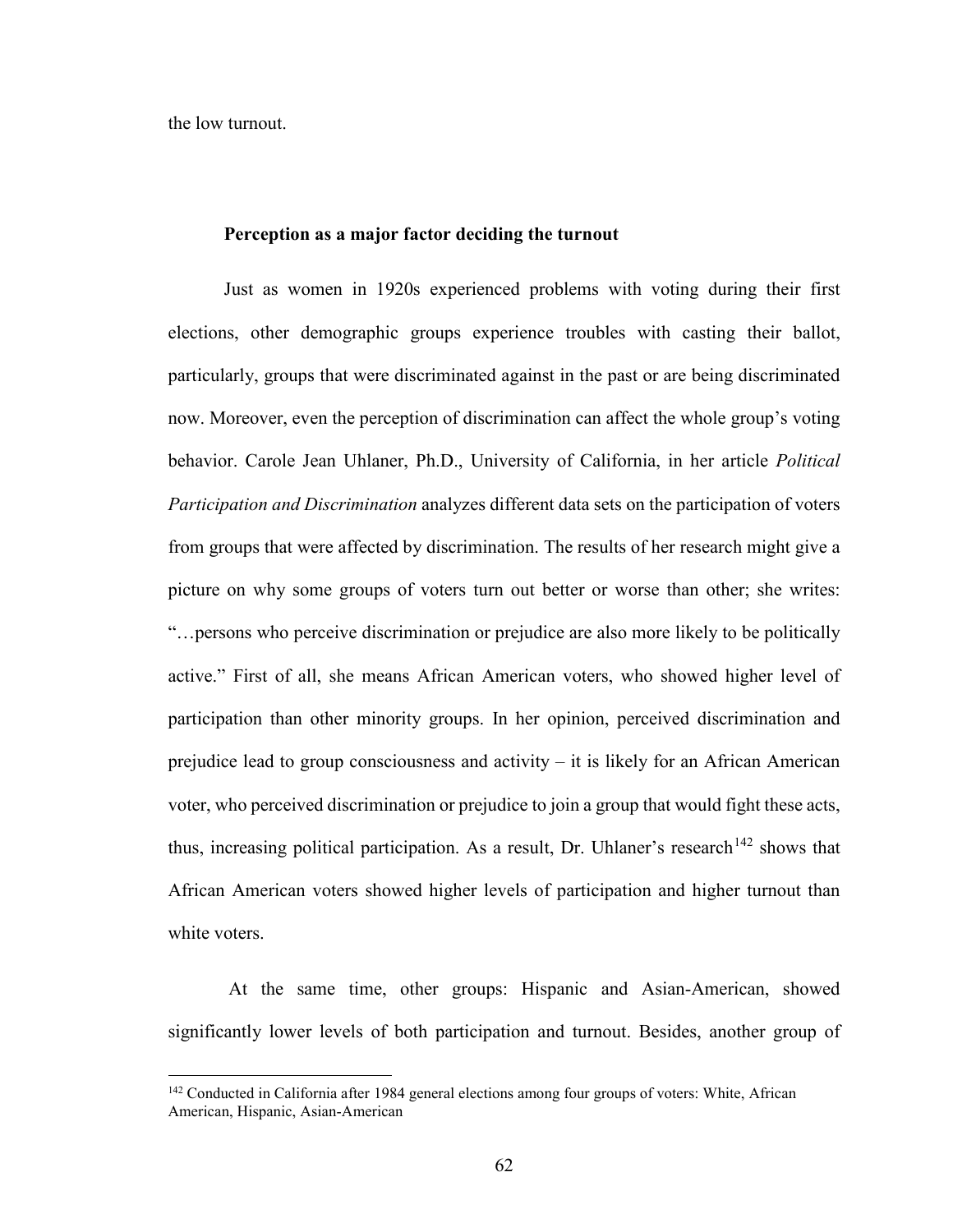minority voters, whose turnout seriously suffers from perceived prejudice, and these are immigrant Asian-Americans: "Among Asian-Americans, the impact is stronger for immigrants than for those who are native-born. Since few native-born Asian-Americans perceive prejudice or discrimination, the impact for participation by second and third generation Asian-Americans is further lessened." Statistics from the research show that not only Asian-American immigrants tend to abstain from voting, but also Hispanic naturalized voters. Besides, statistics show that there are more naturalized immigrants from Hispanic and Asian-American group than from White or African American. [143](#page-68-0) This information leads to the following pattern – immigrants, who were admitted into American citizenship are less likely to vote. This phenomenon also corresponds with the theory of prior participation – people, who received their right to vote after reaching the voting age (suffrage or naturalization) are less likely to vote than those, who received it on their  $18<sup>th</sup>$ birthday.<sup>144</sup>

As of now, it is hard to say if the massive perception of discrimination lasted until the 2010s. Exit polls traditionally show that African American are known to turn out worse than white voters on the national level. For instance, in one of the states that was infamous for discrimination practices against African American population – Mississippi – the share of Black voters on 2018 midterm elections was lower than the share of African American population in the state, which means that the group turned out worse than other racial groups, white voters in particular. On the national level, African American also turned out worse in 2018 than other groups. However, differences in turnout and share in population

<span id="page-68-1"></span><span id="page-68-0"></span><sup>143</sup> Crotty, William J., *Political Participation and American Democracy*. New York: Greenwood Press, 1991. <sup>144</sup> Ibid.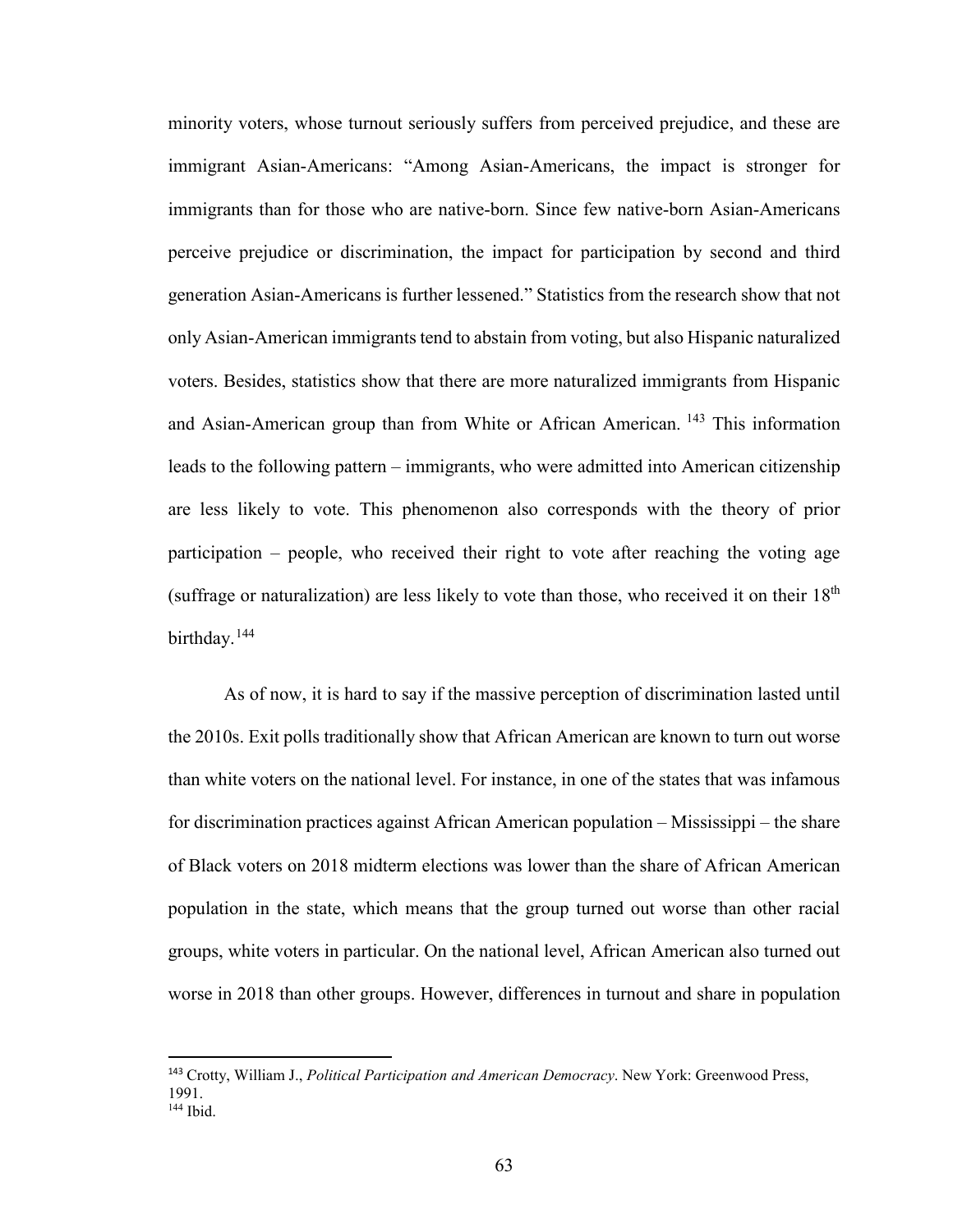among African Americans is not significant. 2010 U.S. Census showed that African Americans comprise 12.6 percent of U.S. population,  $145$  while CNN exit polls showed that 11 percent of voters in 2018 were Black.[146](#page-69-1) In Mississippi, 32 percent of voters were African American,<sup>[147](#page-69-2)</sup> while the Black population share in the state in 37.8 percent.<sup>[148](#page-69-3)</sup>

Not only the perception of discrimination harms the turnout. In his book *Why Americans Don't Vote. 1960-1984* Ruy A. Teixeira, Ph.D., Center for American Progress, analyzes, why the turnout fell down in the 1960s and 1970s from the perspective of sociopolitical and socio-economic characteristics. After conducting his analysis, the result was that 71.3 percent of predicted 1960-1968 turnout decline was caused by the decline in "political efficacy" or increasing distance between the government and voters. He writes: "This connection between the perception of increased distance between public policy and citizen preferences, on the one hand, and decreased political efficacy, on the other, has been well documented for the period and makes sense in theoretical terms as well." Political efficacy can hardly be measured in precise numbers, like less relevant numbers presented by Dr. Texteira, for example, marital status. Responsiveness of government to wishes of people or distance between the government and citizens is a matter of perception for certain groups of people, who do not see any benefit in being engaged with the political process, moreover, protest against their perception of the political system. "We are <…> witnessing  $\langle \ldots \rangle$  a gathering revolt against this same political clerisy and against the whole

<span id="page-69-0"></span><sup>&</sup>lt;sup>145</sup> "Overview of Race and Hispanic origin in 2010," U.S. Census Bureau.

https://www.census.gov/prod/cen2010/briefs/c2010br-02.pdf

<span id="page-69-1"></span><sup>146</sup> CNN. 2018 Exit Polls: National House. November 6, 2018. https://www.cnn.com/election/2018/exitpolls.

<span id="page-69-2"></span><sup>147</sup> CNN. 2018 Exit Polls: Mississippi House. November 6, 2018. https://www.cnn.com/election/2018/exitpolls/mississippi

<span id="page-69-3"></span><sup>148</sup> "Quick Facts. Mississippi," U.S. Census Bureau. https://www.census.gov/quickfacts/ms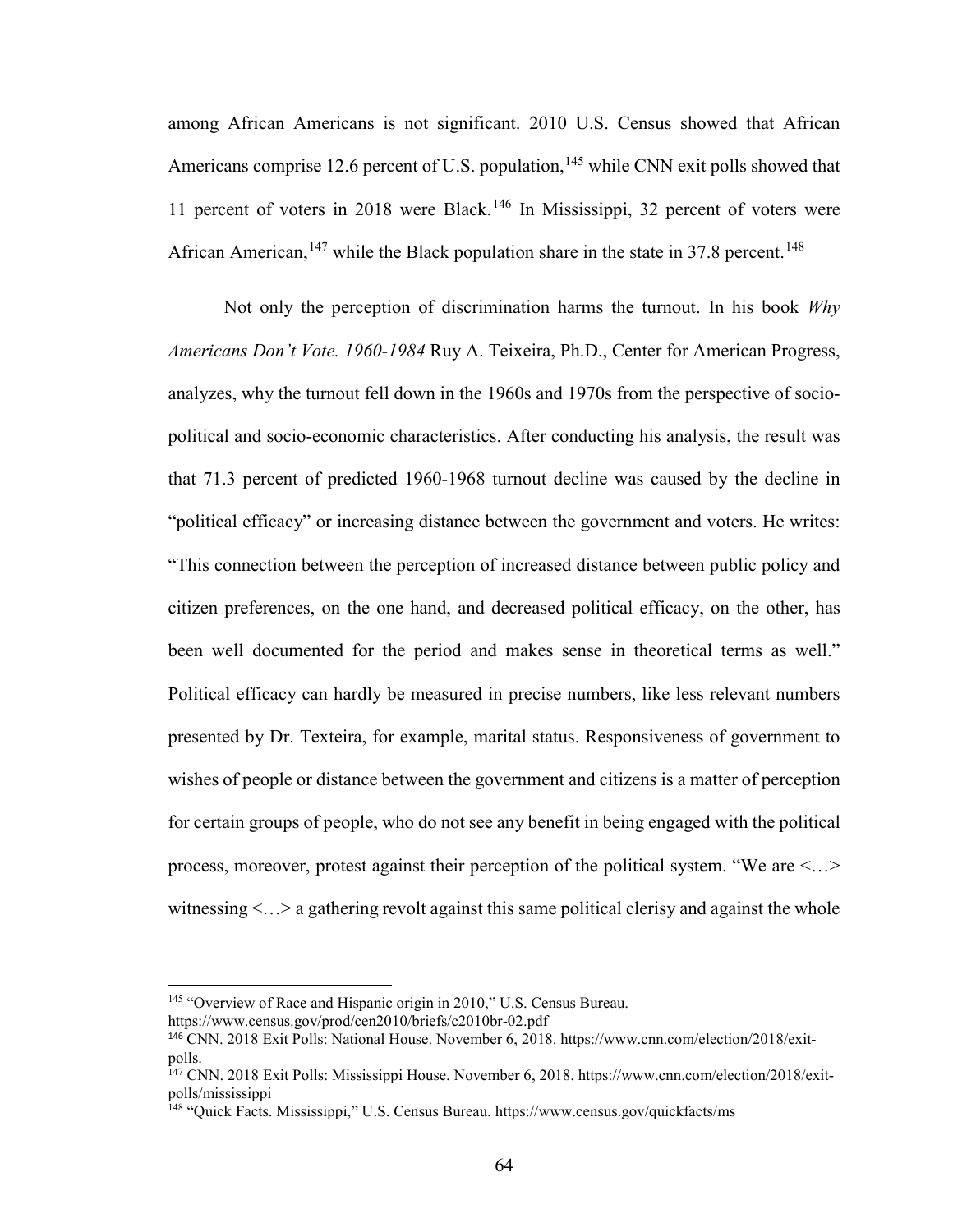structure of wealth, privilege, and power that the contemporary democratic state has come to represent," wrote Robert Nisbet, Ph.D., University of California, in his book *Twilight of Authority*, describing the decline in political accord between citizens and the government.[149](#page-70-0) In *Stayin' Alive: the 1970s and the last days of the working class* Jefferson Cowie, Ph.D., Vanderbilt University, shows examples that illustrate Nisbet's opinion: the mood of working class during the 1970s regarding politics, lack of interest among workers in the political process and their discontent in Washington. Multiple times Dr. Cowie shows, how dissatisfied and disinterested workers were, in one such occasion he quotes one worker, Dewey Burton, when he was asked, who he would vote for: "But I wish just for once that one of them would say, 'now folks, I swear to God, if you'll elect me, I won't do a damn thing.' That's the fellow I'd vote for. Somebody who'd just let us alone." The trust in the government, the connection of political class and the middle class was broken, disengaging people from politics. The person they would vote for should have been a rebel against the political system, and soon enough they got one. In 1976 then-former governor of California Ronald Reagan challenged incumbent president Gerald Ford in Republican primaries. Dr. Cowie's main interviewee reacted: "In 1976, Dewey Burton announced that he found someone whom he believed could deliver the nation out of its malaise: former actor, California governor, and long-shot presidential candidate Ronald Reagan." In order to vote for Reagan, Burton switched parties – he moved from the Democratic Party to GOP. When Reagan was running for president in 1980, Mr. Burton could not even remember, whom he voted for in 1976. Burton's colleagues, on the contrary, voted for then-former governor of Georgia Jimmy Carter in 1976 with hopes for the "resurrection of labor

<span id="page-70-0"></span><sup>149</sup> Nisbet, Robert A. *Twilight of Authority.* New York: Oxford University Press, 1975.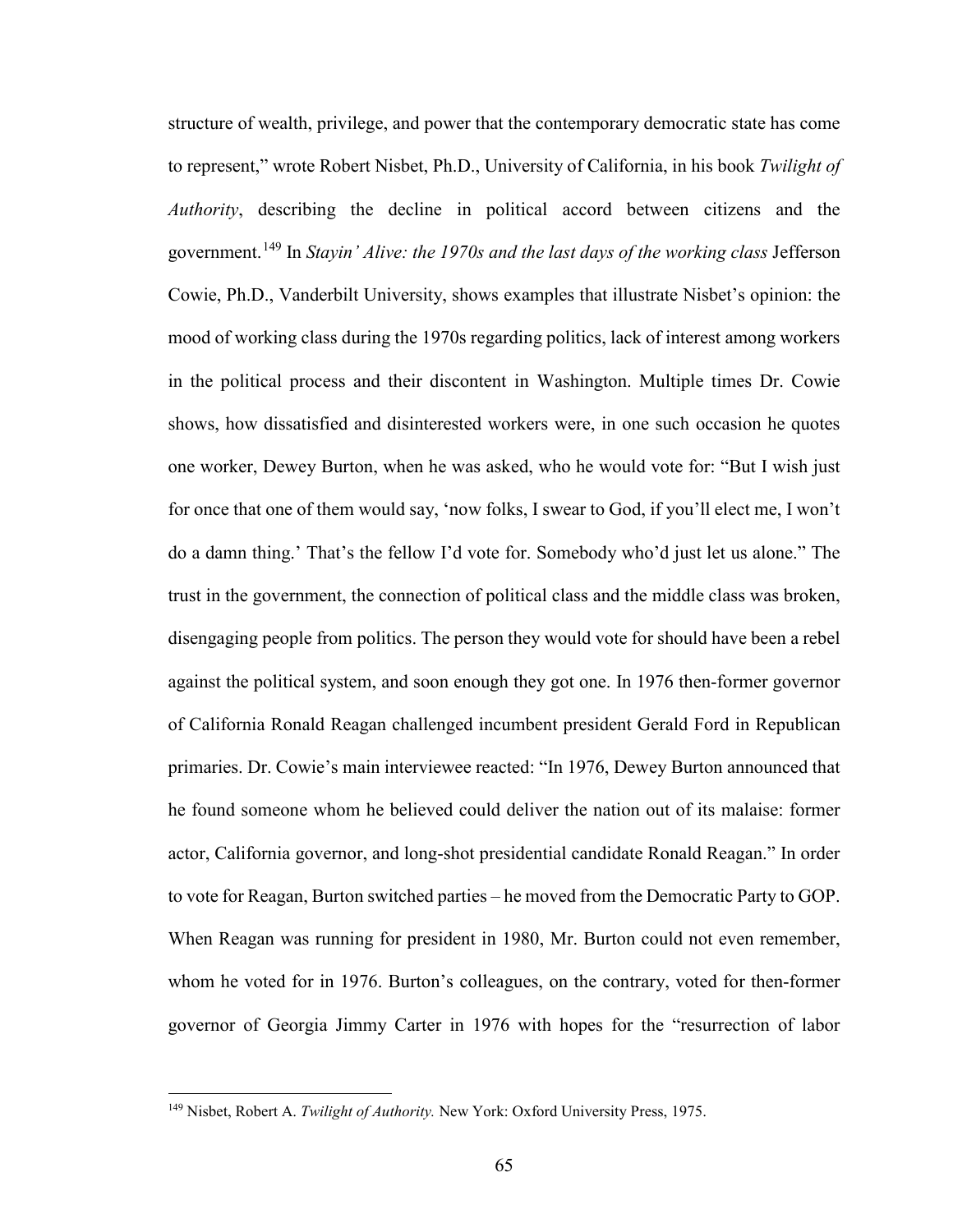liberalism." Instead, during his presidency, Carter only disappointed industrial worker, further pushing them away from the political process.<sup>150</sup> Joseph Nye, Ph.D., Belfer Center for Science and International Affairs, Harvard University, Philip Zelikow, Ph.D., Miller Center, University of Virginia, and David King, Ph.D., Harvard University, echo the mood of workers in their book *Why Americans Don't Trust Government*: "The public has not only lost faith in the ability of government to solve problems, but it has actually come to believe that government involvement will just make matters worse."<sup>151</sup>

Starting in the 1960s and going further in 1970s, uninspiring candidates and unaccomplished hopes made shrinking blue-collar class of Americans less and less interested in politics and participating in the political process, as they did not see any reason for them to be engaged if they did not see a suitable candidate. The general trust in government has severely declined in the last decades. According to the poll conducted by American National Election Study, University of Michigan, while in 1966 61 percent said that they trust the government, by 1974 that number fell to only 29 percent.<sup>[152](#page-71-2)</sup> Chapter I of this thesis (section "Satisfaction with democracy," page 27) described, how the level of satisfaction with democracy and government can affect the turnout when the decrease in satisfaction can decrease the turnout. Thus, the decreasing level of trust in government among Americans and specifically blue-collar workers was likely to be one of the causes of depressing turnout in the 1970s.

 $\overline{a}$ 

<span id="page-71-0"></span><sup>150</sup> Cowie, Jefferson. *Stayin' Alive: The 1970s and the Last Days of the Working Class.* New York: New Press, 2010.

<span id="page-71-1"></span><sup>151</sup> Nye, Joseph S., Philip Zelikow, and David C King. *Why People Don't Trust Government.* Cambridge, Mass.: Harvard University Press, 1997.

<span id="page-71-2"></span><sup>&</sup>lt;sup>152</sup> "Trust in Government Index 1958-2016," American National Election Studies. https://electionstudies.org/resources/anes-guide/top-tables/?id=116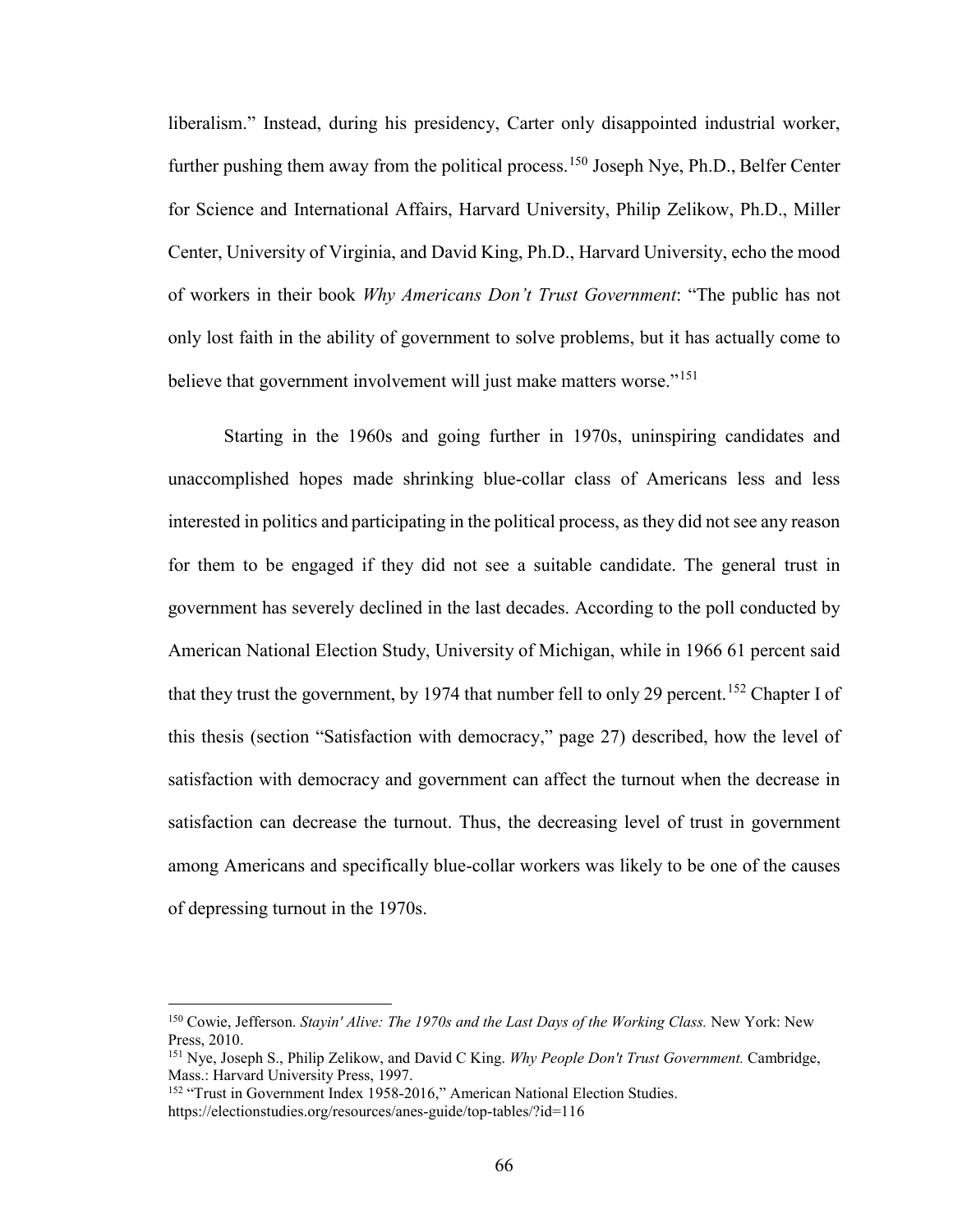Finally, the 1960s and 1970s marked the start of the new era in coverage of American politics. Since many voters get their perception of the political system from the news, the more negative coverage they get from the media, the more disconnected citizens tend to become. From the negative coverage of Vietnam War to the unraveling Watergate, Iran-Contra affair and multiple other political scandals, media, not without reason, creates a larger gap between voters and politicians, sowing distrust among citizens. "…The amount of negative coverage of politics has jumped sharply since the 1960s as journalists have moved away from covering the (mostly positive) words of newsmakers to putting their own cynical spin on the news," write Thomas J. Johnson, Ph.D., University of Texas, Carol E. Hayes, Ph.D., George Washington University, and Scott P. Hays, Ph.D., University of Florida, in *Engaging the Public*. [153](#page-72-0) Besides, the rise of television played its role on turnout. Perhaps, the type of journalism that television introduced was closer to what Johnson, Hayes and Hays described, however, there was another effect of television penetration on the turnout, and particularly on turnout during midterm elections. Matthew Gentzkow, Ph.D., Stanford University, in his research *Television and Voter turnout* found that introduction of the new medium decreased turnout. After comparing data sets from different counties around Chicago, their rates of television penetration and turnout, Dr. Gentzkow concludes that at least 2 percent drop in turnout over a decade was caused by television, while decreasing turnout in years of presidential elections only by 0.7 percent. Such a different effect Gentzkow ties to the type of information that television distributes: "Television in the 1950s and 1960s was similar to the *New York Times* in that its political coverage was primarily national, and we would expect it to cause similar substitution away

<span id="page-72-0"></span><sup>153</sup> Johnson, Thomas J., Carol E. Hays, and Scott P. Hays. *Engaging the Public: How Government and the Media Can Reinvigorate American Democracy*. Lanham, Md.: Rowman & Littlefield, 1998.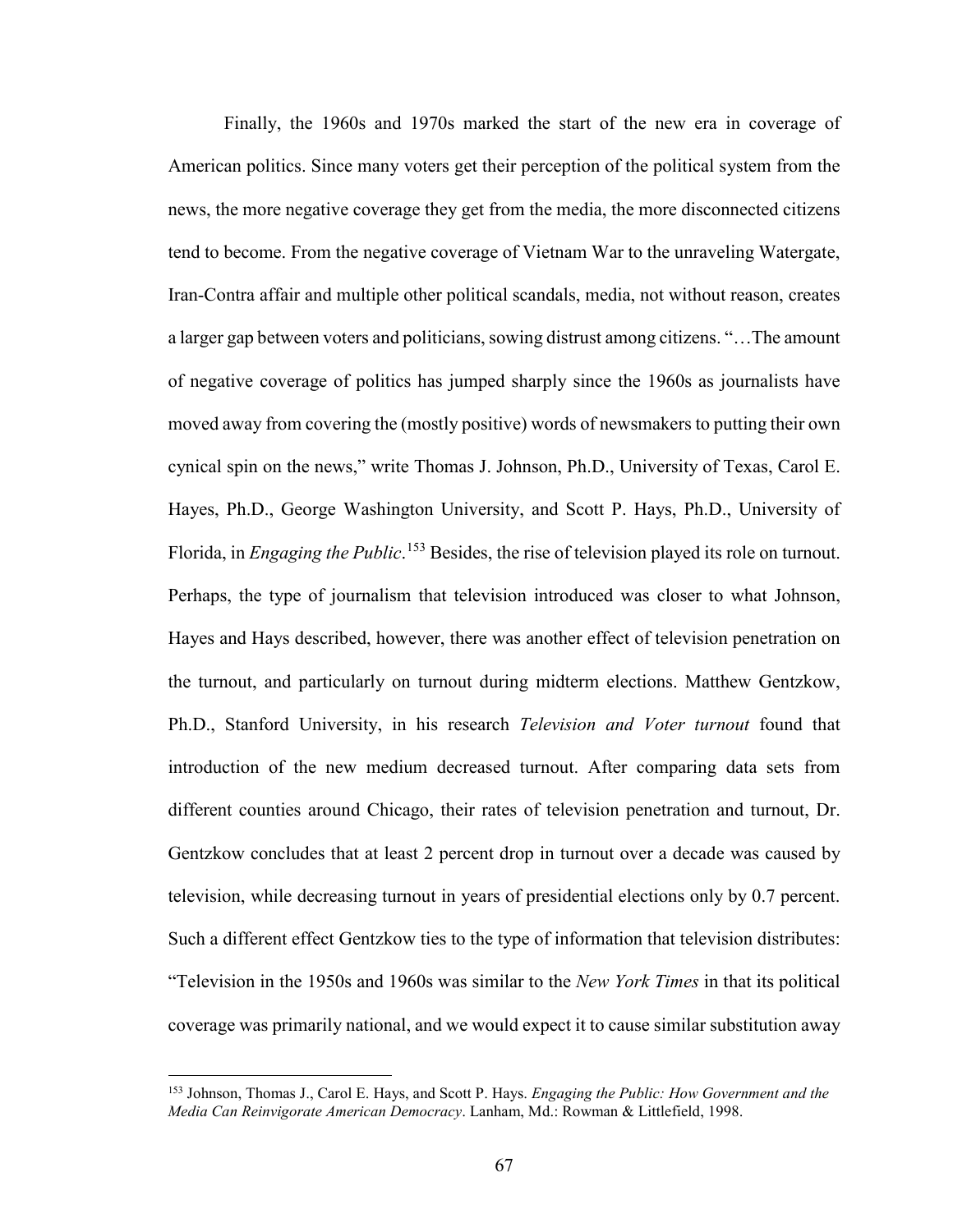from local news. Furthermore, since television was a dramatic improvement in the quality of entertainment available to most households, it may have also reduced the total time devoted to news consumption."[154](#page-73-0) Thus, the style of journalism and the information that it distributes were one of the causes of decreasing turnout in the 1970s. However, it is necessary to admit that now this effect diminishes with the introduction of social media as a new powerful medium. In late 2018 Gallup reported that 68 percent of Americans get their news on social media<sup>[155](#page-73-1)</sup> with 20 percent using social media and 33 percent using news websites as their primary sources of news. However, television remains the most popular source of news even now and about half of Americans get their perception of the political system from it, <sup>[156](#page-73-2)</sup> which still has a bad effect on turnout.

#### **Income and poverty**

l

The industrial decline inevitably created different sorts of economic problems for American blue-collar workers. Along with their decreasing trust in government, the other factor might have influenced the decreased participation in the political process, might be decreasing income and poverty. Literature had the whole variety on this question. However, statistics show that low income and other economic hardships lower the turnout. Steven J. Rosenstone, Ph.D., University of Minnesota, presented the research on how the 1973 economic crisis affected voting behavior on the next, 1974, elections. Several factors

<span id="page-73-1"></span><sup>155</sup> "News Use Across Social Media Platforms 2018," Pew Research Center Journalism & Media. https://www.journalism.org/2018/09/10/news-use-across-social-media-platforms-2018/

<span id="page-73-0"></span><sup>&</sup>lt;sup>154</sup> Gentzkow, Matthew. "Television and Voter Turnout." The Quarterly Journal of Economics 121, no. 3 (2006): 931-72. http://www.jstor.org/stable/25098813.

<span id="page-73-2"></span><sup>156</sup> Shearer, Elisa, "Social media outpaces print newspapers in the U.S. as a news source," Pew Research Center. https://www.pewresearch.org/fact-tank/2018/12/10/social-media-outpaces-print-newspapers-in-theu-s-as-a-news-source/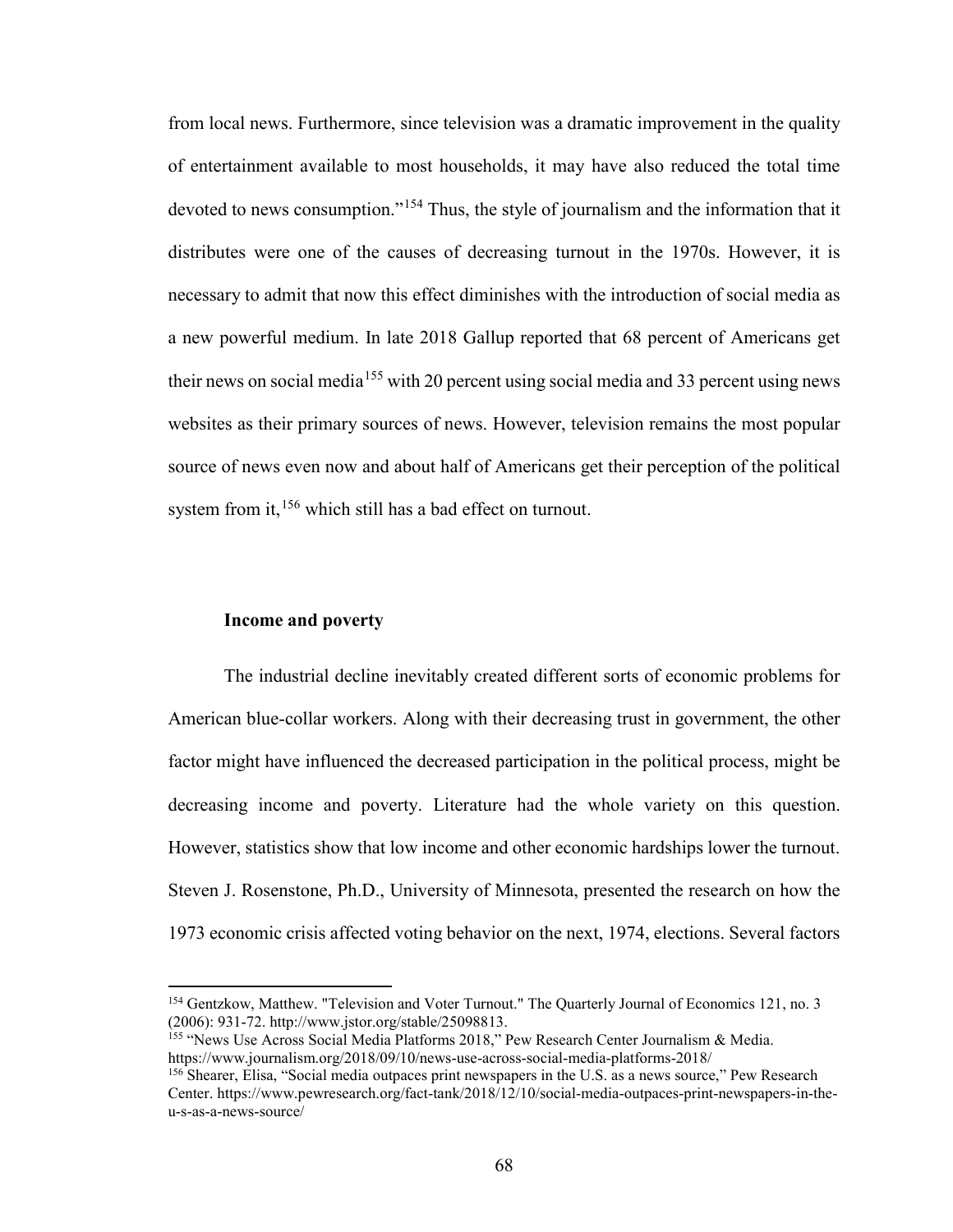have major impact on turnout. Poverty has the largest impact, with people that had less than \$2,000 income<sup>[157](#page-74-0)</sup> were 9 percent less likely to vote on 1974 elections. The probability of casting a vote increased with the income until about media income, when the probability stops increasing. The other factor that lowers the turnout is the unemployment – the shorter the unemployment, the less the probability that a person will vote. In the first week the probability that a person will vote decreased by 5 percent, further increasing until a sixteenth week, when unemployment has no effect on turnout. In Dr. Rosenstone's opinion, the less the person is unemployed, the busier he or she is: filing for unemployment benefits, hunting for a new job, etc.<sup>[158](#page-74-1)</sup>

## **The 2008 elections – non-voting millennials and African Americans as a political power**

In the aftermath of the 2008 presidential elections, many pundits and experts commented that then-Senator Barack Obama's victory was primarily the result of the mobilization of a new generation in American politics – the millennials. For instance, on November 13, 2008, Pew Research published its analysis of the exit polls and concluded that 66 percent of people under the age of 30 had voted for Obama, compared to the 53 percent of all voters who have voted for him. Compared to previous election results, this was an incredibly high result for the winner – the percentage of votes from the younger generation was 13 percent higher than those from all voters. Usually, the Pew Research

<sup>157</sup> Median income in 1974 was \$11,110

<span id="page-74-1"></span><span id="page-74-0"></span><sup>&</sup>lt;sup>158</sup> Rosenstone, Steven J. "Economic Adversity and Voter Turnout." American Journal of Political Science 26, no. 1 (1982): 25-46. doi:10.2307/2110837.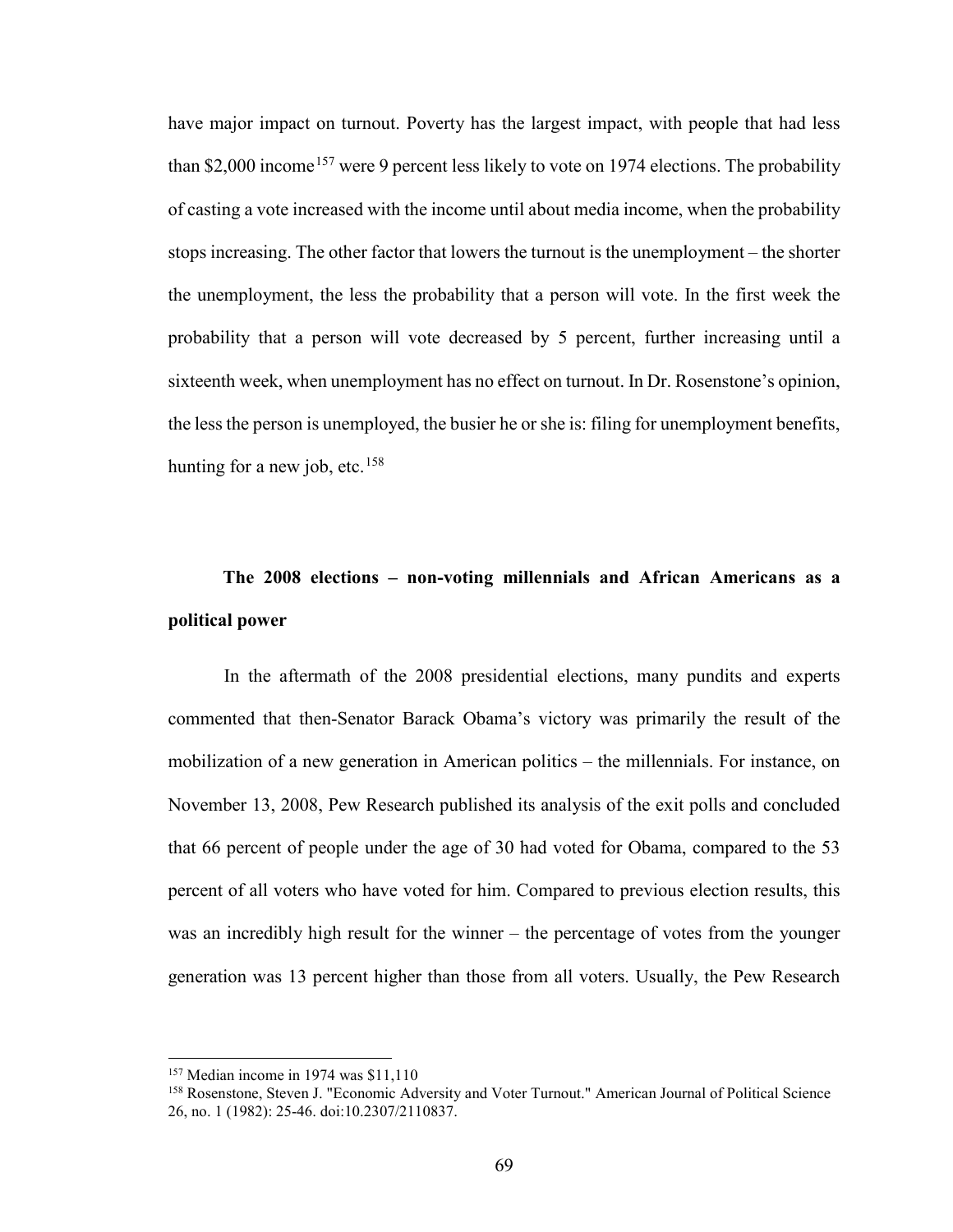report noted, Democratic candidates receive no more than 54 percent of the votes from younger people, and the difference with the percentage of all voters is rarely more than 4 percent. In 2004, then-Senator John Kerry was the first candidate who increased this difference, from the highest of 4 percent in 1996 to 6 percent in 2004. Barack Obama, however, doubled that record.<sup>[159](#page-75-0)</sup>

The absolute number of voters also played a role. The baby boomers reached their voting age along with the enactment of the  $26<sup>th</sup>$  Amendment, significantly increasing the number of young people allowed to vote. Thus, in 1972 there were 39,362,000 voters in the age group 18 to 29 years, according to the U.S. Census Bureau. By 1984, this number had reached 46,413,000, 7 million more, but in 1996 this number had decreased back to 39 million. The 2004 election saw a record number of young people eligible to vote, namely 46,970,000. By 2008 this number decreased to almost 44 million. Thus, not only did Obama manage to persuade a whole new group of voters to vote, but he also saw the decrease of the population of this group, thus having a slightly smaller group of traditional non-voters to mobilize. Besides, a smaller number of young voters (and thus a more significant number of people older than 30) meant a slight decrease in the traditionally nonvoting group (and an increase in the traditionally voting group), thus a possible increase in voter turnout.

The increase in voter turnout was quite significant. Turnout in 2008 was 1.5 percent higher than that in the 2004 election (the highest since 1968) and 6.9 percent higher than that in 2000. Among young voters, the 2008 elections saw an increase of 8.3 percent in

<span id="page-75-0"></span><sup>&</sup>lt;sup>159</sup> Rosentiel, Tom. "Young Voters in the 2008 Election." Pew Research Center. November 13, 2008. Accessed April 23, 2018. http://www.pewresearch.org/2008/11/13/young-voters-in-the-2008-election/.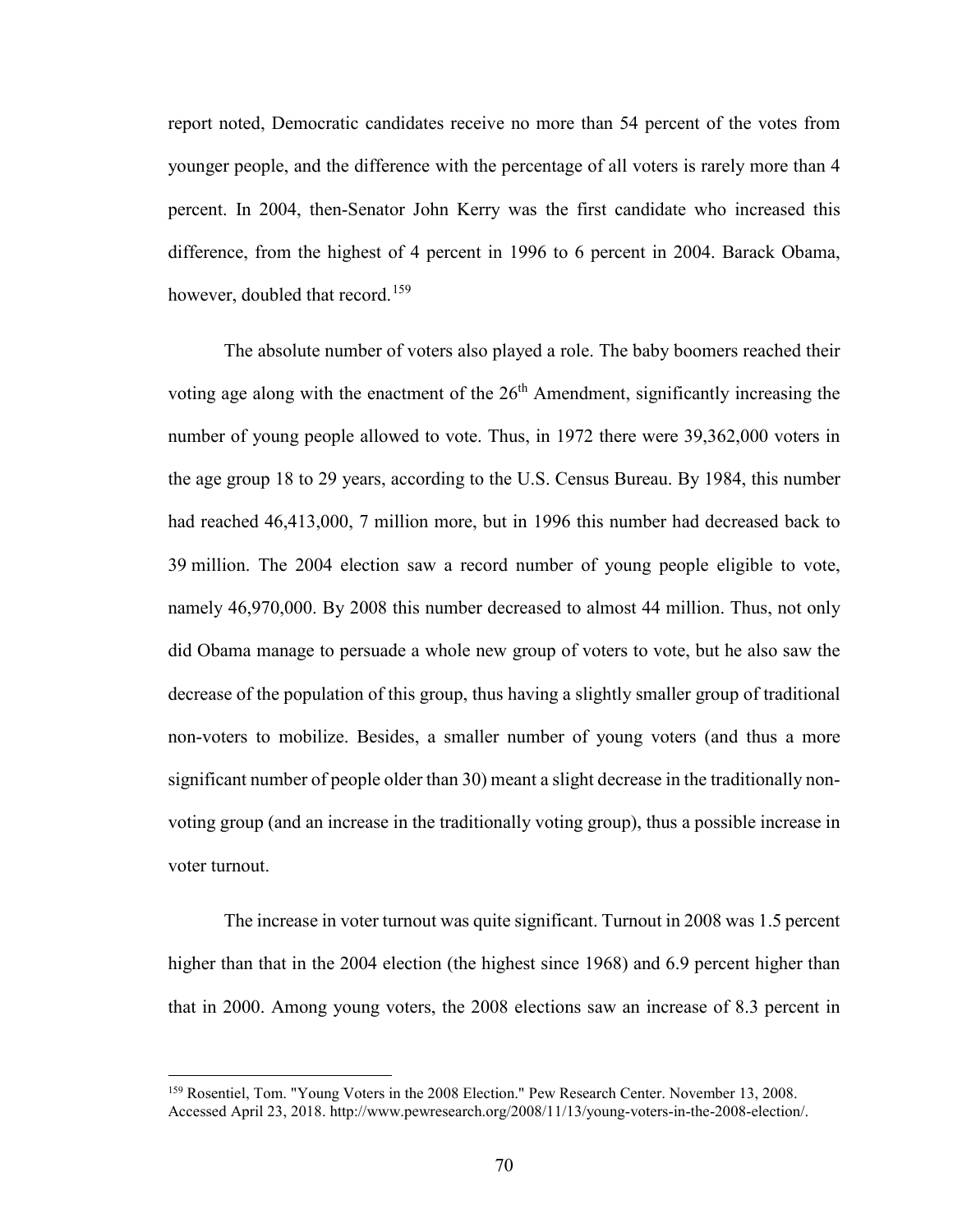turnout compared to the 2004 elections and an increase of 10.8 percent compared to the 2000 elections. In fact, the 2008 election attracted 8,6 million new voters, who would not have voted under the same conditions as in 2004. In total numbers, these 8.6 million voters represent 6.6 percent of the total electorate. Considering that 66 percent of young voters cast their ballots for Obama, this is 4.4 percent new voters solely from the younger generation who voted for a Democratic candidate.

Similar to the situation with millennials, the Obama campaign in 2008 also managed to attract another large group of voters – African Americans. Starting from 2004, African Americans demonstrated a better turnout: in 1988, 53.5 percent of them cast their votes, while in 2004 this percentage was even 6.5 percent higher, namely 60 percent. The 2008 elections witnessed a record in African American voter turnout: for the first time in history, they were the race with the highest voter turnout in the United States when 64.7 percent of African Americans cast their votes compared to 64.4 percent of whites who participated in the elections. According to the U.S. Census Bureau, the 2008 elections attracted 2.1 million more African Americans than the 2004 elections. The CNN exit polls calculated that 88 percent of African American voters cast their ballot for John Kerry in  $2004$ ,  $^{160}$  $^{160}$  $^{160}$  while the Gallup exit polls on the 2008 elections indicated that 99 percent of them had voted for Obama.<sup>[161](#page-76-1)</sup> This means that Obama managed to attract 3.6 million more African American voters than Kerry did. In terms of the total number of votes, African Americans represent 2.7 percent of all voters.

<span id="page-76-0"></span><sup>160</sup> "2004 Presidential Elections Exit Polls." CNN. Accessed April 23, 2018. http://www.cnn.com/ELECTION/2004/pages/results/states/US/P/00/epolls.0.html. <sup>161</sup> "Election Polls -- Vote by Groups, 2008." Gallup.com. Accessed April 23, 2018.

<span id="page-76-1"></span>http://news.gallup.com/poll/112132/election-polls-vote-groups-2008.aspx.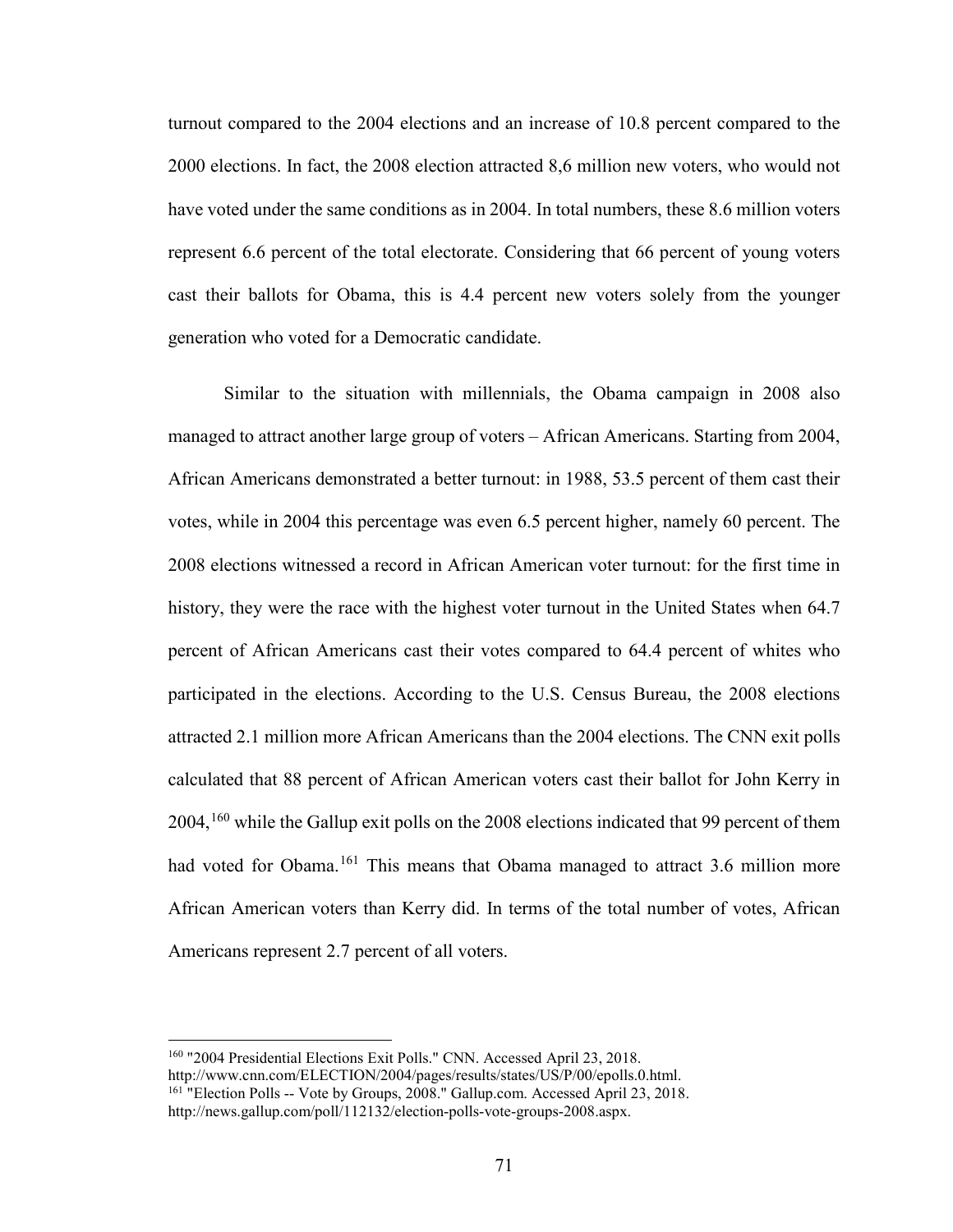Not only numbers can prove the mobilization of millennials and African American voters. Tracy Osborn, Ph.D., University of Iowa, Scott D. McClurg, Ph.D., Southern Illinois University, and Benjamin Knoll, Ph.D., University of Iowa, in the article *Voter Mobilization and Obama Victory*, claim that the Obama victory was achieved in large portion by the campaign's mobilization of traditional no-shows. They describe techniques that allowed for attracting additional voters and thus increased turnout: "… much media focus was given to the Obama campaign's innovations in targeted turnout, such as using texting to develop a campaign database of young voters and using prominent Black politicians to target African American voters. Once again, the effort seemed to pay off with turnout up to 62 percent, its highest point since the late  $1950s$ ."<sup>[162](#page-77-0)</sup>

As mentioned above, of the total electorate 4.4 percent were young voters, and 2.7 percent were African Americans; both these groups of people had not voted before and were mobilized by the Obama campaign. These groups had a crucial influence on the outcome. Taking into account the final result of the popular vote (52.9 percent for Obama against 45.7 percent for 2008 Republican candidate John McCain) and subtracting 7.1 percent from the votes for Obama would have left him with 45.8 percent, just 0.1 percent more than McCain received, and the outcome of the elections after the electoral college vote would have been unpredictable.

 $\overline{\phantom{a}}$ 

<span id="page-77-0"></span><sup>&</sup>lt;sup>162</sup> Osborn, Tracy, McClurg, Scott D., Knoll, Benjamin, "Voter Mobilization and the Obama Victory", American Politics Research, Vol 38, Issue 2, pp. 212, First Published March 3, 2010, https://doi.org/10.1177/1532673X09359131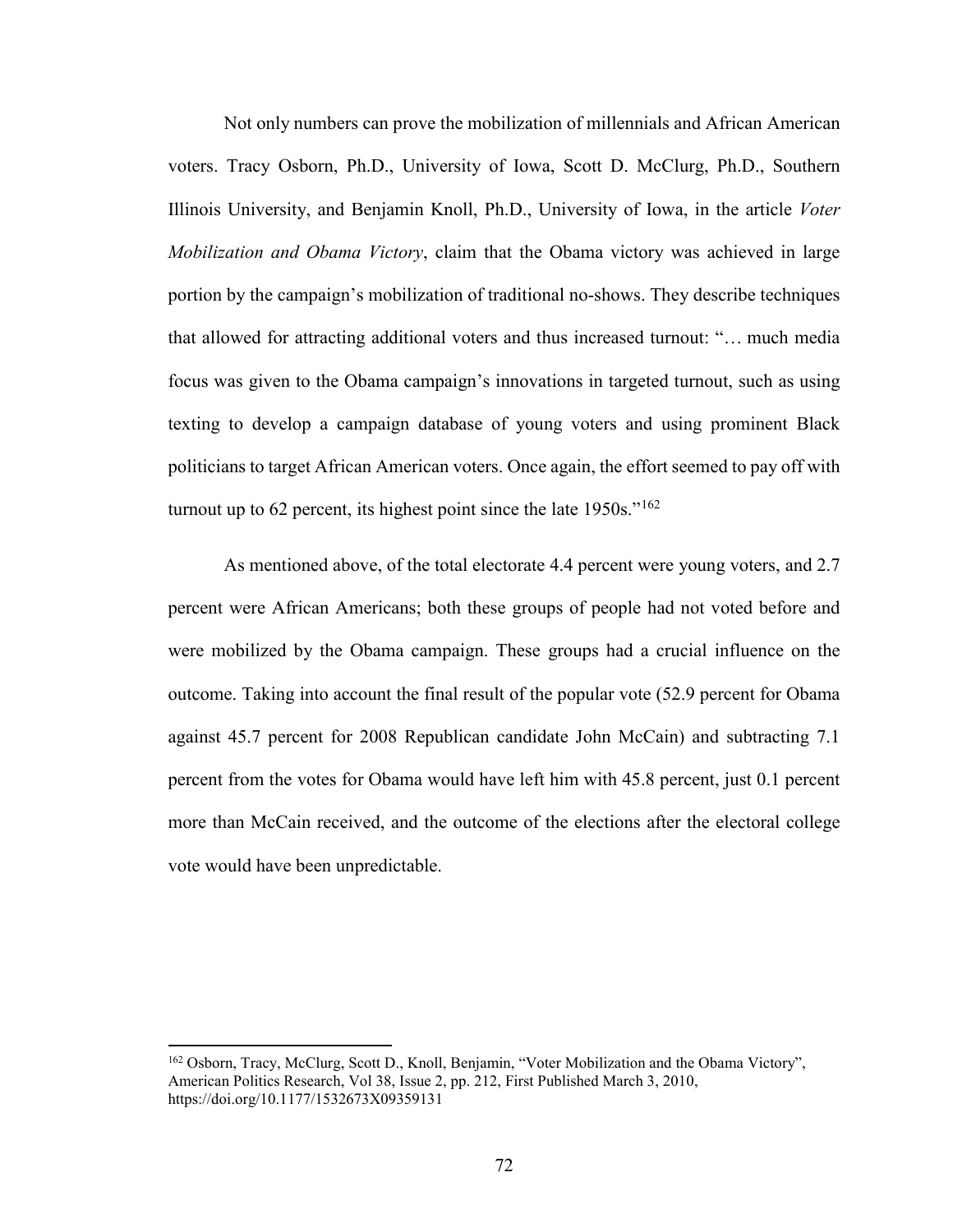#### **Perot and Wallace – third-party candidates as a way to increase voter turnout**

The 1992 presidential elections demonstrated an unprecedented turnout compared to all elections for the 20 years before that: 58.1 percent, compared to 52.8 percent four years before that. Almost simultaneously with the start of this campaign, in 1991, the number of independent voters in the United States exceeded both Democrats and Republicans for the first time, namely 33 percent identifying as independents and 31 percent supporting each of the parties.<sup>[163](#page-78-0)</sup> At the same time, the 1992 elections produced one of the most successful independent candidates of the last century – businessman Ross Perot, who received 18.9 percent or almost 20 million votes.

Meanwhile, the 1968 elections had also produced one of the most successful thirdparty candidates – former Alabama governor George Wallace, who received half as many popular votes as Perot in 1992, but unlike the latter received electoral votes, carrying almost the whole Southwest region with five states. However, one of the most striking differences between the 1968 and the 1992 elections is voter turnout. As mentioned, the 1992 elections saw a 5.3 percent increase in turnout compared to the previous elections in 1988. The elections in 1968, by contrast, saw a 0.3 percent decrease in turnout compared to the 1964 elections.

Third-party candidates may increase voter turnout; however, beyond the goal of taking some voters away from the major party candidates, they also have the goal of attracting additional voters. How do they attract no-shows and why was Perot more

<span id="page-78-0"></span><sup>163</sup> Wormald, Benjamin. "Trends in Party Identification, 1939-2014." Pew Research Center for the People and the Press. April 07, 2015. Accessed April 23, 2018. http://www.people-press.org/interactives/party-idtrend/.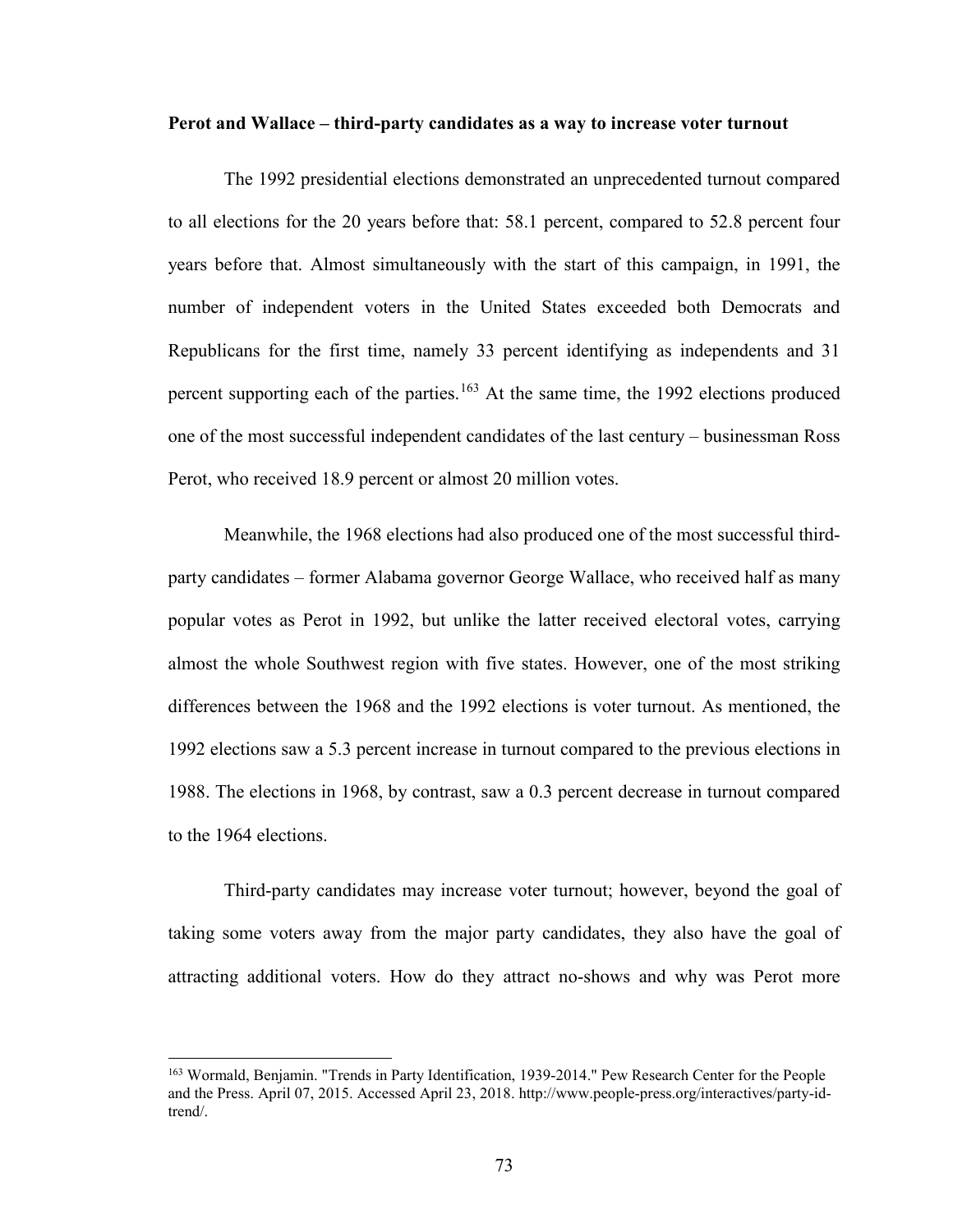successful than Wallace?

l

#### **Alternative scenarios – one-on-one versus three candidates**

It is unclear whether third-party candidates always attract additional voters. For instance, George Wallace and former congressman from Illinois John Anderson mostly concentrated not on the mobilization of non-voters, but on "stealing voters" from their opponents. In *Third-Party and Independent Candidates in American Politics: Wallace, Anderson, and Perot* authors Paul Abramson, Ph.D., Michigan State University, and John Aldrich, Ph.D., Duke University, provide a table of voters who would have voted if there had been only two candidates in 1968, 1980 and 1992. In 1968 a postelection survey indicated that if 1968 Republican candidate Richard Nixon had been running only against Democratic candidate Hubert Humphrey, he would have taken 51 percent of the votes with Humphrey taking 39 percent; 10 percent of voters indicated a tie. In reality, the results were very different: Nixon took 43.3 percent of the votes and Humphrey 42.7 percent. [164](#page-79-0)

<span id="page-79-0"></span><sup>164</sup> Abramson, Paul R., and John H. Aldrich. 1995. "Third-party and Independent Candidates in American Politics: Wallace, Anderson and Perot." Political Science Quarterly (Academy Of Political Science) 110, no. 3: 349. International Security & Counter Terrorism Reference Center, EBSCOhost (accessed April 22, 2018).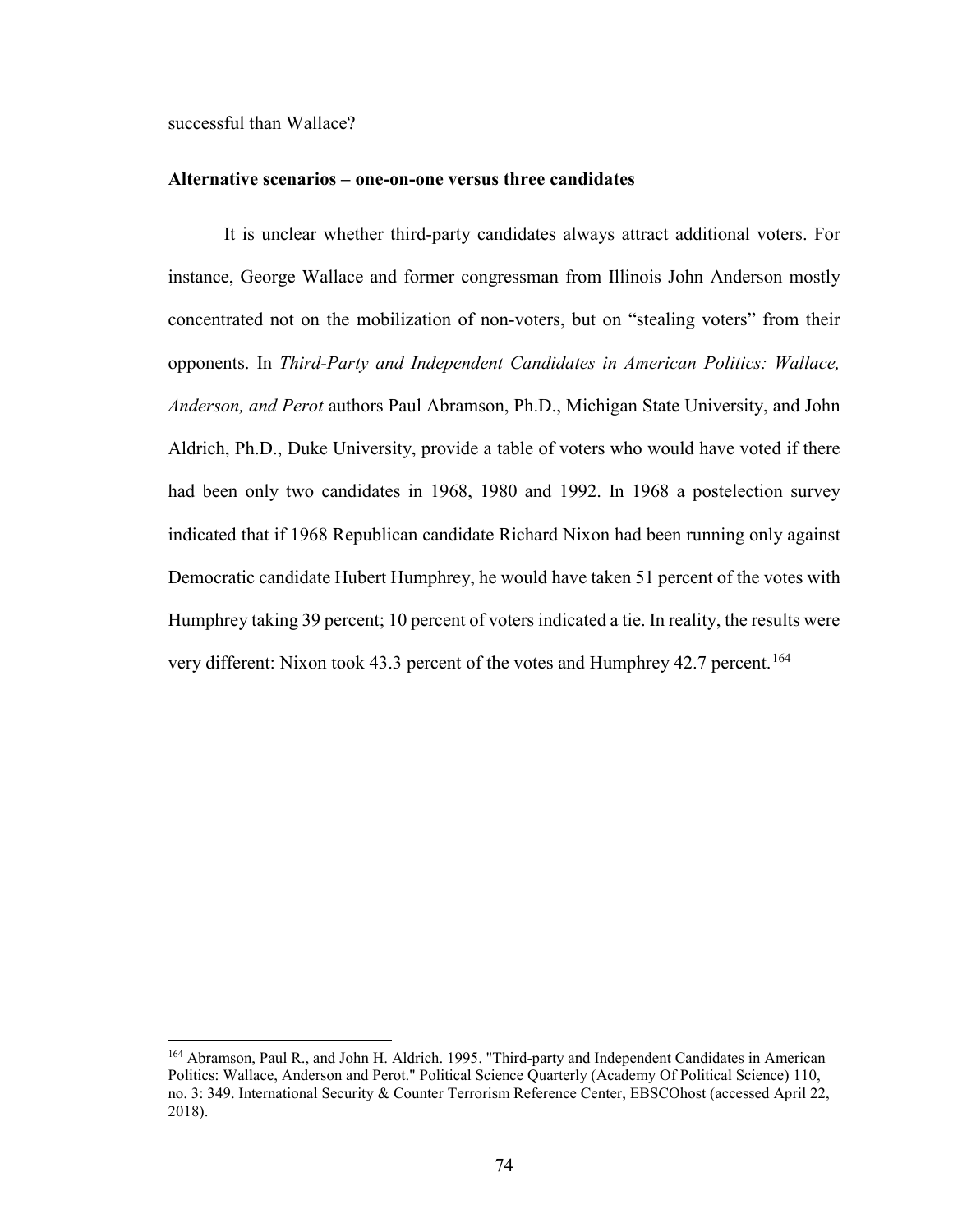|          | Postelection survey        | Popular vote <sup>167</sup> | Difference |
|----------|----------------------------|-----------------------------|------------|
|          | (Republican versus         |                             |            |
|          | Democratic) <sup>166</sup> |                             |            |
| Nixon    | 51%                        | 43.3%                       | $-7.7\%$   |
|          |                            |                             |            |
| Humphrey | 39%                        | 42.7%                       | $+3.7%$    |
| Wallace  | n/a                        | 13.5%                       | $+13.5%$   |
|          |                            |                             |            |

**Table 13. One-on-one survey results compared to election results (1968)[165](#page-80-0)**

## **Table 14. One-on-one survey results compared to election results (1980) [168](#page-80-3) [169](#page-80-4)**

|          | Postelection survey<br>(Republican versus<br>Democratic) <sup>170</sup> | Popular vote <sup>171</sup> | Difference |
|----------|-------------------------------------------------------------------------|-----------------------------|------------|
| Reagan   | 53%                                                                     | 50.7%                       | $-2.3\%$   |
| Carter   | 36%                                                                     | 41.0%                       | $+5%$      |
| Anderson | n/a                                                                     | 6.6%                        | $+6.6%$    |

In 1980 the statistics were quite similar to 1968, but the difference between

respondents and actual voters is smaller in 1980, along with the result of the third-party

<span id="page-80-2"></span><sup>167</sup> "1968," American Presidency Project. https://www.presidency.ucsb.edu/statistics/elections/1968 <sup>168</sup> Abramson, Paul R., and John H. Aldrich. 1995. "Third-party and Independent Candidates in American

<span id="page-80-0"></span><sup>&</sup>lt;sup>165</sup> Postelection survey conducted among respondents who reported voting for the president. The statistics indicate that Wallace took more than half of his votes from Nixon and the rest from the "tie", that is, from the undecided.

<span id="page-80-1"></span><sup>166</sup> Abramson, Paul R., and John H. Aldrich. 1995. "Third-party and Independent Candidates in American Politics: Wallace, Anderson and Perot." Political Science Quarterly (Academy Of Political Science) 110, no. 3: 349. International Security & Counter Terrorism Reference Center, EBSCOhost (accessed April 22, 2018).

<span id="page-80-3"></span>Politics: Wallace, Anderson and Perot." Political Science Quarterly (Academy Of Political Science) 110, no. 3: 349. International Security & Counter Terrorism Reference Center, EBSCOhost (accessed April 22, 2018).

<span id="page-80-4"></span><sup>&</sup>lt;sup>169</sup> Postelection survey conducted among validated voters.

<span id="page-80-5"></span><sup>&</sup>lt;sup>170</sup> 11 percent of respondents reported a tie between Reagan and Carter in the survey.

<span id="page-80-6"></span><sup>171</sup> "1980," American Presidency Project. https://www.presidency.ucsb.edu/statistics/elections/1980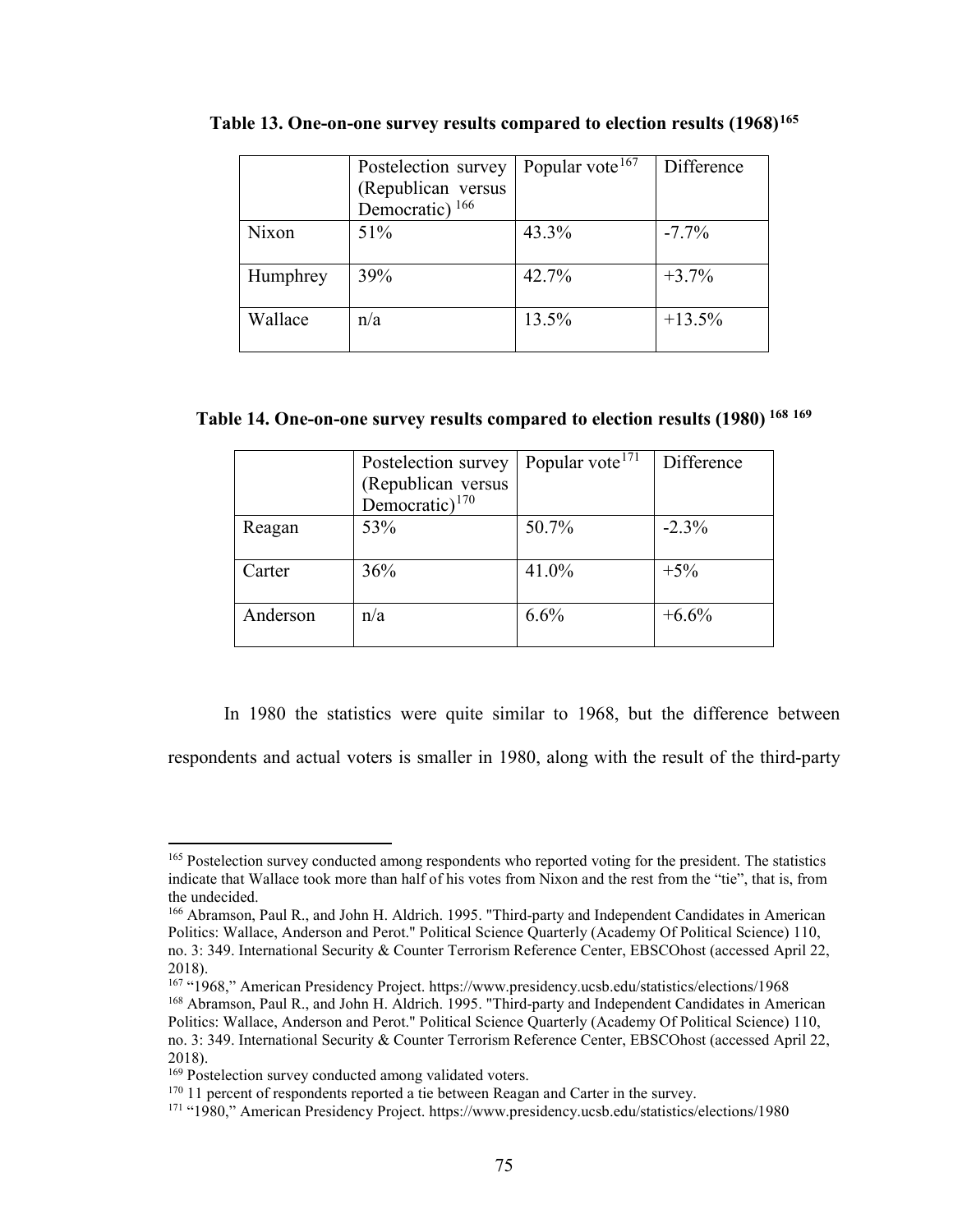candidate – Anderson took at least 2.3 percent of 1980 Republican candidate Ronald Reagan's votes.

|             | Postelection survey | Popular vote <sup>174</sup> | Difference |  |
|-------------|---------------------|-----------------------------|------------|--|
|             | (Republican versus  |                             |            |  |
|             | Democratic) $173$   |                             |            |  |
| Clinton     | 54%                 | 43%                         | $-11\%$    |  |
|             |                     |                             |            |  |
| <b>Bush</b> | 37%                 | 37.4%                       | $+0.4%$    |  |
|             |                     |                             |            |  |
| Perot       | n/a                 | 18.9%                       | $+18.9%$   |  |
|             |                     |                             |            |  |

**Table 15. One-on-one survey results compared to election results (1992)[172](#page-81-0)**

In 1992 the statistics again looked quite similar, with Perot "stealing" approximately 11 percent of the votes from 1992 Democratic candidate Clinton (despite a common belief that Perot was the reason President Bush was not reelected), but more importantly, consuming almost all the "tie" respondents between Clinton and Bush – approximately 88 percent of them, compared to 39 percent in 1980 and 68 percent in 1968. This provides one of the clues to the difference between these three elections: Perot managed to take more people who were between two candidates than the other third-party candidates.

*The 1968 presidential elections and the George Wallace campaign* 

In 1968, George Wallace ran just several years after 1964 Republican candidate

<sup>&</sup>lt;sup>172</sup> Postelection survey conducted among respondents who reported voting for the president.

<span id="page-81-1"></span><span id="page-81-0"></span><sup>173</sup> Abramson, Paul R., and John H. Aldrich. 1995. "Third-party and Independent Candidates in American Politics: Wallace, Anderson and Perot." Political Science Quarterly (Academy Of Political Science) 110, no. 3: 349. International Security & Counter Terrorism Reference Center, EBSCOhost (accessed April 22, 2018).

<span id="page-81-2"></span><sup>&</sup>lt;sup>174</sup> Klein, Patricia A., "Federal Elections 1992," Federal Election Commission. https://transition.fec.gov/pubrec/fe1992/federalelections92.pdf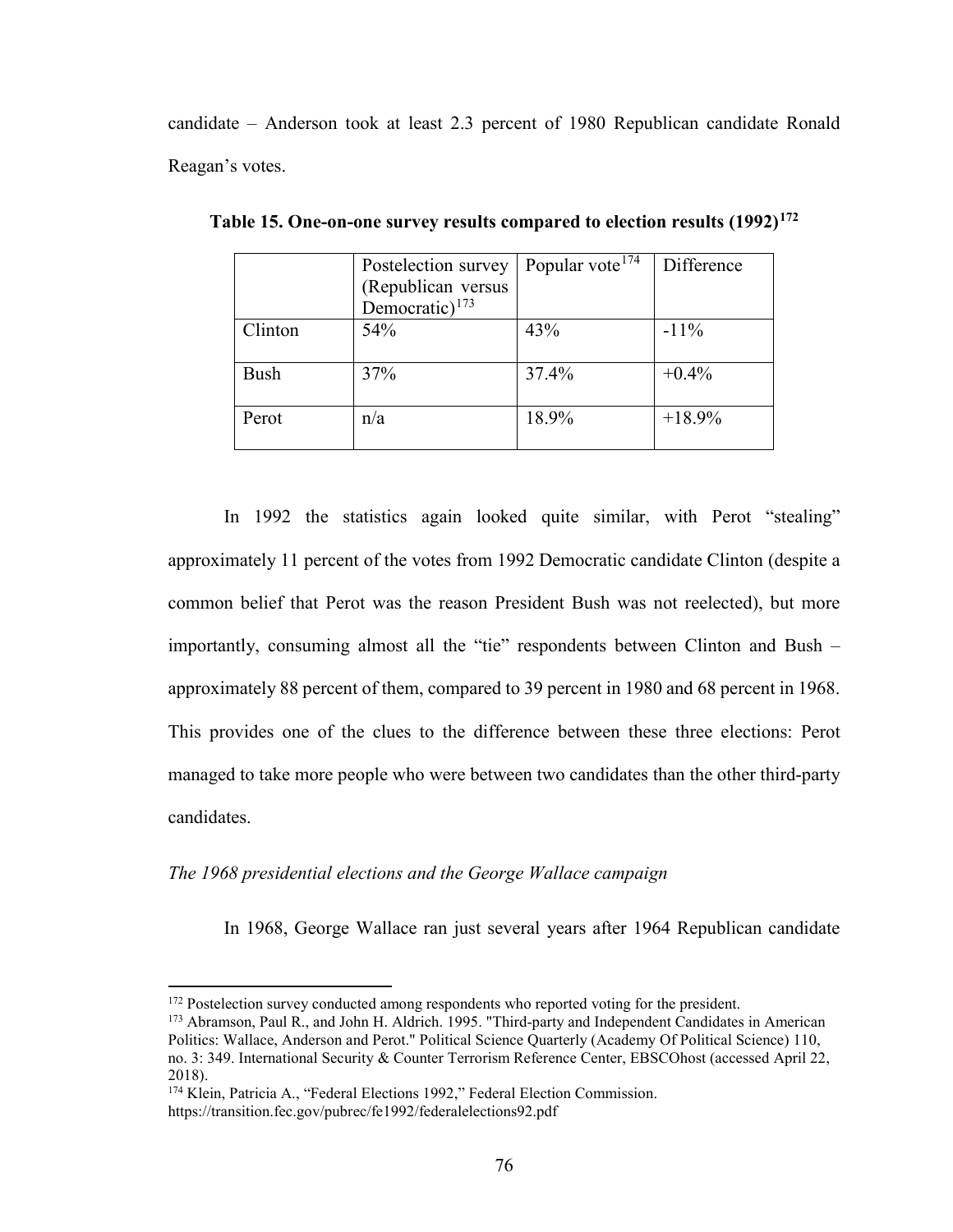Barry Goldwater had formed a new strategy for the Republican Party, which included strong conservatism. Despite the fact that Wallace was trying to win the 1964 presidential nomination in the Democratic Party, by 1968 he did not look like a Democratic candidate at all. After the party realignment in the 1960s, the Democratic Party was no longer a party of white Southerners, and the Republican Party was taking its place as a dominant force in the Southeastern region. The Civil Rights Act and the Voting Rights Act had completed the process of moving the region to the Republican Party. The 1968 elections introduced Richard Nixon as the Republican Party candidate. However, he was not as conservative as his predecessor, Barry Goldwater. J. David Gillespie, Ph.D., Presbyterian College, in *Challengers to Duopoly: Why Third-Parties Matter in American Two-Party Politics*, writes: "Surveys revealed that the person most likely to vote for Wallace in 1968 was a white, unskilled worker under thirty years old who lacked a high school diploma and had little if any self-identity as a Democrat or Republican."<sup>[175](#page-82-0)</sup> Dr. Gillespie later mentions that Wallace supporters believed that the federal government was too large. Wallace also presented himself as a "protest" candidate: "… former governor George Wallace of Alabama launched and led a coast-to-coast movement of conservative whites who were eager to 'send Washington a message' ..."<sup>[176](#page-82-1)</sup> By the time he started his campaign, Wallace was mostly known for shouting "Segregation now! Segregation tomorrow! Segregation forever!" during his 1963 inaugural address in Alabama, and thus was seen mainly as a pro-segregation candidate. Neither of his opponents was an anti-African American candidate. His conservative vis-à-vis, Richard Nixon, on the contrary, was not a pro-

<span id="page-82-0"></span><sup>175</sup> Gillespie, J. David. *Challengers to Duopoly: Why Third Parties Matter In American Two-Party Politics*. p. 121. Columbia: University of South Carolina Press, 2012.

<span id="page-82-1"></span><sup>176</sup> Ibid.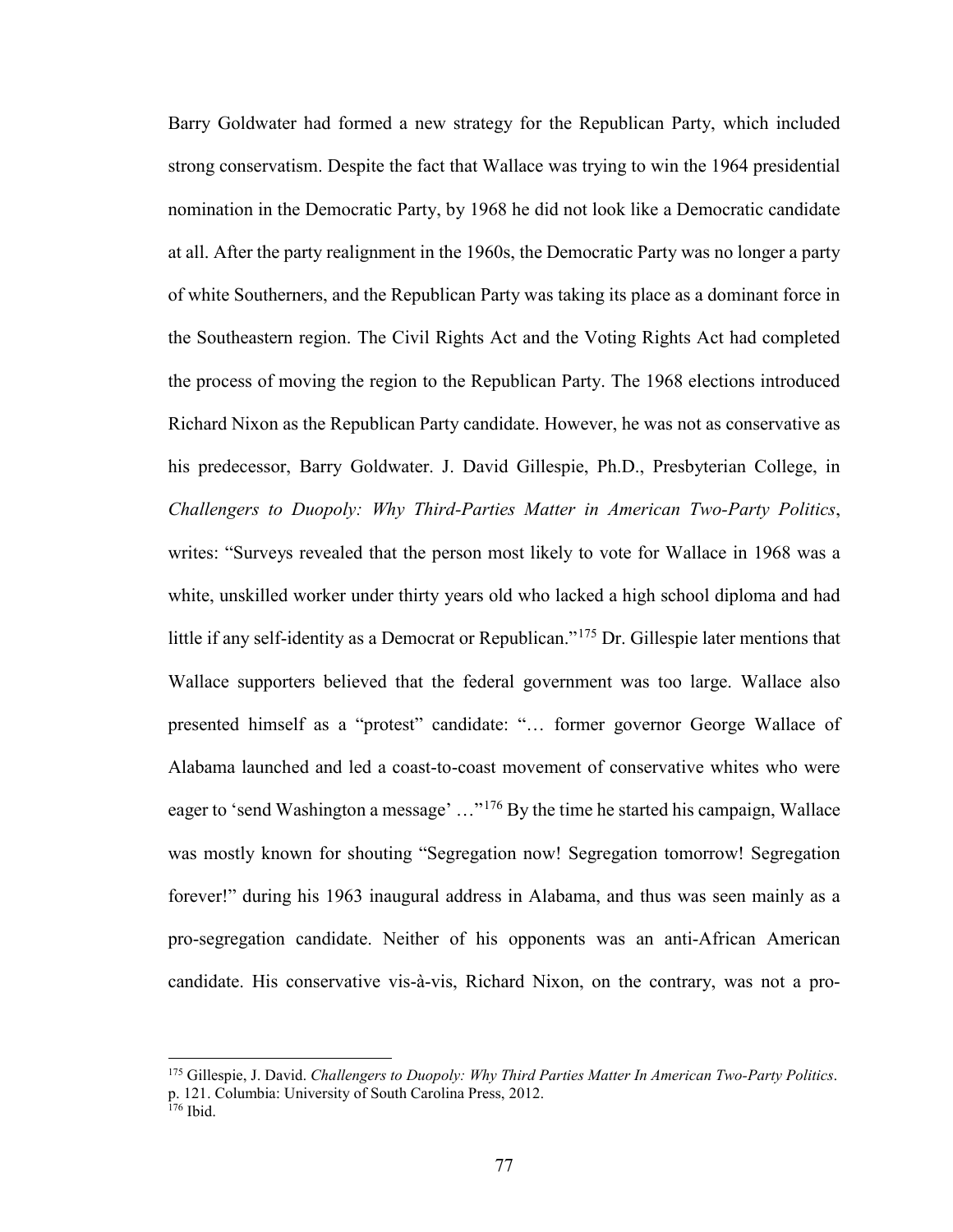segregation politician compared to George Wallace, his voters were a bit more moderate about desegregation than Humphrey. However, just many Nixon's voters were for segregation as Humphrey's.<sup>[177](#page-83-0)</sup> As the Richard Nixon Foundation reports, during his tenure as vice-president, Nixon worked on the Civil Rights Act of  $1957$ .<sup>[178](#page-83-1)</sup> Later, during his presidency, Nixon signed into law some important racial equality bills, such as the Equal Employment Opportunity Act of 1970.

There were many issues surrounding the 1968 election. Segregation and civil rights should have been one of them: the march on Washington, the Civil Rights Act and the Voting Rights Act happened not that long before the elections, and the assassination of Martin Luther King Jr. might have fueled the flame around these elections. However, analyst Zubeida Mustafa, for instance, regards the foreign policy, mainly the war in Vietnam, as a primary issue in these elections. Besides the foreign policy, Mustafa points out the following topics: "As a result the election campaigns and party platforms centered around such issues as crime and violence, poverty, rehabilitation of the cities, prosperity without inflation and racial problem." He, therefore, places the issue of civil rights and segregation in the last place and does not mention them again once in his paper on these elections.[179](#page-83-2)

#### *The 1992 presidential elections and the Ross Perot campaign*

l

The 1992 presidential elections presented one of the best third-party candidates in

<span id="page-83-0"></span><sup>177</sup> Brown, Aaron W. "H. Ross Perot and George C. Wallace: Defining the Archetype of Third-party "Success" in Presidential Elections." University of North Georgia.

<span id="page-83-1"></span>https://digitalcommons.northgeorgia.edu/cgi/viewcontent.cgi?article=1072&context=ngresearchconf <sup>178</sup> Nixon. "Nixon's Record on Civil Rights." Richard Nixon Foundation. January 19, 2018. Accessed April 23, 2018. https://www.nixonfoundation.org/2017/08/nixons-record-civil-rights-2/.

<span id="page-83-2"></span><sup>179</sup> Mustafa, Zubeida. "The American Presidential Election, 1968." Pakistan Horizon 22, no. 1 (1969): 54- 57. http://www.jstor.org/stable/41392955.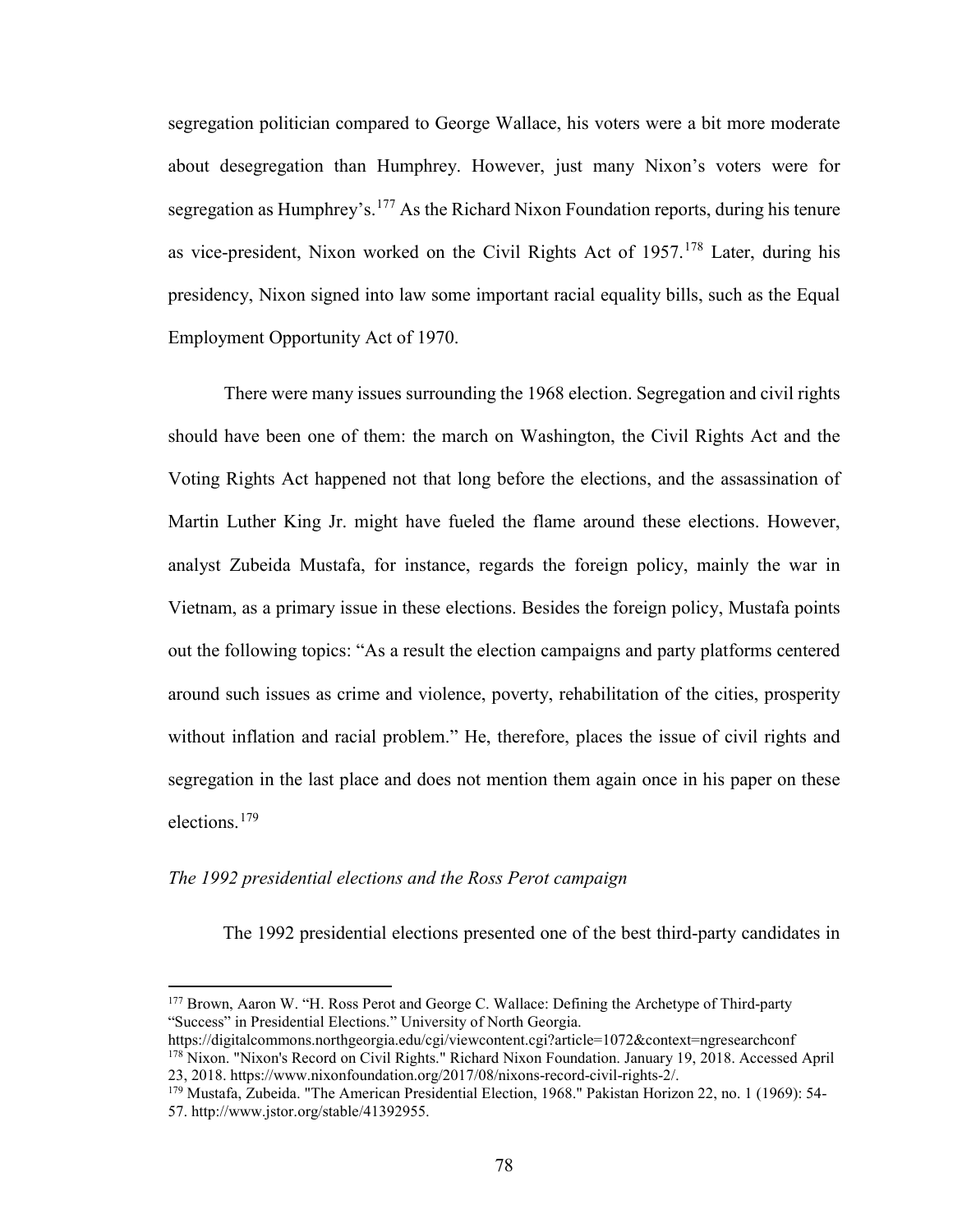the United States presidential elections history, the billionaire Ross Perot. His candidacy combined a number of factors that influenced both his result (18.9 percent of the popular vote) and voter turnout (58.1 percent). As mentioned before, Perot's candidacy appeared at the time of the highest percentage of "independent" voters in the American partisan history.

Interesting details are revealed by the CNN exit polls from 1992. In California (which went by a large margin to Clinton), for instance, only 78 percent of those who voted in 1992 had voted for either Bush or Democratic candidate Michael Dukakis in 1988, 4 percent had voted for other candidates, and 16 percent had not voted at all. Of those who had voted for another candidate in 1988, only 33 percent voted for Perot, but 60 percent voted for Clinton. Of those who had not voted in 1988, 57 percent voted for Clinton, and only 26 percent voted for Perot. Finally, 23 percent of the 1988 Bush voters turned out for Perot four years later, while only 12 percent of the Dukakis supporters voted for Perot.<sup>[180](#page-84-0)</sup> In Florida (which went by a large margin to Bush) the results are similar: 82 percent of voters in 1992 had voted in the previous presidential election, and only 28 percent of those who had not voted in 1988 voted for Perot.<sup>[181](#page-84-1)</sup>

These exit polls illustrate that: a) Perot's votes were not only "stolen" from the two major-party candidates, but b) most of the people who had not voted in 1988, did not vote for Perot.

<span id="page-84-0"></span><sup>180</sup> "1992 Presidential Elections Exit Polls in California." CNN. Accessed April 23, 2018. http://www.cnn.com/ELECTION/1998/states/CA/polls/CA92PH.html

<span id="page-84-1"></span><sup>181</sup> "1992 Presidential Elections Exit Polls in Florida." CNN. Accessed April 23, 2018. http://www.cnn.com/ELECTION/1998/states/FL/polls/FL92PH.html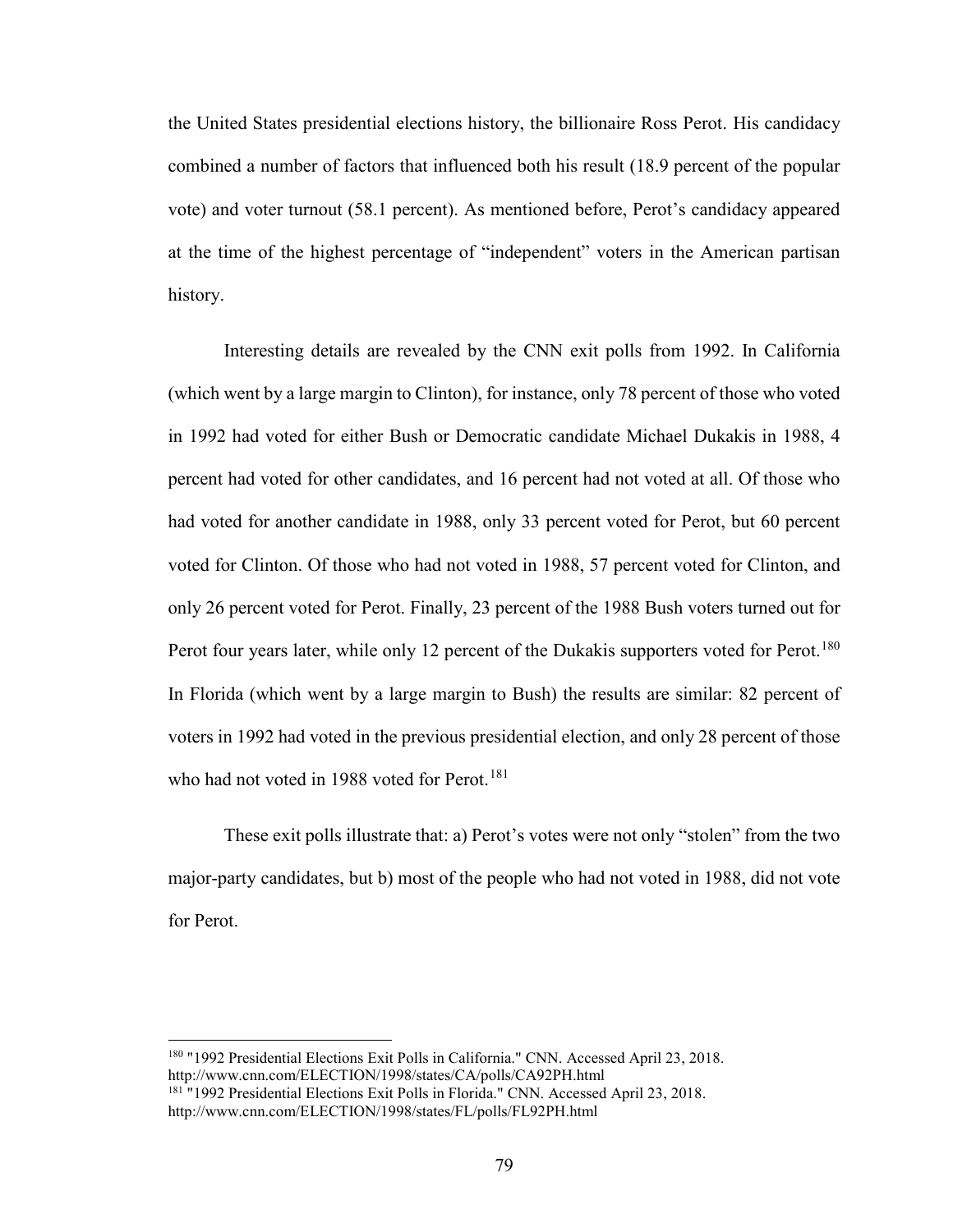### *"Protest" candidate*

 $\overline{\phantom{a}}$ 

In 1992, people were quite frustrated with both candidates – both Bush and Clinton had high disapproval ratings.<sup>[182](#page-85-0)</sup> On this verge, Perot appeared as a "protest" candidate. Besides, Perot also appeared on the wave of frustration with the two-party system in general, and as mentioned earlier, the record number of independents that was registered at the start of the campaign. The principle of "lesser evils" might have come into play in the situation with three available candidates. William Flanigan, Ph.D., University of Minnesota, and Nancy Zingale, Ph.D., University of St. Thomas, claim, in *Political Behavior of American Electorate*, that many people often see both candidates on the ballot as equally bad and not worthy of their vote. The availability of a third-party candidate may increase the chance that a frustrated voter will cast a ballot if there are more choices. Flanigan and Zingale write: "If some more people do not vote because they do not like either of the candidates, then having more candidates in the race increases the chances that one candidate will be deemed worthy of a vote."<sup>[183](#page-85-1)</sup>

Flanigan and Zingale also claim that the role of Perot as a "protest candidate" was not only in attracting non-voters, but it was a specific group of voters – the "unconnected," as they call them: young, non-partisan, or disenchanted with the government. As they claim, a candidate that seems to be out-of-the-system can attract additional electorate by his lack of experience, as such a candidate has an image of not being "spoiled" by

<span id="page-85-0"></span><sup>&</sup>lt;sup>182</sup> Toner, Robin. "The 1992 Campaign. Poll; Bush and Clinton Sag in Survey. Perot's Negative Rating Doubles." The New York Times. June 23, 1992. https://www.nytimes.com/1992/06/23/us/1992-campaignpoll-bush-clinton-sag-survey-perot-s-negative-rating-doubles.html

<span id="page-85-1"></span><sup>183</sup> Flanigan, William H., and Nancy H Zingale. *Political Behavior of the American Electorate.* 12th ed., p. 50. Washington, D.C.: CQ Press, 1991.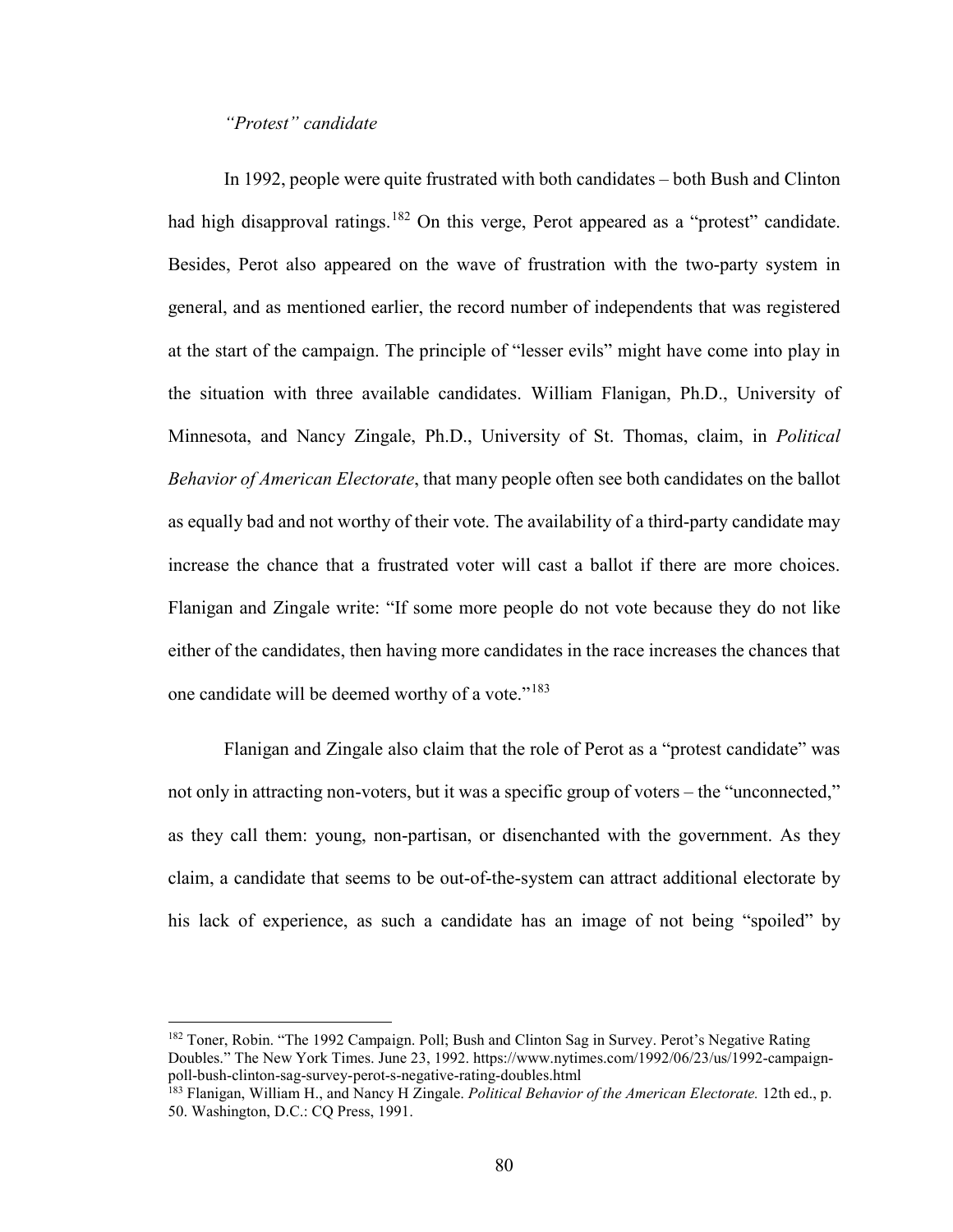politics.<sup>[184](#page-86-0)</sup> Voting for such a candidate is a protest against the system. Flanigan and Zingale also explain Perot's failure and the drop in voter turnout in 1996 – compared to the 1992 campaign, Perot could no longer represent himself as a political outsider, as he was already "spoiled" by the 1992 campaign: "By 1996 Perot looked less like the outsider who could fix the system, and he drew fewer of the unconnected into the electorate."

However, it is unclear whether such a candidate can mobilize people to cast ballots. Jack Doppelt and Ellen Shearer, Medill University, in *Nonvotes: America's No-Shows*, provide several stories of people who seem to fit the profile of the "disenchanted" and politically unconnected, mainly people who have never voted and do not follow politics at all. All of them expressed their support for Perot, but none of them voted for him. One example is Alma Romanowski, who lives in Michigan and first registered to vote in 1996, just before her 37<sup>th</sup> birthday. She said that she and her husband both supported Perot during the 1992 elections, had not heard much about him, but just liked his image of a smart billionaire. However, she did not take the effort to register, because, as the authors wrote: "It didn't matter." By the 1996 election, she was still supporting Perot, was registered and had her voting station located just at the end of her block, but she did not vote: "'Maybe it's just the fear of going in that little booth and not knowing how [to vote],' Romanowski muses." While describing her profile, the authors draw a picture similar to that Flanigan and Zingale write about: "Romanowski's connection with political affairs and public officials is faint, mostly tangled images that leave her unsure of what or whom to trust."<sup>[185](#page-86-1)</sup>

<span id="page-86-0"></span><sup>184</sup> Ibid.

<span id="page-86-1"></span><sup>185</sup> Doppelt, Jack C., and Ellen Shearer. *Nonvoters: America's No-Shows*., p. 185. Thousand Oaks: SAGE Publications, 2013.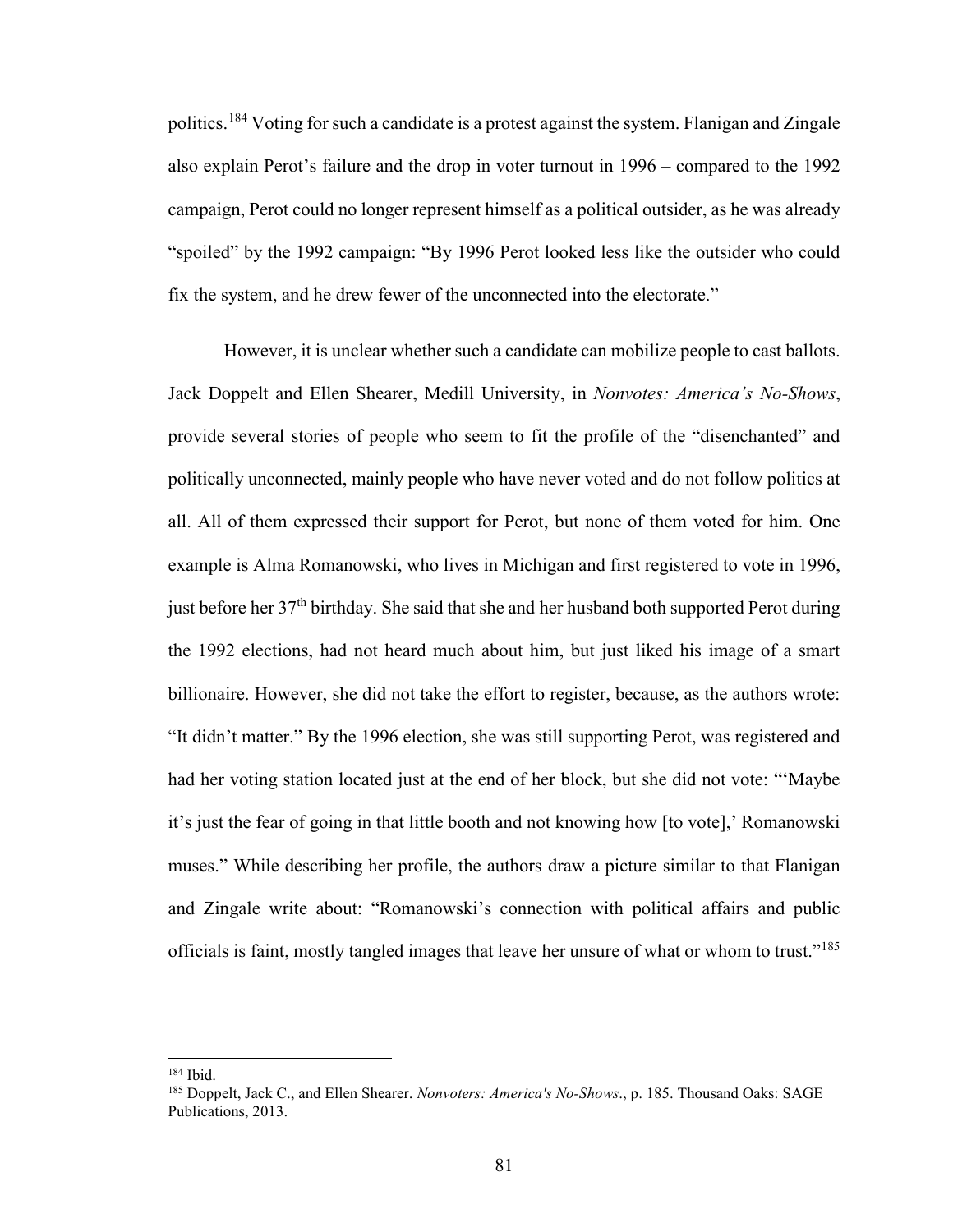#### *Abortion*

l

The 1992 presidential elections introduced many new topics to American elections, largely because it was the year of the first presidential elections after the collapse of the Soviet Union and the end of the Cold War. James Ceaser, Ph.D., University of Virginia, and Andrew Busch, Ph.D., Claremont McKenna College, write in *Upside Down and Inside Out*: "The 1992 election was the first election at 'the end of history,' the first election since the 1930s when the survival of the cause of democracy did not appear to be at stake."

With the issue of security and foreign policy not being on the main agenda, social issues started to emerge as one of the decisive issues. Alan I. Abramowitz, Ph.D., Emory University, in the article *It's Abortion, Stupid: Policy Voting in the 1992 Presidential Elections*, claims that the abortion issue was one of the deciding topics in the 1992 elections. Dr. Abramowitz writes: "In 1992, however, the issue of abortion appeared to divide Republicans much more than Democrats. In fact, both President Bush and Vice President Quayle sought to downplay the importance of the issue during the campaign to minimize defections by pro-choice Republican voters."<sup>[186](#page-87-0)</sup> He later provides data from the exit polls that prove his position. He writes that the exit polls during the gubernatorial elections, which took place after the 1989 Supreme Court decision that allowed states to put restrictions on abortion indicated that abortion was a more decisive topic for voters than the economy. According to this article, 51 percent of voters opposed abortions (in the 1992 polls). However, Bush's campaign decided to abstain from typical Republican "prolife" rhetoric. The August 15, 1992 article in *The New York Times* points out: "Becalmed

<span id="page-87-0"></span><sup>186</sup> Abramowitz, Alan I. "It's Abortion, Stupid: Policy Voting in the 1992 Presidential Election." The Journal of Politics 57, no. 1 (1995)., p. 177. http://www.jstor.org/stable/2960276.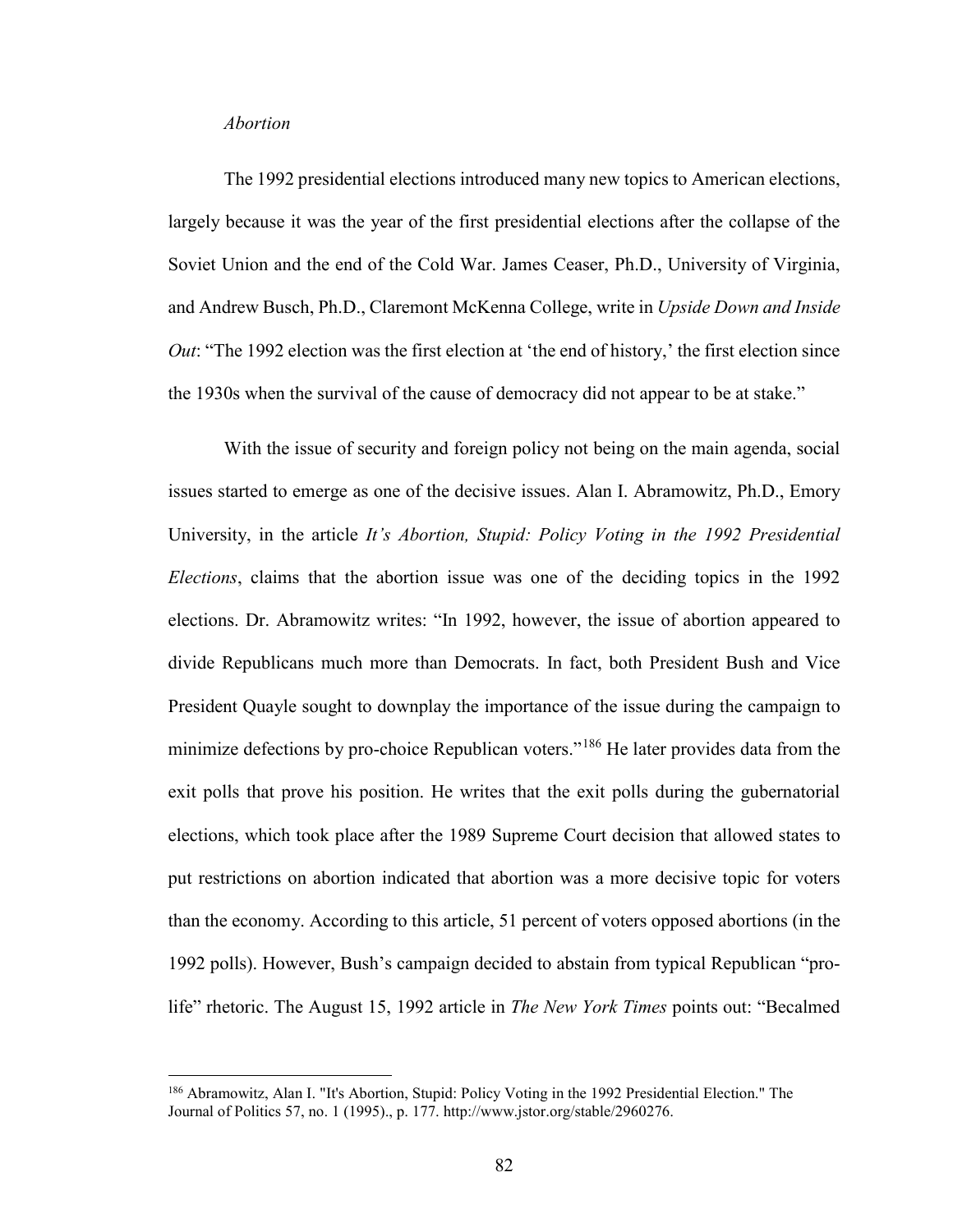in the polls, under attack for having shifted ground on taxes, they have helped push through platform language that goes well beyond even the President's own strong anti-abortion position in an effort to ensure the support of conservatives, while at the same time they have sent signals to abortion-rights supporters intended to make them feel comfortable voting for Bush."<sup>[187](#page-88-0)</sup>

Dr. Abramovitz does not mention voter turnout as a subject of his study but instead focuses on the Bush campaign's failure to address the issue of the time. Due to the data provided, 54 percent of Republican voters in 1992 either favored abortion or allowed for the possibility of abortion "if needed." Dr. Abramovitz claims that the issue could have broken the party at that time, as some Republican voters were uncomfortable voting for a candidate with a "pro-life" position and uncomfortable voting for a Democrat. In a normal two-candidates situation some of these voters could have stayed at home and abstained from voting, thus decreasing turnout. However, the availability of a third-party candidate with a fiscal conservative position but a "pro-choice" stance at the same time allowed voters to cast their ballots for a candidate who supported their position on major issues.

The abortion issue and its importance and timeliness during the 1992 presidential elections are often missed by researchers, but, combined with the economy, it was one of the reasons that people voted instead of staying at home, looking at Perot as their candidate on both the economy and abortion. For some voters, Bush's inarticulate "pro-life" position played a major role in their decision not to vote for him. At the same time, Clinton's more liberal position would not allow them to vote for a Democratic candidate. In case there

<span id="page-88-0"></span><sup>&</sup>lt;sup>187</sup> "The 1992 Campaign: News Analysis; Behind Bush's Mixed Abortion Signals." The New York Times. August 15, 1992. Accessed April 23, 2018. https://www.nytimes.com/1992/08/15/us/the-1992-campaignnews-analysis-behind-bush-s-mixed-abortion-signals.html.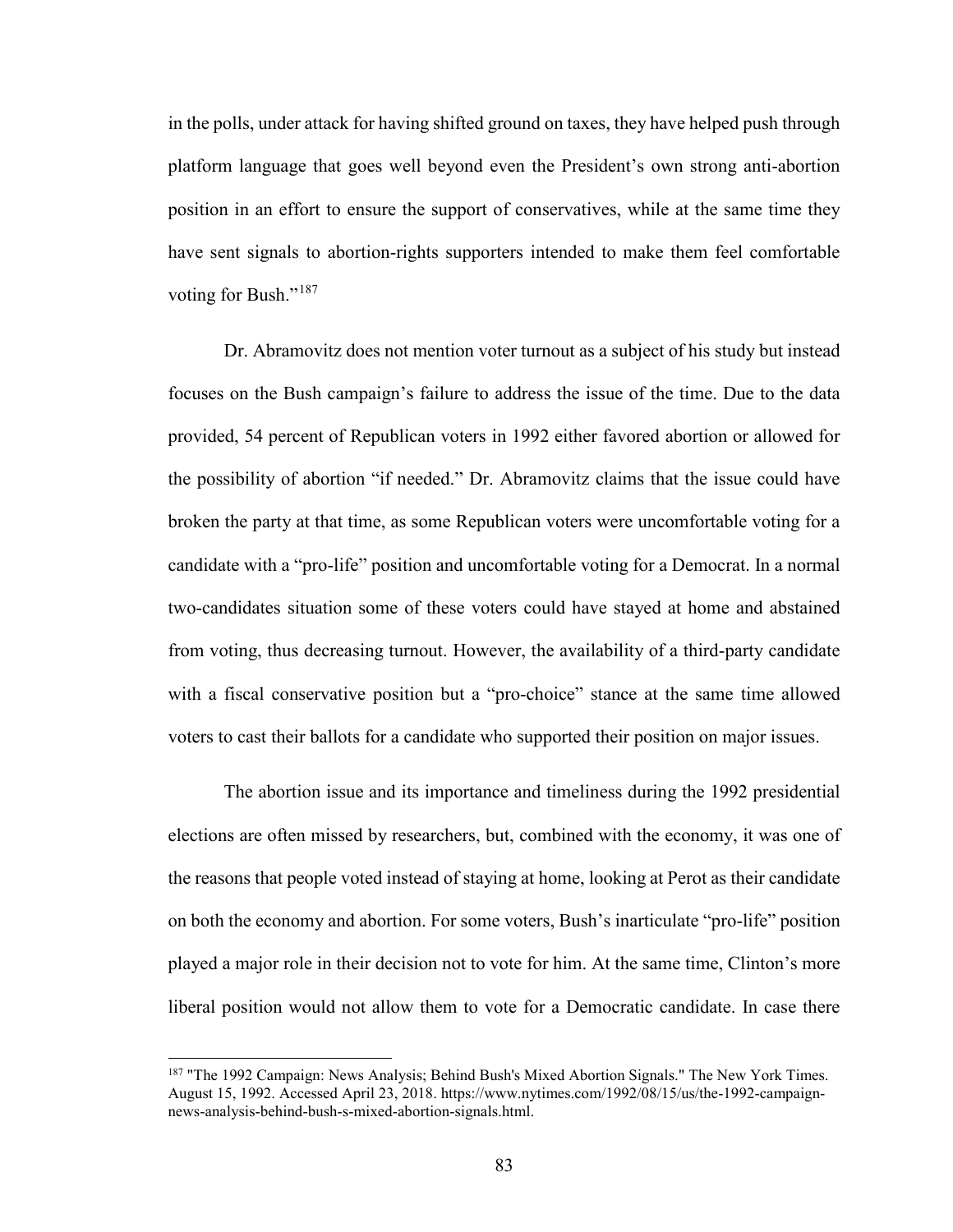were only two strong candidates, these voters most likely would have stayed at home and turnout would be lower than it was. The presence for Perot on the ballot did not allow turnout to fall down and created an additional choice for some voters.

#### *Economy*

l

Along with the candidacy of Ross Perot, the 1992 presidential elections introduced one of the most famous political catchphrases: "It's the economy, stupid." The conventional literature about the 1992 election cites the economy as a major topic for these elections. Jean Bethke Elshtain, Ph.D., University of Chicago, in *Issues and Themes: Spiral of Delegitimation or New Social Covenant?*, writes: "Because of a stubborn economic downturn and his broken promise ("read my lips") not to raise taxes, President Bush was vulnerable on the economic issues during the campaign, and candidates Clinton and Perot fully exploited this vulnerability."<sup>[188](#page-89-0)</sup> Perot's position on the economy was conservative and thus he challenged President George H. W. Bush in this realm. As both Clinton and Perot actively exploited the president's vulnerability on the issue, it became one of the major topics for voters, with 42 percent of them citing it as a deciding issue; meanwhile, Perot got almost as many of these votes on his side (24 percent) as Bush (25 percent).<sup>189</sup>

Just as with the topic of abortion, the economy divided the Republican electorate. Some voters were uncomfortable about voting for a Democrat but did not trust President Bush after his failure on tax policy. The third-party candidate, who could attract conservative voters, (51% of Perot's voters identified themselves as "conservatives," 23%

<span id="page-89-1"></span><span id="page-89-0"></span><sup>188</sup> Nelson, Michael, "The Elections of 1992," Washington, D.C.: CQ Press, 1993 <sup>189</sup> Ibid.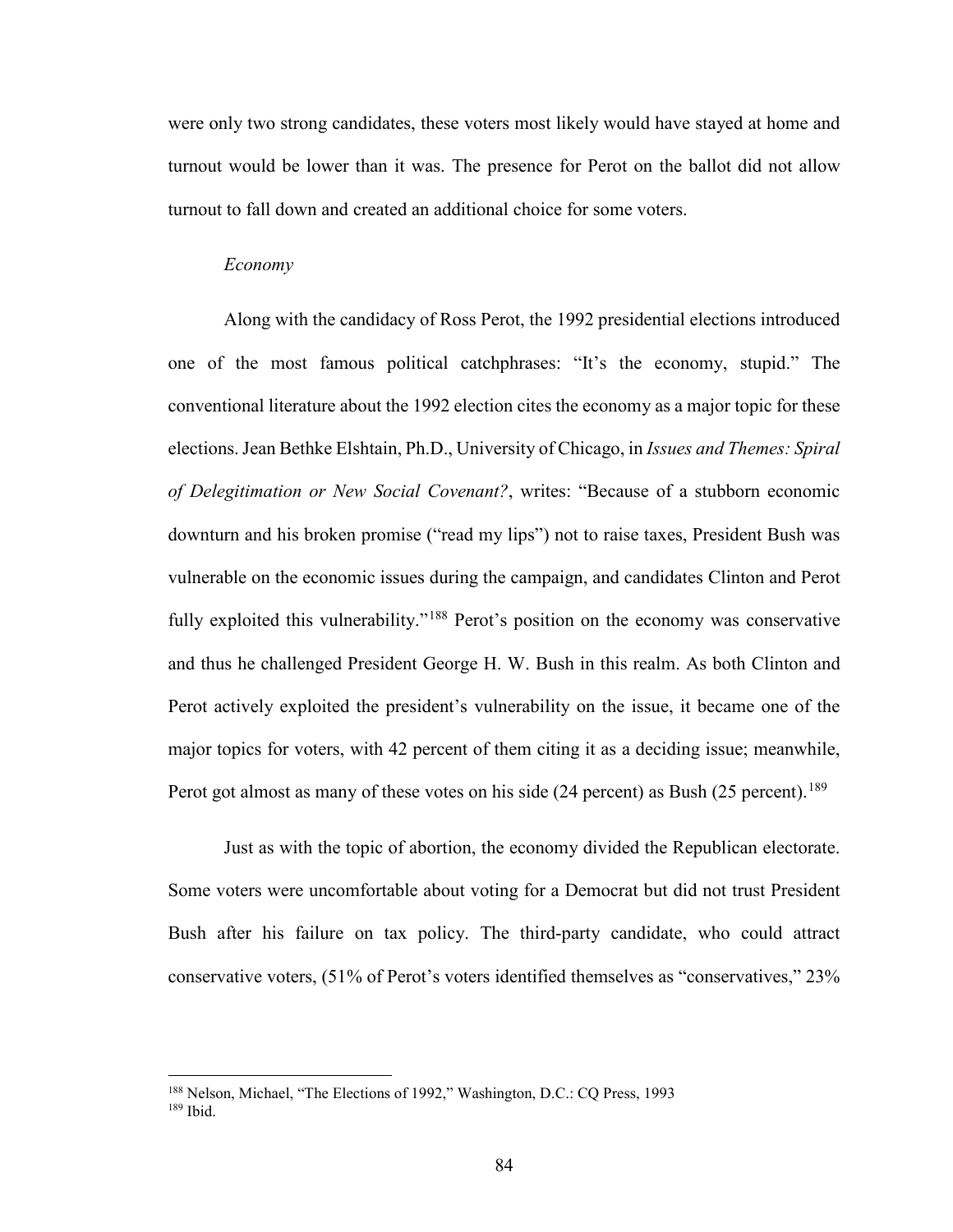as moderates,  $27\%$  as liberals<sup>[190](#page-90-0)</sup>) appeared just in time to represent this electorate.

*1968 and 1992 - comparison* 

It is evident that Perot's candidacy for the president increased turnout by the fact of its presence – the conventional literature agrees on the fact that Perot's personality and campaign drove some typical no-shows to the polls. However, along with the presence of an active and appealing candidate, the political background just before and during the elections created a positive environment for a third-party candidate and a higher turnout. The issue of the economy drove the 1992 election, and many voters could have stayed at home if Perot did not run, as they were uncomfortable about voting for either Clinton or Bush.

Bush's "pro-life" position alienated a fair number of Republican voters from him. The availability of a third-party candidate with an economic position similar to that of the Republicans, but a different one on the less noticeable but divisive abortion issue, gave voters a "worthy" candidate for whom to cast their ballots. With just two candidates on the ballot, there was a greater possibility that these voters would have stayed at home. The 1992 abortion issue is an example of a major, but not central topic that can be decisive for a voter in his or her decision to vote for his or her party candidate or not to vote at all.

By contrast, in 1968 George Wallace was campaigning as a pro-segregation candidate. With Nixon's inarticulate position on the segregation, more voters might have shifted away from major-party candidate to Wallace, and the civil rights issue could have

<span id="page-90-0"></span><sup>190</sup> McCann, James A., Rapoport, Ronald B. and Stone, Walter J. "Heeding the Call: An Assessment of Mobilization into H. Ross Perot's 1992 Presidential Campaign." American Journal of Political Science 47, no. 1 (1999). https://jstor.org/stable/2991783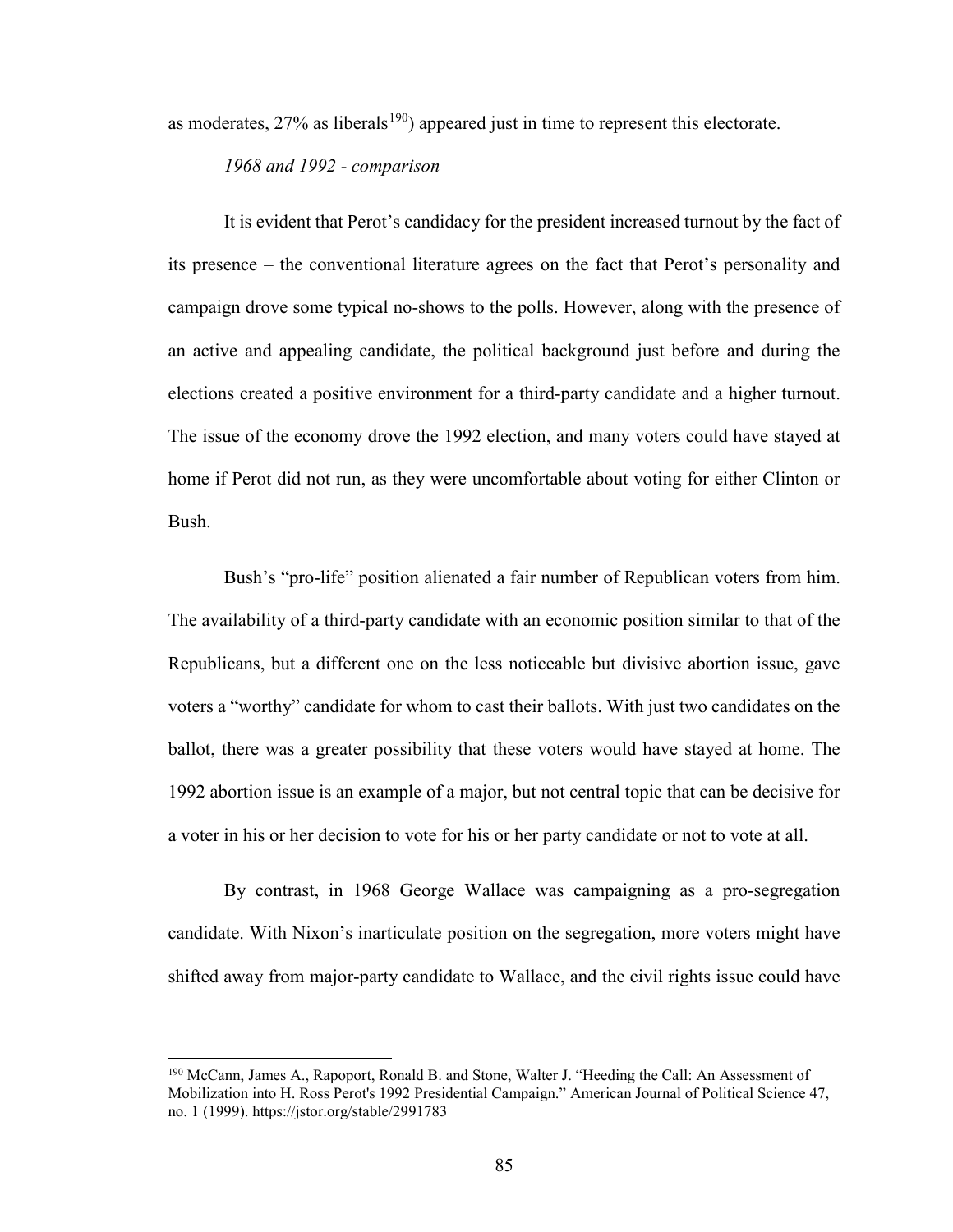been similar to the abortion issue in 1992. However, the economy and foreign policy had forced this issue off the main agenda, thus not attracting those voters alienated by Nixon's position to Wallace. As a result, Wallace did not manage to mobilize additional voters and voter turnout was depressed compared to the 1964 elections.

Third-party candidates are positioned as "protest candidates," and have a greater chance of being recognized as such if they have not participated in politics before their candidacy. Politicians who become third-party candidates are not that appealing, as they are considered by typical no-shows who are unconnected with politics to be already "spoiled" by politics. As Perot was a businessman before the 1992 campaign and started with absolutely no political experience, his candidacy was attractive to some electorate. In contrast to Ross Perot, George Wallace can be called a "professional politician." Wallace had 20 years of experience in politics before his 1968 campaign, which was not his first presidential campaign, as he had tried to challenge President Lyndon Johnson for the Democratic Party nomination in 1964. Moreover, in 1968 Wallace was already a one-term Alabama governor. Thus, Wallace was less appealing to voters as a "protest" candidate than Perot, attracted fewer votes and did not cause the increase in turnout, instead, votes redistributed from other candidates without any augmentation.

The difference between the two candidates is evident from the results of these two elections. George Wallace got 6.4 percent of votes less than Perot, but captured electoral votes taking the majority of votes in five states (Alabama, Mississippi, Georgia, Arkansas, and Louisiana) in the South, unlike Perot, who did not manage to win a single electoral vote. The reason for that is obvious – Wallace's campaign mostly focused Southern white voters (as written above, Wallace's most typical voter was white unskilled worker without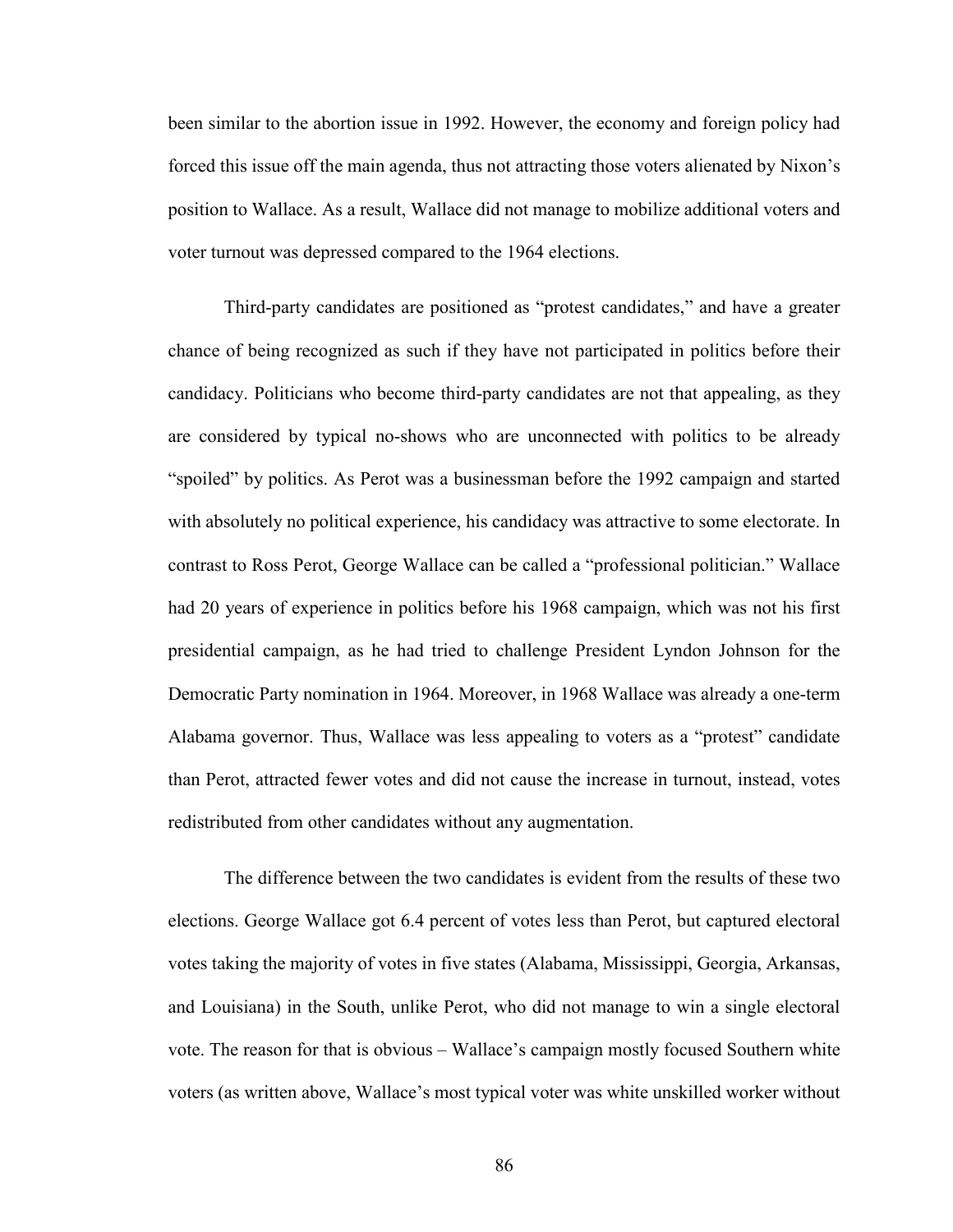a high-school diploma) and his 13.5 percent of votes mostly concentrated in this region, while Perot's votes were spread across different parts of American population, not allowing him to take the majority of votes in any state. Wallace's strategy for 1968 election was articulated quite clearly: his plan was to win enough electoral votes so that none of two other candidates could get 270 votes for a victory. With the Democratic majority on the House of Representatives, Richard Nixon would have needed to negotiate with Wallace, so that the latter could order electors to vote for Nixon. For that reason, Wallace took notarized affidavits from his electors that they vote for Wallace or any other candidate, whom he would point at.<sup>[191](#page-92-0)</sup> Perot, on the other hand, was aiming at victory and was even leading in polls for a short time. With an increased number of independents, his best shot was at targeting unaffiliated voters or non-voting population along with targeting voters from both Bush and Clinton. Thus, Wallace's strategy was not oriented at increasing the turnout since day one, while Perot did not have any way of coming close to a victory without attracting additional voters.

While these two campaigns may look similar in terms of the success of a third-party candidate, in their cores they are quite different. Issues on which candidates were campaigning had different impact: Wallace's main point was highly attractive, but for only one American region, while Perot's campaign was effective across the country, however, not effective enough to push him to win even in one state. However, differences in issues added votes to Perot and attracted those, who would most likely abstain from voting, while Wallace did not have such an advantage. Finally, these two candidates had different goals for their campaigns, Perot's goal was to win and get the non-voting population to cast their

<span id="page-92-0"></span><sup>191</sup> Gould, Lewis. *1968: The Election that Changed America*. Chicago: Ivan R. Dee, Inc., 1993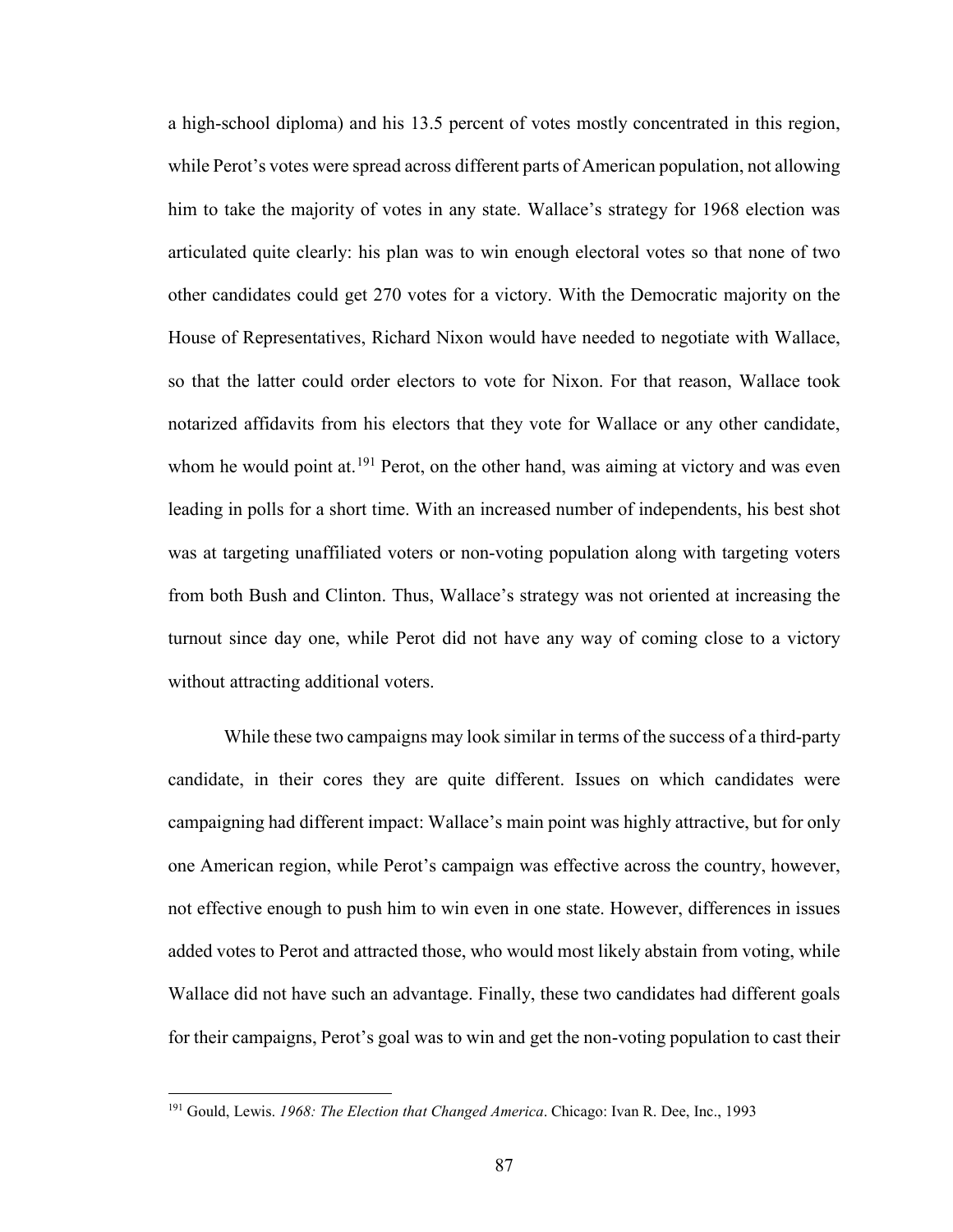ballots for him, while Wallace's campaign could not have been successful from the beginning and did not require to attract non-voters.

#### **The 2008 and 1992 elections – similarities**

l

Although the 2008 and 1992 elections both had their specific features compared to other elections, these elections are quite different in terms of voter turnout. However, there is one feature that is true for both – the candidates managed to attract more of the electorate because of the elections' high competitiveness.

William Flanigan, Ph.D., University of Minnesota, and Nancy Zingale, Ph.D., University of St. Thomas, in *Political Behavior of American Electorate*, claim that the elections in 2004 and 2008 attracted more voters in part because of their competitiveness: "The high turnout in 2004 surely resulted in part from the competitiveness of the race nationwide, but issues such as the war in Iraq, along with Democrats' sense that the 2000 election had been unjustly taken from them, also contributed to turnout."<sup>[192](#page-93-0)</sup>

In their study Flanigan and Zingale measure election competitiveness using election polls. Comparing the smallest election winner's polls advantage with voter turnout presents a picture of the dependence of turnout on the competitiveness of the election.<sup>[193](#page-93-1)</sup>

<span id="page-93-0"></span><sup>192</sup> Flanigan, William H., and Nancy H Zingale. *Political Behavior of the American Electorate*. 12th ed., p. 50. Washington, D.C.: CQ Press, 1991.

<span id="page-93-1"></span><sup>&</sup>lt;sup>193</sup> "Gallup Presidential Election Trial-Heat Trends, 1936-2008." Gallup.com. Accessed April 23, 2018. http://news.gallup.com/poll/110548/gallup-presidential-election-trialheat-trends-19362004.aspx#4.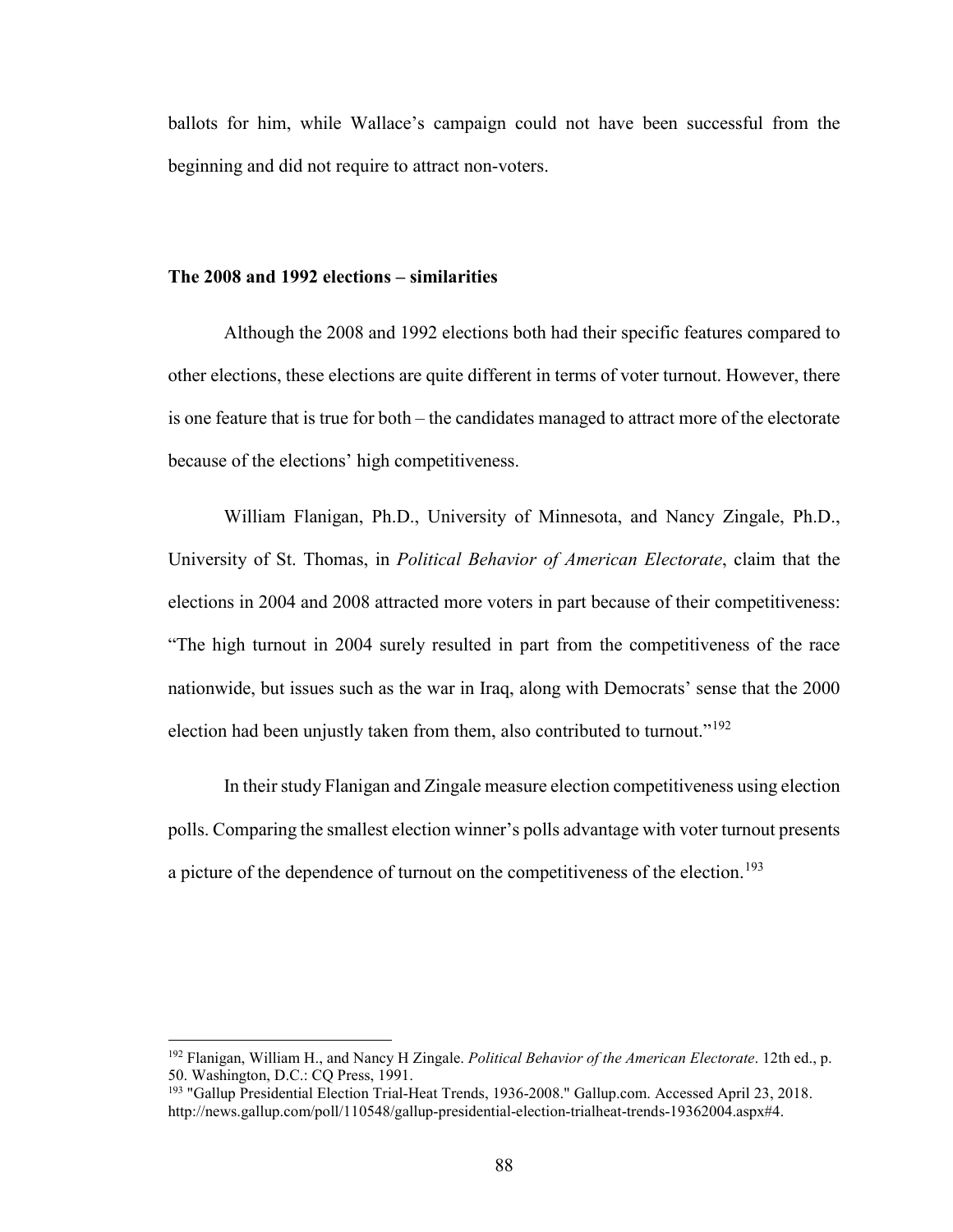| Election | Smallest winner's polls advantage | Voter turnout |
|----------|-----------------------------------|---------------|
| year     | (September-November)              |               |
| 2012     | $-1\%$                            | 58.6%         |
| 2008     | $+2\%$                            | 61.6%         |
| 2004     | $-1\%$                            | 60.1%         |
| 2000     | $-11\%$                           | 54.2%         |
| 1996     | $+9%$                             | 51.7%         |
| 1992     | 0%                                | 58.1%         |
| 1988     | $+5%$                             | 52.8%         |
| 1984     | $+16%$                            | 55.2%         |

**Table 16. Comparison of smallest winner's polls advantage and voter turnout** 

The only race with a clear winner was the 1984 election when President Ronald Reagan had a huge advantage over Democratic candidate Walter Mondale. The other obvious winner (judging by the polls) was President Bill Clinton in 1996, having a minimum 9 percent advantage over Bob Dole. These two elections had lower voter turnout than average for the last 30 years: 55.2 percent in 1984 and 51.7 percent in 1996 (the average turnout for the 1984–2012 election period is 56.5 percent). Among the elections with the lowest turnout and lower competitiveness is also the 1988 race, with turnout being close to the minimum (52.8 percent) and the polls gap between contestants (+5 percent) being closer than in 1988 and 1996. The 2000 elections were probably the most competitive, with both contestants in a more than 10 percent polls lead during the last two months of the campaign; however, the 2000 election also witnessed a lower than average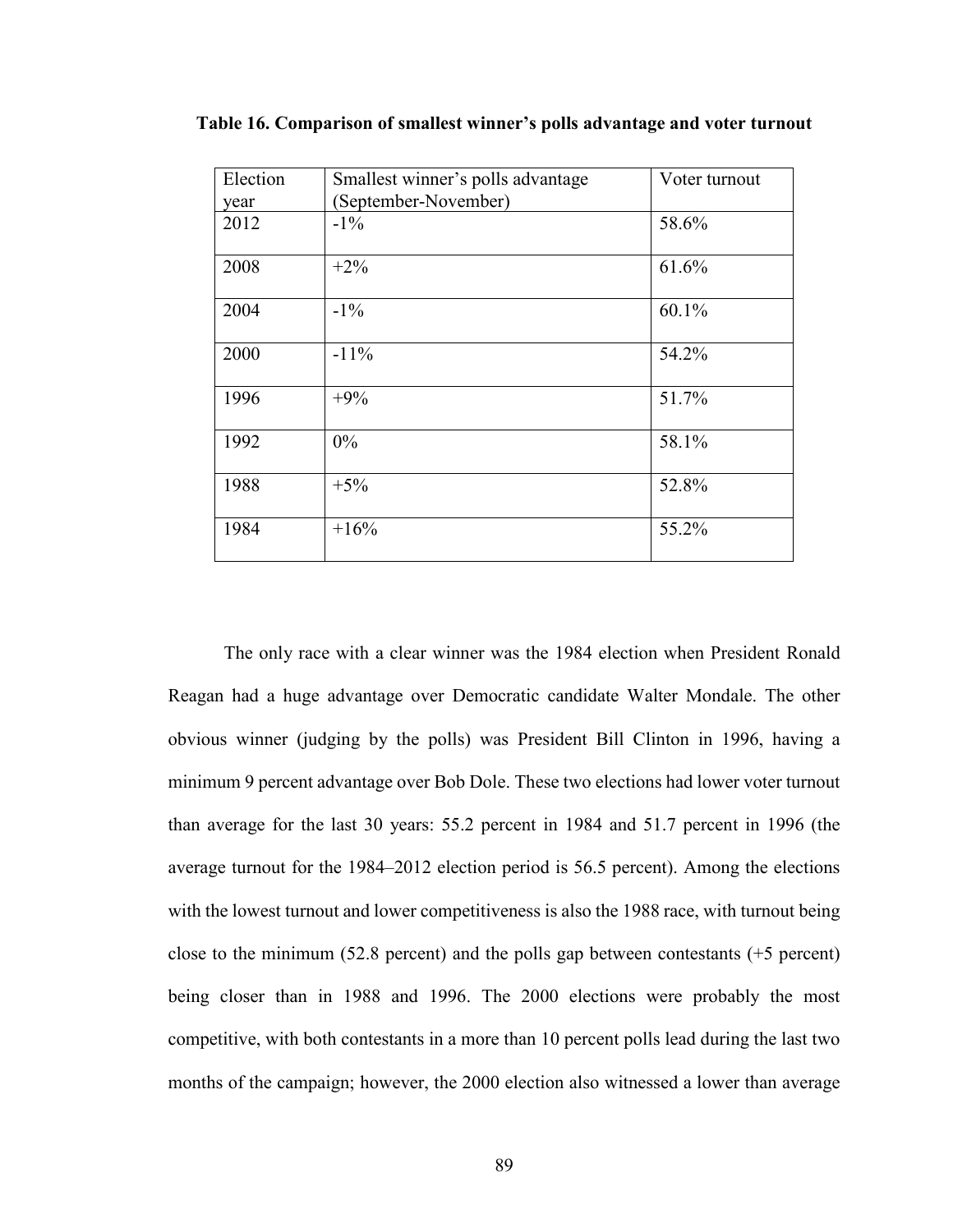turnout. Finally, the closest races in terms of polls – 1992, 2004, 2008, and 2012 elections – had higher than average voter turnout.

The general statistics indicate that election competitiveness in both the 1992 and 2008 elections correlates with a higher than average turnout. There is no evidence in the conventional literature or the statistics that the level of competitiveness was the deciding factor for a higher voter turnout, but this factor might have played a role along with others.

#### **Chapter II conclusion**

As the evidence from the three periods of depressed voter turnout indicates, the enfranchisement of additional groups of voters decreases turnout. However, the nature of these three periods is different. The 1828–1836 period, besides enfranchisement of all white men, included less competitive elections, when President Andrew Jackson was dominating the political arena, thus leading to lower voter interest than later in the  $19<sup>th</sup>$ century, after 1837. With the departure of President Jackson from the White House, voter turnout skyrocketed to record numbers. Enfranchisement lowered voter turnout during two more periods: 1920–1932 (after the 19<sup>th</sup> Amendment) and 1972–1992 (after the  $26<sup>th</sup>$ Amendment). However, along with suffrage, additional factors came into play: first and foremost, a new generation of young voters that were less interested in or satisfied with the current state of American politics.

According to the statistics, the 2004 and 2008 elections should have been elections with even lower voter turnout, as the new large demographic group, the millennials, had reached the voting age, and by 2008 had dislocated the baby boomers as the largest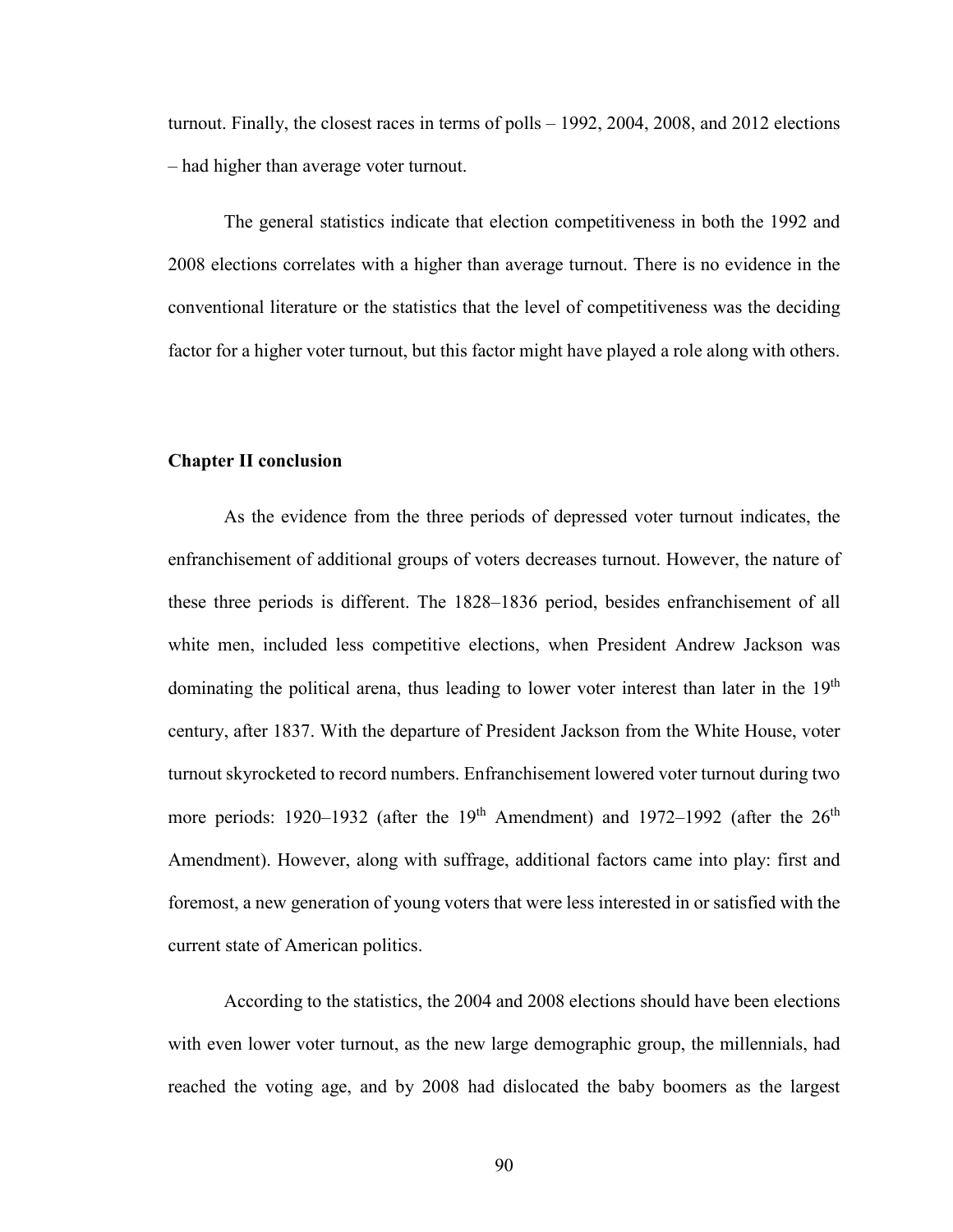electoral generation. However, the competitiveness of the 2004 elections and the efforts of the Obama campaign to mobilize this new group of voters led to turnout is significantly higher than average for this election. In addition, the mobilization of another group of voters, African Americans, allowed Obama to win the 2008 elections by a margin that was formed by the mobilized electorate.

Finally, a strong third-party candidate is a way to drive voter turnout higher than usual. However, after the examination of two campaigns that included such a candidate (1968 and 1992), it is clear that the mere availability of a strong third-party candidate on the ballot does not guarantee an increase in voter turnout, as turnout in 1968 was lower than that in 1964 and 1960. Along with having a third-party candidate, the concurrence of specific factors is necessary. In 1992, Perot managed to image himself as a "protest" candidate, attracting Republicans with his economic agenda and not alienating a significant number of them by his abortion position, thus making it possible for some Republican voters to cast their ballots for him instead of staying at home. By contrast, Wallace did not manage to present himself as a "protest" candidate, as he was a professional politician and could not attract additional voters with his pro-segregation agenda, as it was not as significant as the abortion agenda in 1992.

Several important conclusions can be made from these observations. First, the introduction of a new demographic group of voters significantly influences voter turnout. Under specific conditions, it can either lower turnout or, vice versa, increase it. The image of candidates, their programs, the efforts of their campaigns and the political environment all play a role in what influence the introduction of the new demographic will have. Second, the availability of a third-party candidate does not guarantee an increased voter turnout.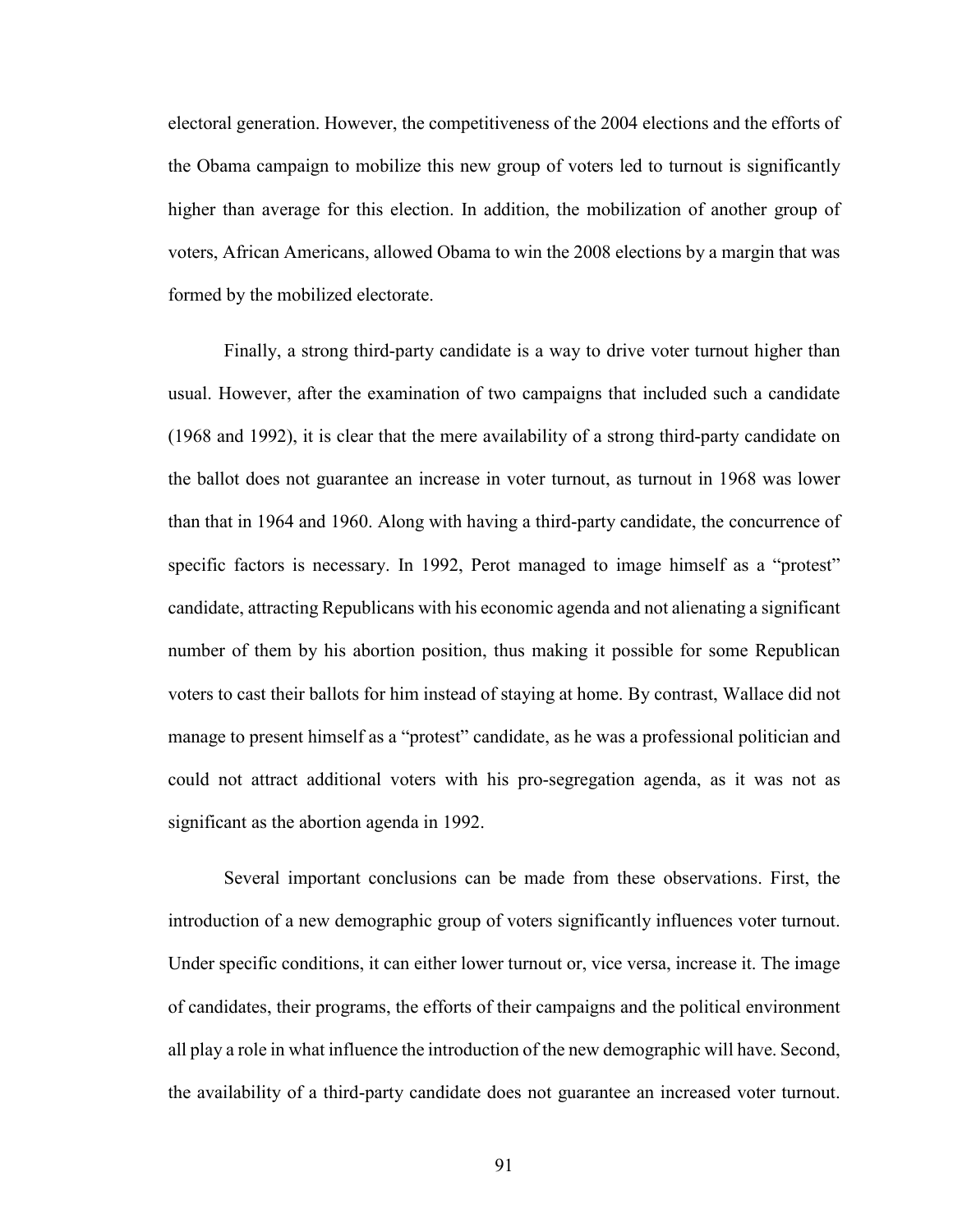Instead, factors surrounding the campaign and the candidates play a more important role. Third, the competitiveness of the elections plays one of the most significant roles in voter turnout.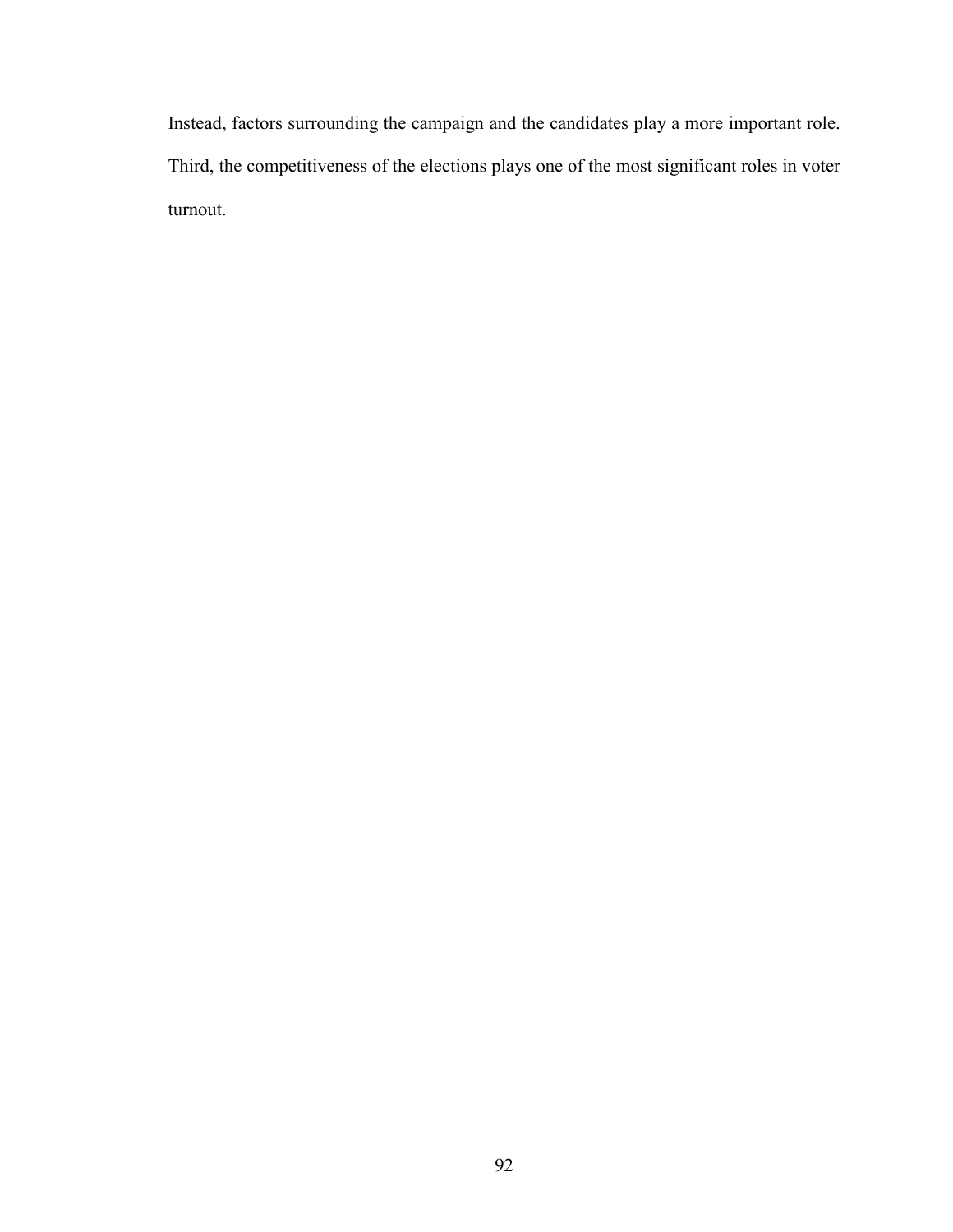# **Chapter III. Voter turnout in 2018 in the context of the last 44 years of midterm elections**

The latest midterm elections not only changed the majority party in the House of Representatives but demonstrated the highest midterm election turnout rate for the last 100 years. For the first time in history, more than 100 million American citizens cast their ballot in a non-presidential election. Besides, for the first time in almost a century turnout reached 50 percent of eligible voters. However, it is unclear what caused this increase in voter turnout compared to other midterm elections. The media was speculating on how the presidency of Donald J. Trump and the then-ongoing special counsel Robert Mueller's investigation might have influenced turnout, but it is hard to assess how credible such analysis might be.

The goal of this chapter is to analyze the latest elections in terms of the past midterm elections. For this reason, the first part of this chapter will focus on finding the major patterns of why voter turnout increased and decreased in the last 44 years of midterm elections, and to place the 2018 midterm elections in these patterns. In the absence of credible research on the 2018 elections, various data that is currently available on this election is used.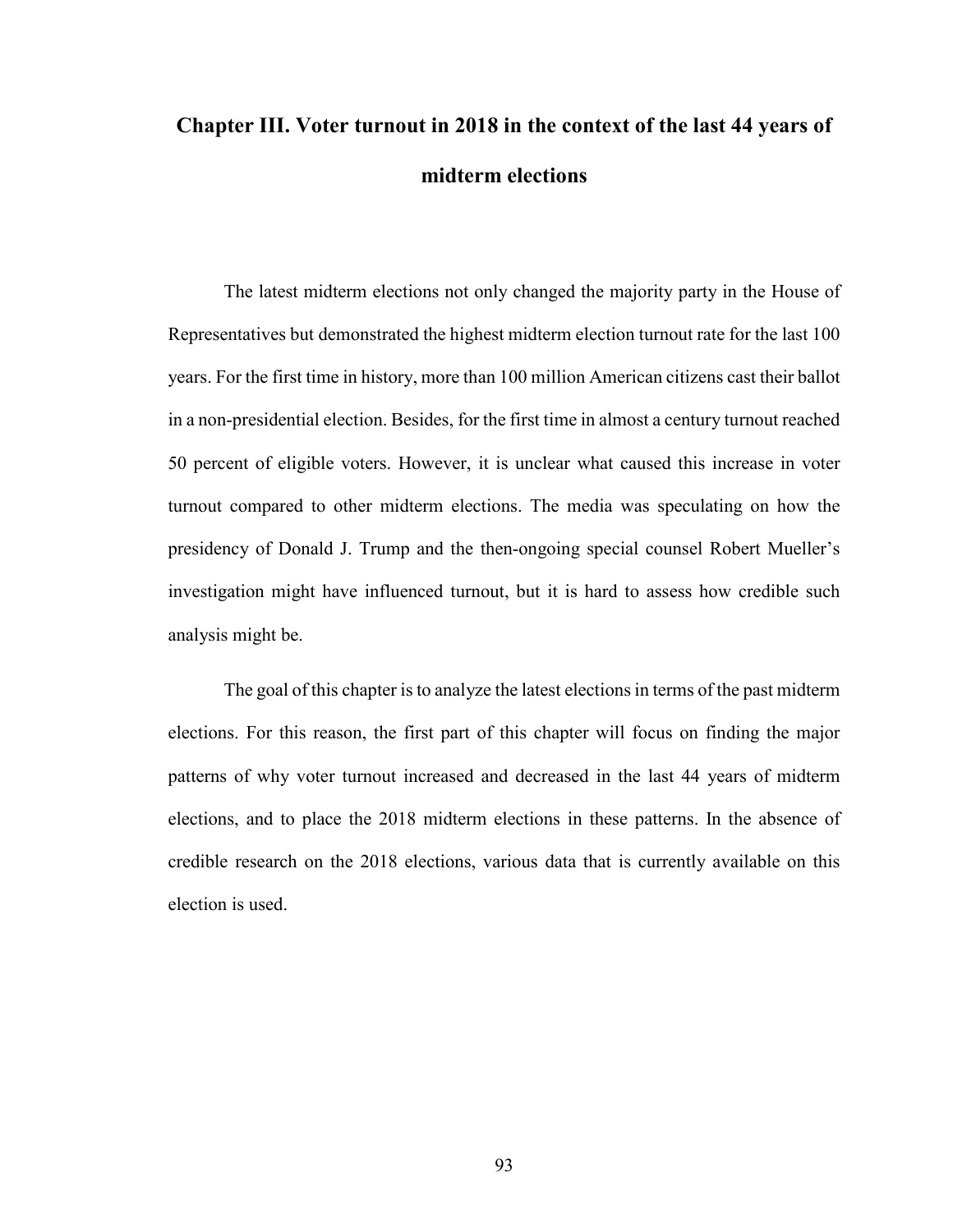#### **Method and period of analysis**

l

The basis of this chapter is the division of most midterm election turnout into three categories based on the performance of the two major political parties, as proposed by the political reporter and election analyst Rhodes Cook: a one-party surge, a one-party collapse and unequal gains.<sup>[194](#page-99-0)</sup> These three types explain how and why turnout increases and decreases in most elections, based on factors that stimulate Americans to vote, attract their attention to voting or make them abstain from voting. The classification of the last 12 midterm elections into these three categories and the analysis of elections that fall in the same category as the 2018 elections will help to make a better analysis of the latest election.

For the purposes of this chapter, the period of the analysis is the last 44 years, from the 1974 midterm elections to the 2018 elections. The reason for using the last 44 years is that this period includes elections of all three categories, with a better and worse performance for both parties, with one exception – the Democratic Party did not suffer a major collapse in any turnout in midterm elections. The decrease in their voters is only connected to the increase in the last election, which should be treated as the stabilization of voter turnout, not its collapse.

<span id="page-99-0"></span><sup>194</sup> Cook, Rhodes. "Voter Turnout and Congressional Change." Pew Research Center. November 1, 2006. http://www.pewresearch.org/2006/11/01/voter-turnout-and-congressional-change/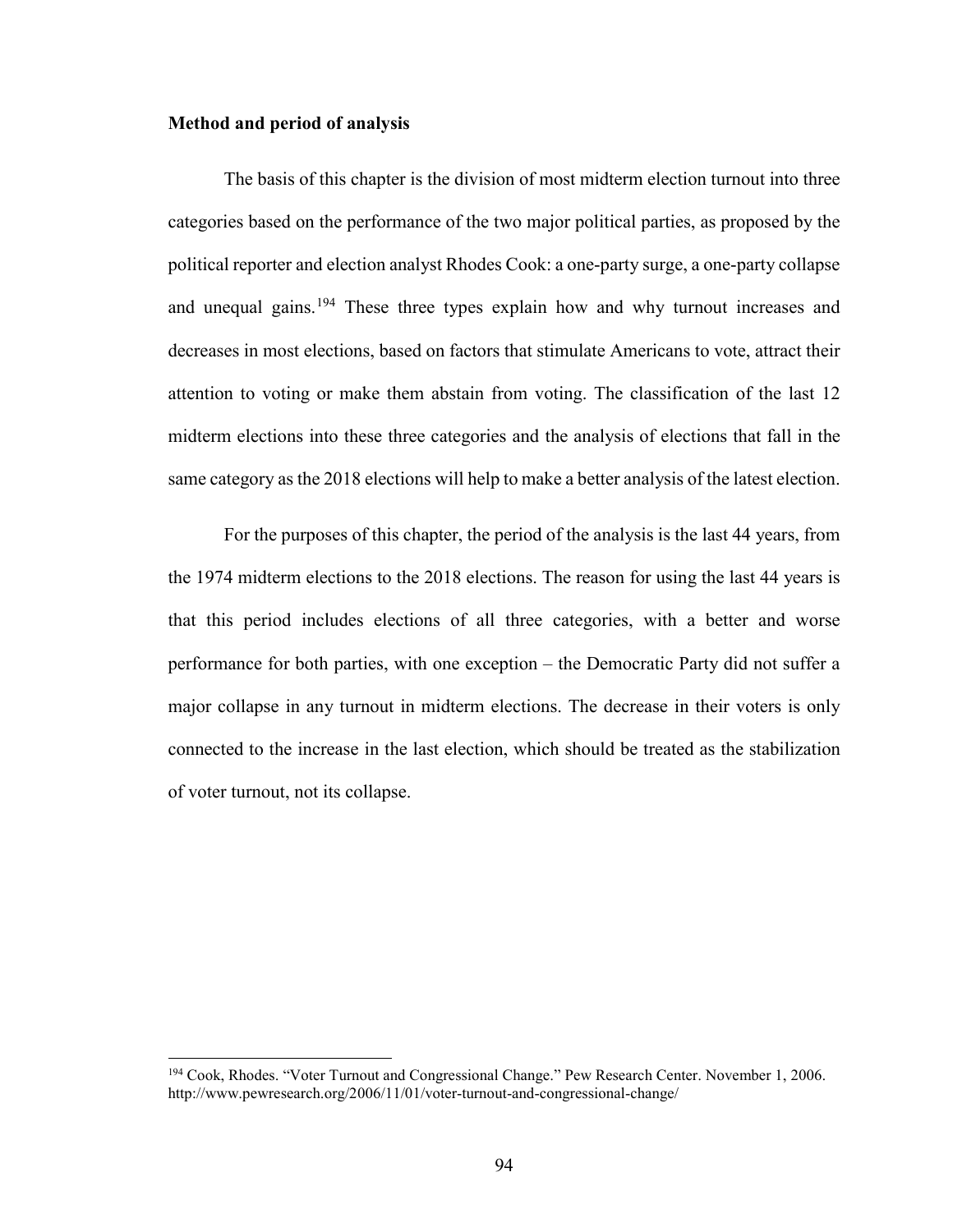|                         | Democratic<br><b>Party</b> |              | Republican<br>Party |        | <b>House</b><br>seats |                         |                                 |
|-------------------------|----------------------------|--------------|---------------------|--------|-----------------------|-------------------------|---------------------------------|
| <b>Election</b><br>year | $V$ otes <sup>195</sup>    | $+/-196$     | <b>Votes</b>        | $+/-$  |                       | <b>Total</b><br>turnout | <b>Turnout</b><br>$\frac{6}{6}$ |
| $1974^{197}$            | 30                         | $\mathbf{1}$ | 21.2                | $-3.1$ | $D+49$                | 52.3                    | 39.1                            |
| 1978                    | 29.9                       | $-0.1$       | 24.4                | 3.2    | $R+13$                | 54.6                    | 39                              |
| 1982                    | 35.3                       | 5.4          | 27.6                | 3.2    | $D+27$                | 63.9                    | 42                              |
| 1986                    | 32.4                       | $-2.9$       | 26.5                | $-1.1$ | $D+5$                 | 59.7                    | 38.1                            |
| 1990                    | 32.5                       | 0.1          | 27.6                | 1.1    | $D+7$                 | 62.3                    | 38.4                            |
| 1994                    | 32.1                       | $-0.4$       | 37                  | 9.4    | $R+54$                | 70.4                    | 41.1                            |
| 1998                    | 31.5                       | $-0.6$       | 32.3                | $-4.7$ | $D+5$                 | 66.6                    | 38.1                            |
| 2002                    | 33.8                       | 2.3          | 37.4                | 5.1    | $R+8$                 | 74.7                    | 39.5                            |
| 2006                    | 42.3                       | 8.5          | 35.9                | $-1.5$ | $D+31$                | 81                      | 40.4                            |
| 2010                    | 39                         | $-3.3$       | 44.8                | 8.9    | $R+64$                | 86.8                    | 41                              |
| 2014                    | 35.6                       | $-3.4$       | 40                  | $-4.8$ | $R+13$                | 78.2                    | 36.7                            |
| 2018                    | 60.6                       | 25           | 50.9                | 10.9   | $D+40$                | 113.6                   | 50.4                            |

**Table 17. Midterm election turnout, number of votes for major party candidates and results of House of Representatives races (1974–2018)** 

The midterm elections between 1934 and 1974 had a less evident pattern in voter turnout, for a reason which will be briefly explained later in this chapter. Besides, the elections before 1965 can hardly be compared to the elections after 1965, as: a) the Voting Rights Act of 1965, and the 24<sup>th</sup> and 26<sup>th</sup> Amendments significantly increased the number of enfranchised citizens, thus slightly changing the voting behavior; b) the U.S. two-party

<span id="page-100-0"></span> $195$  All numbers – in millions of voters

<sup>&</sup>lt;sup>196</sup> Gains/losses in millions of voters compared to previous midterm elections

<span id="page-100-2"></span><span id="page-100-1"></span><sup>197</sup> In bold – election analyzed in Cook's report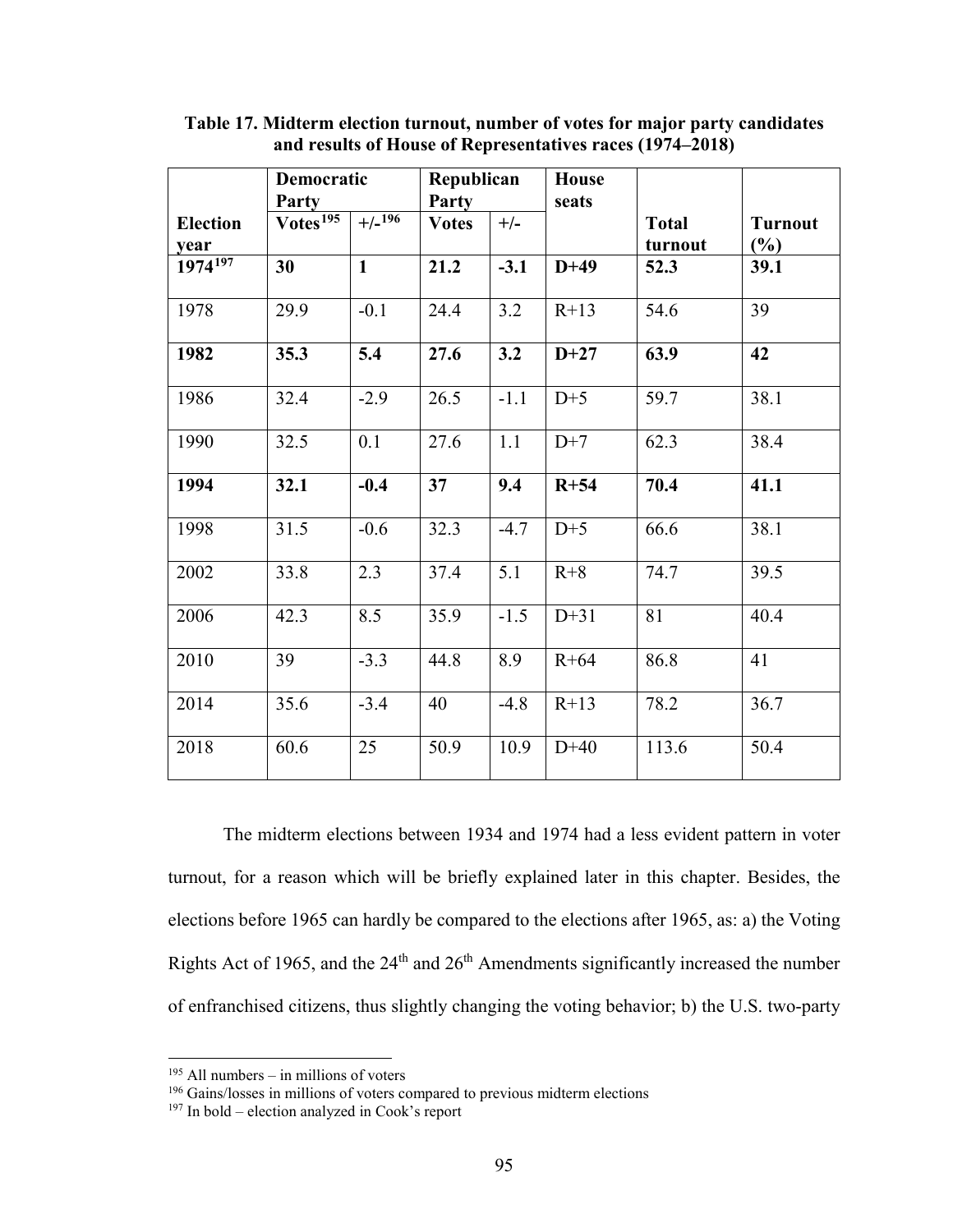system went through a series of changes between 1928 and 1966; and c) the pattern presented in this chapter properly established itself from the 1974 elections onwards, whether it is the consequence of the previous two statements or not.

Changes in seats or the final results of each of these midterm elections are not the purpose of this chapter, as the topic of the thesis is voter turnout, but as this chapter analyzes the agenda of parties during elections, and how the agenda influenced turnout, occasional mentions of results are necessary. Nevertheless, research on how voter turnout influences gains in seats in the U.S. Congress or vice versa is not the primary goal of this chapter.

#### **Three scenarios of midterm election turnout**

The scenarios presented as a method for analysis in this chapter were suggested by Rhodes Cook, political reporter and electoral analyst, in his prognosis for the 2006 midterm elections. In anticipation of the so-called "blue wave" in 2006, when the Democratic Party was expected to win the majority in the House of Representatives for the first time since 1994, Cook wrote an article in which he based "wave" elections on voter turnout.<sup>[198](#page-101-0)</sup> He divided all "wave" elections since 1974 into the following three categories:

- a) one-party surge "one of the parties significantly increases its vote from the previous midterm while the other party's vote remains essentially unchanged;"
- b) one-party collapse "a huge number of voters from one of the parties simply sit out the election;" and

<span id="page-101-0"></span><sup>198</sup> Ibid.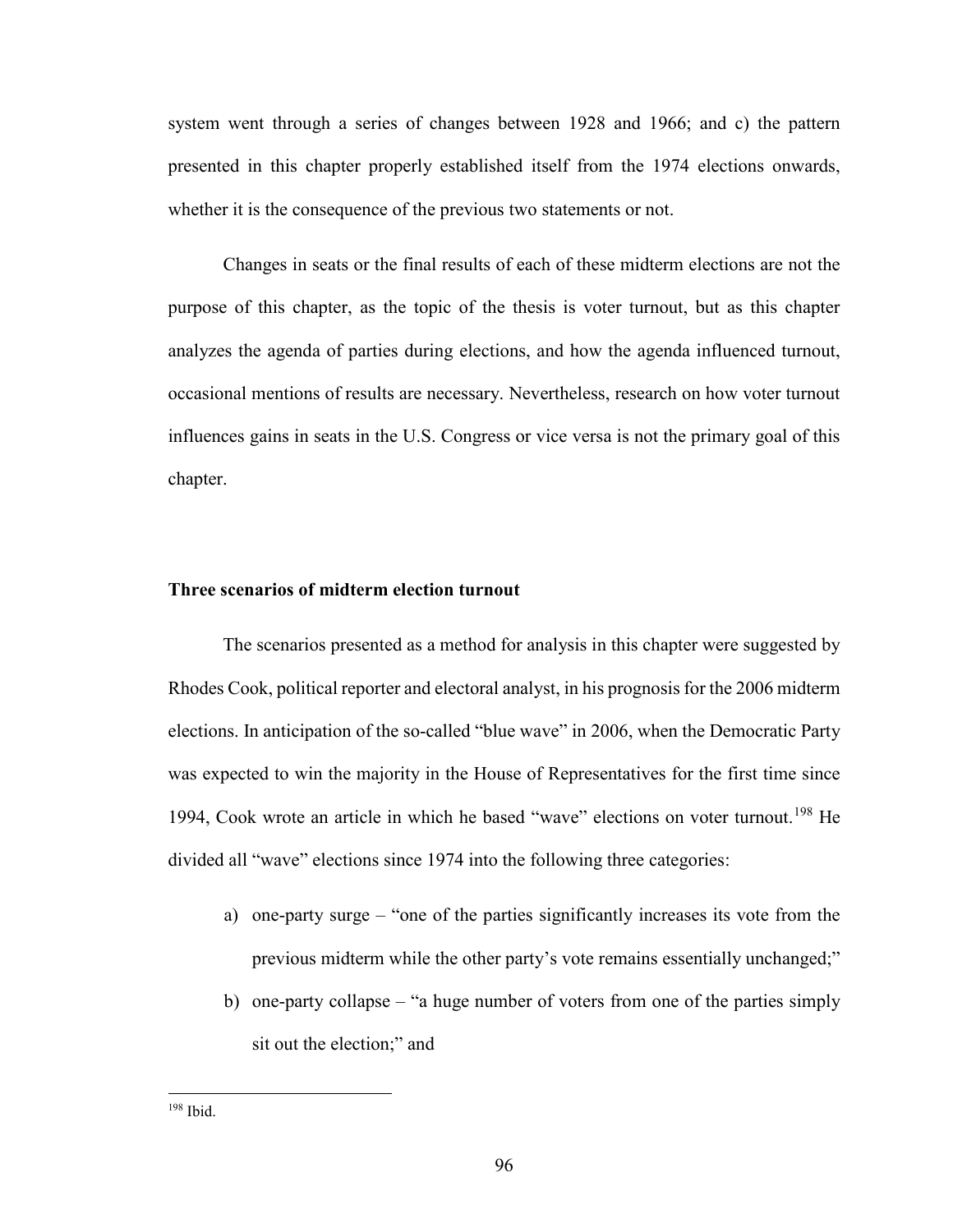c) unequal gains – "both parties add votes from the previous midterm, but one party gains far more than the other."

Based on his classification, Cook categorized three elections into these three types:

- One-party surge the 1994 midterm elections, when the Republican Party had a 9.4 million increase in their turnout and the Democratic Party had a 400 thousand decrease;
- One-party collapse the 1974 midterm elections, when, after the resignation of President Nixon, the Republican Party lost 3.1 million of its voters compared to the 1970 elections, while the Democratic Party attracted 1 million more voters; and
- Unequal gains the 1982 midterm elections, when the Democratic Party had a 5.4 million increase in their turnout, but the Republican Party also gained more votes, but less than the Democratic Party, namely 3.2 million.

Cook was interested in voter turnout as a means to produce a "wave" election, and his analysis tied turnout to parties' results in the midterm elections, but the goal of this chapter is to analyze voter turnout, not its influence on the number of seats that parties receive as a result of this turnout. However, Cook's division can be applied solely to the study of voter turnout.

Cook's original analysis considered three "wave" elections: those of 1974, 1982 and 1994. However, his classification, with some adjustments, can be applied to most midterm elections of the last 44 years.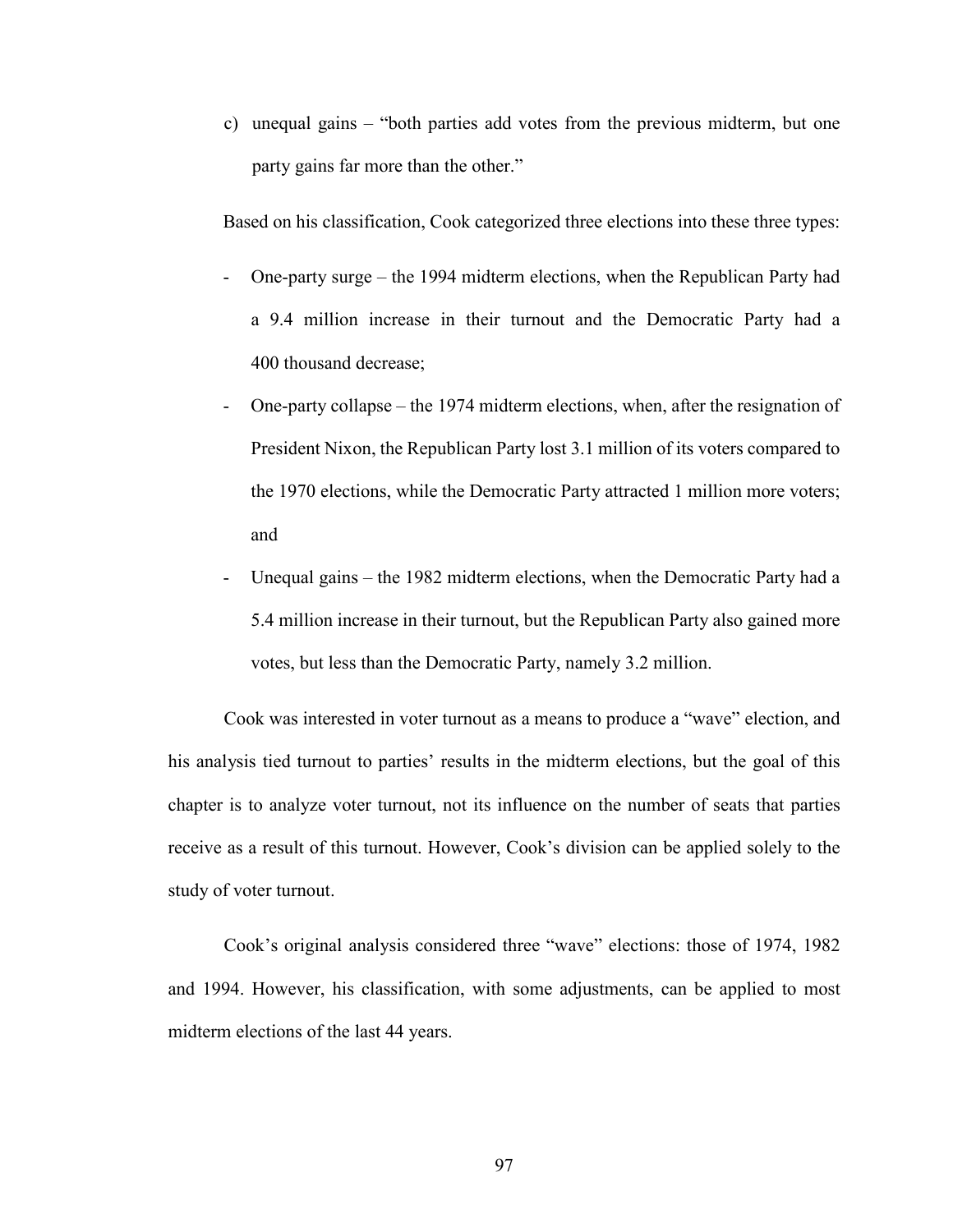| Category           | Party      | Year       |
|--------------------|------------|------------|
| One-party surge    | Democratic | 2006       |
|                    | Republican | 1994, 2010 |
| One-party collapse | Republican | 1974       |
| Unequal gains      | Democratic | 1982       |
|                    | Republican | 2002       |

**Table 18. Midterm elections of each type of turnout (1974–2010)** 

This system is unclear on what to consider as a surge or a collapse, especially whether to consider a significant gain in votes after a "one-party collapse" as a "one-party surge," as in 1978 when the Republican Party gained 3.2 million voters after a 3.1 million decrease four years earlier. Such situations require an adjustment of the system: a return to a normal partisan turnout (within 0.1 million voters) should be considered as a stabilization.

**turnout** 

| Year | <b>Turnout</b><br>$\mathcal{O}_0$ | Democratic<br>Party gains | Republican<br><b>Party gains</b> | House<br>seats | Category                     |
|------|-----------------------------------|---------------------------|----------------------------------|----------------|------------------------------|
| 2014 | 36.7                              | $-3.4$                    | $-4.8$                           | $R+13$         | Stabilization                |
| 1986 | 38.1                              | $-2.9$                    | $-1.1$                           | $D+5$          | Stabilization                |
| 1998 | 38.1                              | $-0.6$                    | $-4.7$                           | $D+5$          | Stabilization <sup>199</sup> |

(continued on next page)

<span id="page-103-0"></span><sup>&</sup>lt;sup>199</sup> Scientists argue that the 1998 decrease in Republican turnout was caused by the unpopularity of the President Clinton impeachment proceedings, but according to the rule explained above, it termed as a "stabilization"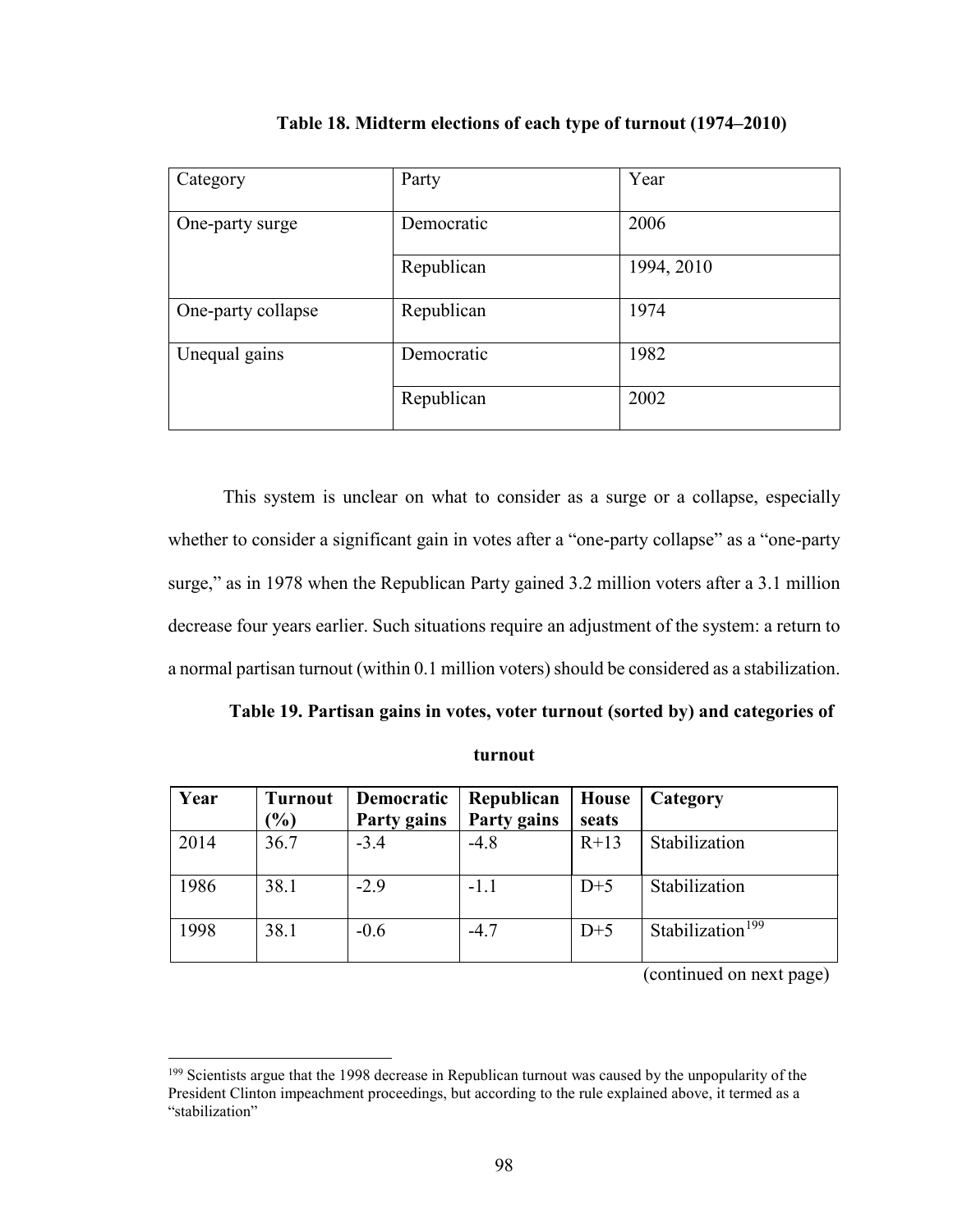| 1990    | 38.4 | 0.1          | 1.1    | $D+7$    | Stabilization             |
|---------|------|--------------|--------|----------|---------------------------|
| 1978    | 39   | $-0.1$       | 3.2    | $R+13$   | Stabilization             |
| 1974200 | 39.1 | $\mathbf{1}$ | $-3.1$ | $D+49$   | <b>One-party collapse</b> |
| 2002    | 39.5 | 2.3          | 5.1    | $R+8$    | Unequal gains             |
| 2006    | 40.4 | 8.5          | $-1.5$ | $D+31$   | One-party surge           |
| 2010    | 41   | $-3.3$       | 8.9    | $R + 64$ | One-party surge           |
| 1994    | 41.1 | $-0.4$       | 9.4    | $R+54$   | <b>One-party surge</b>    |
| 1982    | 42   | 5.4          | 3.2    | $D+27$   | <b>Unequal gains</b>      |
| 2018    | 50.4 | 25           | 10.9   | $D+40$   | Unequal gains             |

Three elections out of the 12 in the last 44 years cannot be assigned to any category: those of 1990, 2010 and 2014. The 1990 elections did not see a significant increase for any party's turnout, the Democratic Party received 1.1 million more votes than in 1986 and the Republican Party received 0.1 million more; voter turnout was just 0.3 percent higher than four years before that. It is not clear how to characterize the 2010 midterm elections: it represents a "one-party surge," as the Republican Party received an 8.9 million increase in votes, but at the same the Democratic Party suffered a decrease of 3.3 million votes, which is more votes than the Republican Party lost in 1974, which makes these elections a "oneparty collapse" as well. Finally, the 2014 midterm election can be characterized as a "bothparties collapse" – both the Democrats and the Republicans lost more than 3 million votes compared to the 2010 elections.

<span id="page-104-0"></span><sup>200</sup> In bold – elections analyzed in Cook's report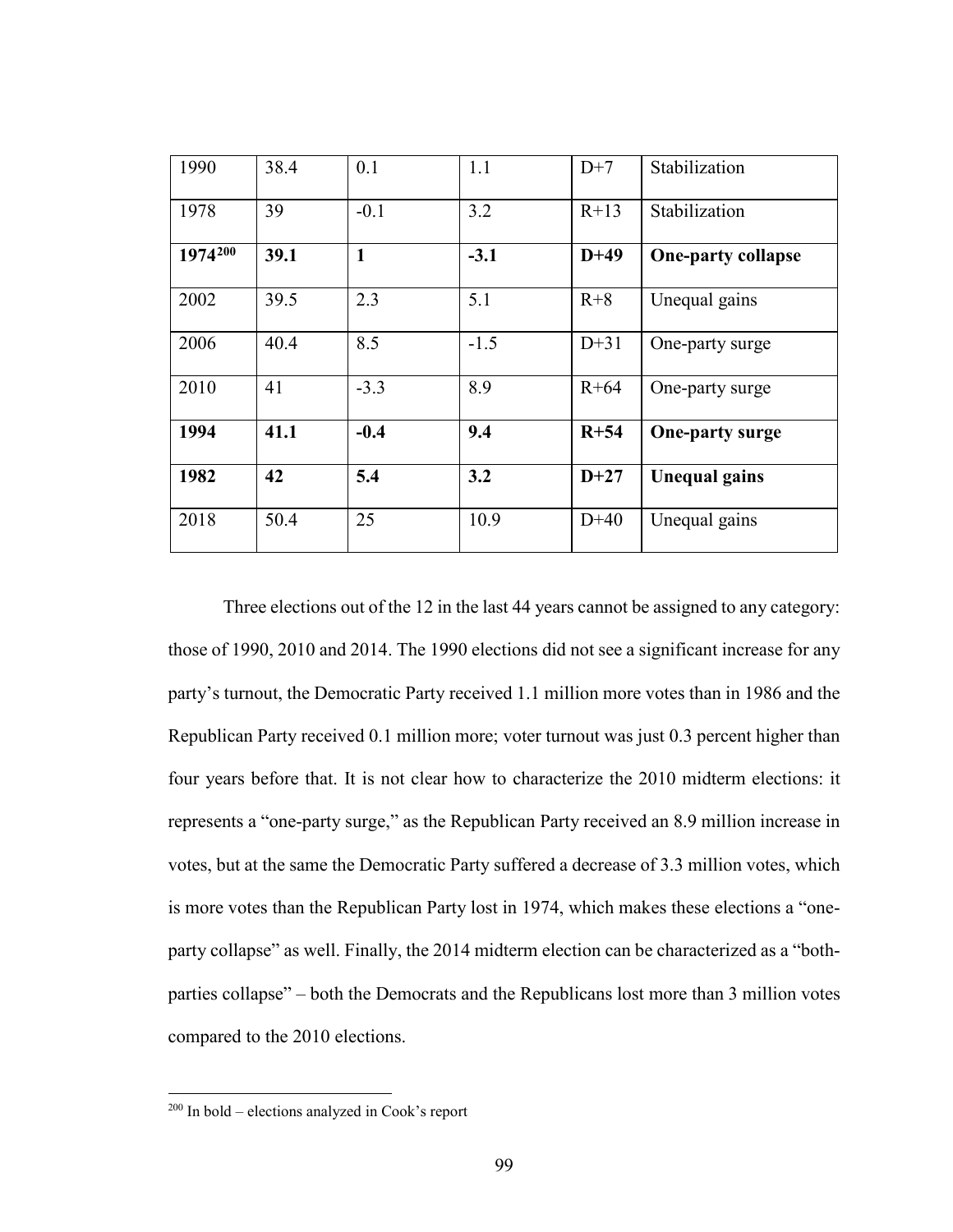However, both the 1990 and 2014 elections are classified as "stabilization" elections. The 1986 elections stabilized voter turnout after the 1982 spike in turnout, and the 1990 elections did not see any significant difference in turnout. These elections also did not significantly change the composition in either the House of Representatives or the Senate, and changes in turnout look like another adjustment from the 1982 elections. The 2014 election saw a significant decrease in voter turnout for both parties, but it can also be classified as a "stabilization" election. For the Democratic Party, the 2014 elections were another stabilization after the 2006 surge, as well as for the Republican Party, after the 2010 elections gains.

Table 19 illustrates which categories of elections work better and worse for a higher turnout. Stabilization elections demonstrate the worst turnout: all the elections that stabilized the previous spike reveal a drop in voter turnout to the lowest point. Except for the 2014 election, which represented the lowest turnout in the history of midterm elections, turnout in all the other stabilizing elections varies by 1 percent – from 38.1 percent to 39.0 percent. Even the election that stabilized the 1974 one-party collapse demonstrated a lower turnout than the collapse. Turnout for unequal gains elections usually represents the highest turnout among all these types, but there is an exception with regard to the 2002 elections – they demonstrated quite a low voter turnout, as they gained votes relative to the very low turnout of the 1998 elections.

#### **Classification in context**

#### *Stabilization and one-party collapse turnout*

It might be clear what causes a party's turnout to collapse. In most cases, it is the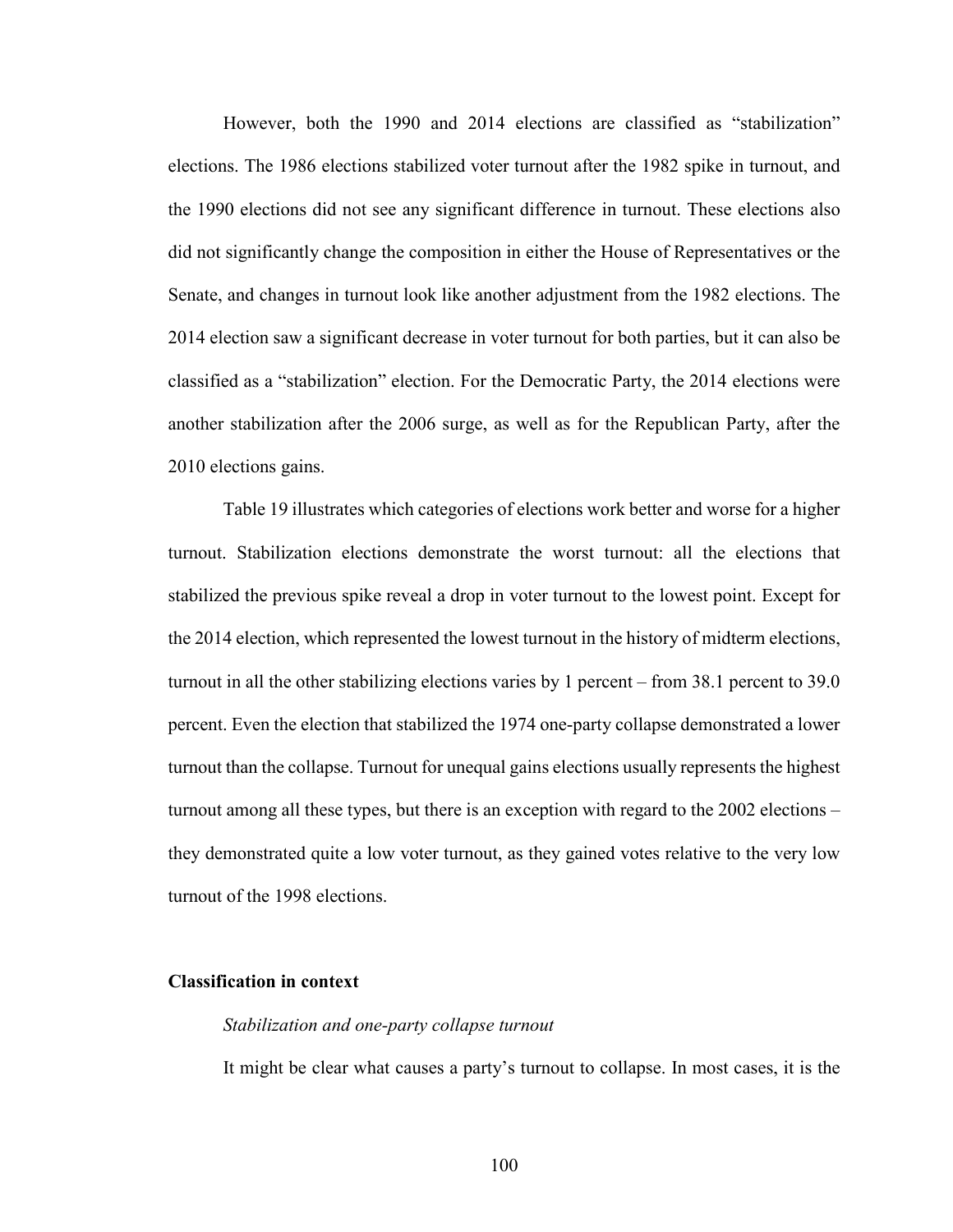result of an adjustment from the previous elections. In 1982, both parties gained a significant number of votes – combined 8.4 million compared to the 1978 elections. In the next midterm election in 1986, both parties lost votes relative to how many new votes they had received in 1982 – the Democrats gained 5,4 million and lost 2.9 million, the Republicans gained 3.2 million and lost 1.1 million. Parties mobilize voters based on their agendas and are not able to keep a part of these voters four years later. These collapses usually happen after unequal gains or one-party surges, and a party usually loses approximately 35-50 percent of their new voters. In 1986, the Democrats lost 53 percent of their new 1982 voters, while the Republicans did better and lost only 34 percent. In 1998, the Republican turnout suffered a significant decrease – 4.7 million voters compared to the previous election in 1994. However, the 1994 elections saw a surge, namely 9.4 million of new Republican voters, but in 1998 the Republican Party lost 50 percent of these voters. After the surge in 2006, the Democratic Party lost a significant number of voters in 2010, namely 38 percent. Finally, the 1974 collapse was caused not by the adjustment after the 1970 elections (in that case the Republicans would have increased their turnout, as they lost voters in 1970), but by the Watergate scandal, President Nixon's resignation and his pardon by President Ford.

#### *One-party surge*

A one-party surge is a more frequent phenomenon than a one-party collapse and is similar in nature to a certain extent. The Watergate scandal and all the subsequent events had a negative effect on the Republicans' turnout and a neutral effect on turnout for the Democrats. The one-party surge turnout has similar causes but works in the opposite way. There were three major reasons for the massive Republican turnout in the 1994 elections,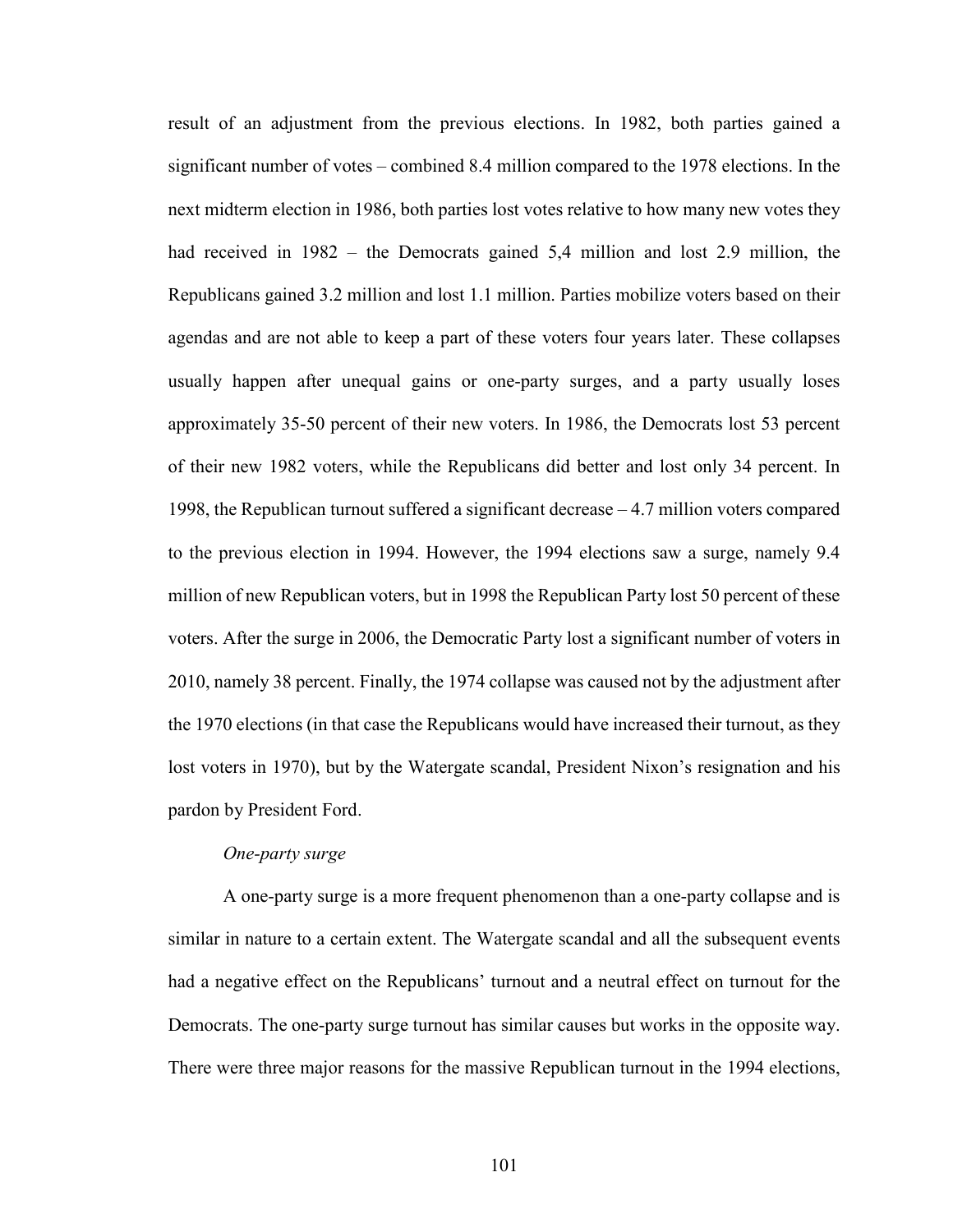which were formed by a number of smaller factors. The 1992 elections and the candidacy of Ross Perot played a major role in 1994 elections. President Clinton's first presidential victory was not impressive, as he took only 43 percent of the vote. In 1994, Perot was still present in the political arena, and this time meant doom for the Democrats in Congress. The first Clinton administration's major reforms were various and divisive.<sup>[201](#page-107-0)</sup> In the domestic arena, in 1994 the Clinton administration and several Democratic members of Congress produced two major gun control bills: the Brady Handgun Violence Prevention Act and the Federal Assault Weapons Ban. The gun control agenda alienated conservatives and Perot voters, who usually voted Democratic or did not vote at all.<sup>202</sup> In terms of foreign policy, the Clinton administration was one of the most pro-free trade administrations by that time, and there were two products of that policy: the General Agreement on Tariffs and Trade's 1994 update (GATT 1994), which created the World Trade Organization (WTO), and the North America Free Trade Agreement (NAFTA.) Both these initiatives were highly controversial inside the country, and once again, were met negatively by conservative Democrats and Perot voters.[203](#page-107-2) NAFTA opposition became a major issue for the elections. Perot took part in a protest against NAFTA when he published his book *Save Your Job, Save Our Country: Why NAFTA Must Be Stopped – Now!* Perot started rallying against the agreement around the country,  $204$  which was significant, considering that he received 18.9 percent of the votes in 1992.

 $\overline{\phantom{a}}$ 

<span id="page-107-0"></span><sup>201</sup> Jacobson, Gary C. *The 1994 House Elections in Perspective*. Boulder: Westview Press, Inc.

<span id="page-107-1"></span> $^{202}$  Ibid.<br> $^{203}$  Ibid.

<span id="page-107-2"></span>

<span id="page-107-3"></span><sup>&</sup>lt;sup>204</sup> Berens, Charlyne. 1999. "Amplifying the Giant Sucking Sound: Ross Perot and the Media in the NAFTA Negotiations." Newspaper Research Journal 20 (2): 90. doi:10.1177/073953299902000208.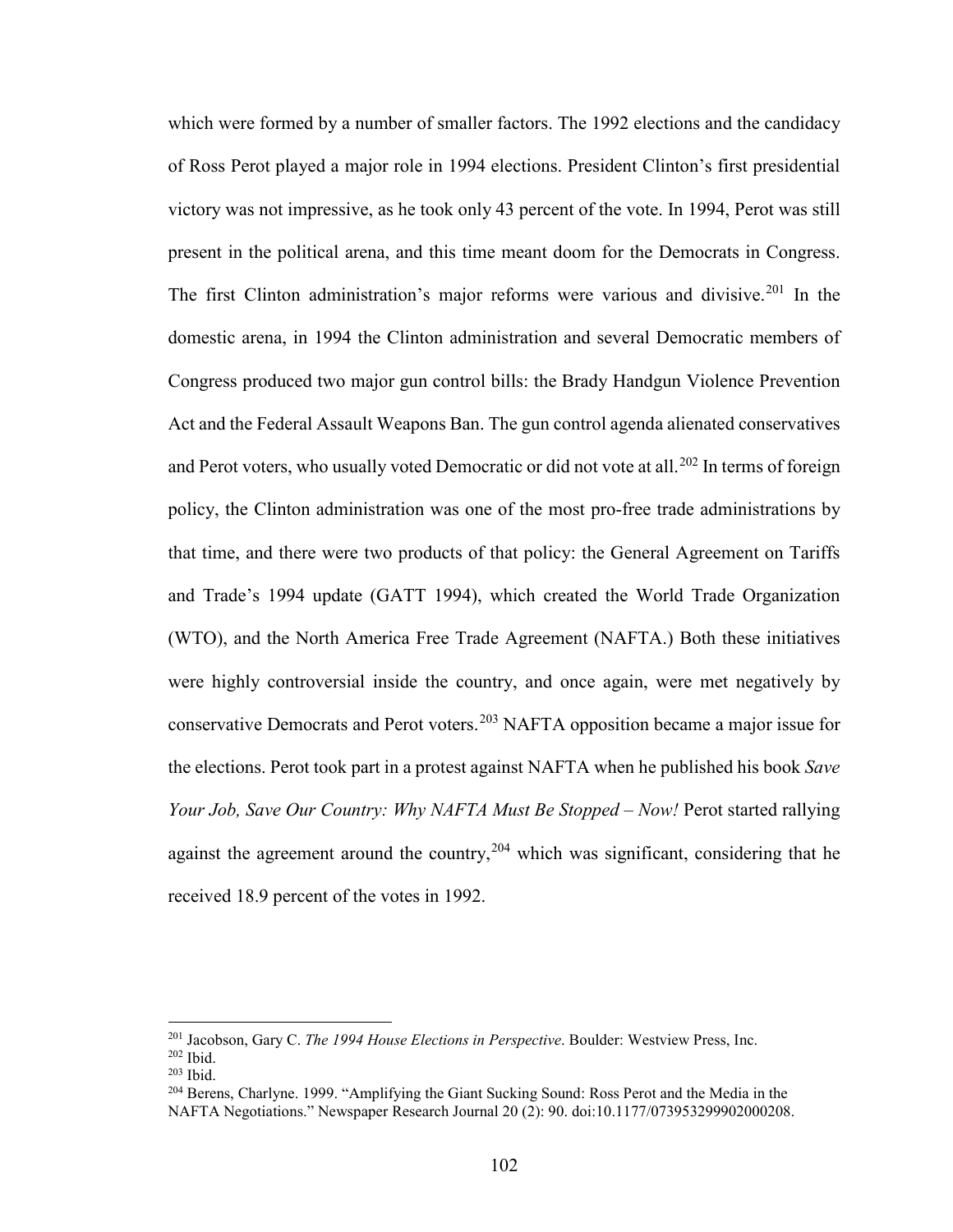Besides the approval of the Clinton administration, there were long-term factors. Congress's approval rating has almost always been lower than 40 percent, since 1974 when Gallup started to measure it, but the disapproval rating that was fluctuating between 40 percent and 56 percent between 1970 and 1989 started to rise after 1990, going to its historic high of 73 percent in October 1994. At least two major factors caused such a spike in the disapproval rating, the first of which was the gridlock in a divided government during the Reagan and Bush administrations, which reached its peak during the  $107<sup>th</sup>$  Congress  $(1991–1993)$ ,  $205$   $206$  and the second was the rising movement for term limits for congressmen.<sup>[207](#page-108-2)</sup>

The Democrats did not lose many votes compared to the 1990 turnout, only 0.4 million, and this does not represent a collapse like those in 2010 or 1974. The collapse of the Democratic Party did not happen, because this campaign did not shift voters from one party to another, but rather radicalized voters. Some Democratic voters shifted to the Republican Party, but these were mostly Republicans who had voted for the Democrats before, the so-called "Reagan Democrats" – 7 percent of Republicans reported voting for a Democratic candidate in 1994 compared to 23 percent in 1990. A similar situation happened on the other side – 10 percent of Democrats (3 percent more than for the Republicans) defected compared to 21 percent in 1990.<sup>[208](#page-108-3)</sup>

There were fewer defectors than usual on both sides combined  $-17$  percent in the 1994 House elections compared to 22 percent in 1990. Similar statistics can be traced in

 $\overline{a}$ 

<span id="page-108-0"></span><sup>205</sup> Jacobson, Gary C. *The 1994 House Elections in Perspective*. Boulder: Westview Press, Inc.

<span id="page-108-1"></span><sup>206</sup> Clymer, Adam. "The 1992 Campaign: Congressional Races; Voter Anger Propels Term-Limit Push." The New York Times. August 22, 1992. https://www.nytimes.com/1992/08/24/us/the-1992-campaigncongressional-races-voter-anger-propels-term-limit-push.html  $207$  Ibid.

<span id="page-108-3"></span><span id="page-108-2"></span><sup>208</sup> Ibid.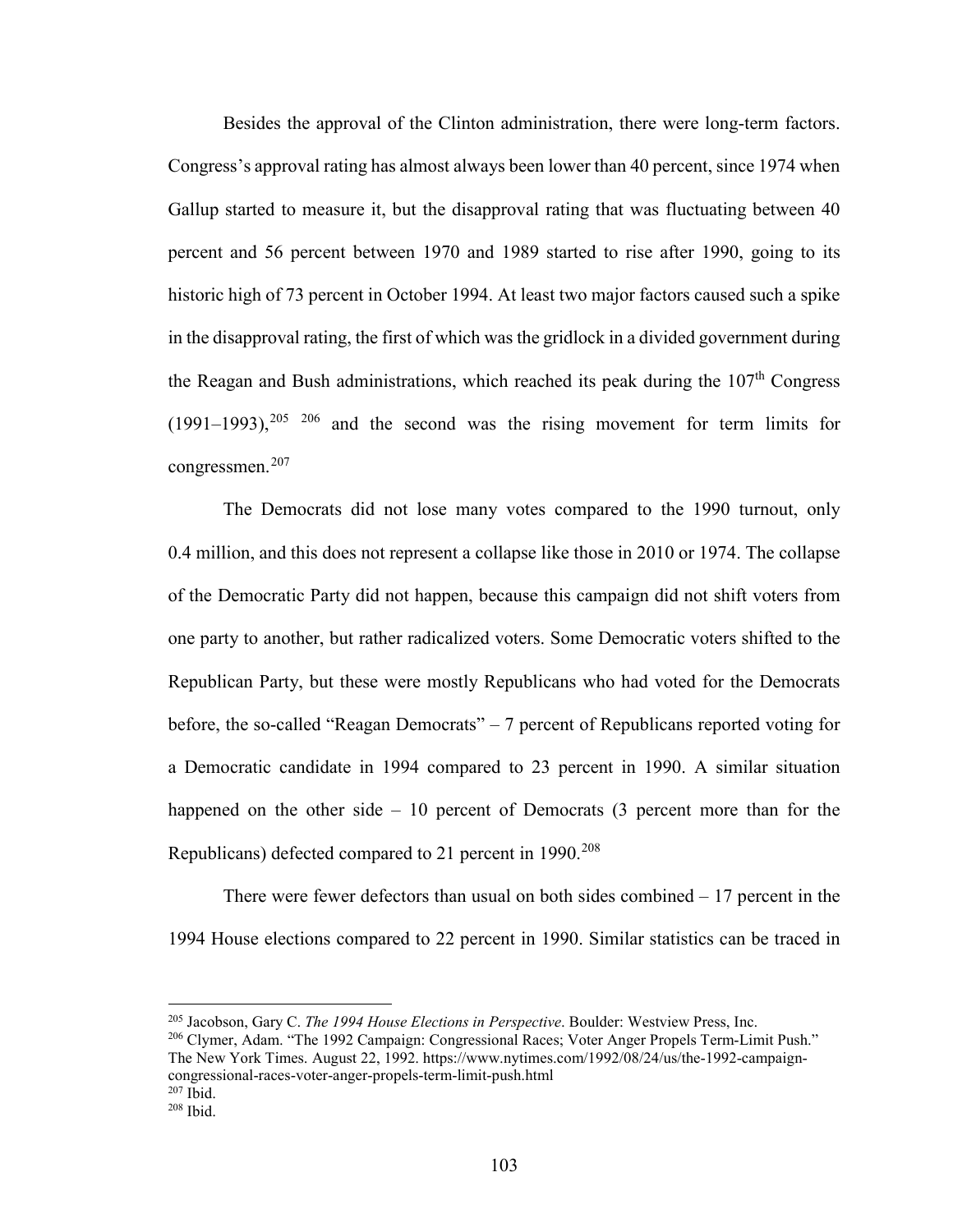other "one-party surge" turnout. In 2006, 11 percent of voters did not vote for their parties' House candidates compared to 18 percent in 2002, and in 2010 only 10 percent of voters sided with another party's House candidate.<sup>[209](#page-109-0)</sup> During "one-party surge" elections, controversial policies of a party in power tend to radicalize voters and make them stick to their party's candidate, which results in an increase in the minority party's votes, while the losing party stays at approximately the same level as four years earlier. Thus, the radicalization of voters and one-party surges usually create higher voter turnout, as in the 1994 and 2006 elections.

### *Unequal gains turnout*

The 2002 elections involved a number of factors which played against the party in power, which in 2002 was the Republican Party. The U.S. economy was in a slight recession in 2001–2003. After 4.7 percent and 4.1 percent growth in GDP in 1999 and 2000, respectively, this index went down to 1 percent in 2001 and 1.8 percent in  $2002.^{210}$  $2002.^{210}$  $2002.^{210}$ The Democrats used the poor condition of the U.S. economy as their central issue. "The slow economy was potentially a much greater electoral threat to Republicans than the return of red ink, to which it also of course contributed. Had Democrats succeeded in making the economy the dominant issue, they might well be running the  $108<sup>th</sup>$  Congress," wrote Gary Jacobson, Ph.D., University of San Diego, about the situation before the 2002 midterm elections.<sup>[211](#page-109-2)</sup> On the one hand, adding to the slow economy, the number of big

<span id="page-109-0"></span><sup>209</sup> Ornstein, Mann, Malbin, Rugg, Wakeman. "Vital Statistics on Congress, Chapter 2: Congressional Elections." Brookings Institution. April 7, 2014. https://www.brookings.edu/wp-<br>content/uploads/2019/03/Chpt-2.pdf.

<span id="page-109-1"></span> $^{210}$  BEA. Real GDP growth of the United States from 1990 to 2017.

<span id="page-109-2"></span>https://apps.bea.gov/iTable/iTable.cfm?reqid=19&step=2#reqid=19&step=2&isuri=1&1921=survey <sup>211</sup> Jacobson, Gary C. 2003. "Terror, Terrain, and Turnout: Explaining the 2002 Midterm Elections." Political Science Quarterly (Academy of Political Science) 118 (1): 1.

http://search.ebscohost.com/login.aspx?direct=true&db=tsh&AN=9638151&site=ehost-live&scope=site.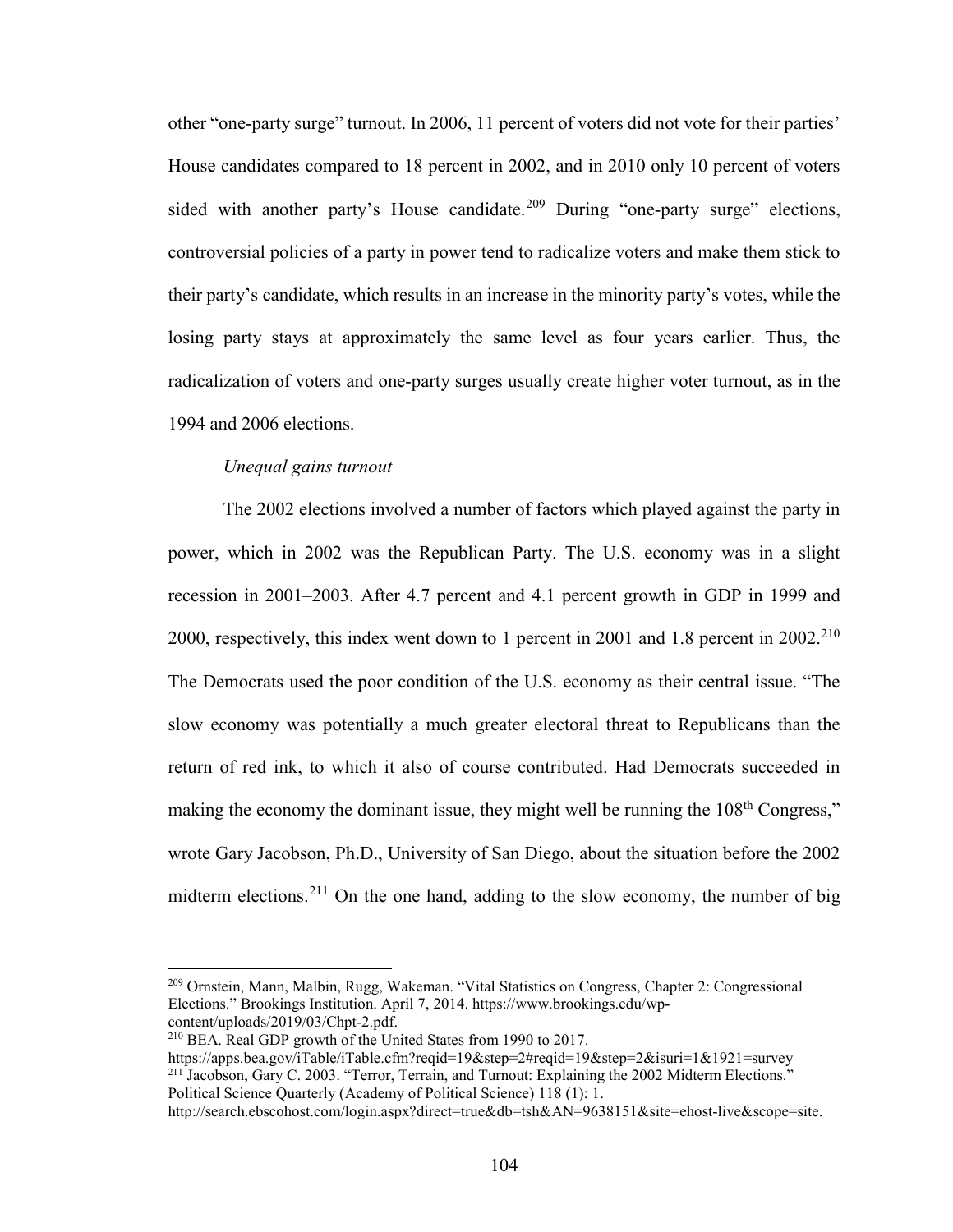corporation scandals, the most important of which, but far from being the only one, was the Enron bankruptcy,  $^{212}$  $^{212}$  $^{212}$  also added to the momentum of the Democrats. On the other hand, the 2002 midterm election was the first one after the terrorist attacks on September 11, 2001. This attack had a major political effect, raising the president's and the  $107<sup>th</sup>$ Congress's approval ratings significantly.

# *The president's power of setting the agenda and turnout*

In *Presidential Power and the Modern Presidents* political scientist Richard Neustadt wrote: "The essence of a President's persuasive task is to convince such men that what the White House wants of them is what they ought to do for their sake and on their authority."[213](#page-110-1) Larry Sabato, Ph.D., University of Virginia, rephrased it in *The George W. Bush Midterm*: "The power of the president is the power to set the agenda."<sup>[214](#page-110-2)</sup>

In 1994, parties had a different message. Republicans had a structured campaign that was criticizing both policies of the first two years of the Clinton administration and the long-term effects of the Democratic House of Representatives. The Democrats rallied on defending these policies. Both messages were directed at the same swing electorate – "Reagan Democrats," blue-collar workers, who were supporting the Republicans in large numbers but were defecting to Democratic candidates. As the debate in 1994 was centered around the Clinton administration, and the Democrats had decided to side with their president, it was the president's approval rating that determined his power to set the agenda for the public against the same efforts of the Republican campaign. President Clinton's

<span id="page-110-1"></span><span id="page-110-0"></span><sup>&</sup>lt;sup>212</sup> Sabato, Larry J. *The George W. Bush Midterms*. Lanham: Rowman & Littlefield Publishers, Inc. 2003.<br><sup>213</sup> Neustadt, Richard E. *Presidential Power: The Politics of Leadership*. New York: Wiley, 1960.<br><sup>214</sup> Sabato, L

<span id="page-110-2"></span>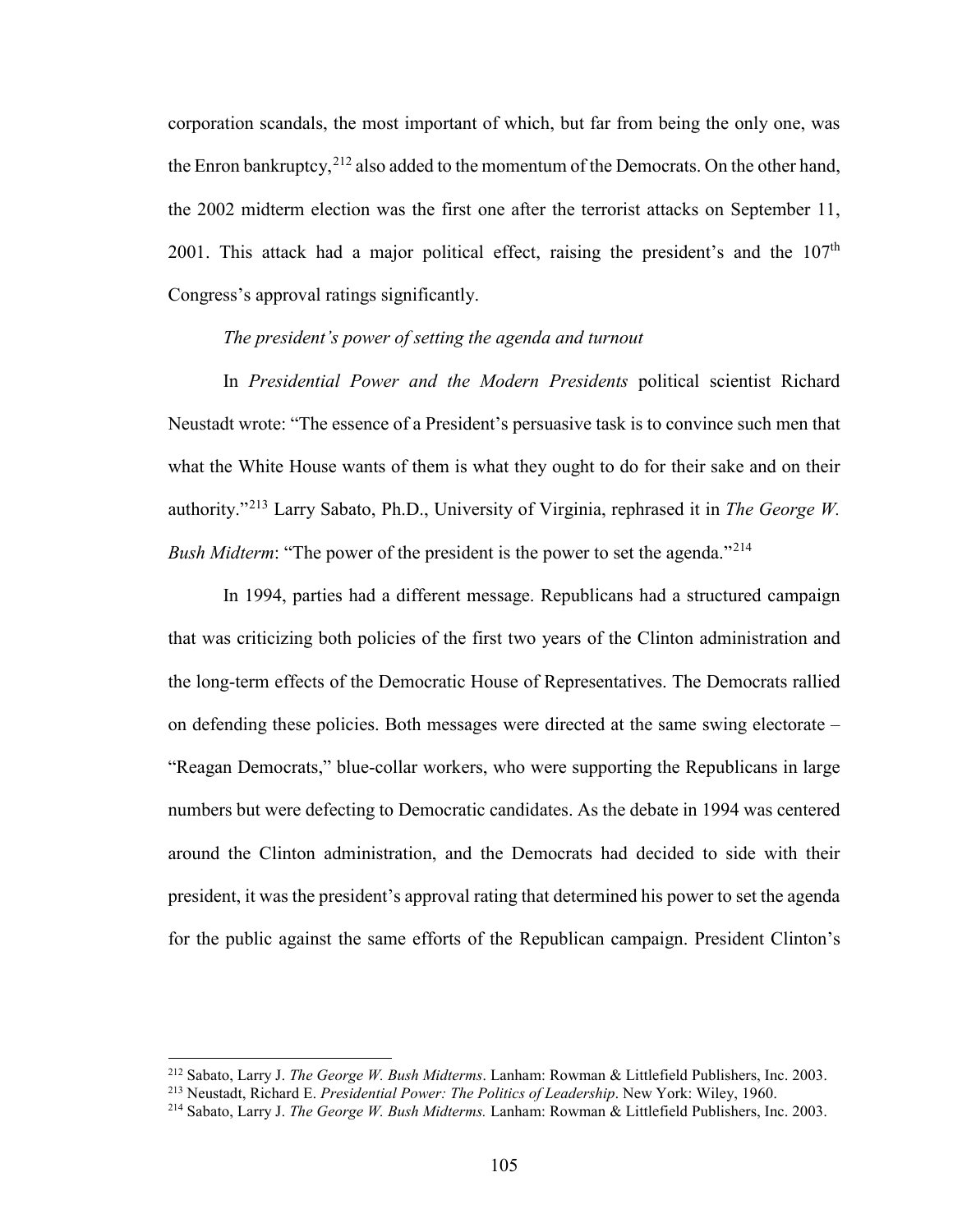approval rating in early November 1994 was 46 percent,<sup>[215](#page-111-0)</sup> a rather low figure, which determined his power to set the agenda against the party out of power. The Republicans' work against the president resulted in attracting and mobilizing the additional electorate, while the Democrats lost their traditional "defectors," who might have abstained from voting but decided to cast their ballots, increasing the Republican turnout significantly.

In his essay for *Midterm Madness*, *[216](#page-111-1)* Dr. Sabato analyzes how the power of the president to set the agenda helped the Republican Party to gain more votes in 2002, at the same time that the Democrats managed to get 2.3 million more votes than four years earlier. By the time of the 2002 elections, President Bush's approval rating still stood at 63 percent.<sup>[217](#page-111-2)</sup> While the Democrats were forcing the economic and social agenda, the Republicans were using the foreign policy as their main issue, primarily the terror and upcoming war in Iraq. As in 1994, the party out of power was attacking the president's agenda, the party in power was defending it. If the president had had a low approval rating, as Clinton did in 1994, the election might have resulted in a one-party surge turnout. However, the president's approval rating in late October was 63 percent, which was quite enough to force his agenda and attract the electorate. Thus, there was a surge in voter turnout for the party out of power, but the party in power managed to use the president's power to set the agenda to get even more voters, thus resulting in an unequal gains turnout.

 $\overline{\phantom{a}}$ 

<span id="page-111-0"></span><sup>215 &</sup>quot;Presidential Approval Rating. Bill Clinton." Gallup. https://news.gallup.com/poll/116584/presidentialapproval-ratings-bill-clinton.aspx

<span id="page-111-2"></span><span id="page-111-1"></span><sup>216</sup> Sabato, Larry J. *The George W. Bush Midterms*. Lanham: Rowman & Littlefield Publishers, Inc. 2003. 217 "Presidential Approval Rating. George W. Bush." Gallup.

https://news.gallup.com/poll/116500/presidential-approval-ratings-george-bush.aspx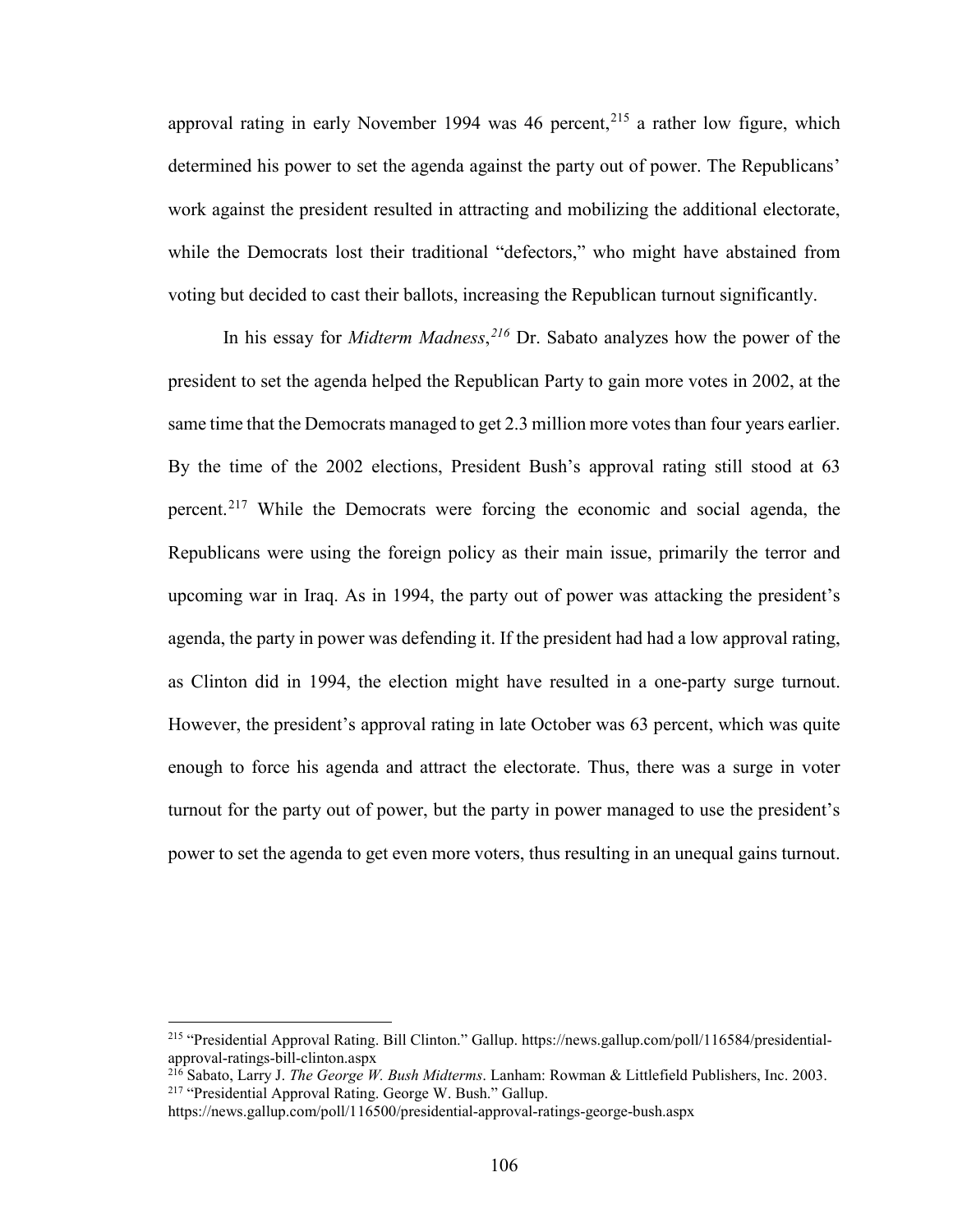### **Placing 2018 in context**

l

According to the classification, the 2018 midterm election clearly can be classified as an "unequal gains" election; moreover, both parties gained a record-breaking number of votes compared to the 2014 election: while the Republicans received 9.4 million new votes in 1994, which was the record, in 2018 the Democratic Party gained 25 million new votes, and the GOP also broke its own 1994 record, gaining 10.9 million new votes.

It is quite rare that midterm elections introduce unequal gains for both parties – the 2018 elections became only a third case in 44 years, along with the elections of 1982 and 2002. In 2002 the party in power, both in the House and in the White House, was on the defense and won. This time the party in power lost – unequal gains were on the side of the Democratic Party, which took control of the next House of Representatives. Such a situation resembles the 1982 midterm elections, but in 1982 the government was divided: the House was under the control of the Democratic Party, but the Republican Party controlled the Senate and the White House. However, this is of less importance now, as the strategy of the House minority party for the 1982 and 2018 elections was similar. In 1982 the Republican Party, despite having control of the White House and the Senate, was in the attacking position. The sitting president usually loses seats in the House in his midterm elections. Between 1934 and 2002 there was not a single midterm election where the president's party would add seats in the House of Representatives. The House was under the control of the Democrats, but effectively the Republicans had the conservative majority in the chamber – the coalition of 192 Republican congressmen and some conservative, mostly Southern, Democrats gave the president an effective majority.<sup>[218](#page-112-0)</sup> Thus, the

<span id="page-112-0"></span><sup>218</sup> Busch, Andrew E. *Horses in Midstream. U.S. Midterm Elections and Their Consequences, 1894-1998*. Pittsburgh: University of Pittsburgh Press.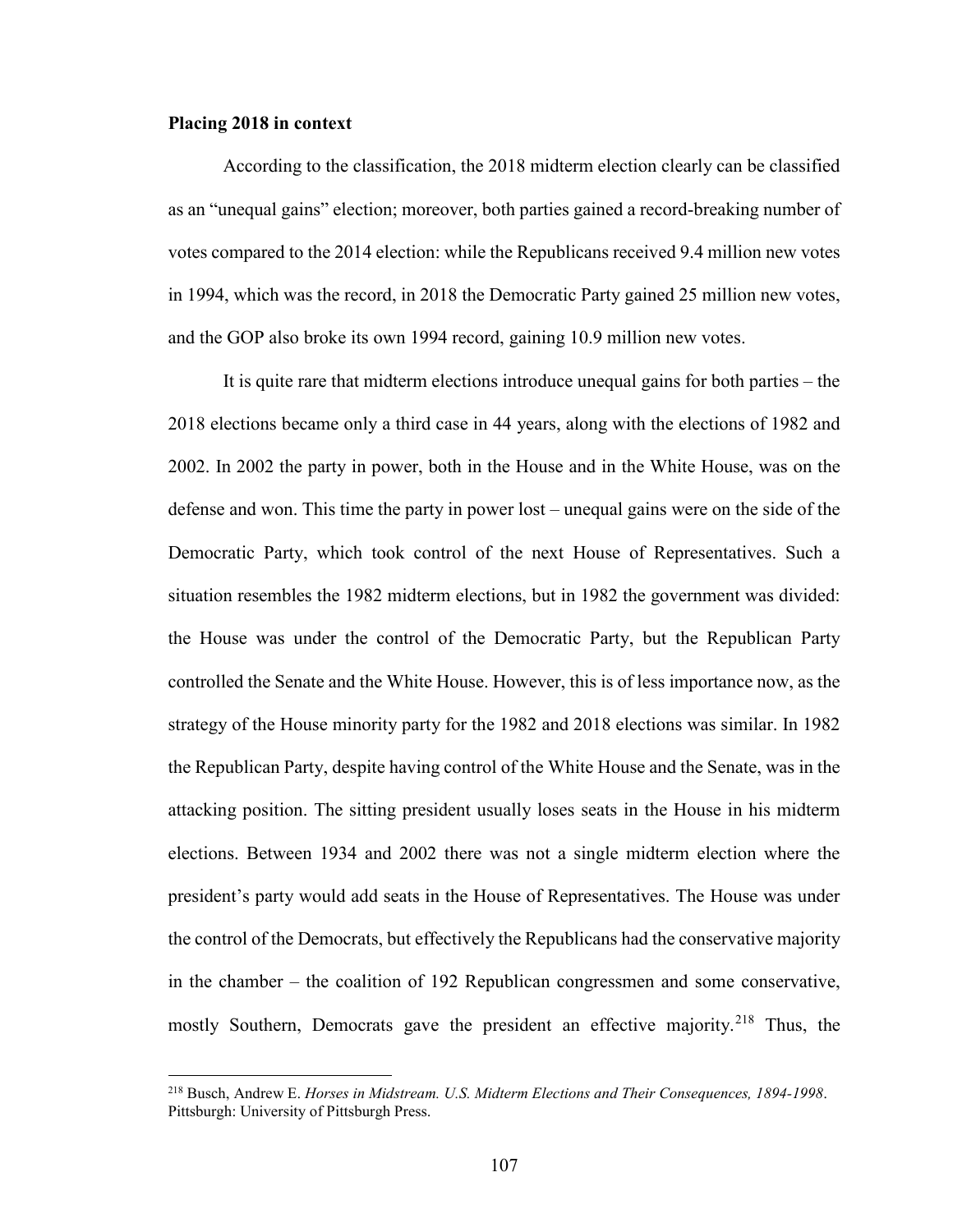Democrats were effectively in the minority and were in the position of attacking the president and congressmen from his party.

The main theme of these elections was the economy, as the country was going through the deepest recession since the Great Depression. The state of the economy is usually one of the main factors that define the party that wins the midterm elections, even when losing just several seats in the House is treated as the president's victory.<sup>[219](#page-113-0)</sup> During a period with a good economy, the president's party usually loses fewer than 10 seats, as happened during Reagan's 1986 midterm elections. The economy was in a serious recession in 1982, and the Democrats used this, calling it "Reagan Recession." This could have meant doom for the Republican Party, but they decided to use other tactics and attack the Democrats for the bad shape of the economy, trying to coin the counter phrase "Carter Recession." This strategy could possibly have worked – it was a continuation of the 1980 "Reaganomics" campaign when the president campaigned on a return to the pre-Roosevelt free market economy. Two years later, Republicans in the House wanted to continue the rhetoric, claiming that the recession was the result of the Democratic policy. In 1982, Republicans even hoped that they could take the House, which would have been an incredible result, as before that the president's party had not won seats in the House since 1934 and the Republican Party had not controlled the House since 1955. In June 1981, Republican National Committee Chairman Richard Richards announced that his party planned to take the House in the upcoming elections.<sup>[220](#page-113-1)</sup> However, the Republican agenda

 $\overline{\phantom{a}}$ 

<span id="page-113-0"></span><sup>219</sup> Jacobson, Gary C. "Terror, Terrain, and Turnout: Explaining the 2002 Midterm Elections." Political Science Quarterly (Academy of Political Science) 118 (1): 1.

<span id="page-113-1"></span>http://search.ebscohost.com/login.aspx?direct=true&db=tsh&AN=9638151&site=ehost-live&scope=site. <sup>220</sup> Busch, Andrew E. *Horses in Midstream. U.S. Midterm Elections and Their Consequences, 1894-1998*. Pittsburgh: University of Pittsburgh Press.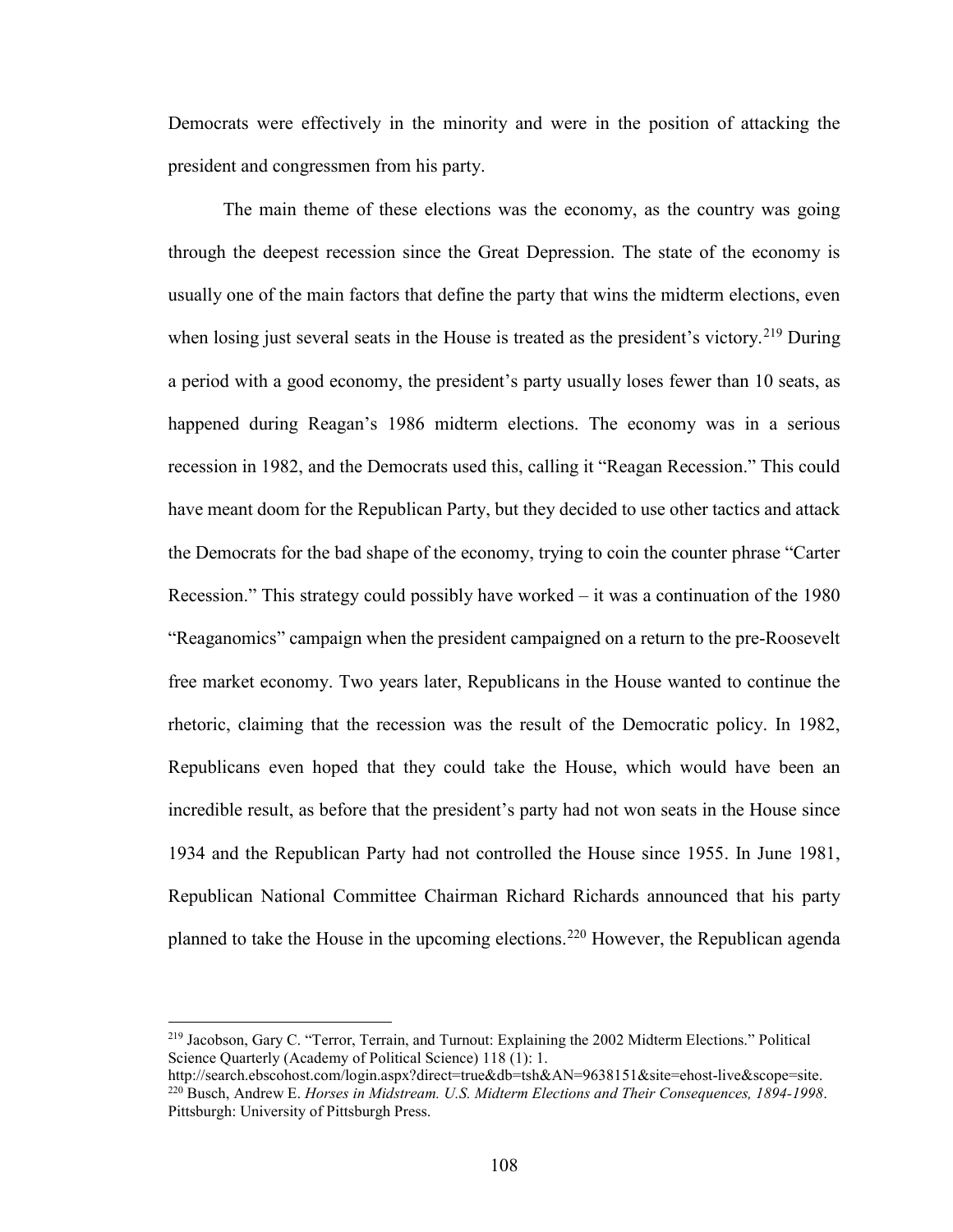was seriously suffering from the president's low approval rating: President Reagan's rating was just 42 percent on November 8, 1982, six days after the election. The president and his party had the power to persuade voters to turn out and gained 3.2 million more voters than four years earlier. However, because of the low approval rating, the Democrats did a better job at persuading the public and gained 5.4 million more votes.

In 2018 the situation was both similar and different. The economy was in a growth phase, which is always a good sign for the president's party and could have meant calm elections, as in 1990, when the Republicans lost only seven seats in the House under the presidency of George H.W. Bush. However, a number of factors seriously influenced turnout rate in 2018.

### **Factors that influenced the 2018 midterm election turnout**

A number of articles in the media have speculated on what caused such a high voter turnout in 2018. Among the reasons that are listed in the media are:

- a spike in Latino voters;  $221$
- the decrease in male voters;  $222$
- highly competitive races;  $2^{23}$
- alleged voter suppression by the Republican Party in 2014 and  $2016$ ;  $224$
- the unpopularity of the president;  $225$

<span id="page-114-0"></span><sup>221</sup> Vesoulis, Abby. "The 2018 Elections Saw Record Midterm Turnout". Time. November 13, 2018. http://time.com/5452258/midterm-elections-turnout/

 $222$  Ibid.

<span id="page-114-2"></span><span id="page-114-1"></span><sup>223</sup> Domonoske, Camilla. "A Boatload Of Ballots: Midterm Voter Turnout Hit 50-Year High." National Public Radio. November 8, 2018. https://www.npr.org/2018/11/08/665197690/a-boatload-of-ballotsmidterm-voter-turnout-hit-50-year-high <sup>224</sup> Ibid.

<span id="page-114-3"></span><sup>225</sup> Silver, Nate. Twitter post. November 18, 2018. 6:07 p.m.

<span id="page-114-4"></span>https://twitter.com/NateSilver538/status/1064203383089840128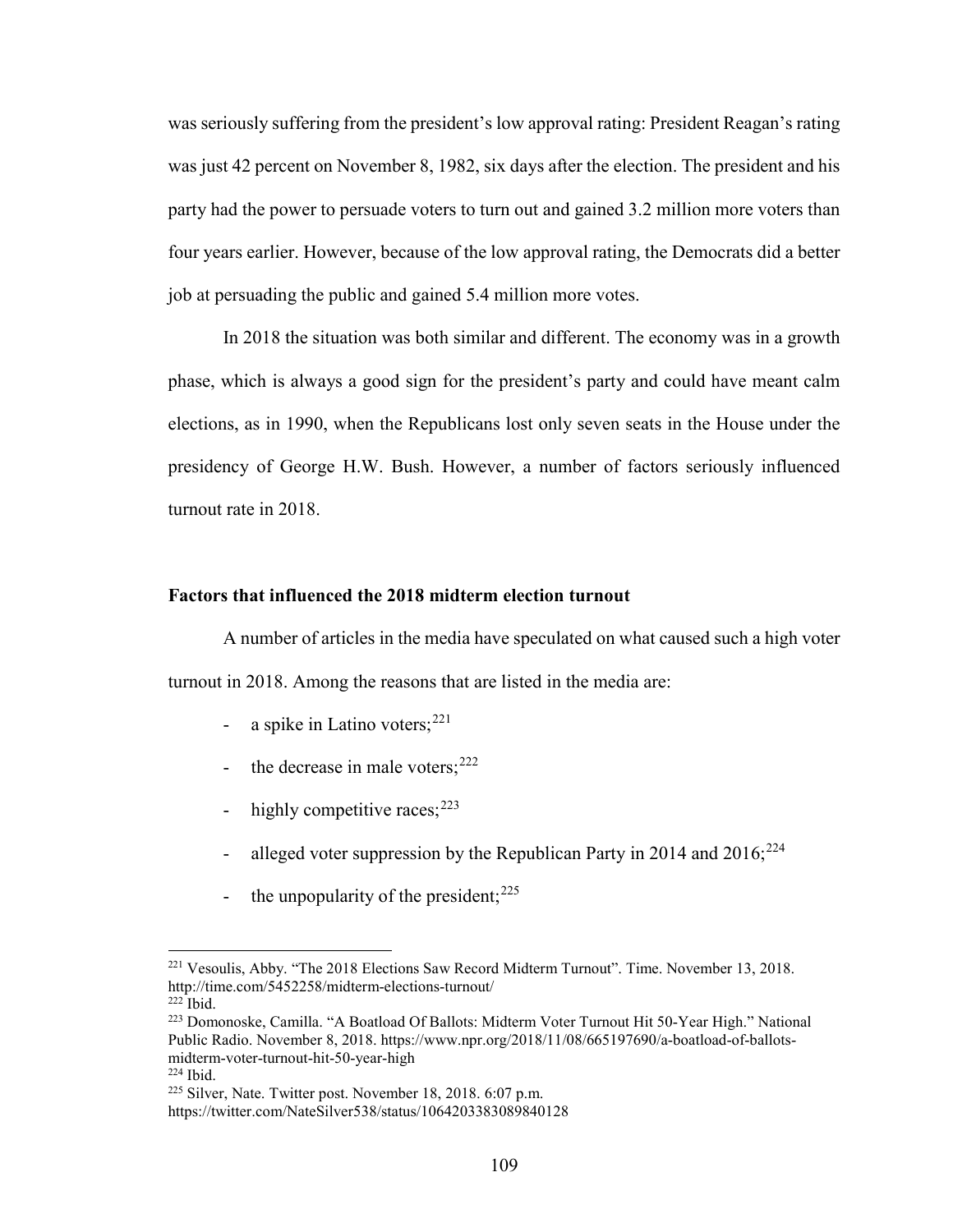- ongoing presidential scandals; $^{226}$  $^{226}$  $^{226}$  and
- the "Taylor Swift" effect<sup>227</sup> and turnout spike among young  $(18–29 \text{ years old})$ voters.[228](#page-115-2)

# *Demographic groups*

In the absence of statistics from the U.S. Census Bureau, the exit polls<sup>[229](#page-115-3)</sup> are now the only source to assess the demographic composition of the 2018 turnout. The racial and ethnic composition indeed indicates that Latino voters turned out in greater numbers than in 2014,<sup>[230](#page-115-4)</sup> with a 3 percent increase,<sup>[231](#page-115-5)</sup> while the white and African American turnout percentages are lower – 3 percent and 1 percent, respectively, compared to the 2014 turnout. As for 18-to-29-year-old voters, their share in the voting population did not increase compared to 2014: it was 13 percent for both elections. On the contrary, the 64 years-and-older group increased their share by 4 percent, at the expense of the 45-to-64 year-old group. Women turned out in greater numbers than in 2014, but only slightly so – 1 percent more than in 2014. The prognosis that white women would respond to the #MeToo movement with a greater turnout did not come true – white women decreased their share by 1 percent. The most significant increase was among less educated voters – there was a 7 percent increase among people with an associate degree and some college

<span id="page-115-0"></span><sup>226</sup> Vesoulis, Abby. "The 2018 Elections Saw Record Midterm Turnout". Time. November 13, 2018. http://time.com/5452258/midterm-elections-turnout/

<span id="page-115-1"></span><sup>227</sup> Della Volpe, John. "Can Taylor Swift inspire young nonvoters to vote? You bet." Washington Post. October 9, 2018. https://www.washingtonpost.com/outlook/2018/10/09/can-taylor-swift-inspire-nonvotingyoung-vote-you-bet/?noredirect=on&utm\_term=.2237205a5cf0

<span id="page-115-3"></span><span id="page-115-2"></span> $\frac{228}{228}$  Reints, Renae. "2018 Midterm Election Sets Record as the First to Exceed Voter Turnout of 100 Million People". The Fortune. November 7, 2018. http://fortune.com/2018/11/07/voter-turnout-2018-midterms/ <sup>229</sup> CNN. "2018 Exit Polls: National House. November 6, 2018." https://www.cnn.com/election/2018/exitpolls

<span id="page-115-4"></span><sup>&</sup>lt;sup>230</sup> CNN. "2014 Exit Polls: National House. November 4, 2014."

http://www.cnn.com/election/2014/results/exit-polls

<span id="page-115-5"></span> $^{231}$  This number and all other exit poll numbers are percent by which groups increased or decreased their share among other groups in the same category compared to 2014 midterm elections. Due to a much higher turnout in general, all groups increased their turnout in absolute numbers.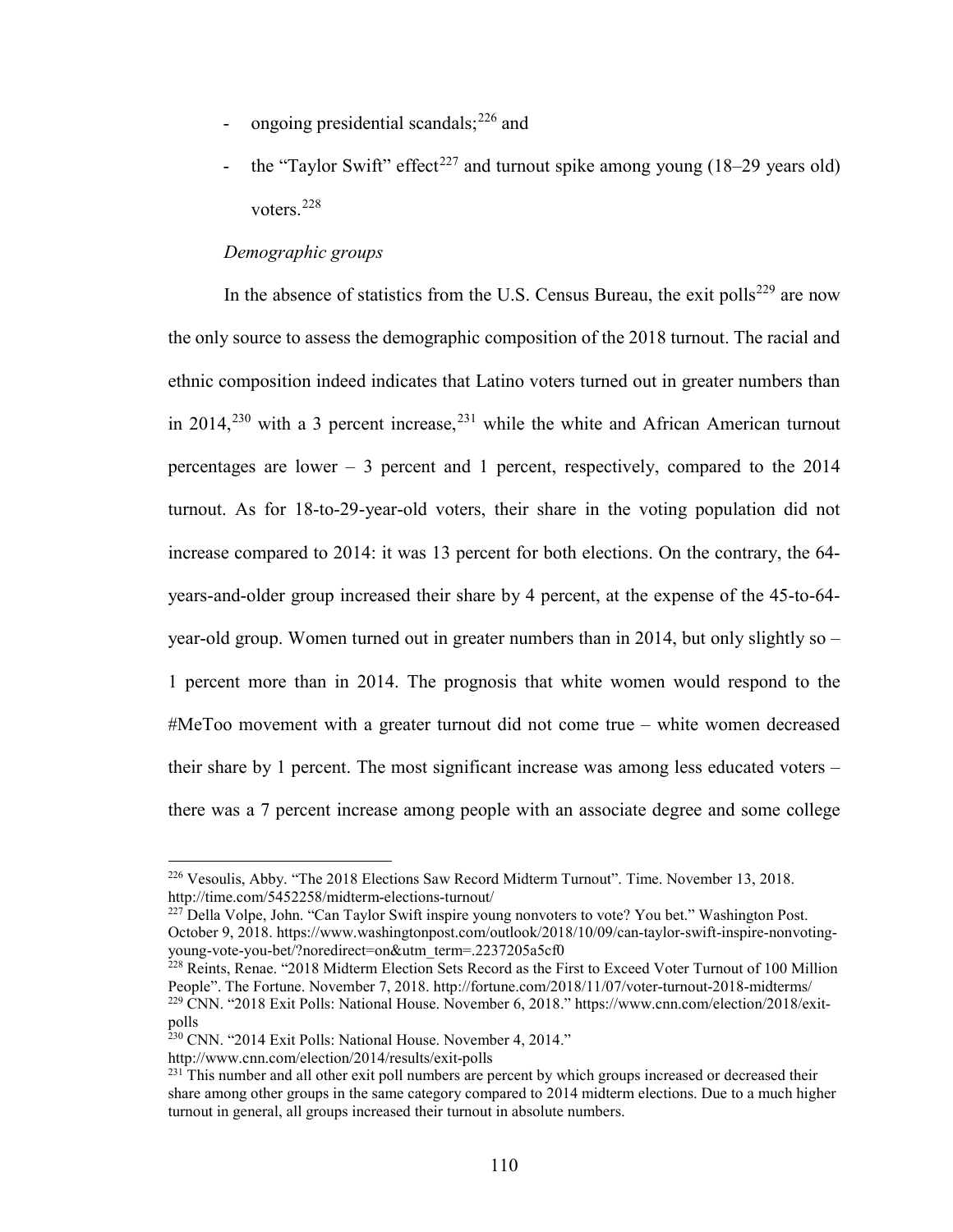education, and a 3 percent increase among people with a high school diploma or less. Judging by the numbers from the exit polls, it is fair to say that no specific demographic group turnout could have influenced voter turnout to such a great extent.

# *The president*

President Trump's approval rating is low. Gallup has estimated that 40 percent of Americans approved Trump's job as president on November 4,  $2018$ <sup>32</sup> while other outlets have given numbers of between 41 percent<sup>[233](#page-116-1)</sup> and 45 percent<sup>[234](#page-116-2)</sup> on or around the election day. Comparing President Trump's approval rating with other presidents' ratings during high turnout midterm elections, it is noted that President Obama's rating in November 2010 was 44 percent,<sup>[235](#page-116-3)</sup> and President Bush's rating in November 2006 was 38 percent.<sup>[236](#page-116-4)</sup> However, President Trump's approval among Republican voters is significantly higher, and it was 88 percent on Election Day.<sup>237</sup>

President Trump's presence in this campaign was very visible. He held 15 rallies in October alone, frequently stressing that the vote for the congressional or gubernatorial candidate was a vote for him. Most of his rallies were held in Republican-leaning states but in unsafe races.<sup>[238](#page-116-6)</sup> Some of these states included: Tennessee (Senate elections<sup>[239](#page-116-7)</sup>),

<span id="page-116-3"></span>https://d25d2506sfb94s.cloudfront.net/cumulus\_uploads/document/ylp5ygohjs/econTabReport.pdf <sup>235</sup> "Presidential Approval Rating. Barack Obama." Gallup. https://news.gallup.com/poll/113980/gallupdaily-obama-job-approval.aspx.

<span id="page-116-4"></span>236 "Presidential Approval Rating. George W. Bush." Gallup.

<span id="page-116-5"></span>https://news.gallup.com/poll/116500/presidential-approval-ratings-george-bush.aspx.

237 "Presidential Approval Rating. Donald Trump." Gallup.

<span id="page-116-0"></span><sup>232 &</sup>quot;Presidential Approval Rating. Donald Trump." Gallup. https://news.gallup.com/poll/203207/trump-jobapproval-weekly.aspx?version=print

<span id="page-116-1"></span><sup>&</sup>lt;sup>233</sup> CNN/SSRS/Gallup. "President's Approval Rating National Poll." CNN

http://cdn.cnn.com/cnn/2018/images/11/04/rel10a.-.2018.pdf

<span id="page-116-2"></span><sup>234</sup> TheEconomist/YouGov Poll. November 4-6, 2018. YouGov.

https://news.gallup.com/poll/203198/presidential-approval-ratings-donald-trump.aspx

<span id="page-116-6"></span><sup>&</sup>lt;sup>238</sup> Timmons, Heather. Yanofsky, David. "Trump's frantic midterm MAGA rally schedule, mapped and explained." Quartz. November 2, 2018. https://qz.com/1448151/trumps-midterm-elections-maga-rallyschedule-mapped/

<span id="page-116-7"></span> $239$  In parenthesis – close races in these states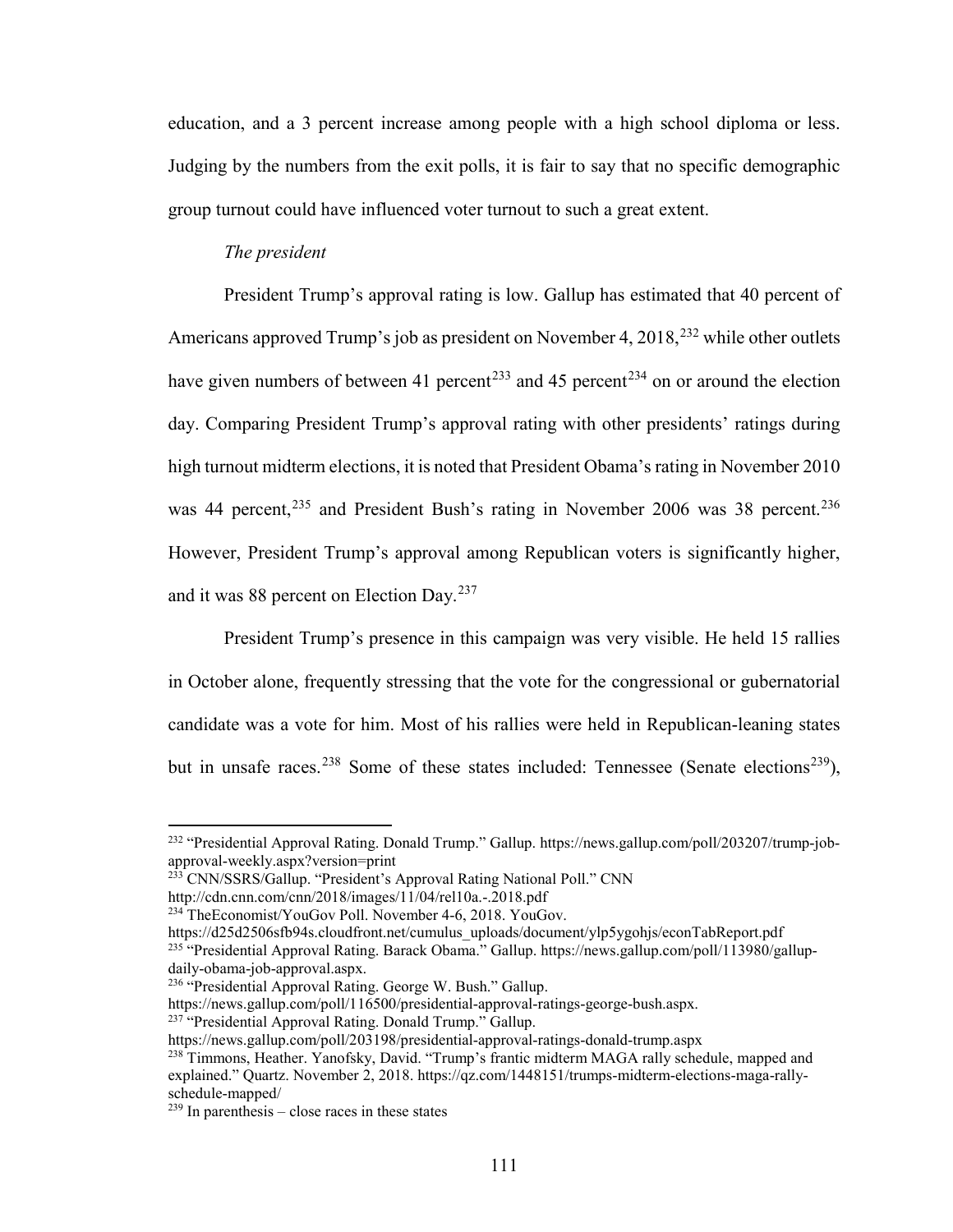Mississippi (Senate special elections), Minnesota  $(1<sup>st</sup>$  and  $2<sup>nd</sup>$  congressional districts), Kansas (gubernatorial race, 1<sup>st</sup> and 2<sup>nd</sup> districts), Iowa (gubernatorial race, 3<sup>rd</sup> district), Kentucky  $(6<sup>th</sup>$  district), Ohio (Senate elections, gubernatorial race), Indiana (Senate elections), Montana (Senate race), Texas (Senate race), and Florida (Senate race, gubernatorial race). Despite his low approval ratings in general, President Trump's presence in the campaign might have helped some candidates in close races, such as in Tennessee, Florida, Texas, Kentucky, Indiana and Missouri, where the Democrats lost their Senate seats (Florida, Indiana and Missouri), or lost races in which they had expected to have a good chance (Florida and Tennessee gubernatorial races, KY-6.)

The president's agenda and persona were a more decisive factor for voting than it usually is. According to the exit polls, 12 percent more voters said that their vote represented support for or opposition to the president; only 33 percent of voters said that the president was not a factor in their vote for the House candidate, compared to 45 percent in 2014. Coincidentally, almost the same percentage, 13 percent, is the difference in turnout between 2018 and 2014. It is unlikely that the president being a factor in voting for the House candidate is the sole reason for a higher turnout, but certainly more people turned out to demonstrate their attitude to the president on both sides. In  $2006^{240}$  (the last elections before 2018 with a Republican as president), 22 percent of voters cast their vote for the House candidate in support of President Bush, in 2018 26 percent of voters called their vote support for the president, and 2 percent more among these voters cast their ballots for a Republican candidate. The same situation pertains to the question of approval of the president – 4 percent more of those who approve of the president's job voted for a

<span id="page-117-0"></span><sup>&</sup>lt;sup>240</sup> CNN. "2006 U.S. House of Represenatitves National Exit Poll."

http://www.cnn.com/ELECTION/2006/pages/results/states/US/H/00/epolls.0.html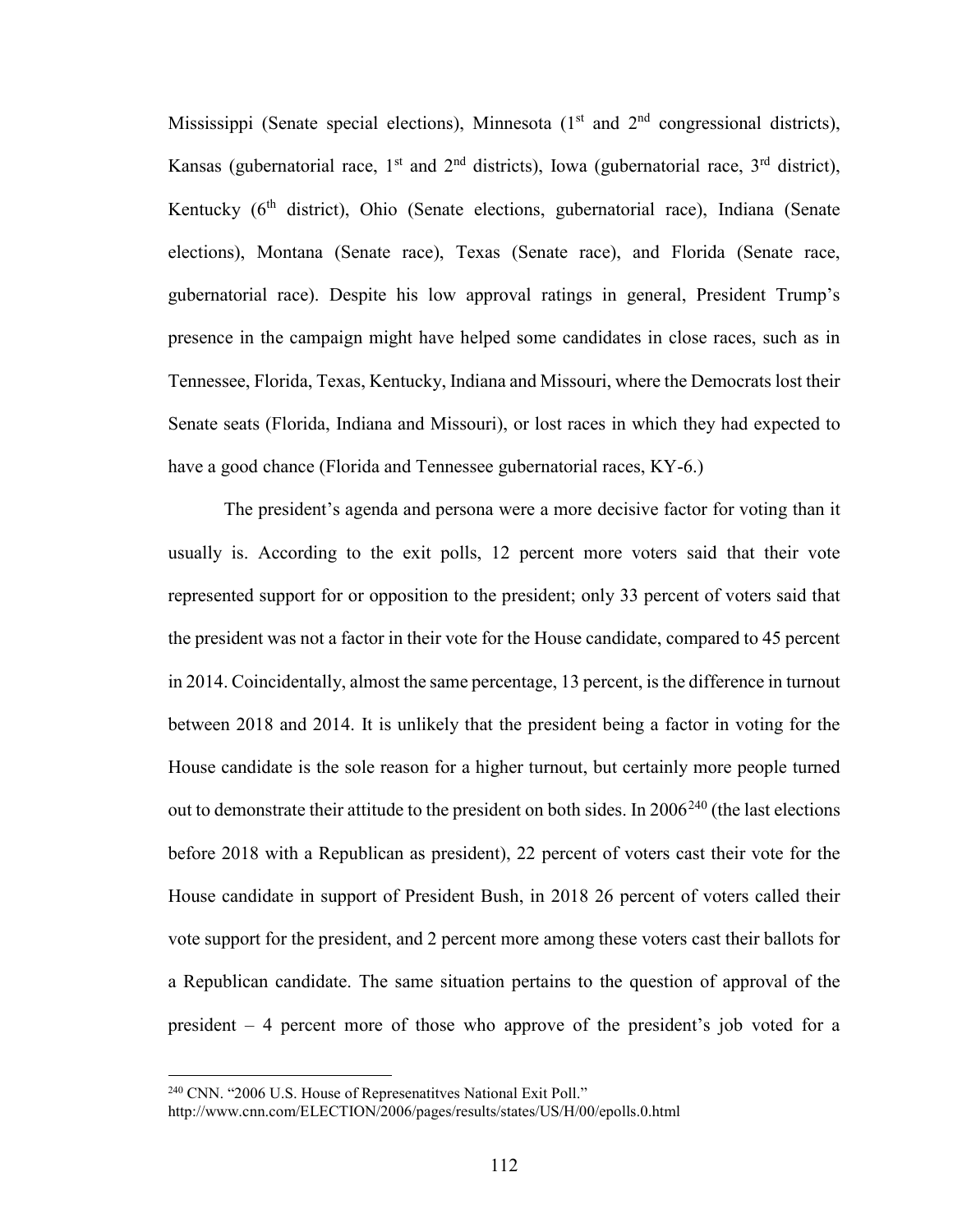Republican candidate in 2018 than 12 years earlier.

## **The 2018 agenda**

l

It is usual that a party that enjoys a good economy survives the midterm elections, and vice versa. In 2018 real GDP growth was high at 4.2 percent in the second quarter and 3.5 percent in the third quarter.<sup>[241](#page-118-0)</sup> It is very likely that the Republican Party increased their voter gain in this election cycle due to the good state of the economy: 68 percent of voters said that the state of the economy was "excellent" or "good," and 69 percent of them voted for a Republican House candidate.

The distinctive feature of these elections is the most important issue, which usually is the economy. However, in 2018, 41 percent of voters named health care as the most important issue. It is quite unusual for health care to be the primary issue for voters – in 2014, only 25 percent of voters named health care as the most important issue. Certainly, the importance of health care played to the advantage of the Democrats. Most Democrats rallied against the repeal of the Affordable Care Act (ACA) during this cycle.<sup>[242](#page-118-1)</sup> The repeal of this law was one of the central points of the Trump 2016 campaign, as well as for many Republican House and Senate candidates since its enactment. The  $115<sup>th</sup>$  Congress made several attempts at repealing the ACA in 2017 but did not manage to get enough votes in the Senate, eliciting huge disapproval from the public  $-$  just 12 percent of Americans

<span id="page-118-0"></span><sup>241</sup> BEA. Gross Domestic Product, Third Quarter 2018 (Second Estimate); Corporate Profits, Third Quarter 2018 (Preliminary Estimate).

https://www.bea.gov/news/2018/gross-domestic-product-third-quarter-2018-second-estimate-corporateprofits-third-quarter

<span id="page-118-1"></span><sup>&</sup>lt;sup>242</sup> Gabriel, Trip. "To Rally Voters, Democrats Focus on Health Care as Their Closing Argument". The New York Times. October 28, 2018. https://www.nytimes.com/2018/10/28/us/politics/health-careelections-democrats.html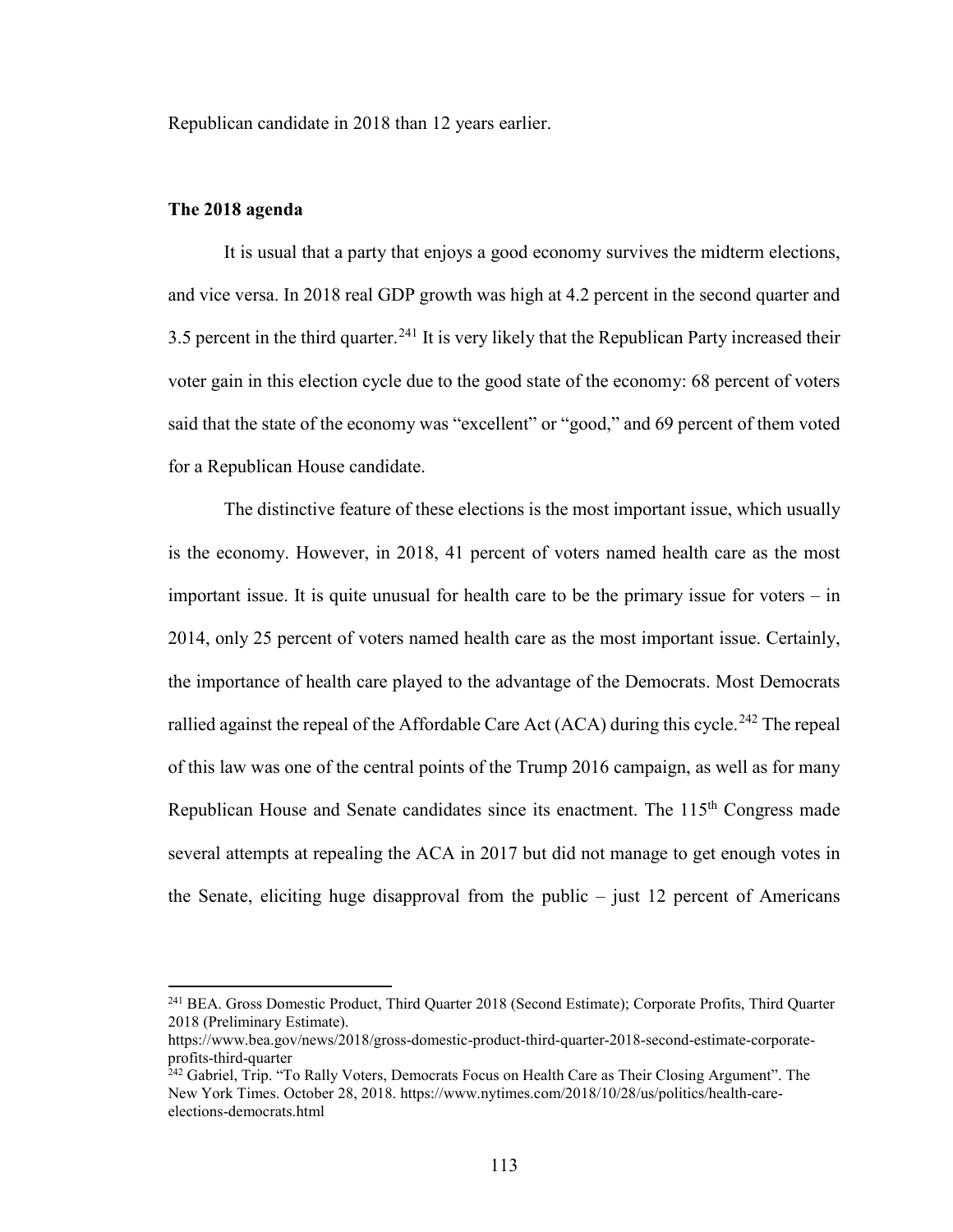approved of the Republican health care bill when it was on the Senate floor,  $243$  while support of the ACA increased to 50 percent and higher in  $2017$ .<sup>[244](#page-119-1)</sup> Some Democrats actively campaigned on the single-payer health care system, Medicare-for-All, the most recent version of which was proposed by Sen. Bernie Sanders (I-VT) during his campaign in 2016.[245](#page-119-2) Polling data in support of the single-payer health care system varies significantly: reports on two polls give numbers of 51 percent<sup>[246](#page-119-3)</sup> and 70 percent<sup>[247](#page-119-4)</sup> of support among Americans. These numbers give a clear perspective that the single-payer health care system is popular among Americans, and the Democrats certainly gained a significant number of votes on this issue.

Finally, a presidential scandal was still being investigated. The special counsel Mueller investigation into Russian interference in the 2016 elections divided the country, with 41 percent of voters approving and 46 percent disapproving of the job of the special counsel. Alongside the investigation, some Democratic congressmen made efforts to start impeachment proceedings against President Trump<sup>[248](#page-119-5)</sup> based on accusations not connected to the Mueller investigation.

 $\overline{\phantom{a}}$ 

<span id="page-119-0"></span><sup>&</sup>lt;sup>243</sup> Page, Susan. Kimery, Emma. "Poll: Only 12 percent of Americans support the Senate health care plan" USA Today. June 28, 2017. https://www.usatoday.com/story/news/politics/2017/06/28/suffolk-pollobamacare-trump-senate-health-care-plan/103249346/

<span id="page-119-1"></span><sup>244</sup> Brenan, Megan. "Affordable Care Act Approval Slips After Record Highs." Gallup. November 27, 2017. https://news.gallup.com/poll/222734/affordable-care-act-approval-slips-record-highs.aspx

<span id="page-119-2"></span><sup>245</sup> Rosenthal, Elizabeth. Luthra, Shefali. "'Medicare for all' suddenly popular on campaign trail even in deep-red states: Analysis." Kaiser Health News. October 22, 2018. https://khn.org/news/2018-midtermsmedicare-for-all-slogan-health-care-policy/

<span id="page-119-3"></span><sup>&</sup>lt;sup>246</sup> Guskin, Emily. "About half of Americans support single-payer health care." Washington Post. April 12, 2018. https://www.washingtonpost.com/news/the-fix/wp/2018/04/12/about-half-of-americans-supportsingle-payer-health-care/?utm\_term=.53188c418499

<span id="page-119-4"></span><sup>&</sup>lt;sup>247</sup> Keller, Megan. "Seventy percent of Americans support 'Medicare for all' in new poll." The Hill. August 23, 2018. https://thehill.com/policy/healthcare/403248-poll-seventy-percent-of-americans-supportmedicare-for-all

<span id="page-119-5"></span><sup>248</sup> Lillis, Mike. Bowden, John. "House Dems introduce articles of impeachment against Trump." The Hill. November 15, 2017. https://thehill.com/homenews/house/360455-house-democrats-introduce-articles-ofimpeachment-against-trump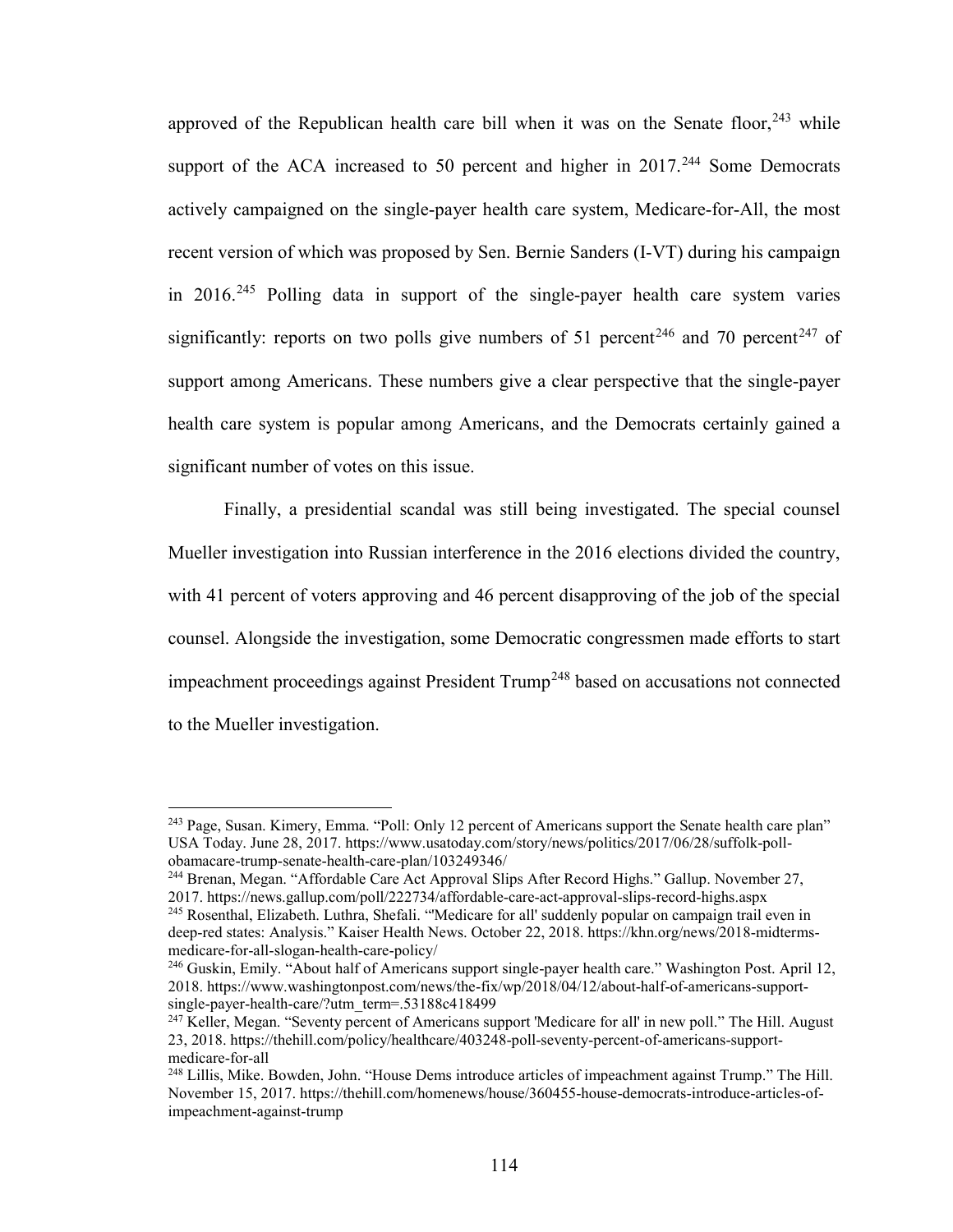The possibility of impeachment creates analogies with two other midterm elections: that of 1974, after President Nixon faced the threat of impeachment and had to resign from the presidency, and that of 1998 when President Clinton was impeached by the House of Representatives, but proceedings were unpopular among Americans.<sup>249</sup>

The possible impeachment of President Trump has even less support among voters than the Mueller investigation: only 39 percent of voters support impeachment, and 56 percent oppose it. At the same time, 72 percent of respondents answered that the Democrats would try to impeach President Trump.<sup>[250](#page-120-1)</sup> Considering the unpopularity of such action, the Democrats abstained from rallying on the issue of impeachment, avoiding such an agenda in their appearances,  $^{251}$  $^{251}$  $^{251}$  and House Democratic Leader Nancy Pelosi (D-CA) said impeachment is "not a priority" for the Democrats in the  $116<sup>th</sup> Congress.<sup>252</sup>$  $116<sup>th</sup> Congress.<sup>252</sup>$  $116<sup>th</sup> Congress.<sup>252</sup>$ 

However, the Republican Party and President Trump were campaigning on this issue. Some Republican House candidates were stressing the Democrats' alleged plans to start impeachment proceedings against the president,  $253$  but in most cases it was President Trump, during his rallies<sup>[254](#page-120-5)</sup> and his administration,  $255$  who mentioned impeachment several

 $\overline{a}$ 

<span id="page-120-2"></span><span id="page-120-1"></span>https://apps.washingtonpost.com/g/page/politics/washington-post-abc-news-poll-aug-26-29-2018/2324/ <sup>251</sup> Seitz-Wald, Alex. Egan, Lauren. "The 'I-word' won't be mentioned: Democrats dodge Trump impeachment on campaign trail." NBC News. October 25, 2018.

<span id="page-120-5"></span><span id="page-120-4"></span>https://twitter.com/wendyrogersaz/status/1038944188337999872?lang=en

<span id="page-120-0"></span><sup>&</sup>lt;sup>249</sup> Holland, Keating. "Poll: Strong majority do not want Clinton removed from office." CNN. January 11, 1999. http://www.cnn.com/ALLPOLITICS/stories/1999/01/11/poll/

<sup>250</sup> Washington Post-ABC News Poll. August 26-29, 2018.

https://www.nbcnews.com/politics/elections/i-word-won-t-be-mentioned-democrats-dodge-trumpimpeachment-n924161

<span id="page-120-3"></span><sup>&</sup>lt;sup>252</sup> Birnbaum, Emily. "Pelosi says impeachment 'not a priority' after Cohen's guilty plea." The Hill. August 22, 2018. https://thehill.com/homenews/senate/403024-pelosi-says-impeachment-not-a-priority <sup>253</sup> Rogers, Wendy. Twitter post. September 10, 2018. 3.16 a.m.

<sup>254</sup> Jackson, David. "Trump hones midterm campaign themes: Kavanaugh, impeachment, nicknames." USA Today. October 17, 2018. https://www.usatoday.com/story/news/politics/elections/2018/10/17/donaldtrump-midterm-themes-kavanaugh-impeachment-nicknames/1590500002/

<span id="page-120-6"></span><sup>255</sup> Hartmann, Margaret. "Why Republicans, Not Democrats, Want the Midterms to Be About Impeachment." New York Intelligencer. August 23, 2018. http://nymag.com/intelligencer/2018/08/whygop-not-dems-wants-midterms-to-be-about-impeachment.html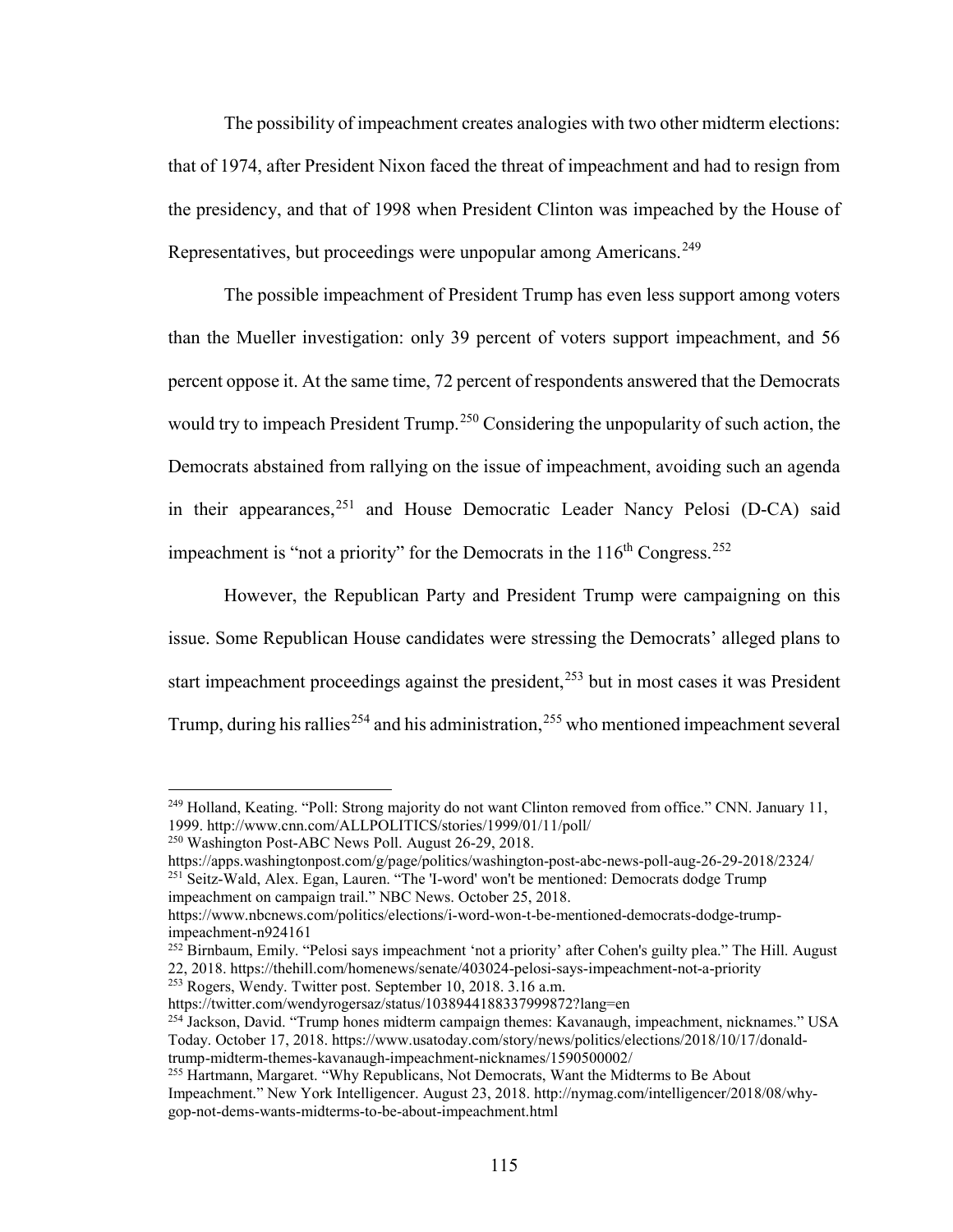times, apparently trying to mobilize Trump supporters to secure their 2016 vote and keep the president in office.

#### **The 2018 elections by state**

A total of 48 states saw a higher voter turnout than four years before; the only two states that had lower turnout were Louisiana (-0.14 percent) and Alaska (-0.18 percent). It is not yet clear what precisely caused the slight decline in voter turnout in these two states, but possible causes are the following.

*The competitiveness and importance of the races.* In 2014, Louisiana had a close Senate race between the incumbent Mary Landrieu (D) and Bill Cassidy (R), while Alaska had important statewide ballot initiatives, such as an increase in the minimum wage and the decriminalization of marijuana. In 2018, Louisiana did not have any statewide races and Alaska did not have such important ballot issues.

*Previous turnout.* The 2018 midterm election turnout is in part shocking because of the very low turnout in 2014. However, both Louisiana and Alaska were among the states with the highest turnout in 2014, having higher turnout than in 2006 or 2010. Thus, their decrease in voter turnout between 2014 and 2018 can be explained by the higher turnout four years before that.

*The gubernatorial race in Alaska.* Alaska had a decrease in voter turnout because of the withdrawal of the incumbent Gov. Bill Walker late in the race. Walker ran in 2014 as an independent but splitting the ticket with the Democrat Byron Mallot and with the endorsement of the Democratic Party. In 2018, there was an independent candidate (Walker) and the Democratic candidate (Mark Begich) on the ballot, which in theory could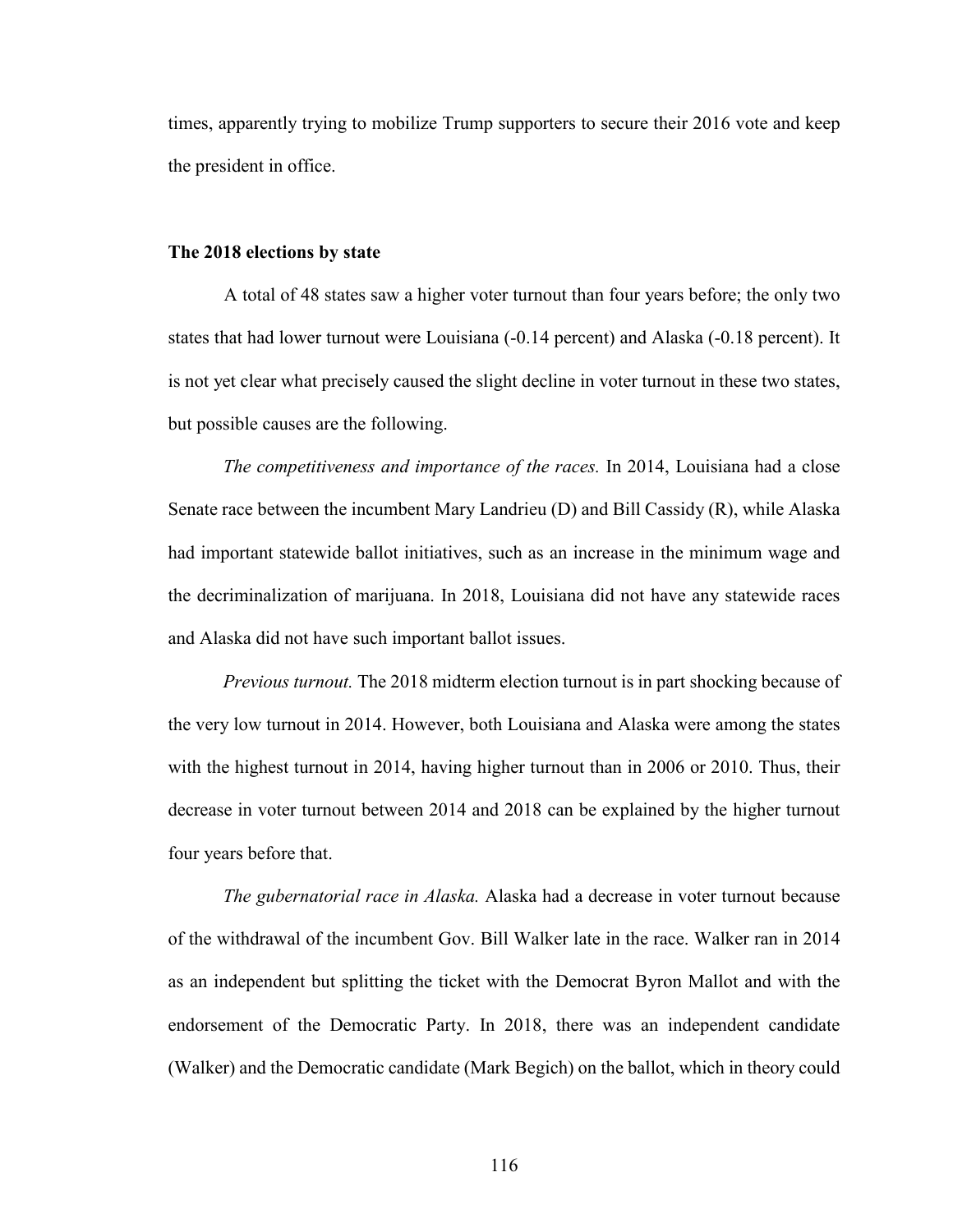have attracted more electorate than in 2014, but Walker's withdrawal caused some of his supporters to abstain from voting in this election.

Some states demonstrated extraordinary spikes in voter turnout (more than 15 percent compared to 2014): among these states are New Jersey, Missouri, California, Indiana, Virginia, Nevada and Georgia. All these states had: a) very competitive races, both at the statewide and district levels; and b) a lower than average turnout in 2014, which made the surge even more significant. Indiana, Missouri and Nevada had Senate races where an incumbent had lost his/her seat; Georgia also had a very competitive statewide race for governor. New Jersey, California and Virginia had the largest number of House seats changing parties. Two states also had a close statewide race or a large number of House seats that were changed, namely Arizona and Pennsylvania: turnout in these two states also spiked compared to the 2014 elections – by 14.98 percent and 14.86 percent, respectively.

*Virginia.* Virginia is a swing state with both senators and a governor from the Democratic Party, but the state legislature and congressional delegation were under Republican control. Three U.S. House seats changed in Virginia: VA-2, VA-7 and VA-10. All these races saw a spike in both Democratic and Republican votes in 2018: for example, in the  $7<sup>th</sup>$  congressional district, a Democratic candidate received 86,000 more votes in 2018, running on the issue of health care, than four years earlier, while a Republican candidate received 21,000 more votes. In VA-10, a Democratic candidate ran on the issues of health care and opposition to President Trump, as her opponent usually voted with the president, including on the Republican health care bill. Virginia is an example of a swing state, which coincided with the national agenda – both parties gained votes, but unequally,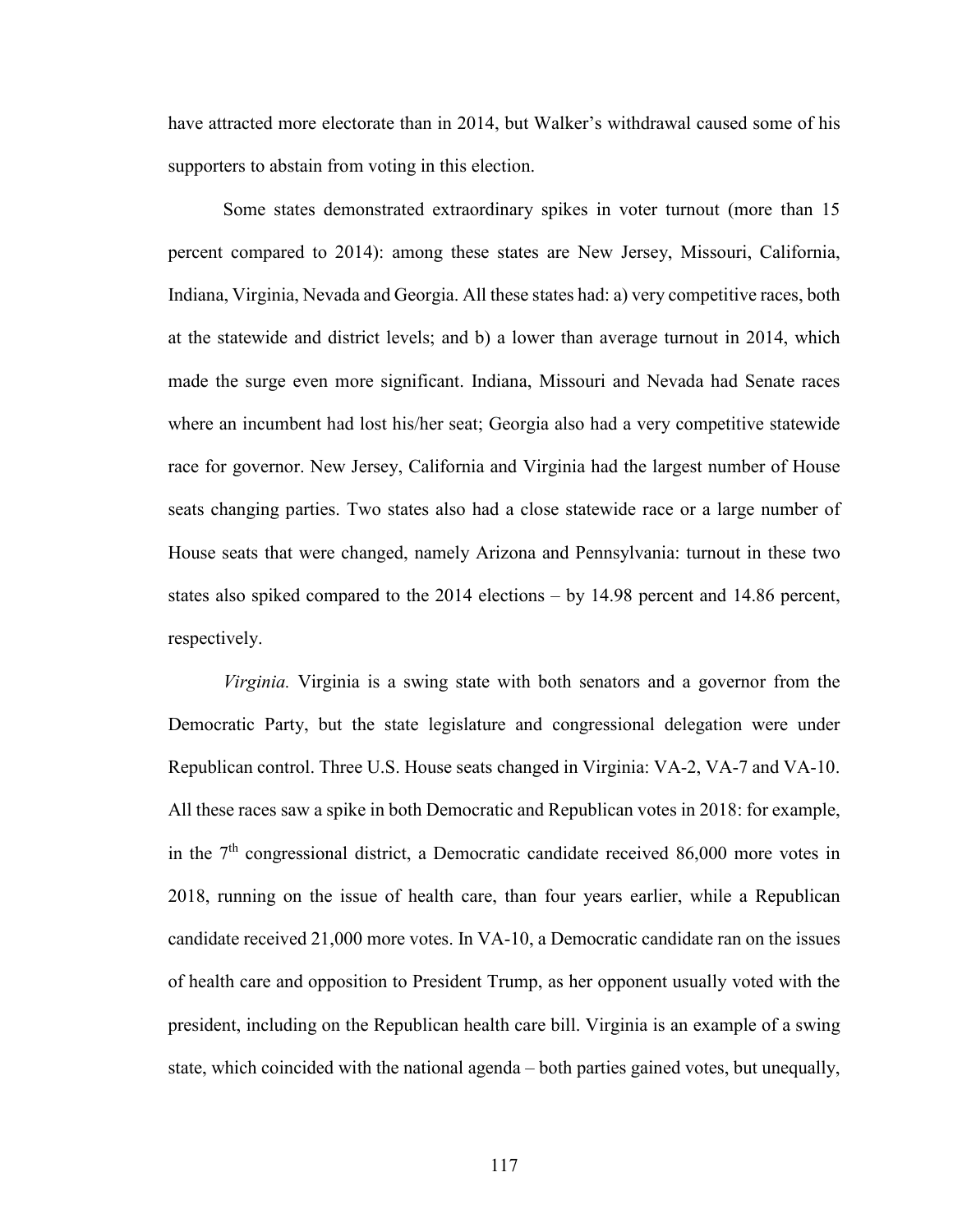due to the national agenda of the Democratic Party. As a result, the Virginia Senate race was again won by a Democrat, and the congressional delegation shifted to Democratic control.

*Indiana.* Indiana demonstrated an example of a spike in votes, as it had a race for both Senate and governor in 2018, while in 2014 the state had no statewide races. Moreover, not only did Indiana have statewide races in 2018, but at least one was very competitive and drove voters to the polls – the race for the Senate seat was a toss-up. As Indiana is a Republican-leaning state, and the incumbent senator was a Democrat, it is possible that the radicalization of voters, which is usually a precursor of elections with a high voter turnout, attracted Republican voters. As a result, 20,000 more Republicans voted for their candidate in 2018 than in 2012, a year of presidential elections.

*California*. As of 2018, California has been a Democratic-leaning state, with 39 out of 53 representatives from California to the  $115<sup>th</sup>$  Congress, as well as both senators, being from the Democratic Party. However, Eastern California is more Republican than the state in general, and the 2018 elections saw some of the Republican seats being taken by the Democrats when seven out of 14 Republican House seats changed. Just as in Virginia, California, although it is not a swing state, saw an unequal gains turnout. In the  $10<sup>th</sup>$ congressional district, for instance, the Democratic candidate received 115,945 votes, which is more than 80,000 votes more than in 2014, while the Republican candidate added  $35,000$  votes. However, this was not only the case for swing districts. In the  $29<sup>th</sup>$  California congressional district, for example, the Democratic candidate received 74,000 more votes than in 2014, and the Republican candidate received almost 13,000 more votes.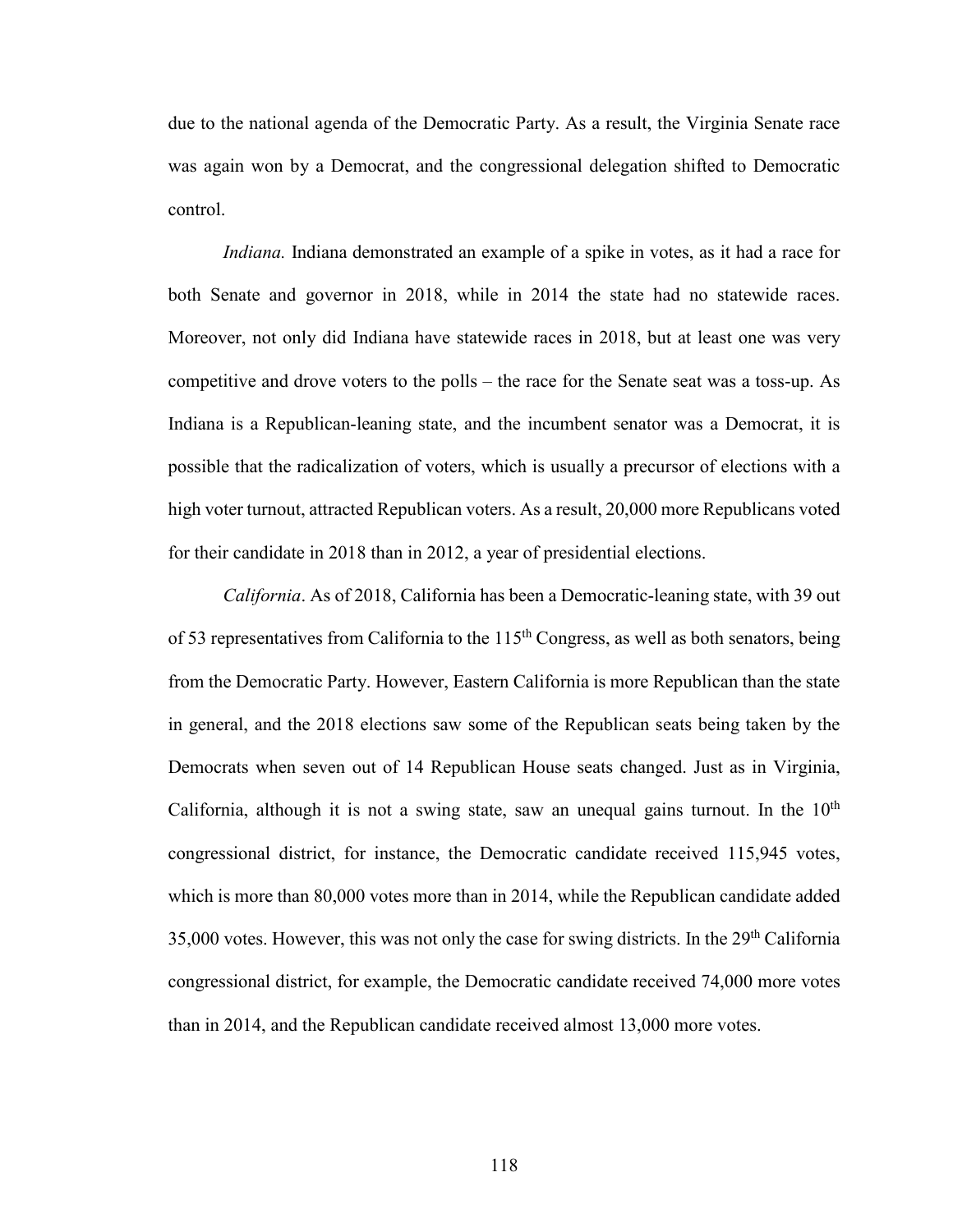In conclusion, there are two major causes for the difference in voter turnout. Turnout is higher or lower depending on the number of statewide races or ballot initiatives; for example, Alaska had a higher than average turnout in 2014 because of important ballot initiatives, and Indiana had a spike in turnout in 2018, as it had two statewide races compared to none in 2014. In other cases, voter turnout in districts was similar to the national voter turnout: most districts demonstrated an unequal gains turnout that favored Democratic candidates. Districts that were in swing states (e.g., Virginia) or areas (e.g., California) voted for the Democratic candidate instead of the Republican candidate, while districts that are less competitive voted for the Republican candidate despite higher gains for the Democratic candidate.

# **The 2018 midterms as an "unequal gains turnout" election**

The analysis of the events that led to the high voter turnout in 2018 provides several major conclusions in the turnout in general.

First, both parties had very strong foundations in terms of mobilizing voters and attracting them to the polling stations. The Republican Party enjoyed a growing and strong economy, which is historically a good sign for the party in power and helps it to gain voters in midterm elections. Besides, the low approval of the special counsel Robert Mueller investigation and possible impeachment of President Trump, along with the GOP rhetoric about the threat of the removal of the president from office, helped the Republican Party get some additional voters.

However, the Democratic Party had better momentum with the health care agenda. Public disapproval of the Republican health care reform in 2017, along with apparent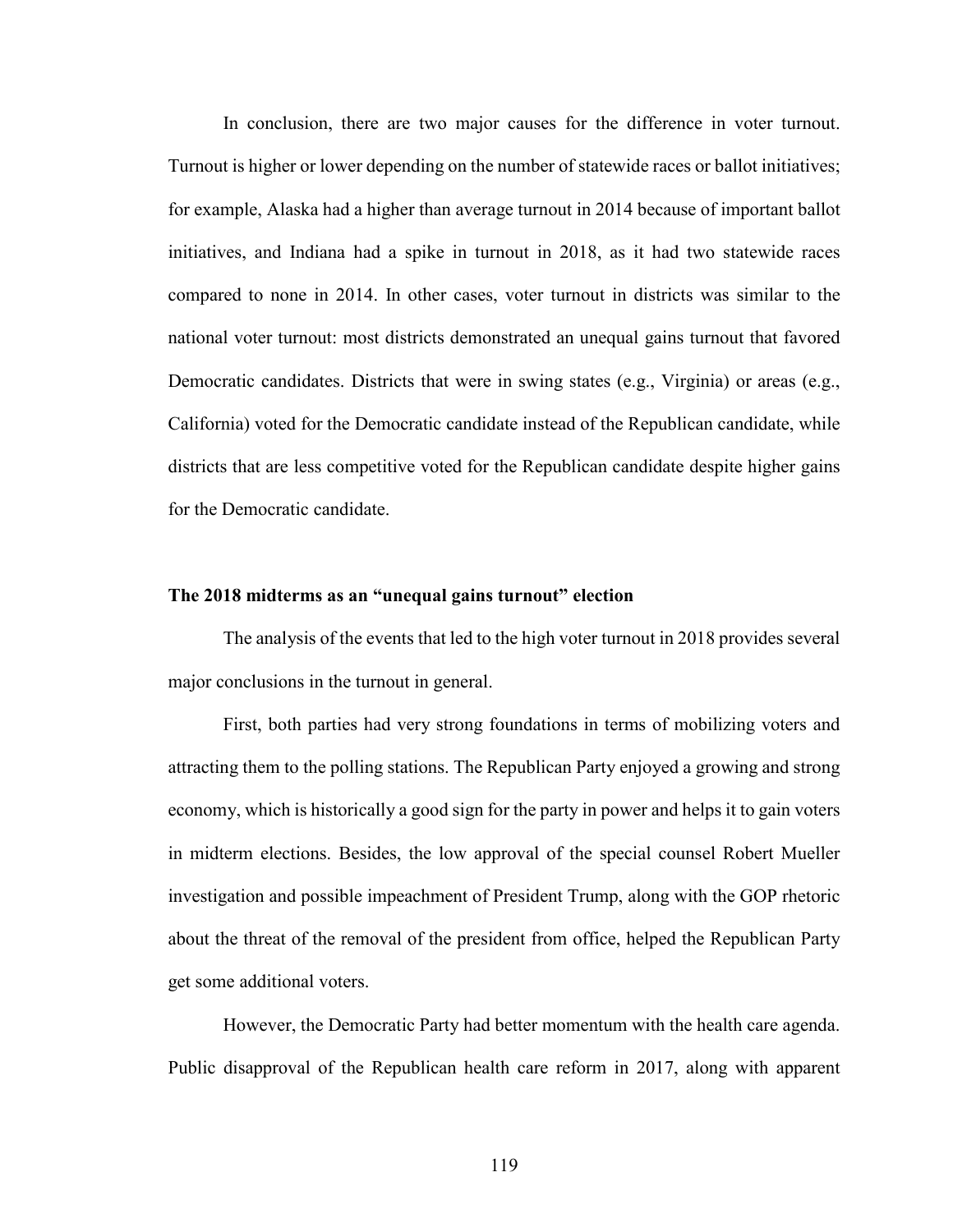medium-to-high approval of a more liberal approach to the issue of health care, helped the Democrats attract a large share of voters. Finally, as President Trump became an important factor in this election, Democrats apparently managed to mobilize voters using the opposition to the GOP without citing impeachment. Not only the percentage of people who said that the president was not a factor in their vote for House candidate decreased, but voters also moved in larger numbers to the Democratic side. If 19 percent said that their vote was support for President Obama in 2014, in 2018 38 percent of people said their vote represented opposition to President Trump. The presidential approval ratings in 2014 and 2018 are similar (President Obama – 44 percent, President Trump – 45 percent, according to the CNN exit polls), but a higher percentage of Trump opposers sided with the Democratic candidate in 2018 than Obama supporters in 2014. These figures mean that the 2018 midterm elections saw a record-low percentage of "defectors," which usually leads to a higher voter turnout.<sup>[256](#page-125-0)</sup>

Such conclusions resemble those made regarding the 1982 and 2002 elections. In all three elections, both parties had strong agendas and mobilized voters on these issues. In all three these elections the economy was an important issue, but the 2002 and 2018 elections featured another topic as the most important – foreign policy (terrorist activities and the Iraq war) in 2002 and health care in 2018. If the presidential approval rating is high among all Americans, the minority party's agenda might fade, as the president will successfully force his own. That happened in 2002. On the contrary, when the presidential approval rating is low, but still high among his party's voters, then both agendas work to

<span id="page-125-0"></span><sup>256</sup> Ornstein, Mann, Malbin, Rugg, Wakeman. "Vital Statistics on Congress, Chapter 2: Congressional Elections." Brookings Institution. April 7, 2014. https://www.brookings.edu/wpcontent/uploads/2019/03/Chpt-2.pdf.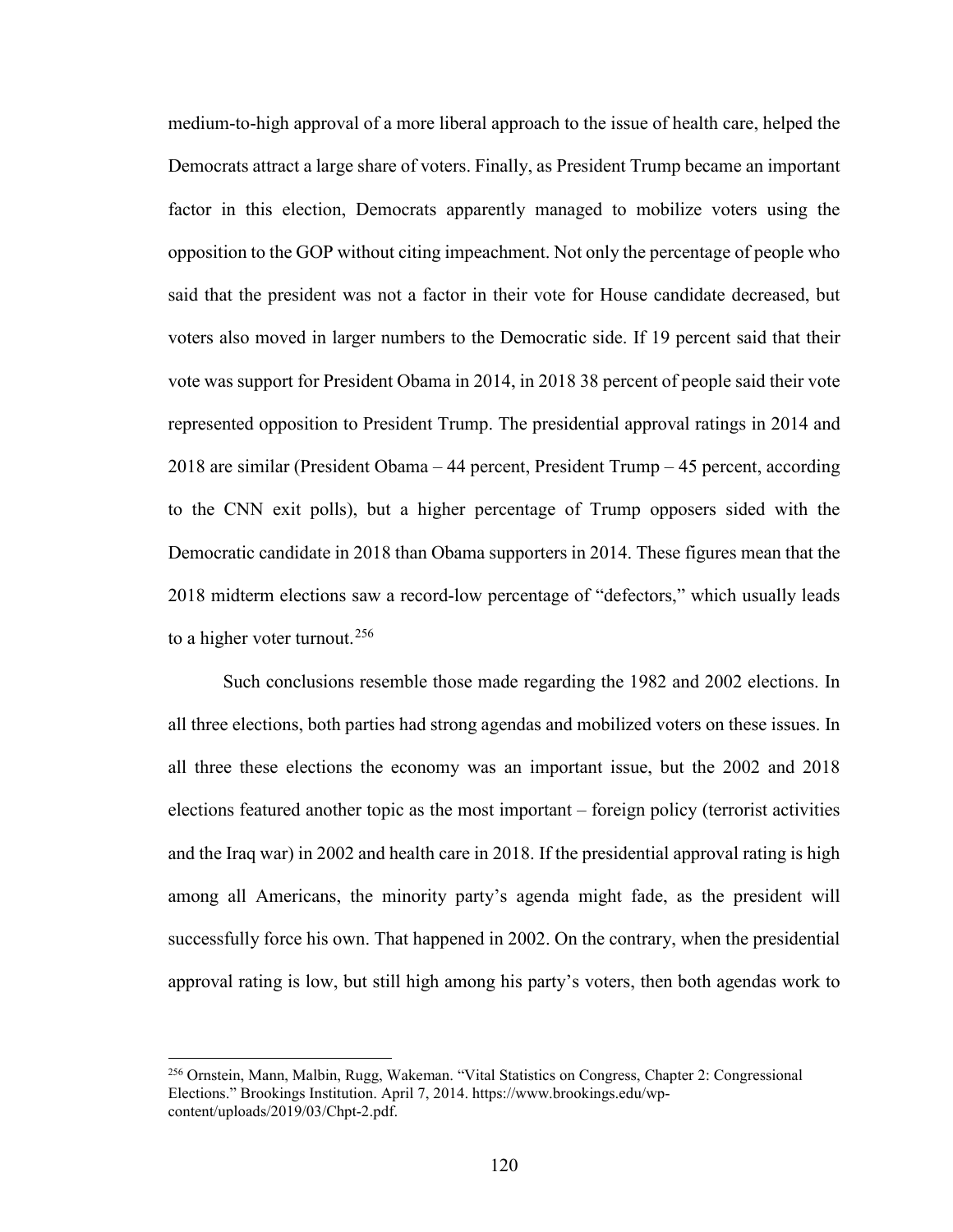mobilize voters. These scenarios played out in 1982 and 2018 and delivered the highest voter turnout rates in the last 44 years. When two issues are successfully used by the winning party to gain more votes than their opponents, however, the nature of elections with several major topics makes such elections a mobilization race: both parties try to force their agendas and to get additional electorate, while not allowing voters to "defect" from their party, thus increasing turnout.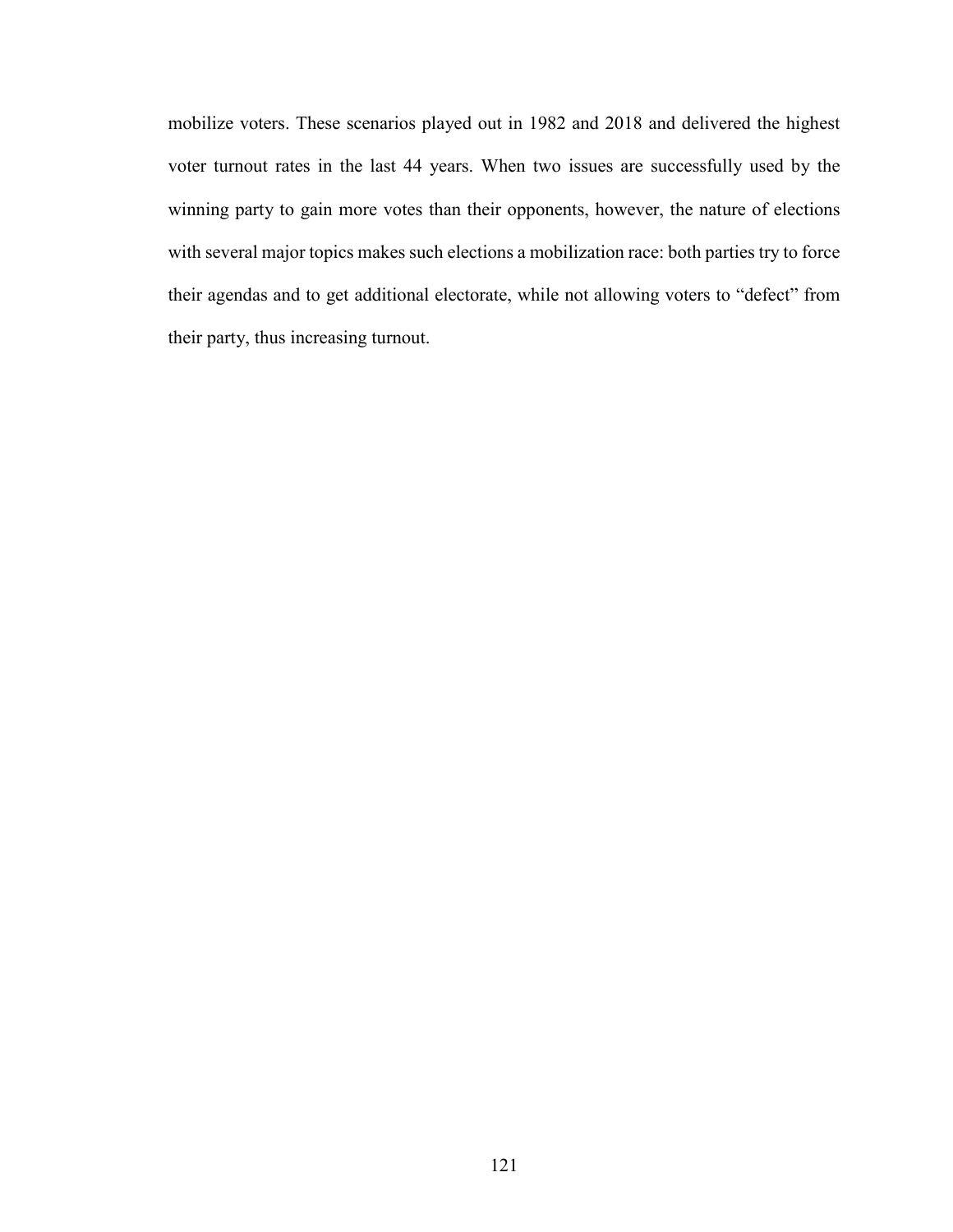# **Conclusion**

Modern levels of voter turnout in United States elections have become an inalienable part of the political system. The main argument of this thesis rests on the fact that the single-member district electoral system set by the U.S. Constitution has created the very stable two-party system, which leaves certain demographic and social groups out of the political process by establishing the "wasted vote" phenomenon. As the U.S. political and party systems become more radicalized and the number of voters who identify themselves as "independents" increases, millions of U.S. citizens cannot find a candidate or a party to cast their votes for, thus preferring to abstain from voting. Several literature sources have identified a group of voters who have not voted for decades and become disengaged from the political system. Voters from this group are rarely registered for voting in their states; however, they do not register not because of the process of registration itself, but because they do not see a candidate or a party that would suit their political beliefs. As multiple experiments have illustrated, cost-of-voting factors, such as voter ID laws, registration, or voting on a weekday also might influence the decision to vote or abstain. As such, easing the requirements for getting a voter ID in Kansas or information about the process of registration in France have demonstrated that more citizens tend to vote as a result of these measures.

However, not all measures to decrease the cost of voting have been revealed as effective, as the National Voter Registration Act of 1993 demonstrated when an additional 3.5 million Americans registered to vote, and turnout in the next presidential elections in 1996 decreased by 8 million voters. Vice versa, not all measures that increase the cost of voting lead to a drop in voter turnout – examples of states that enacted a voter ID law before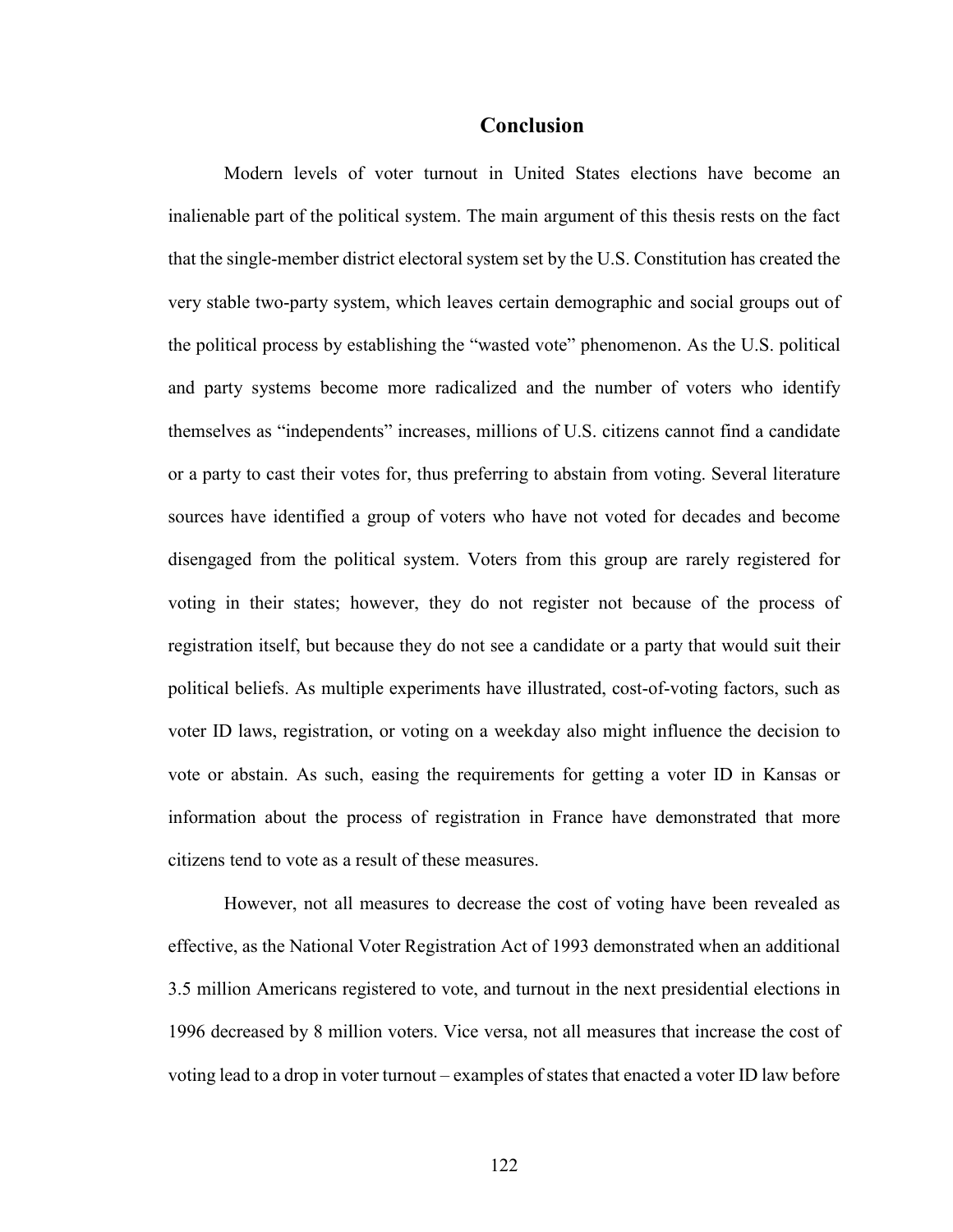the 2008 presidential elections demonstrated that turnout increased despite the new legislation. Besides, factors such as the price of a voter ID or voting on weekday have been revealed not to influence voter turnout in the long term – states and countries that have a higher cost of the voter ID indicate a higher turnout, and all democracies that have their voting days on weekdays also have higher turnout than the United States. Finally, there are multiple examples of evidence in this thesis that voters tend to pay more attention to aspects of the political system, parties and candidates rather than to the voting process and its cost.

#### In two following scenarios:

1) a voter went through the necessary registration process, has a voter ID, but does not have a preference in terms of the candidates;

2) a voter is not registered, does not have the required voter ID, but has a suitable candidate on the ballot;

– a voter is more likely to vote in the second scenario than in the first scenario.

The political process and candidates are more likely to influence voter turnout in both cases. The obvious conclusion from the research on how the U.S. political system influences voter turnout was the exploration of how a third-party candidate would affect turnout. The presumption was that a third-party candidate would increase turnout, as more voters could have seen their candidate on the ballot, and Chapter II of this thesis compared two elections with the most successful third-party candidates: George Wallace and Ross Perot. On the one hand, the 1992 elections, which introduced Perot as the most successful independent candidate of recent decades, also saw one of the highest turnouts in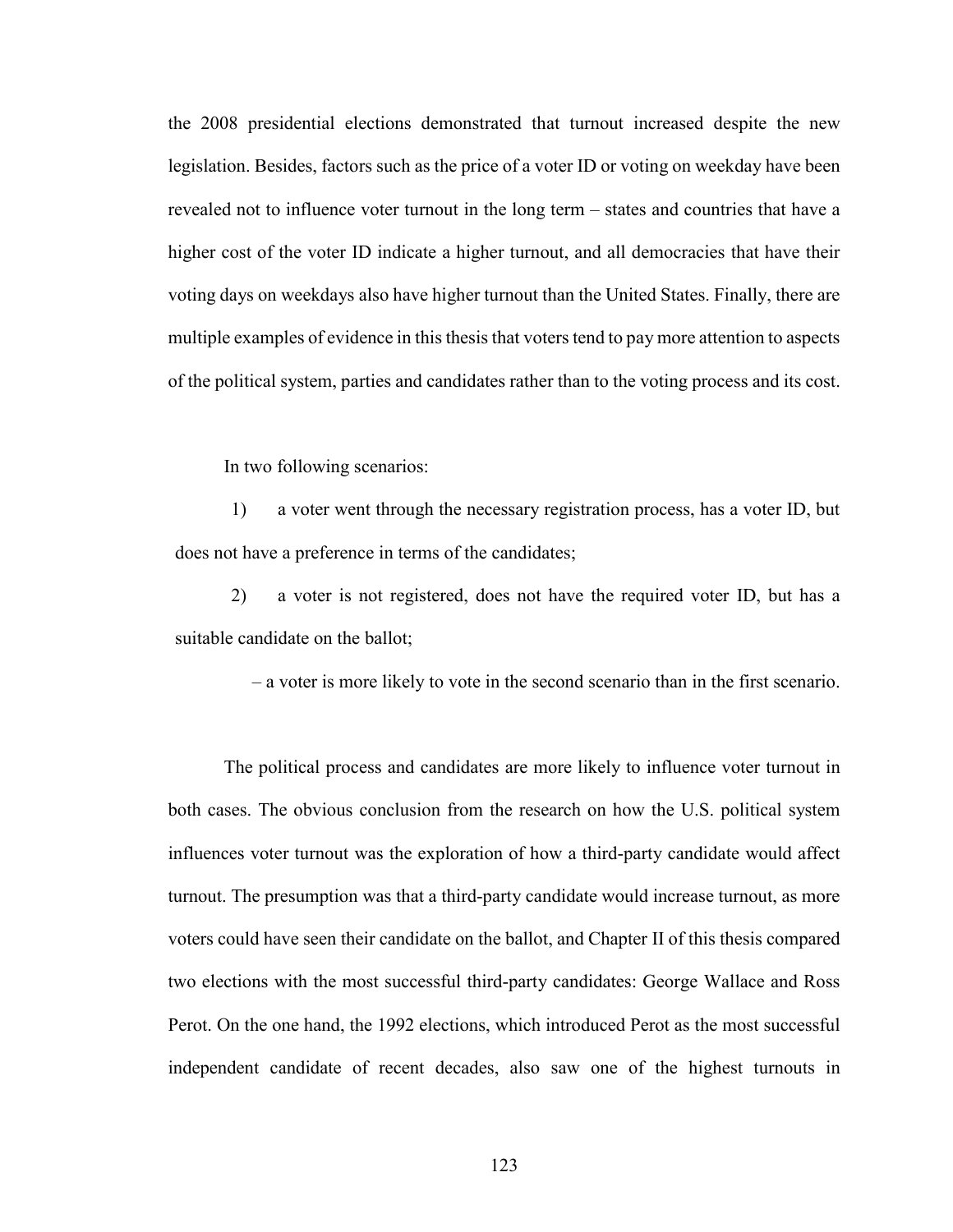presidential elections for the last 50 years. On the other hand, the other successful presidential candidate – Wallace – could not raise voter turnout. Both candidates' success stemmed from their positioning as "protest candidates," and their voters had little if any self-identity with either the Democratic or Republican parties. In 1968, Wallace managed to "steal" some votes from his conservative vis-à-vis Richard Nixon, using the realignment in the Republican Party under the influence of 1964 Republican nominee Barry Goldwater, as Nixon was less conservative than his predecessor, and thus lost Southern states to Wallace. However, Wallace could not detach himself from the conservative Republican agenda, and thus did a worse job in mobilizing new voters, concentrating his efforts on the politically more engaged. By comparison, Perot in 1992 managed to attract voters who could not affiliate themselves with George H.W. Bush or Bill Clinton. Besides, Perot had a significant advantage over George Wallace – he was not a politician, or how some voters described him, he was not "spoiled by politics," thus had more appeal to voters who were disengaged from the political process.

In terms of voter turnout, it is necessary to address the issue of voter enfranchisement. Groups of voters that were previously denied the right to vote, such as white men without property, women, and 18-to-20-year-olds, and then were given the right to vote by legislation, usually, tend to abstain from voting until a certain moment when they become more engaged with the political system. This thesis explored how these three groups became more politically active, meaning that they started to turn out in greater numbers than right after their enfranchisement, and they acted in a slightly different but generally similar manner. First, new voters tend to abstain from voting in their first several elections because of their disengagement from the political process, ignorance or general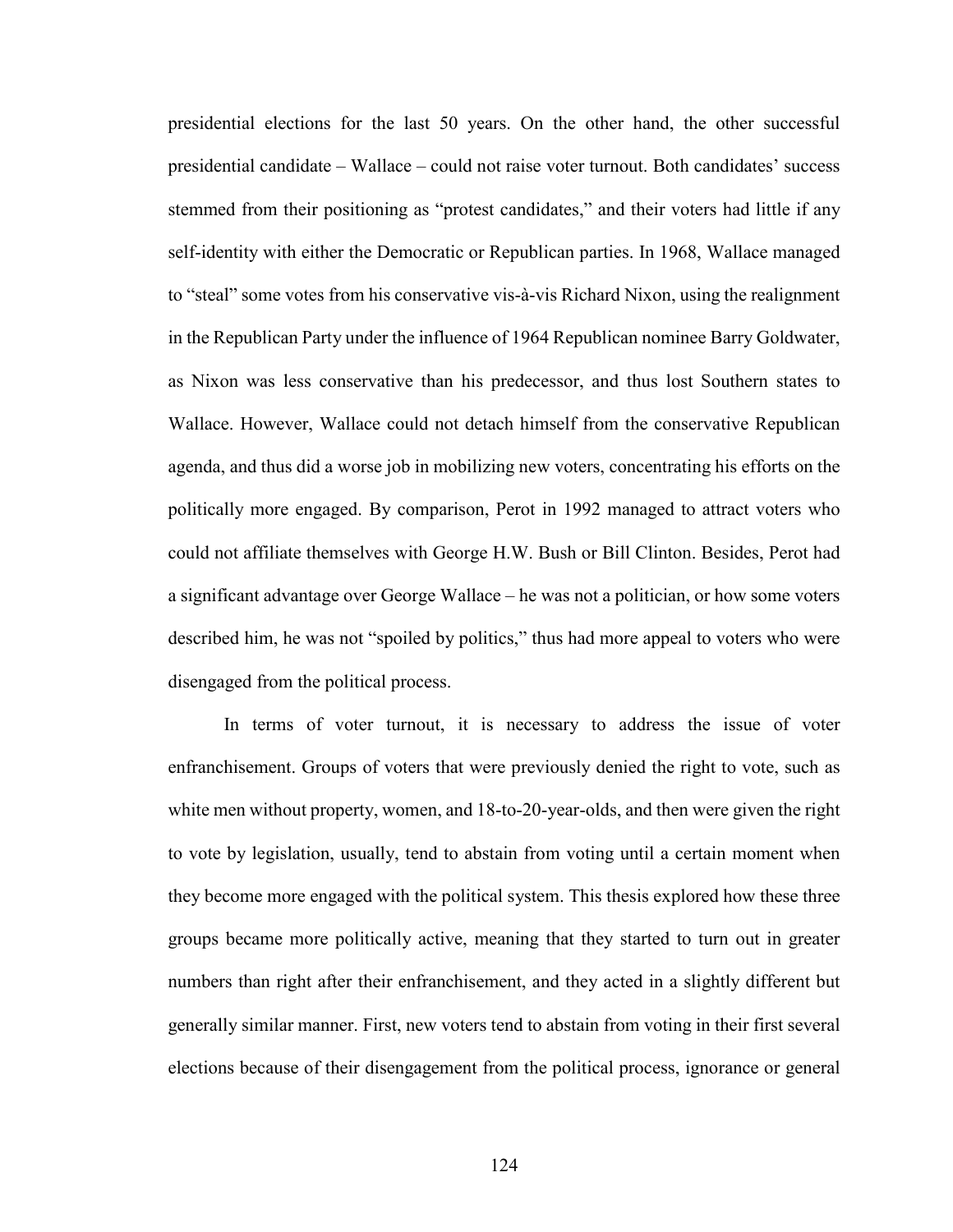indifference about politics and voting. Second, direct targeting and mobilization of new voters usually fail until the moment when new voters themselves feel the need and will to cast their votes or see a suitable candidate. As these newly enfranchised voters were included in the voting-eligible population and massively abstained from voting, voter turnout goes down, creating three major periods of depressed turnout in U.S. history: 1828– 1836 after the enfranchisement of white men without property,  $1920-1928$  after the  $19<sup>th</sup>$ Amendment and 1972–2000 after the  $24<sup>th</sup>$  and  $26<sup>th</sup>$  Amendments and the Voting Rights Act. All elections right after these periods of low turnout have certain trigger that leads to a major influx of new voters. The 1840 election presented the first competitive post-Jackson election with a new political party, the 1932 election was the first Great Depression election, while the 2008 election presented the first African American presidential candidate.

Most elections analyzed in this thesis are closely connected to various issues. The success of Perot's candidacy compared to Wallace's was achieved not only by a better presentation as the "protest candidate," but also by a more thoughtful approach to current issues. Wallace's campaign was associated with the problem of civil rights and racial problems; however, in 1968 this problem was less noticeable compared to the foreign policy, the war in Vietnam, crime, poverty and the rehabilitation of cities. Even with his strong anti-equality message, Wallace could not attract white voters alienated by Nixon, because the candidate was not strong on issues that were primary in that election. By contrast, Perot managed to "steal" votes from Clinton and Bush, because of his approach to issues that were vivid at the time. Perot managed to pick up the conservative economy message better than his Republican opponent and articulate his "pro-choice" stance on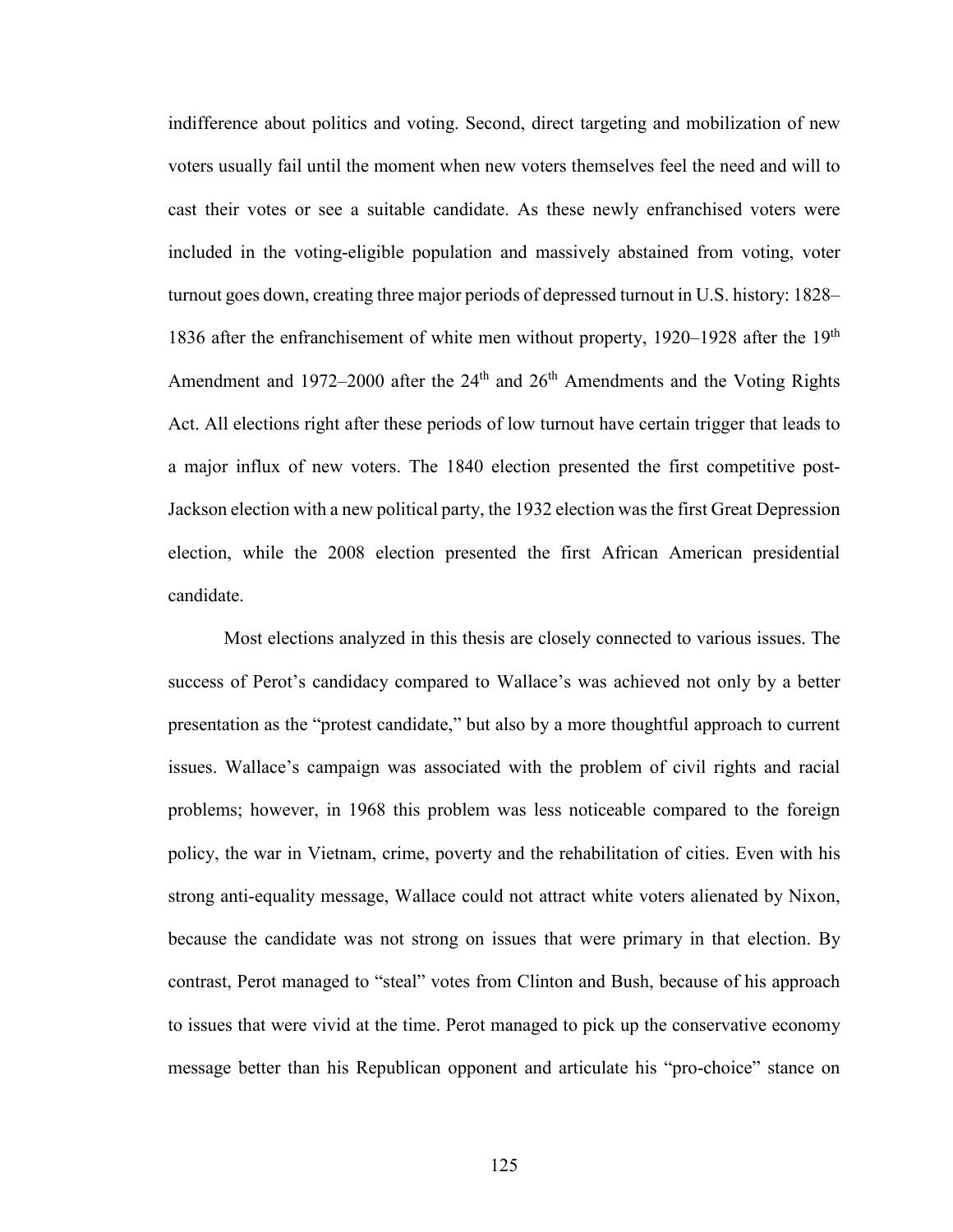abortion, thus getting enough votes from "pro-choice" voters that would not vote for President Bush because of his unclear position on the abortion issue that was getting increasingly important.

Finally, Chapter III which analyzed the recent 2018 midterm elections, almost completely focuses on agendas, parties' power to force agendas, and their effect on voter turnout. Parties' and presidents' powers at the time of elections and their ability to emphasize the right agenda are the key to winning elections via greater mobilization, thus higher voter turnout. Several different scenarios presented in the last chapter of this thesis demonstrate how parties have managed to mobilize voters with the right agenda and how this has increased voter turnout. The best-case scenarios for a higher voter turnout follow the same conditions:

- *One party effectively controls all branches of government.* Before the 2002 and 2018 elections, the Republican Party controlled both Houses of Congress and the White House, in 1982 the Republicans controlled the Senate, the White House, and had effective control over the House of Representatives, meaning that Southern Democrats tended to vote with their Republican colleagues on major legislation;

- *Both sides have important issues that they try to enforce using their political power.* In 2002, the first elections after the September 11 terrorist attack, the war in Afghanistan, and on the verge of the war in Iraq, the Republican Party was forcing the foreign policy and security agenda, while the Democrats tried to play on the issue of the ongoing economic recession. In 2018, the Democrats managed to force the health care agenda much better than usual, while Republican candidates were rallying on a stable and growing economy.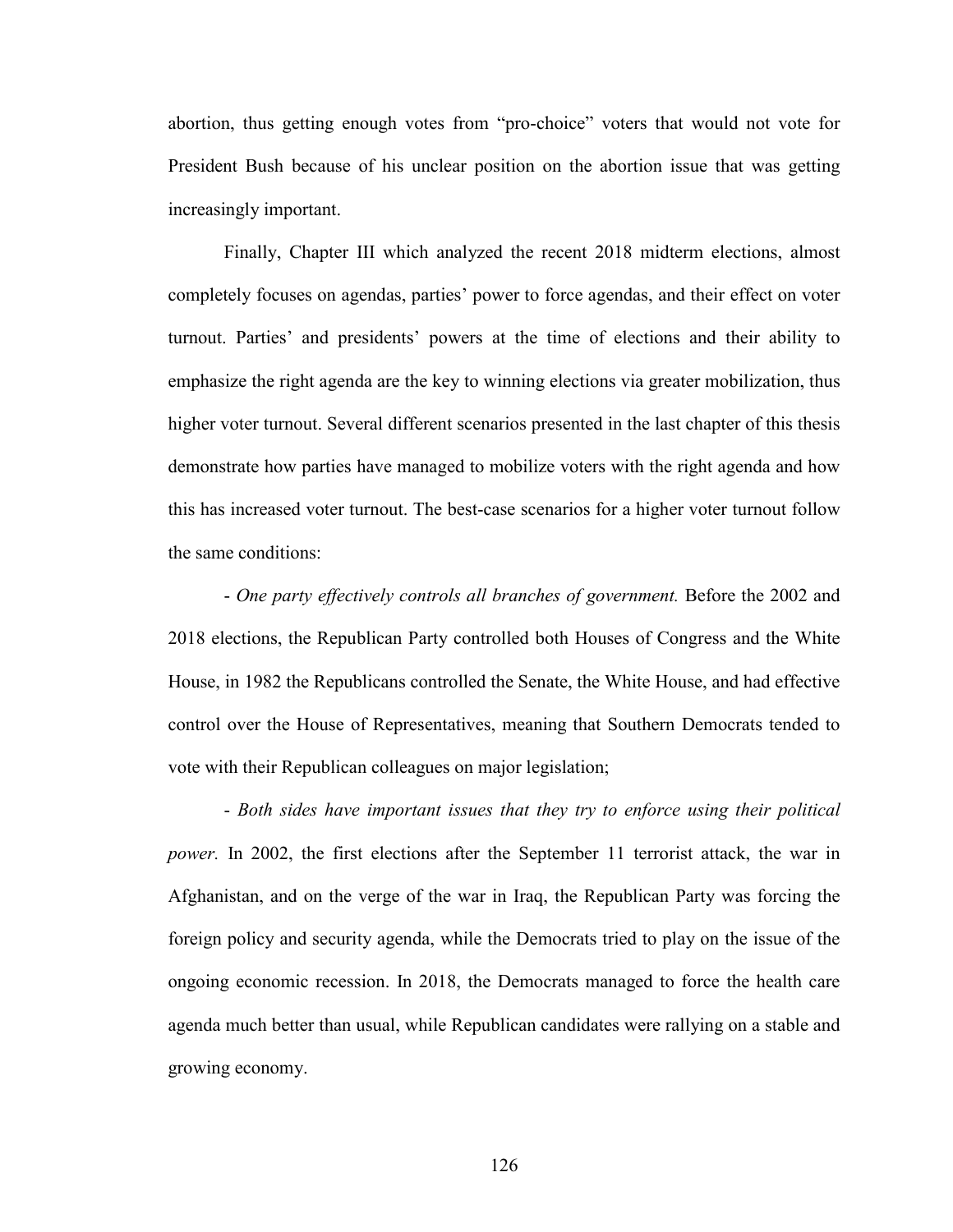- *Both parties have enough power to set the agenda.* Usually, the president's party does not enjoy a good approval rating and political power to force their agenda, thus fails to mobilize enough of their voters, while the second party successfully uses their agenda of opposition and wins the election. In cases of higher voter turnout, the president either has an unusually high approval rating (as President Bush did in 2002) in general or a higher than usual approval rating inside his own party (as President Reagan and President Trump did in 1982 and 2018, respectively), thus adding to their parties' turnout in midterm elections and increasing the overall turnout.

To conclude, the main idea of this thesis is that voter turnout mostly depends on factors that are not directly connected to turnout itself. Aspects such as the two-party system, the correct use of agendas and the combination of these two factors are more significant in the longer term than cost-of-voting factors such as voter ID laws and the registration process. Sometimes it is much easier for a voter to go through a difficult process of participating in the elections than to find a candidate that is worth his or her vote, and the ballot itself is more of an obstacle than getting access to this ballot. Political and social factors, voters' engagement in the political process, raising issues that concern citizens and the correct usage of these issues are crucial for elevating voter turnout. It is hard to say that cost-of-voting factors play absolutely no role in turnout. However, creating a more representative and competitive political environment can have a much greater influence on citizens' decision to vote or not.

Regarding limitations, this thesis does not include two major questions that are associated with the topic of voter turnout. The paper does not characterize questions of voter ID laws and registration with the morality of such legislation and voter suppression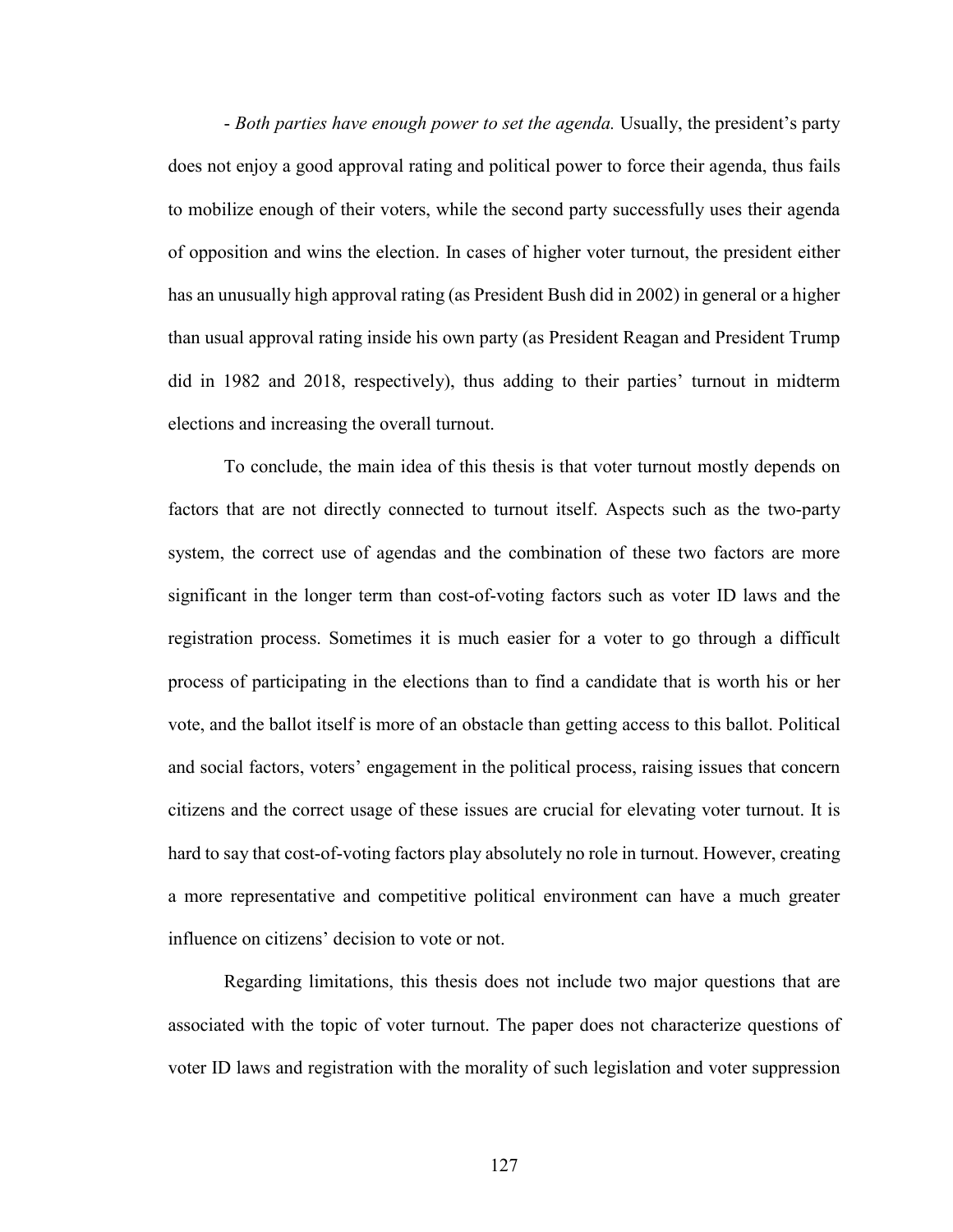problems. It was the goal of this thesis to avoid alleged political motivation for such legislation that can artificially decrease turnout and limit some groups of voters in exercising their right to vote. This thesis purposefully does not discuss specific cases of alleged voter suppression and does not consider intentional actions to bar certain small groups of people from voting, although the topic of global voter turnout does not disregard the importance of this problem.

This thesis also does not touch upon the more philosophical question: does a modern democracy need to increase its voter turnout? The conventional wisdom on the question of voter turnout is that the higher turnout, the better the democracy. European democracies are sometimes regarded as "better democracies," partly because they have higher voter turnout. However, there is another opinion: the older the democracy, the lower voter turnout will be. The United States of America is one of the oldest democracies in the world, and if the notion that old democracies have low turnout is true, it only adds to the opinion that a low turnout is inevitable, but not necessarily bad.

A great deal of research has been conducted on the different conditions that influence voter turnout; however, not enough research has been conducted on the major question of how high and low voter turnout affect the system of democracy itself. Should governments make an artificial effort to increase turnout or is it best not to interfere in the electoral process, even though turnout will stay low? Finally, a whole new area for research opened when Estonia became the first country in the world to enact online voting alongside keeping traditional polling stations in national elections. What is the perspective on this type of voting, how does it affect voter turnout, and will it increase voters' engagement in the political process? Online voting provides a glimpse into the possible future of elections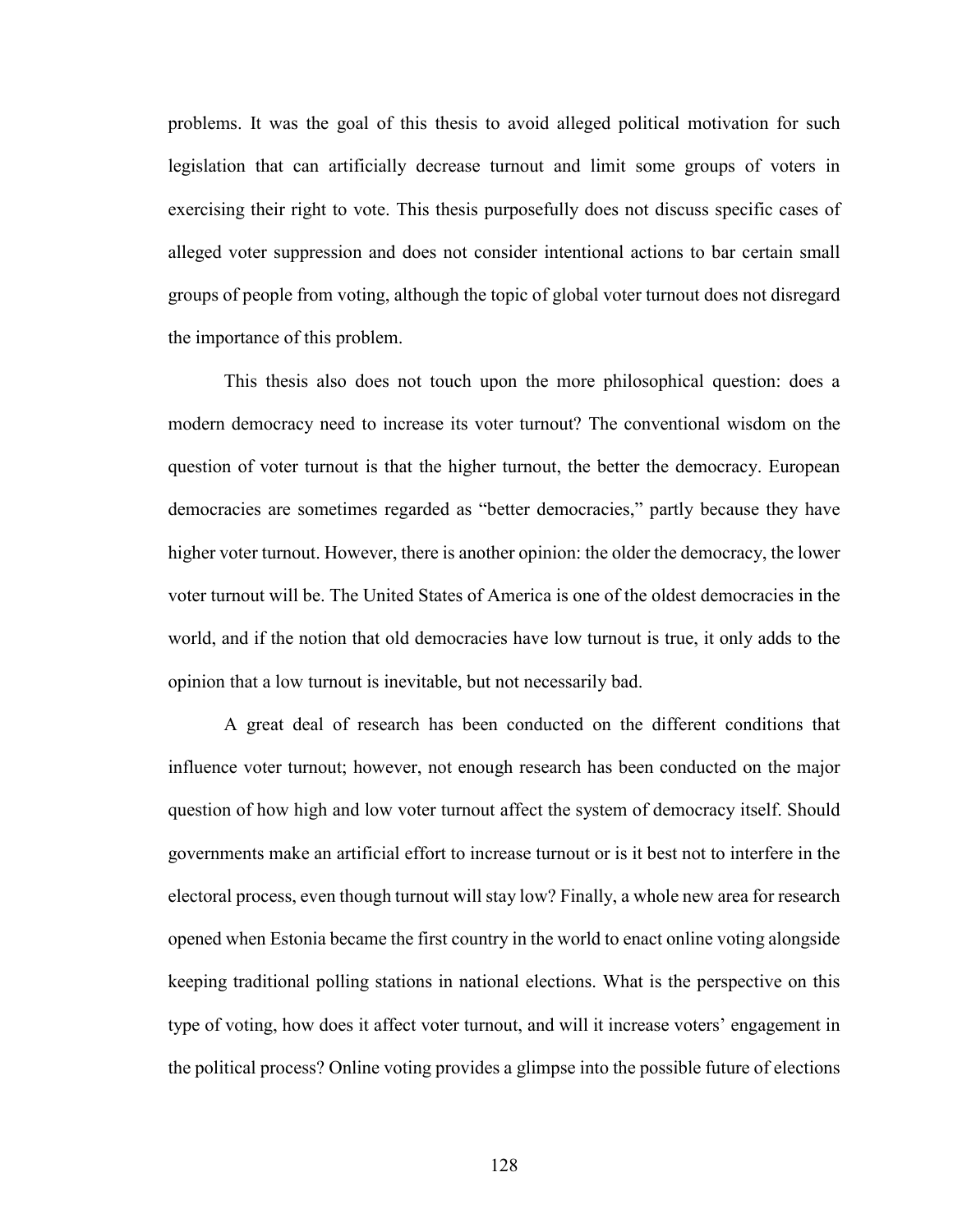and thus should be properly researched before its inevitable implementation around the world.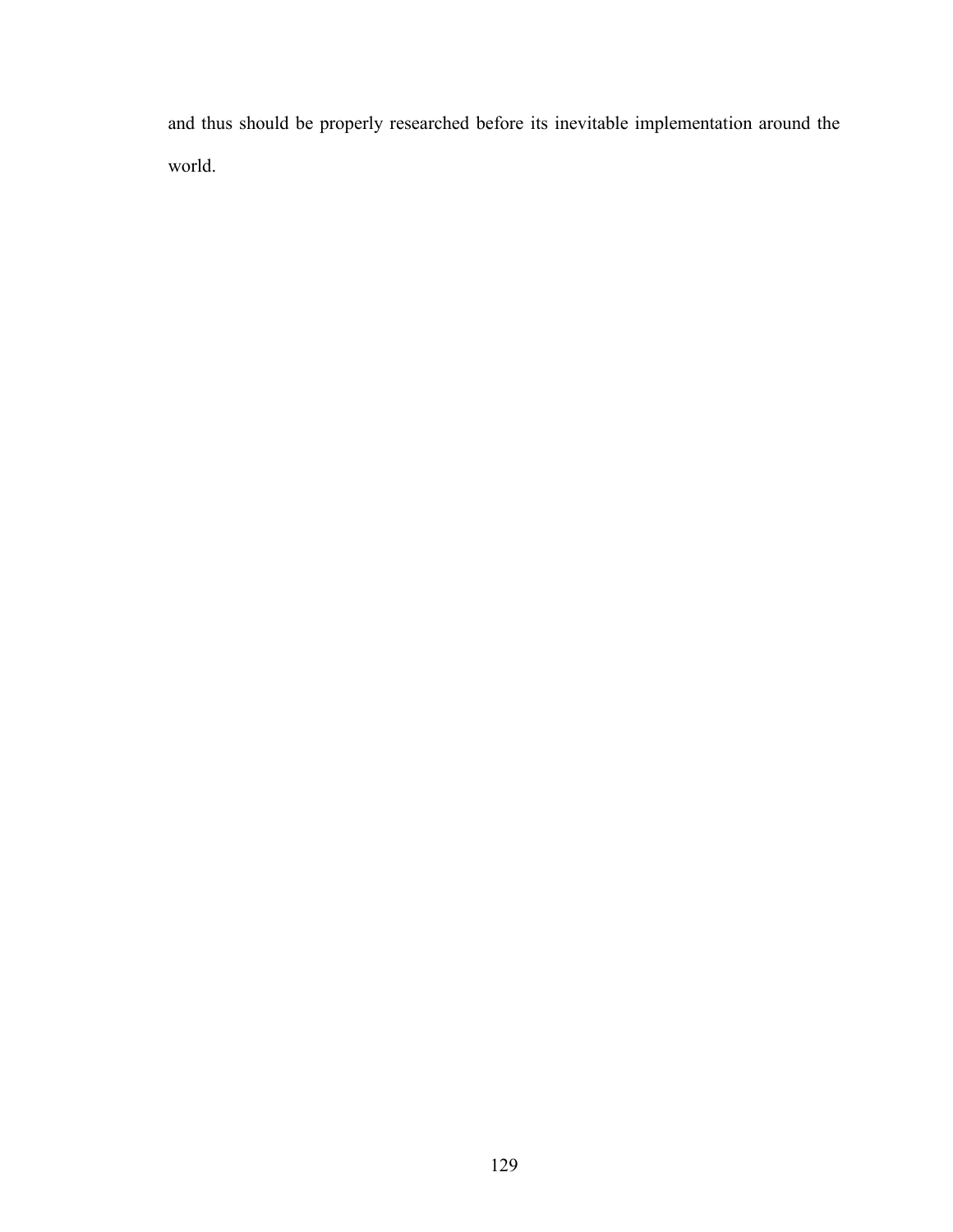# **Bibliography**

### **Literature**

Abramowitz, Alan I. "It's Abortion, Stupid: Policy Voting in the 1992 Presidential Election." The Journal of Politics 57, no. 1 (1995). http://www.jstor.org/stable/2960276.

Abramson, Paul R., Aldrich, John H., Paolino, Phil, and Rohde, David W. "Thirdparty and Independent Candidates in American Politics: Wallace, Anderson and Perot." Political Science Quarterly (Academy Of Political Science) 110, no. 3: 349. International Security & Counter Terrorism Reference Center, EBSCOhost (accessed April 22, 2018).

Barreto, Matt A., Stephen Nuño, Gabriel R. Sanchez, and Hannah L. Walker. "The Racial Implications of Voter Identification Laws in America." American Politics Research 47, no. 2 (March 2019): 238–49. doi:10.1177/1532673X18810012.

Berens, Charlyne. 1999. "Amplifying the Giant Sucking Sound: Ross Perot and the Media in the NAFTA Negotiations." Newspaper Research Journal 20 (2): 90. doi:10.1177/073953299902000208.

Braconnier, Céline; Dormagen, Jean-Yves; Pons, Vincent. Voter "Registration Costs and Disenfranchisement: Experimental Evidence from France." The American Political Science Review 111, no. 3 (2017): 584-604

Bright, Chelsie L. M., Lynch, Michael S. "Kansas Voter ID Laws: Advertising and Its Effects on Turnout." Political Research Quarterly, Vol 70, Issue 2, (2017) pp. 340 – 347

Busch, Andrew E. Horses in Midstream. U.S. Midterm Elections and Their Consequences, 1894-1998. Pittsburgh: University of Pittsburgh Press.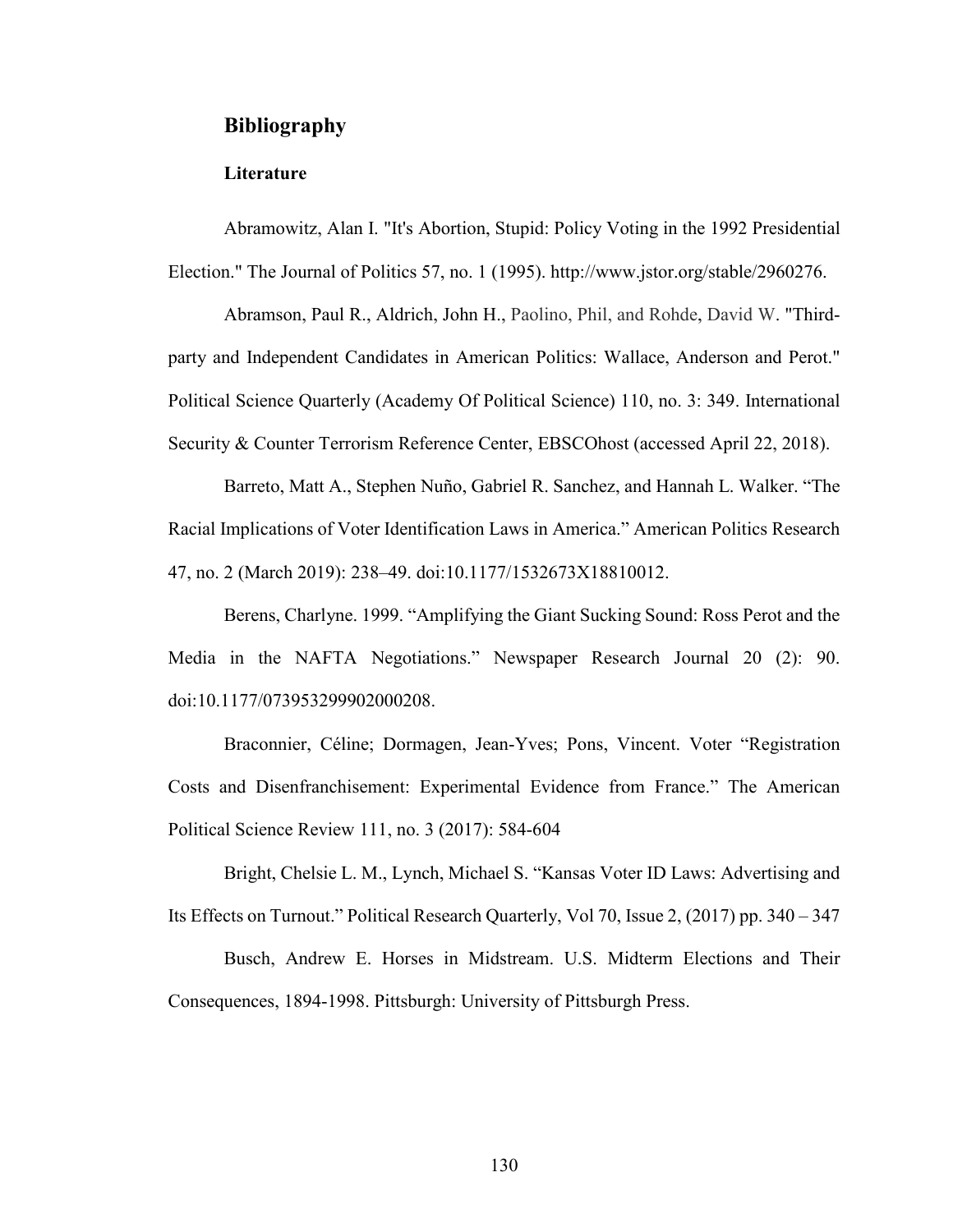Center for American Women and Politics, Eagleton Institute of Politics, Rutgers University. "Gender Differences in Voter Turnout.

http://www.cawp.rutgers.edu/sites/default/files/resources/genderdiff.pdf

Cook, Rhodes. Voter Turnout and Congressional Change. Pew Research Center. November 1, 2006. http://www.pewresearch.org/2006/11/01/voter-turnout-andcongressional-change/.

Cowie, Jefferson. Stayin' Alive: The 1970s and the Last Days of the Working Class. New York: New Press, 2010.

Crotty, William J., Political Participation and American Democracy. New York: Greenwood Press, 1991.

CQ Press. "The Woman's Vote in National Elections." In Editorial Research Reports 1927, vol. II. Washington, DC, 1927. http://library.cqpress.com/cqresearcher/cqresrre1927053100.

Doppelt, Jack C., and Ellen Shearer. Nonvoters: America's No-Shows. Thousand Oaks: SAGE Publications, 2013.

Downs, Anthony. An Economic Theory of Democracy. Boston: Addison-Wesley, 1985.

Duverger, Maurice, Political Parties: Their Organization and Activity In the Modern State. London: Methuen, 1954.

Ezrow, Lawrence, Xezonakis, Georgios. Satisfaction with democracy and voter turnout: A temporal perspective.

Flanigan, William H., and Nancy H Zingale. Political Behavior of the American Electorate. 12th ed. Washington, D.C.: CQ Press, 1991.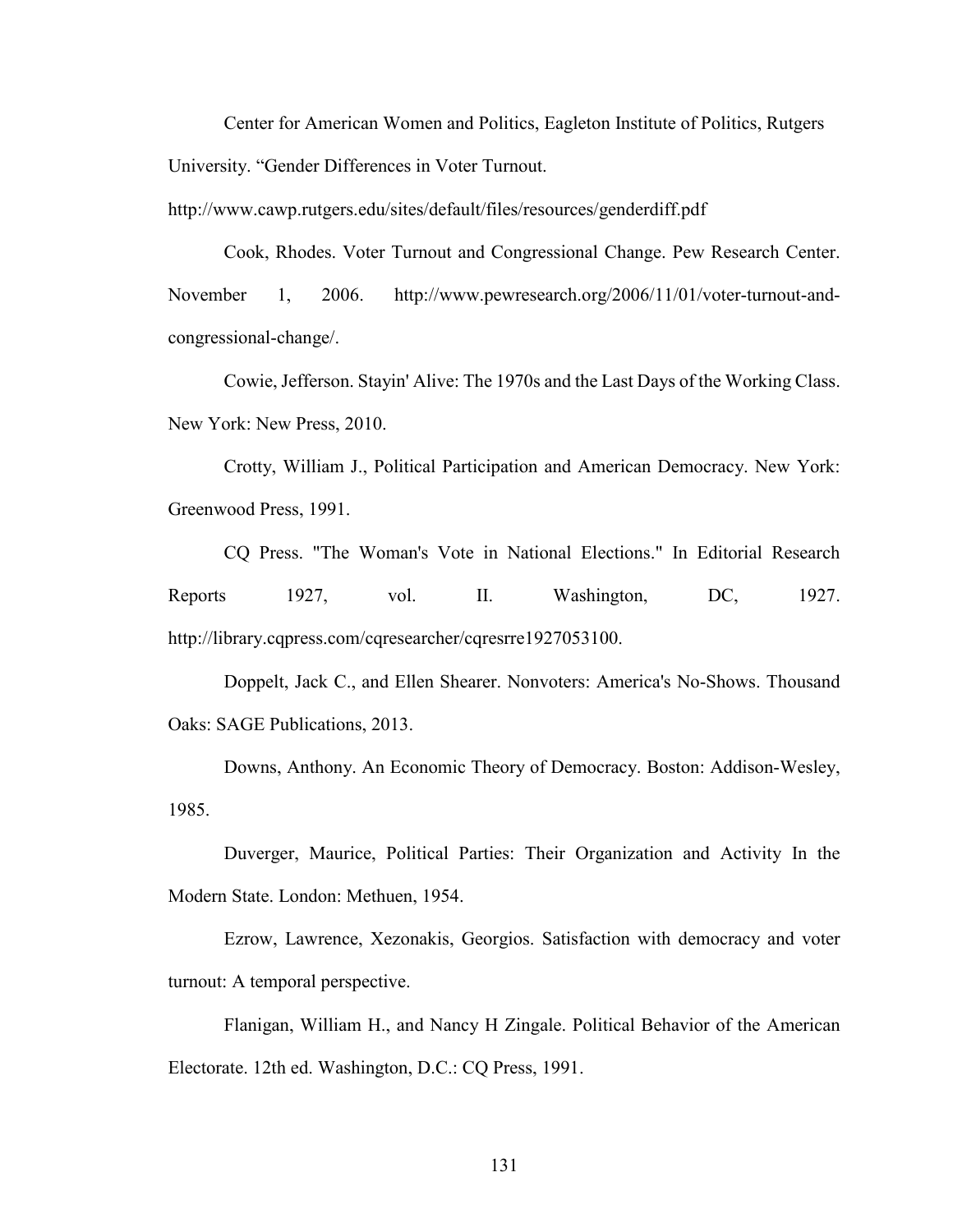Gillespie, J. David. Challengers to Duopoly: Why Third Parties Matter In American Two-Party Politics. Columbia: University of South Carolina Press, 2012.

Hackabee, David C., Coleman, Kevin J. "Voting On a Rest Day Or a Work Day: Comparative Voting Information." Library of Congress. Congressional Research Service (1986)

Harvey, Anna L. Votes without Leverage: Women In American Electoral Politics, 1920-1970. Cambridge, U.K.: Cambridge University Press, 1998.

Hershey, Marjorie Randon. "What We Know about Voter-ID Laws, Registration, and Turnout." PS: Political Science and Politics 42, no. 1 (2009): 87-91.

Hill, David Lee. American Voter Turnout: An Institutional Perspective. Boulder, Colo.: Westview Press, 2006.

Hobolt, Sara B. Citizen Satisfaction with Democracy in the European Union. London School of Economics and Political Science: JCMS 2012 Volume 50. Number S1. pp. 88–105

Hood, M. V., and Charles S. Bullock. "Much Ado About Nothing? An Empirical Assessment of the Georgia Voter Identification Statute." State Politics & Policy Quarterly 12, no. 4 (2012): 394-414. http://www.jstor.org/stable/24711094.

Jacobson, Gary C. 2003. "Terror, Terrain, and Turnout: Explaining the 2002 Midterm Elections." Political Science Quarterly (Academy of Political Science) 118 (1): 1.

http://search.ebscohost.com/login.aspx?direct=true&db=tsh&AN=9638151&site=ehostlive&scope=site.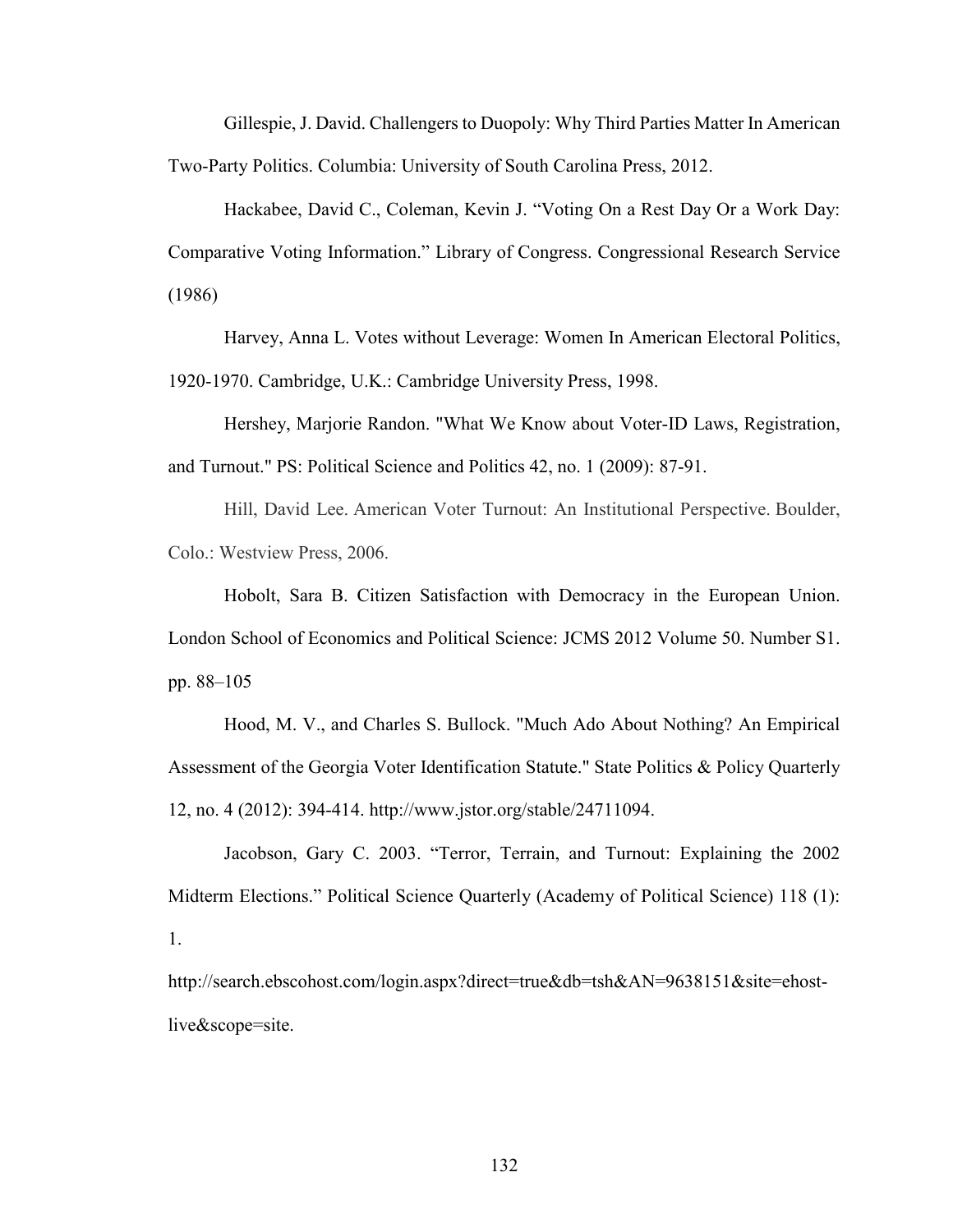Jacobson, Gary C. The 1994 House Elections in Perspective. Boulder: Westview Press, Inc.

King, Bridgett A. Why Don't Americans Vote?: Causes and Consequences. Santa Barbara, California: ABC-CLIO, 2016.

Lijphart, Arend. "The Political Consequences of Electoral Laws, 1945-85." The American Political Science Review 84, no. 2 (1990): 481-96.

McCann, James A., Rapoport, Ronald B. and Stone, Walter J. "Heeding the Call: An Assessment of Mobilization into H. Ross Perot's 1992 Presidential Campaign." American Journal of Political Science 47, no. 1 (1999). https://jstor.org/stable/2991783

Mustafa, Zubeida. "The American Presidential Election, 1968." Pakistan Horizon

22, no. 1 (1969): 54-57. http://www.jstor.org/stable/41392955.

Nelson, Michael, The Elections of 1992. Washington, D.C.: CQ Press, 1993

Neustadt, Richard E. Presidential Power: The Politics of Leadership. New York: Wiley, 1960.

Nisbet, Robert A. Twilight of Authority. New York: Oxford University Press, 1975.

Nye, Joseph S., Philip Zelikow, and David C King. Why People Don't Trust Government. Cambridge, Mass.: Harvard University Press, 1997.

Osborn, Tracy, McClurg, Scott D., Knoll, Benjamin, "Voter Mobilization and the Obama Victory", American Politics Research, Vol 38, Issue 2, pp. 212, First Published March 3, 2010, https://doi.org/10.1177/1532673X09359131

Party Politics. Vol 22, Issue 1, pp. 3 – 14. First Published September 9, 2014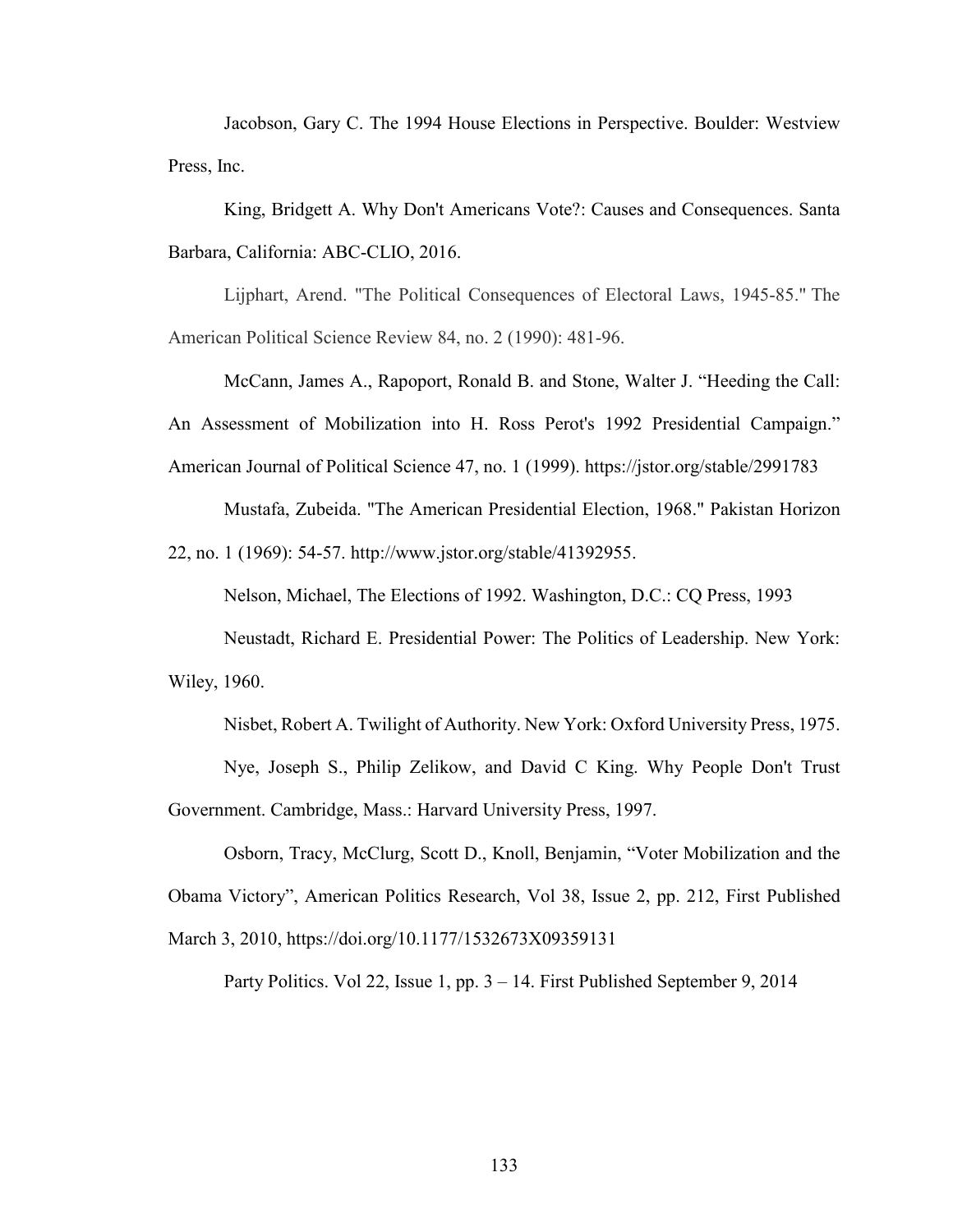Pew Research Center. Middle East, Latin America are least satisfied with way democracy working. - http://www.pewglobal.org/2017/10/16/many-unhappy-withcurrent-political-system/pg\_2017-10-16\_global-democracy\_1-01/

Pew Research Center. Trends in Party Identification, 1939-2014. http://www.people-press.org/interactives/party-id-trend/

Richard Nixon Foundation. "Nixon's Record on Civil Rights.". January 19, 2018. Accessed April 23, 2018. https://www.nixonfoundation.org/2017/08/nixons-record-civilrights-2/.

Rosenstone, Steven J. "Economic Adversity and Voter Turnout." American Journal of Political Science 26, no. 1 (1982): 25-46. doi:10.2307/2110837.

Rosentiel, Tom. "Reluctant Suffragettes: When Women Questioned Their Right to Vote." Pew Research Center. March 18, 2009. Accessed April 23, 2018. http://www.pewresearch.org/2009/03/18/reluctant-suffragettes-when-women-questionedtheir-right-to-vote/

Rosentiel, Tom. "Young Voters in the 2008 Election." Pew Research Center. November 13, 2008. Accessed April 23, 2018. http://www.pewresearch.org/2008/11/13/young-voters-in-the-2008-election/.

Sabato, Larry J. The George W. Bush Midterms. Lanham: Rowman & Littlefield Publishers, Inc. 2003.

Schaffer, Charles, Frederic, Wang, Tova, Andrea. "Is Everyone Else Doing It? Indiana's Voter Identification Law in International Perspective." Harvard Law & Policy Review. https://harvardlpr.com/wp-content/uploads/sites/20/2013/05/3.2\_8\_Schaffer.pdf.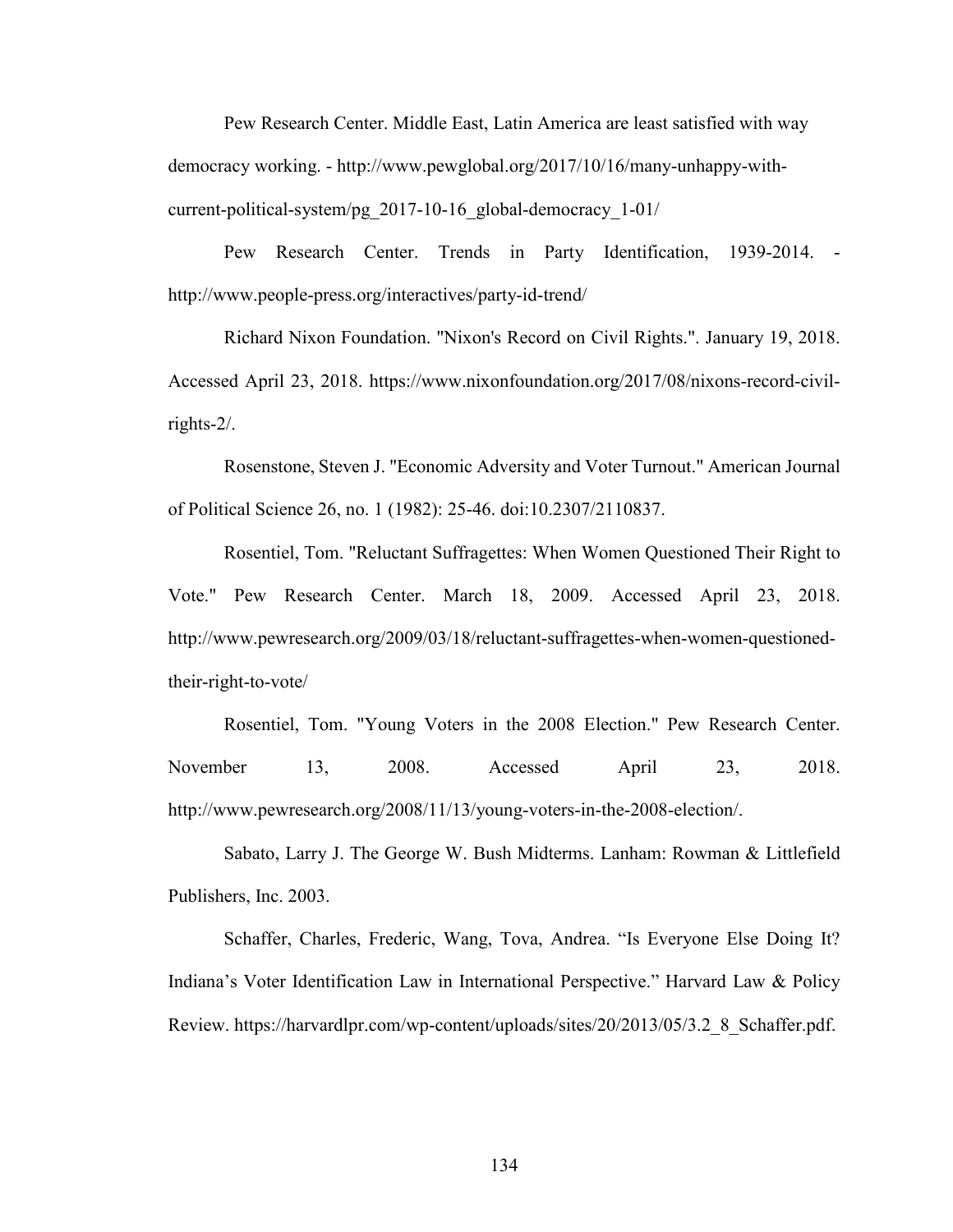The American Federation of Labor and Congress of Industrial Organizations (AFL-CIO). Know Your Rights: State Laws on Employee Time Off to Vote https://aflcio.org/2016/11/5/know-your-rights-state-laws-employee-time-vote

Underhill, Wendy. "Voter ID Requirements. Voter ID laws," National Conference of State Legislatures. http://www.ncsl.org/research/elections-and-campaigns/voter-id.aspx

Walton, Brian G. "How Many Voted in Arkansas Elections before the Civil War?" The Arkansas Historical Quarterly 39, no. 1 (1980): 66-75. doi:10.2307/40023153.

Wormald, Benjamin. "Trends in Party Identification, 1939-2014." Pew Research Center for the People and the Press. April 07, 2015. Accessed April 23, 2018. http://www.people-press.org/interactives/party-id-trend/.

## **Media Articles**

"Republicans Seek Stay-At-Home Vote; National Committee Will Start Movement to Stir Up All Indifferent Citizens." The New York Times. April 26, 1926. Accessed April 23, 2018. https://www.nytimes.com/1926/04/26/archives/republicans-seek-stayathomevote-national-committee-will-start.html.

Apple, R. W. Jr. "The 1992 Campaign: News Analysis; Behind Bush's Mixed Abortion Signals." The New York Times. August 15, 1992. Accessed April 23, 2018. https://www.nytimes.com/1992/08/15/us/the-1992-campaign-news-analysis-behind-bushs-mixed-abortion-signals.html.

Birnbaum, Emily. "Pelosi says impeachment 'not a priority' after Cohen's guilty plea." The Hill. August 22, 2018. https://thehill.com/homenews/senate/403024-pelosisays-impeachment-not-a-priority/.

135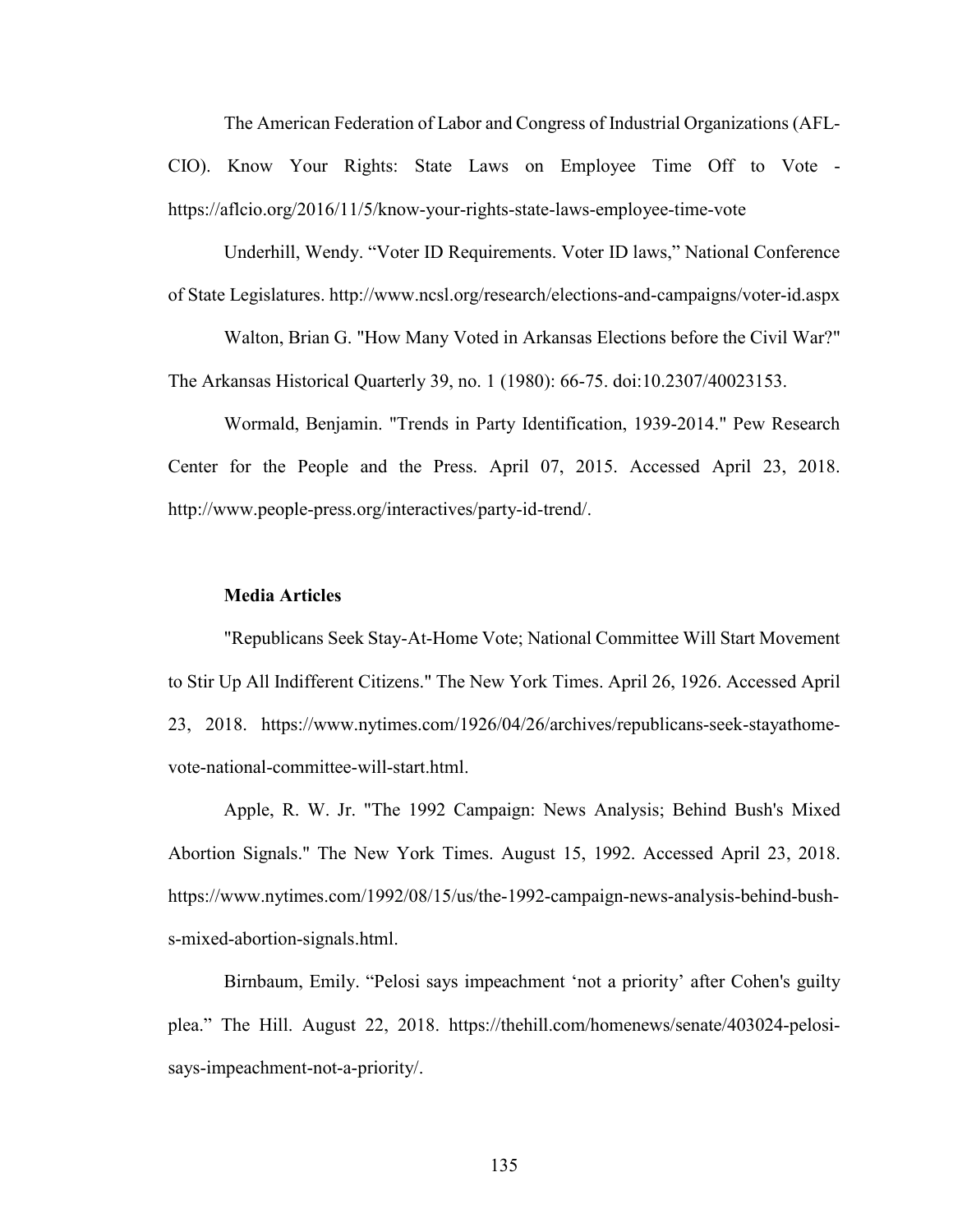Brenan, Megan. "Affordable Care Act Approval Slips After Record Highs." Gallup. November 27, 2017. https://news.gallup.com/poll/222734/affordable-care-actapproval-slips-record-highs.aspx.

Clymer, Adam. "The 1992 Campaign: Congressional Races; Voter Anger Propels Term-Limit Push." The New York Times. August 22, 1992.

https://www.nytimes.com/1992/08/24/us/the-1992-campaign-congressional-races-voteranger-propels-term-limit-push.html.

Della Volpe, John. "Can Taylor Swift inspire young nonvoters to vote? You bet." Washington Post. October 9, 2018. https://www.washingtonpost.com/outlook/2018/10/09/can-taylor-swift-inspirenonvoting-young-vote-you-bet/?noredirect=on&utm\_term=.2237205a5cf0.

Domonoske, Camilla. "A Boatload Of Ballots: Midterm Voter Turnout Hit 50-Year High." National Public Radio. November 8, 2018. https://www.npr.org/2018/11/08/665197690/a-boatload-of-ballots-midterm-voterturnout-hit-50-year-high/.

Gabriel, Trip. "To Rally Voters, Democrats Focus on Health Care as Their Closing Argument". The New York Times. October 28, 2018. https://www.nytimes.com/2018/10/28/us/politics/health-care-elections-democrats.html.

Gentzkow, Matthew. "Television and Voter Turnout." The Quarterly Journal of Economics 121, no. 3 (2006): 931-72. http://www.jstor.org/stable/25098813.

Grinspan, Jon. "America's 'Violent Little Partisans'." The Atlantic. May 08, 2016. Accessed April 23, 2018. https://www.theatlantic.com/politics/archive/2016/05/violentlittle-partisans/481641/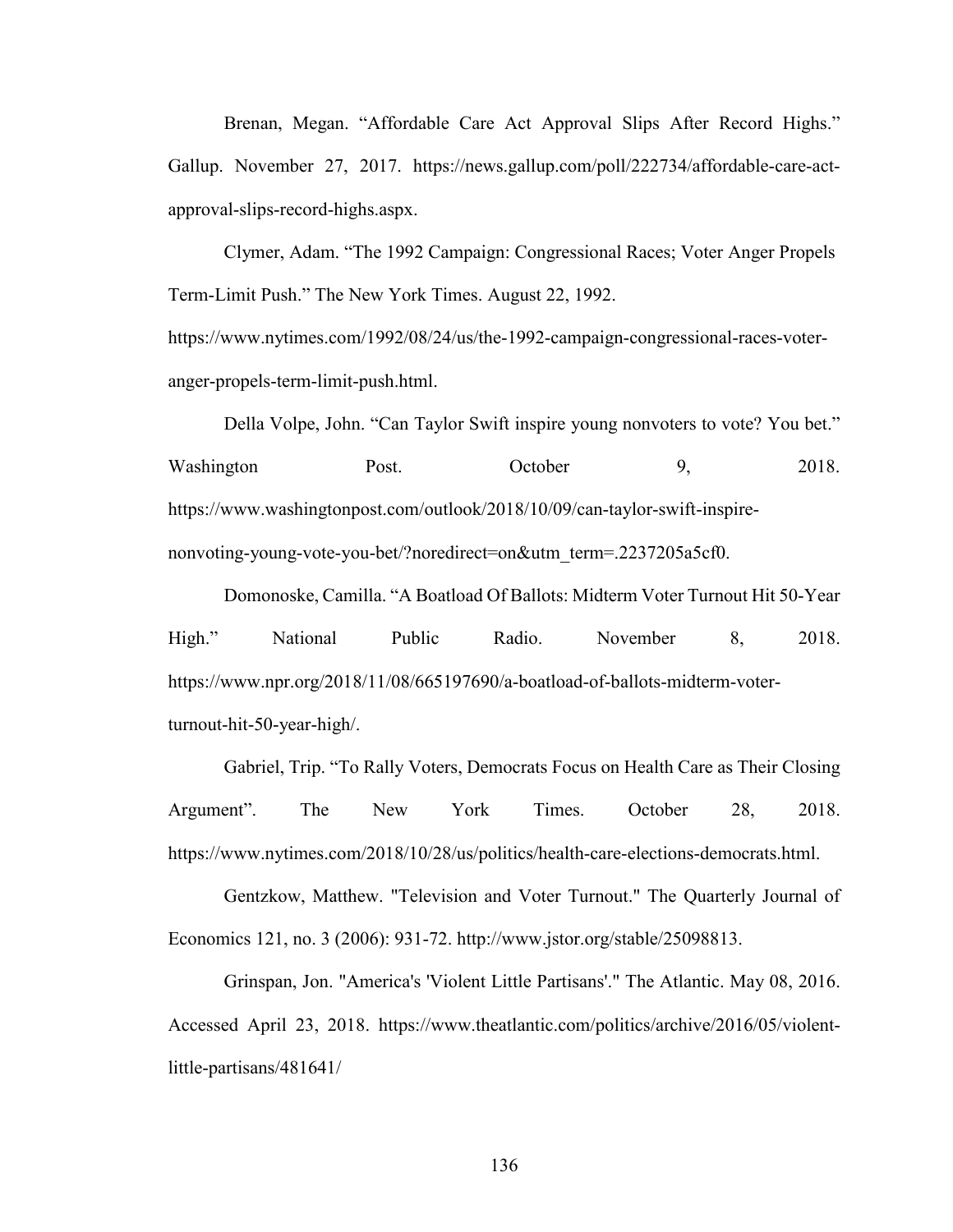Guskin, Emily. "About half of Americans support single-payer health care." Washington Post. April 12, 2018. https://www.washingtonpost.com/news/thefix/wp/2018/04/12/about-half-of-americans-support-single-payer-health-

care/?utm\_term=.53188c418499.

Hartmann, Margaret. "Why Republicans, Not Democrats, Want the Midterms to Be About Impeachment." New York Intelligencer. August 23, 2018. http://nymag.com/intelligencer/2018/08/why-gop-not-dems-wants-midterms-to-be-aboutimpeachment.html.

Holland, Keating. "Poll: Strong majority do not want Clinton removed from office." CNN. January 11, 1999. http://www.cnn.com/ALLPOLITICS/stories/1999/01/11/poll/.

Horwitz, Sary. "Eric Holder vows to aggressively challenge voter ID laws." Washington Post. July 10, 2012. https://www.washingtonpost.com/world/nationalsecurity/eric-holder-vows-to-aggressively-challenge-voter-id-

laws/2012/07/10/gJQApOASbW\_story.html?utm\_term=.cf06cb8161ea

Jackson, David. "Trump hones midterm campaign themes: Kavanaugh, impeachment, nicknames." USA Today. October 17, 2018. https://www.usatoday.com/story/news/politics/elections/2018/10/17/donald-trumpmidterm-themes-kavanaugh-impeachment-nicknames/1590500002/.

Johnson, Thomas J., Carol E. Hays, and Scott P. Hays. Engaging the Public: How Government and the Media Can Reinvigorate American Democracy. Lanham, Md.: Rowman & Littlefield, 1998.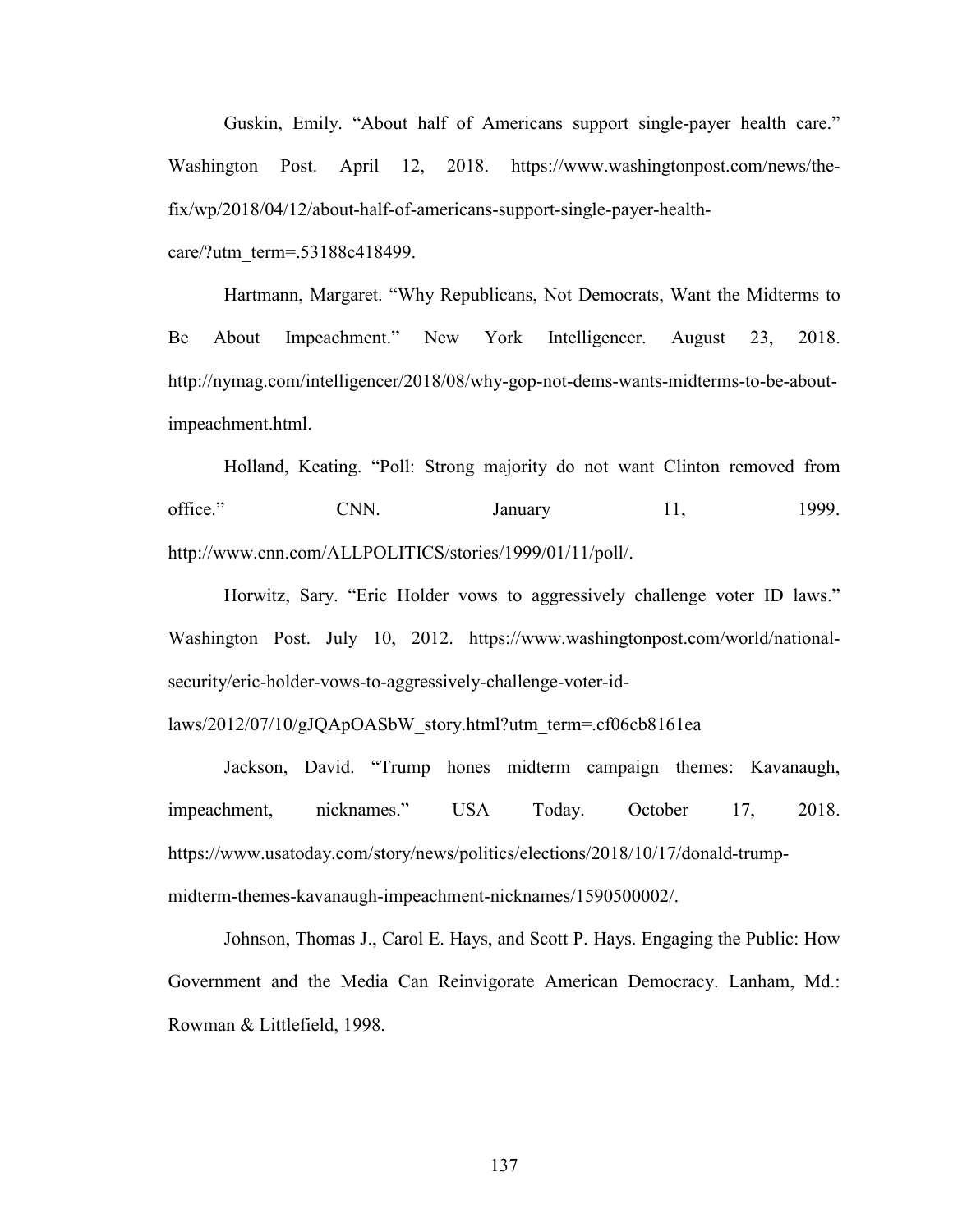Keller, Megan. "Seventy percent of Americans support 'Medicare for all' in new poll." The Hill. August 23, 2018. https://thehill.com/policy/healthcare/403248-pollseventy-percent-of-americans-support-medicare-for-all/.

Lillis, Mike. Bowden, John. "House Dems introduce articles of impeachment against Trump." The Hill. November 15, 2017. https://thehill.com/homenews/house/360455-house-democrats-introduce-articles-ofimpeachment-against-trump/.

Newkirk, Vann R. "How Voter ID Laws Discriminate," The Atlantic. February 18, 2017. https://www.theatlantic.com/politics/archive/2017/02/how-voter-id-lawsdiscriminate-study/517218/

Page, Susan. Kimery, Emma. "Poll: Only 12% of Americans support the Senate health care plan" USA Today. June 28, 2017. https://www.usatoday.com/story/news/politics/2017/06/28/suffolk-poll-obamacaretrump-senate-health-care-plan/103249346/.

Reints, Renae. "2018 Midterm Election Sets Record as the First to Exceed Voter Turnout of 100 Million People". The Fortune. November 7, 2018. http://fortune.com/2018/11/07/voter-turnout-2018-midterms/.

Rosenthal, Elizabeth. Luthra, Shefali. "'Medicare for all' suddenly popular on campaign trail even in deep-red states: Analysis." Kaiser Health News. October 22, 2018. https://khn.org/news/2018-midterms-medicare-for-all-slogan-health-care-policy/.

Seitz-Wald, Alex. Egan, Lauren. "The 'I-word' won't be mentioned: Democrats dodge Trump impeachment on campaign trail." NBC News. October 25, 2018.

138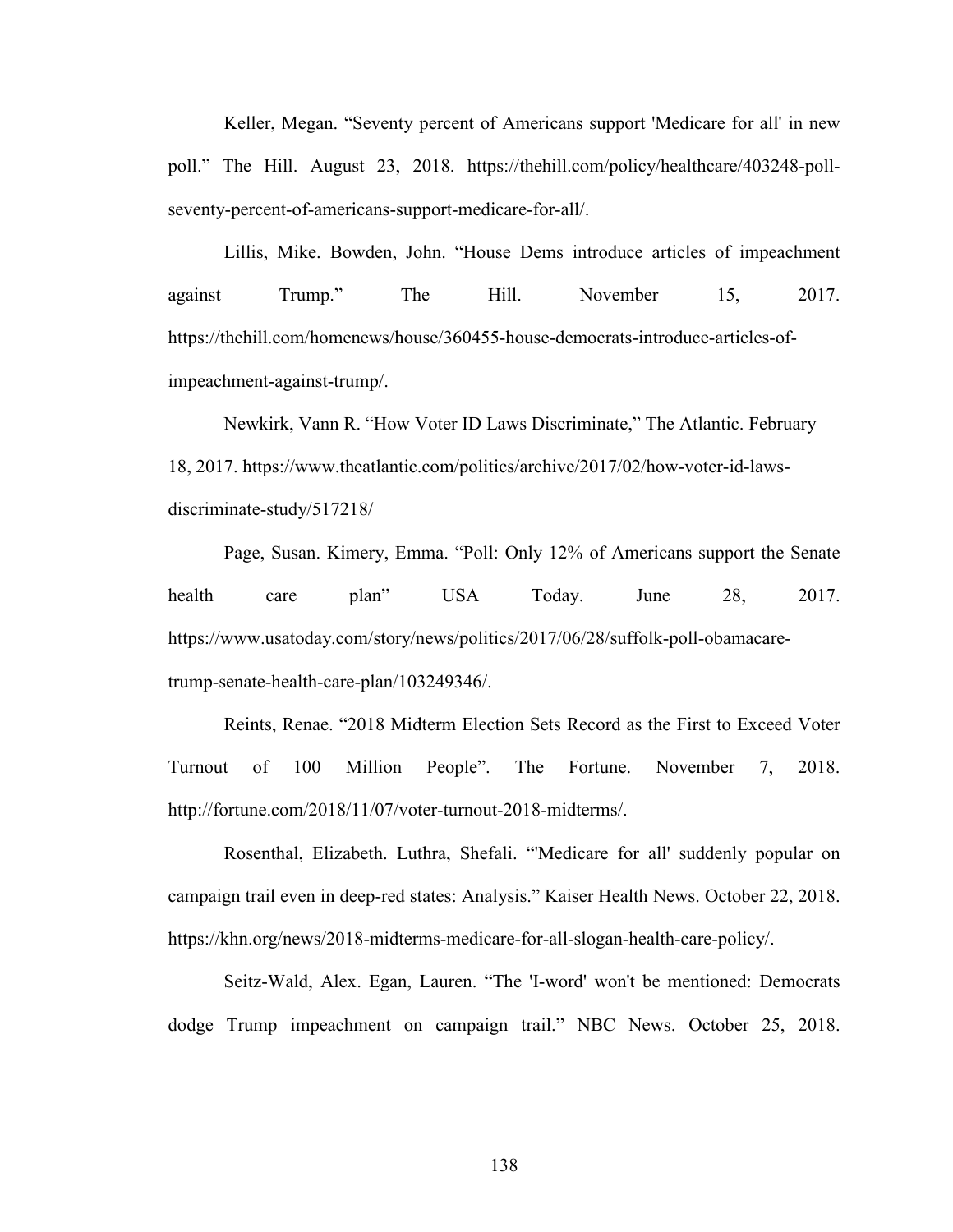https://www.nbcnews.com/politics/elections/i-word-won-t-be-mentioned-democratsdodge-trump-impeachment-n924161.

Timmons, Heather. Yanofsky, David. "Trump's frantic midterm MAGA rally schedule, mapped and explained." Quartz. November 2, 2018. https://qz.com/1448151/trumps-midterm-elections-maga-rally-schedule-mapped/.

Vesoulis, Abby. "The 2018 Elections Saw Record Midterm Turnout". Time. November 13, 2018. http://time.com/5452258/midterm-elections-turnout/.

#### **List of sources on turnout and results**

*The United States of America:* 

American Presidency Project, University of California, Santa Barbara. Voter turnout in U.S. presidential elections since 1908. https://www.presidency.ucsb.edu/statistics/elections/.

Federal Election Commission. https://transition.fec.gov/.

United States Elections Project. National Turnout Rates, 1787-2012. http://www.electproject.org/home/voter-turnout/voter-turnout-data

U.S. Census Bureau. Statistical Abstract of the United States. 2012. https://www.census.gov/prod/2011pubs/12statab/election.pdf.

U.S. Census Bureau. Voting and Registration in the Election of November 2014. https://www.census.gov/data/tables/time-series/demo/voting-and-registration/p20- 577.html.

United States Election Project. 2018 November General Election Turnout Rates. http://www.electproject.org/2018g.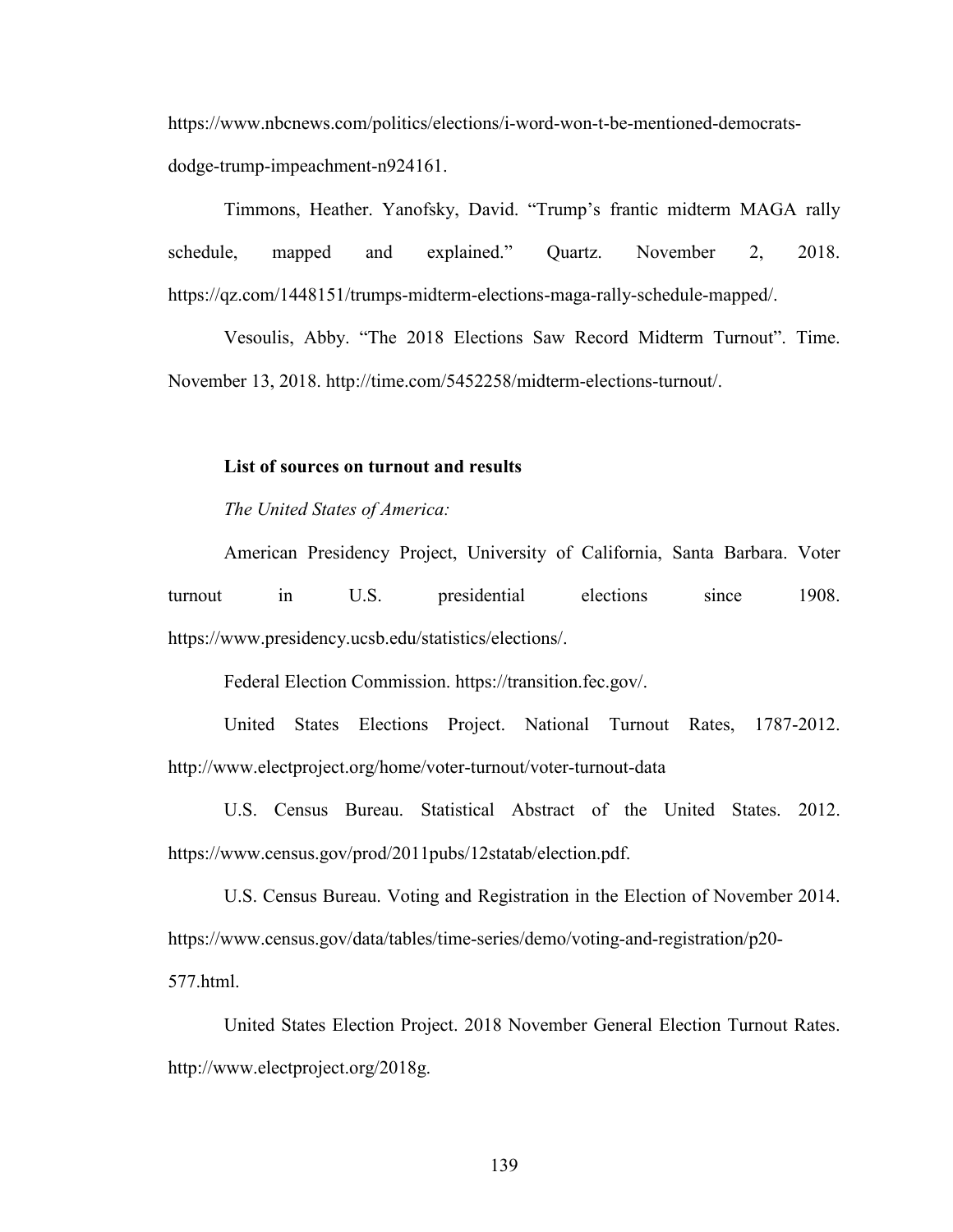"Statistical Abstract of the United States: 2008." U.S. Census Bureau. Accessed

April 23, 2018. https://www.census.gov/prod/2007pubs/08statab/election.pdf.

*Demographic information* – "Live Births and Birth Rates, by Year." Infoplease. Accessed April 23, 2018. https://www.infoplease.com/us/births/live-births-and-birthrates-year.

*Germany* – The Federal Returning Officer. https://www.bundeswahlleiter.de/en/

*Norway* – Valg. Tall for hele Norge. https://valgresultat.no/

*The United Kingdom* – House of Commons Library.

http://researchbriefings.parliament.uk/

*Japan* – Election Guide, http://www.electionguide.org/countries/id/109/

*Spain* – Ministerio Del Interior. http://www.infoelectoral.mir.es/

*France* – Conseil Constitutionnel. http://www.conseil-constitutionnel.fr

*Ireland* – Gallagher, Michael. Irish election 26 February 2016. Trinity College

Dublin. https://www.tcd.ie/Political Science/people/michael gallagher/Election2016.php

*Canada* – Elections Canada. http://www.elections.ca/res/rep/off/ovr2015app/home.html

*Israel* – Central Elections Committee for the 20th Knesset.

http://www.votes20.gov.il/

*Denmark* – Danmarks Statistik.

http://www.dst.dk/valg/Valg1487635/valgopg/valgopgHL.htm

#### **Polling Data**

CNN. 2006 U.S. House of Represenatitves National Exit Poll. http://www.cnn.com/ELECTION/2006/pages/results/states/US/H/00/epolls.0.html.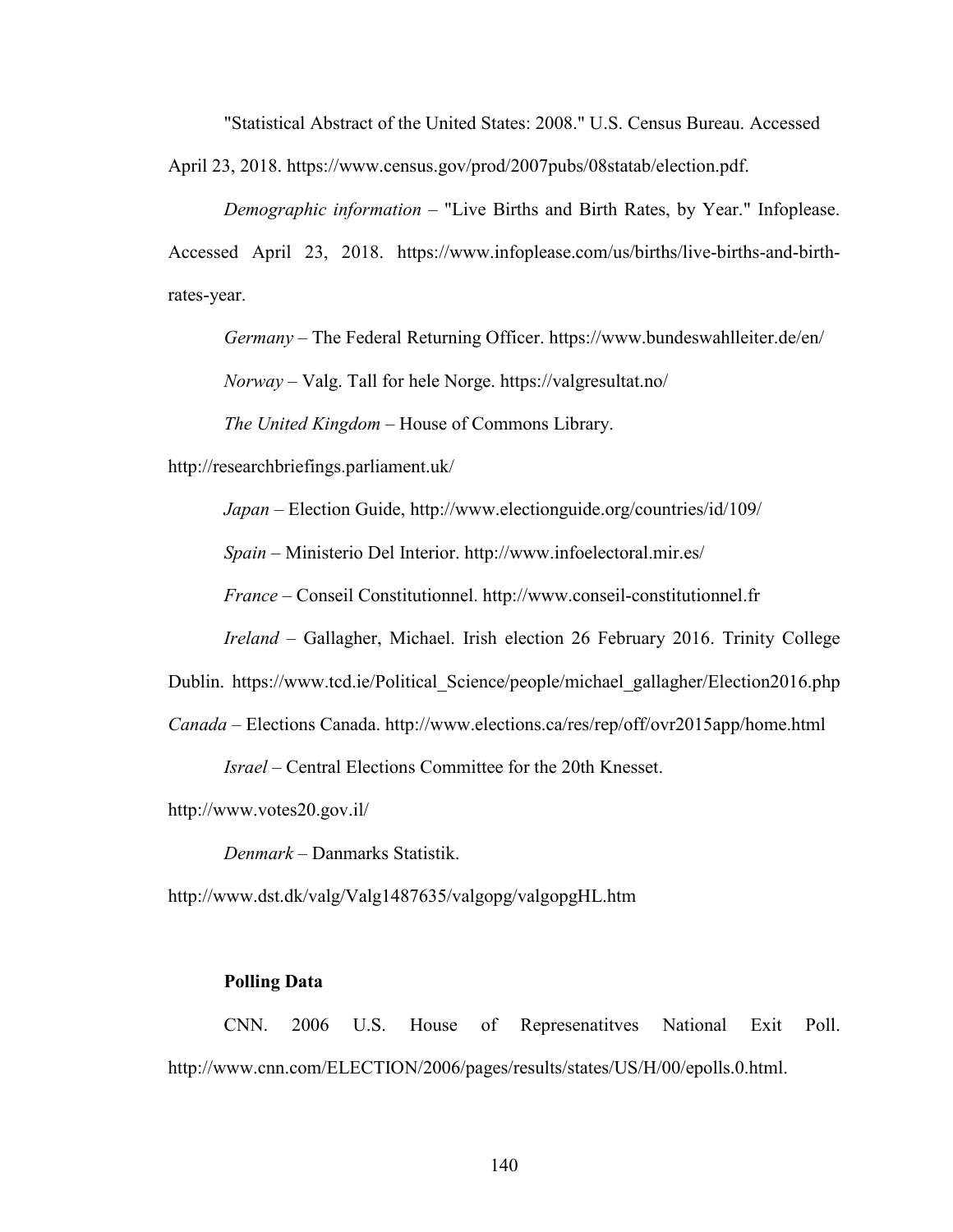CNN/SSRS/Gallup. President's Approval Rating National Poll. CNN http://cdn.cnn.com/cnn/2018/images/11/04/rel10a.-.2018.pdf.

CNN. "1992 Presidential Elections Exit Polls in Florida." CNN.com Accessed April 23, 2018. http://www.cnn.com/ELECTION/1998/states/FL/polls/FL92PH.html

Gallup. "Gallup Presidential Election Trial-Heat Trends, 1936-2008." Accessed April 23, 2018. http://news.gallup.com/poll/110548/gallup-presidential-election-trialheattrends-19362004.aspx#4.

Gallup. Presidential Approval Rating. Bill Clinton. https://news.gallup.com/poll/116584/presidential-approval-ratings-bill-clinton.aspx.

Gallup. Presidential Approval Rating. Donald Trump. https://news.gallup.com/poll/203207/trump-job-approval-weekly.aspx?version=print.

Gallup. Presidential Approval Rating. George W. Bush. https://news.gallup.com/poll/116500/presidential-approval-ratings-george-bush.aspx.

CNN. "1992 Presidential Elections Exit Polls in California." CNN.com. Accessed April 23, 2018. http://www.cnn.com/ELECTION/1998/states/CA/polls/CA92PH.html

CNN. "2004 Presidential Elections Exit Polls." CNN.com. Accessed April 23,

2018. http://www.cnn.com/ELECTION/2004/pages/results/states/US/P/00/epolls.0.html.

Gallup. "Election Polls -- Vote by Groups, 2008.". Gallup.com. Accessed April 23, 2018. http://news.gallup.com/poll/112132/election-polls-vote-groups-2008.aspx.

The United States Census Bureau. "Voting in America: A Look at the 2016 Presidential Election." Accessed April 23, 2018. https://www.census.gov/newsroom/blogs/randomsamplings/2017/05/voting in america.html.

141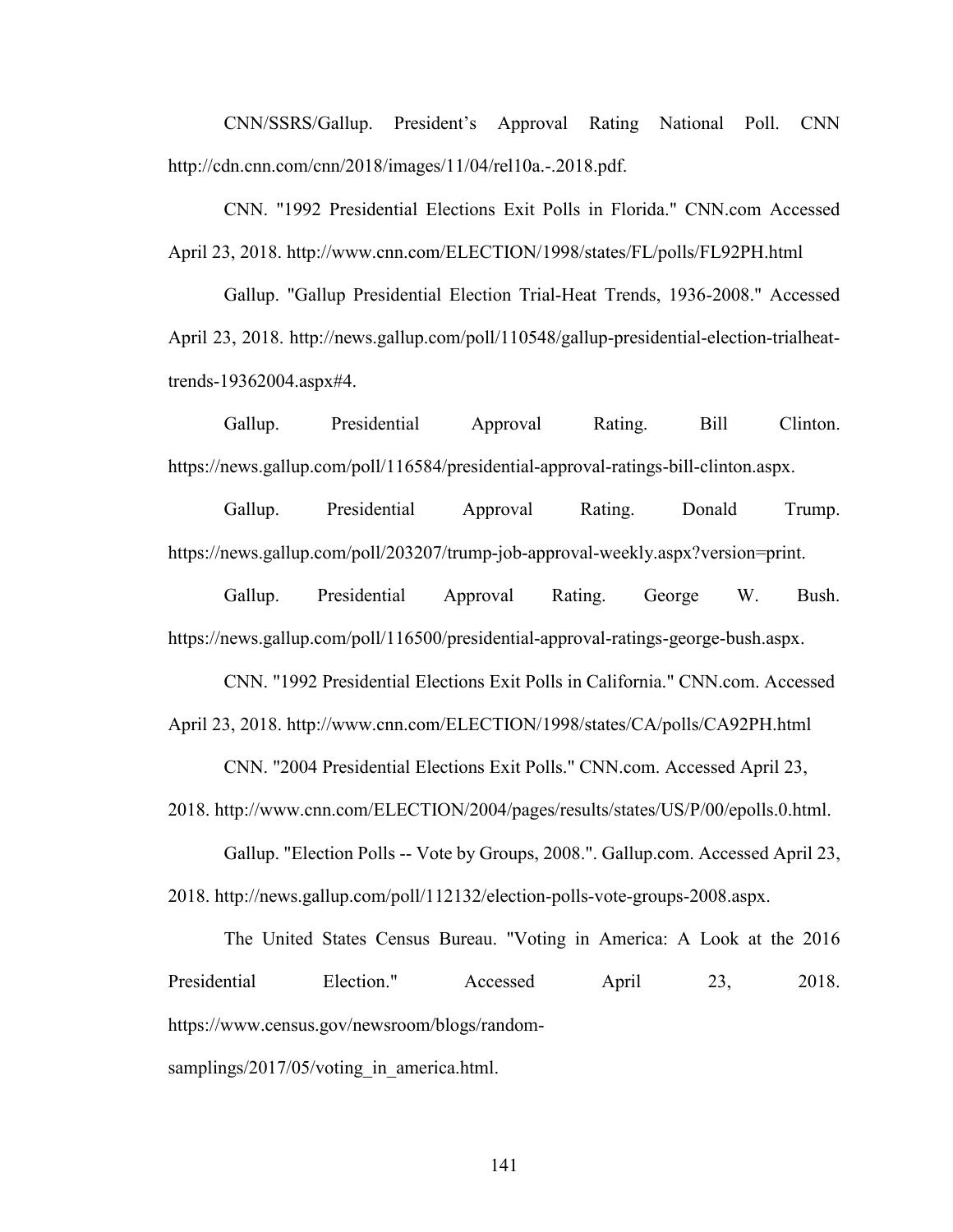TheEconomist/YouGov Poll. November 4-6, 2018. YouGov.

https://d25d2506sfb94s.cloudfront.net/cumulus\_uploads/document/ylp5ygohjs/econTabR eport.pdf.

CNN. 2014 Exit Polls: National House. November 4, 2014. http://www.cnn.com/election/2014/results/exit-polls.

CNN. 2018 Exit Polls: National House. November 6, 2018. https://www.cnn.com/election/2018/exit-polls.

CNN. 2016 Exit Polls: National House. November 8, 2018. https://www.cnn.com/election/2016/exit-polls.

Washington Post-ABC News Poll. August 26-29, 2018. https://apps.washingtonpost.com/g/page/politics/washington-post-abc-news-poll-aug-26- 29-2018/2324/.

#### **Other Statistics**

American National Election Studies. "Trust in Government Index 1958-2016," University of Michigan. https://electionstudies.org/resources/anes-guide/toptables/?id=116

BEA. Gross Domestic Product, Third Quarter 2018 (Second Estimate); Corporate Profits, Third Quarter 2018 (Preliminary Estimate). https://www.bea.gov/news/2018/gross-domestic-product-third-quarter-2018-secondestimate-corporate-profits-third-quarter.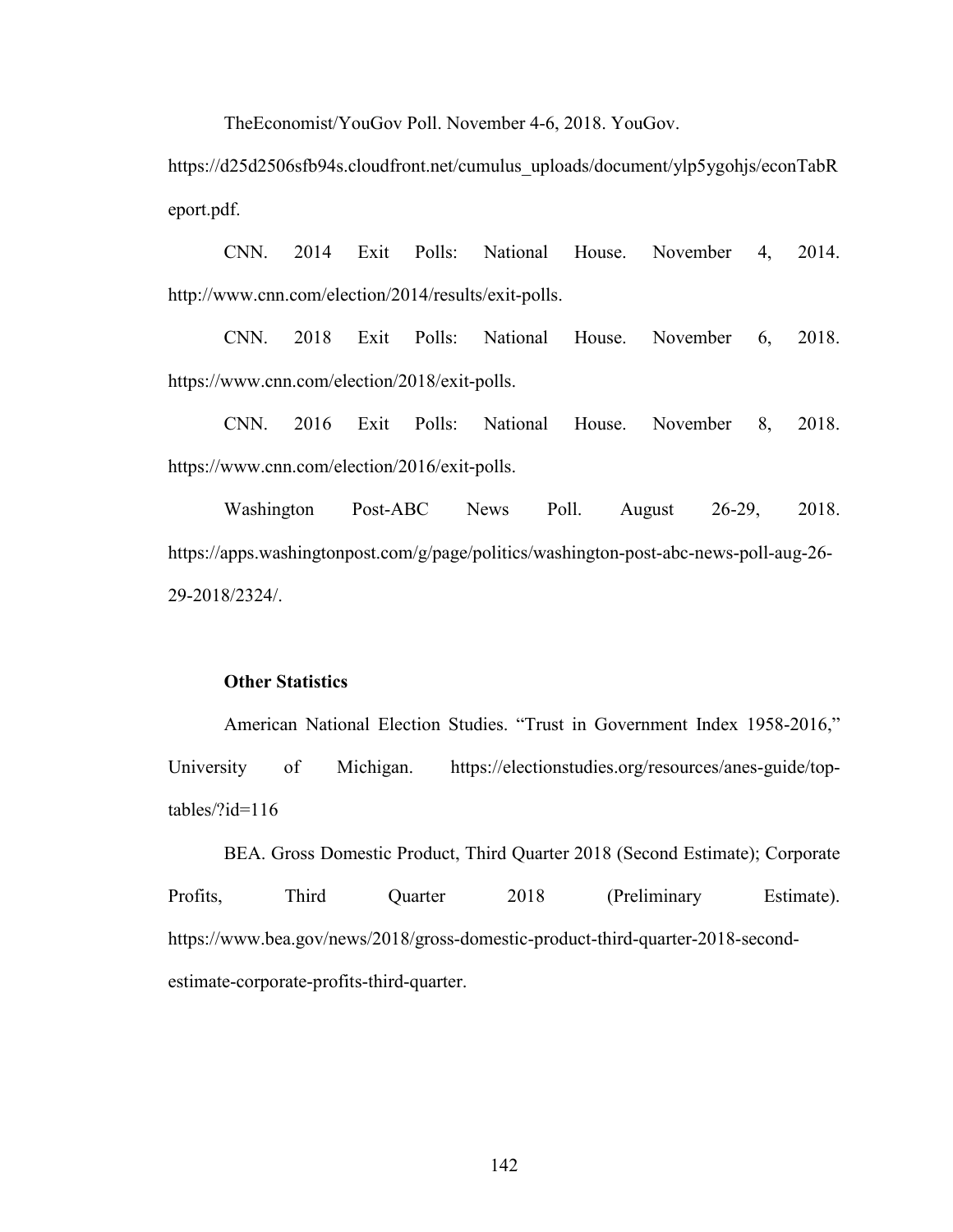BEA. Real GDP growth of the United States from 1990 to 2017. https://apps.bea.gov/iTable/iTable.cfm?reqid=19&step=2#reqid=19&step=2&isuri=1&19 21=survey.

Bureau of Labor Statistics. May 2016 State Occupational Employment and Wage Estimates. - https://www.bls.gov/oes/current/oessrcst.htm

Gallup. Ranking of countries by median self-reported household income between 2006 and 2012 (in U.S. dollars). https://www.statista.com/statistics/318120/ranking-ofcountreis-by-median-household-income/

Gallup News. In U.S., New Record 43% Are Political Independents.– http://news.gallup.com/poll/180440/new-record-political-independents.aspx

Department of Motor Vehicles. - https://www.dmv.org/

Pew Research Center. "News Use Across Social Media Platforms 2018," Pew Research Center Journalism & Media. https://www.journalism.org/2018/09/10/news-useacross-social-media-platforms-2018/

Ornstein, Mann, Malbin, Rugg, Wakeman. "Vital Statistics on Congress, Chapter 2: Congressional Elections." Brookings Institution. April 7, 2014. https://www.brookings.edu/wp-content/uploads/2019/03/Chpt-2.pdf.

Shearer, Elisa, "Social media outpaces print newspapers in the U.S. as a news source," Pew Research Center. https://www.pewresearch.org/fact-tank/2018/12/10/socialmedia-outpaces-print-newspapers-in-the-u-s-as-a-news-source/

U.S. Census Bureau. "Voting and Registration Tables." Accessed April 23, 2018. https://www.census.gov/topics/public-sector/voting/data/tables.All.html.